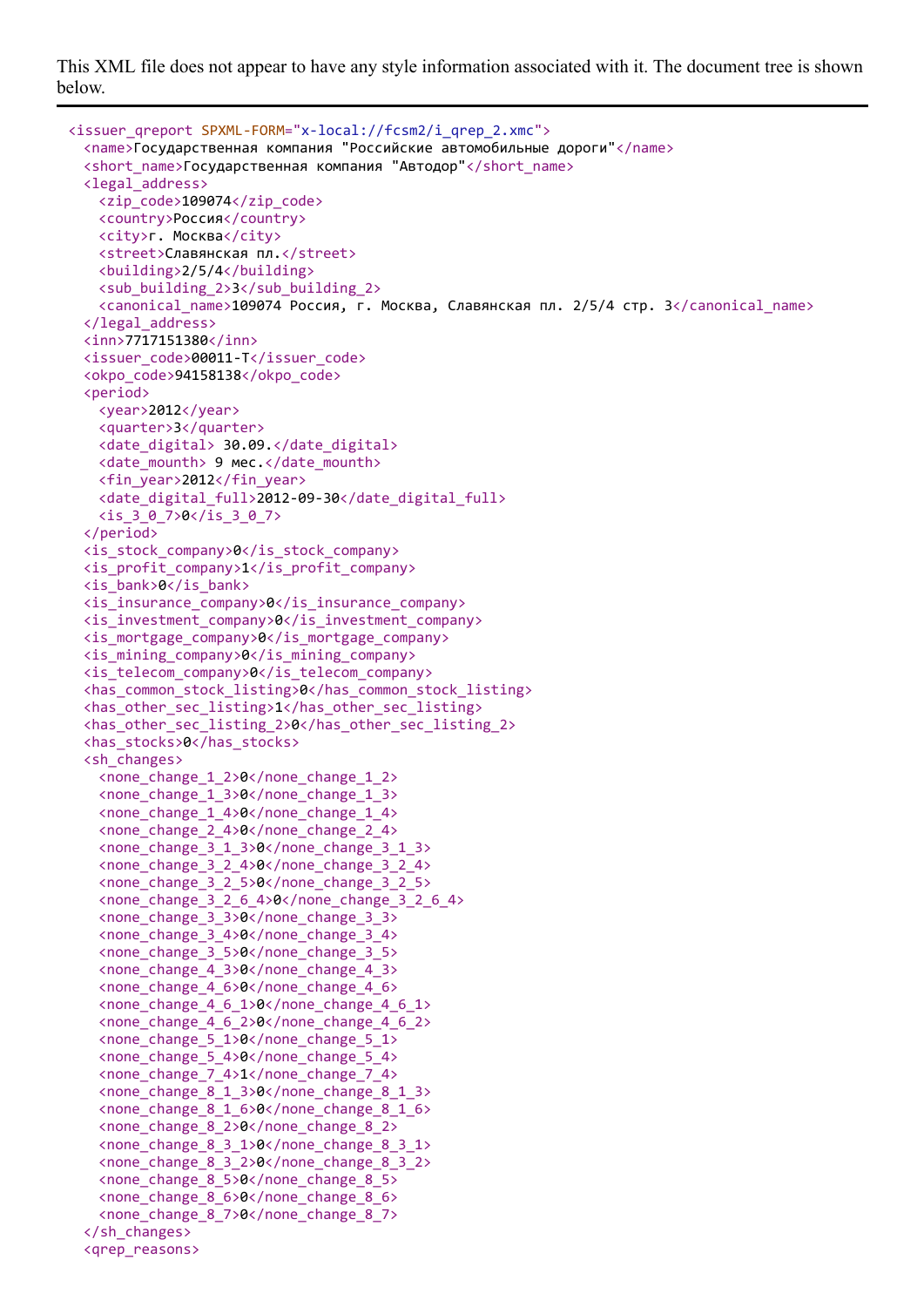```
<has_prosps>1</has_prosps>
  <has_public_offerings>1</has_public_offerings>
  <has_public_priv>0</has_public_priv>
  <has_ex_bonds>0</has_ex_bonds>
  <is_voluntary>0</is_voluntary>
</qrep_reasons>
<approval>
  <none>1</none>
</approval>
<management_company>0</management_company>
<financial_organization>0</financial_organization>
<signature>
  <date>2012-11-14</date>
  <position>Председатель правления</position>
  <fullname>С.В. Кельбах</fullname>
</signature>
<signature2>
  <date>2012-11-14</date>
  <position>Главный бухгалтер</position>
  <fullname>Д.С. Иванов</fullname>
</signature2>
<contact_person>
  <lastname>Шипулин</lastname>
  <firstname>Александр</firstname>
  <middlename>Сергеевич</middlename>
  <position>Главный специалист отдела по работе с ценными бумагами и заемными
  средствами</position>
  <phone>(495) 727-1195</phone>
  <fax>(495) 784-6804</fax>
  <email>id@russianhighways.ru</email>
  <email_none>0</email_none>
</contact_person>
<info_web>www.russianhighways.ru, http://www.e-disclosure.ru/portal/company.aspx?
id = 27572 \times / \text{info} web>
<y5q_periods>
  \langle q \rangle3\langle q \rangle</y5q_periods>
<gov_short>
  <bod>
   <members>
     <member>
       <lastname>Акимов</lastname>
       <firstname>Андрей</firstname>
       <middlename>Игоревич</middlename>
       <is_head>1</is_head>
       <fullname_head_flag>Акимов Андрей Игоревич (председатель)</fullname_head_flag>
       <birth_year>1953</birth_year>
     </member>
     <member>
       <lastname>Белозеров</lastname>
       <firstname>Олег</firstname>
       <middlename>Валентинович</middlename>
       <is_head>0</is_head>
       <fullname_head_flag>Белозеров Олег Валентинович</fullname_head_flag>
       <birth_year>1969</birth_year>
     </member>
     <member>
       <lastname>Чабунин</lastname>
       <firstname>Анатолий</firstname>
       <middlename>Михайлович</middlename>
       <is_head>0</is_head>
       <fullname_head_flag>Чабунин Анатолий Михайлович</fullname_head_flag>
       <birth_year>1960</birth_year>
     </member>
     <member>
       <lastname>Соколов</lastname>
       <firstname>Максим</firstname>
       <middlename>Юрьевич</middlename>
       <is_head>0</is_head>
```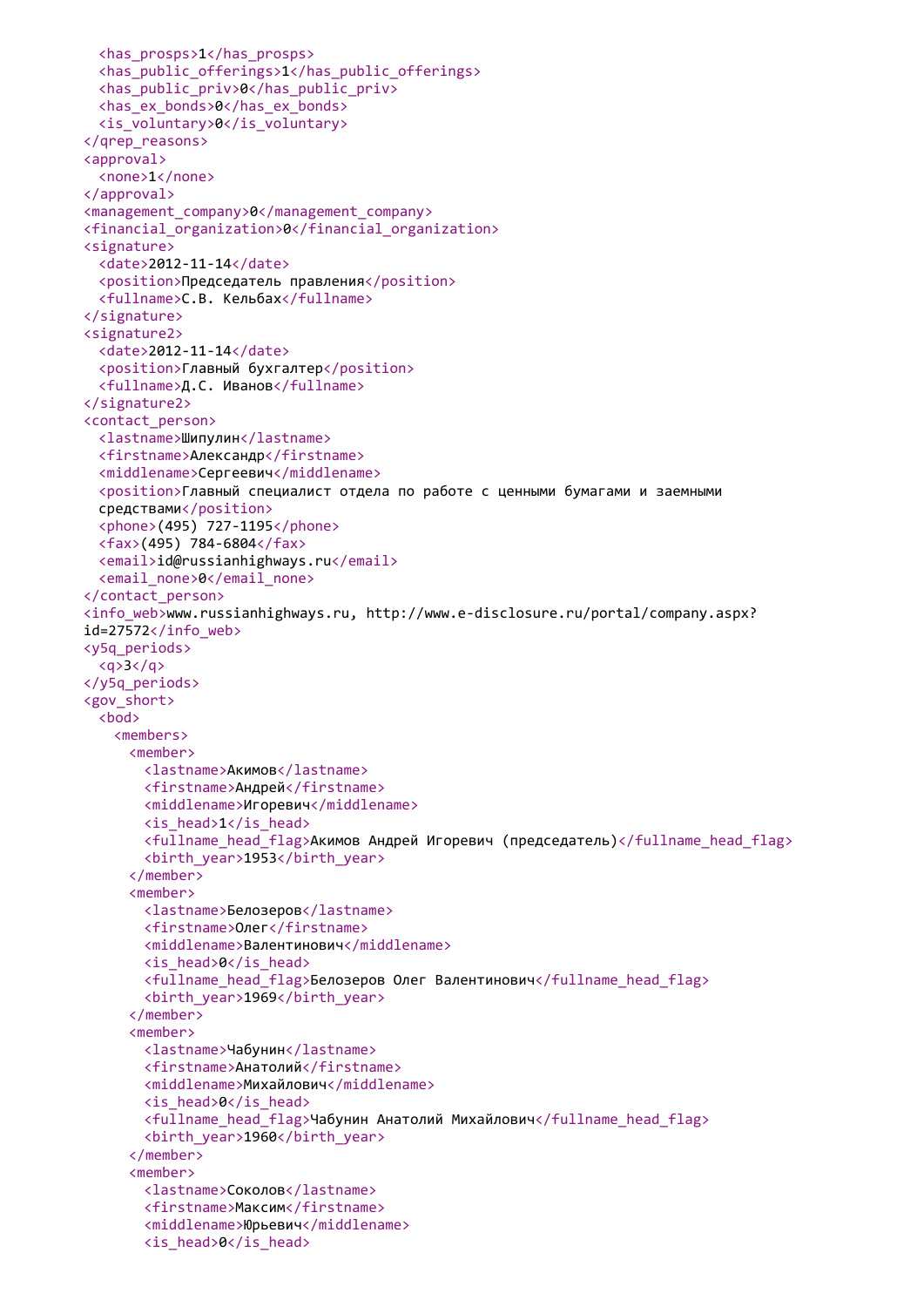```
<fullname_head_flag>Соколов Максим Юрьевич</fullname_head_flag>
     <birth_year>1968</birth_year>
   </member>
   <member>
     <lastname>Новак</lastname>
     <firstname>Александр</firstname>
     <middlename>Валентинович</middlename>
     <is_head>0</is_head>
     <fullname_head_flag>Новак Александр Валентинович</fullname_head_flag>
     <birth_year>1971</birth_year>
   </member>
   <member>
     <lastname>Савельев</lastname>
     <firstname>Олег</firstname>
     <middlename>Генрихович</middlename>
     <is_head>0</is_head>
     <fullname_head_flag>Савельев Олег Генрихович</fullname_head_flag>
     <birth_year>1965</birth_year>
   </member>
   <member>
     <lastname>Бесхмельницын</lastname>
     <firstname>Михаил</firstname>
     <middlename>Иванович</middlename>
     <is_head>0</is_head>
     <fullname_head_flag>Бесхмельницын Михаил Иванович</fullname_head_flag>
     <birth_year>1956</birth_year>
   </member>
   <member>
     <lastname>Бушмин</lastname>
     <firstname>Евгений</firstname>
     <middlename>Викторович</middlename>
     <is_head>0</is_head>
     <fullname_head_flag>Бушмин Евгений Викторович</fullname_head_flag>
     <birth_year>1958</birth_year>
   </member>
   <member>
     <lastname>Еремеев</lastname>
     <firstname>Олег</firstname>
     <middlename>Витальевич</middlename>
     <is_head>0</is_head>
     <fullname head flag>Еремеев Олег Витальевич</fullname head flag>
     <birth_year>1963</birth_year>
   </member>
   <member>
     <lastname>Шаккум</lastname>
     <firstname>Мартин</firstname>
     <middlename>Люцианович</middlename>
     <is_head>0</is_head>
     <fullname_head_flag>Шаккум Мартин Люцианович</fullname_head_flag>
     <birth_year>1951</birth_year>
   </member>
   <member>
     <lastname>Тен</lastname>
     <firstname>Сергей</firstname>
     <middlename>Юрьевич</middlename>
     <is_head>0</is_head>
     <fullname_head_flag>Тен Сергей Юрьевич</fullname_head_flag>
     <birth_year>1976</birth_year>
   </member>
   <member>
     <lastname>Кельбах</lastname>
     <firstname>Сергей</firstname>
     <middlename>Валентинович</middlename>
     <is_head>0</is_head>
     <fullname_head_flag>Кельбах Сергей Валентинович</fullname_head_flag>
     <birth_year>1959</birth_year>
   </member>
 </members>
</bod>
```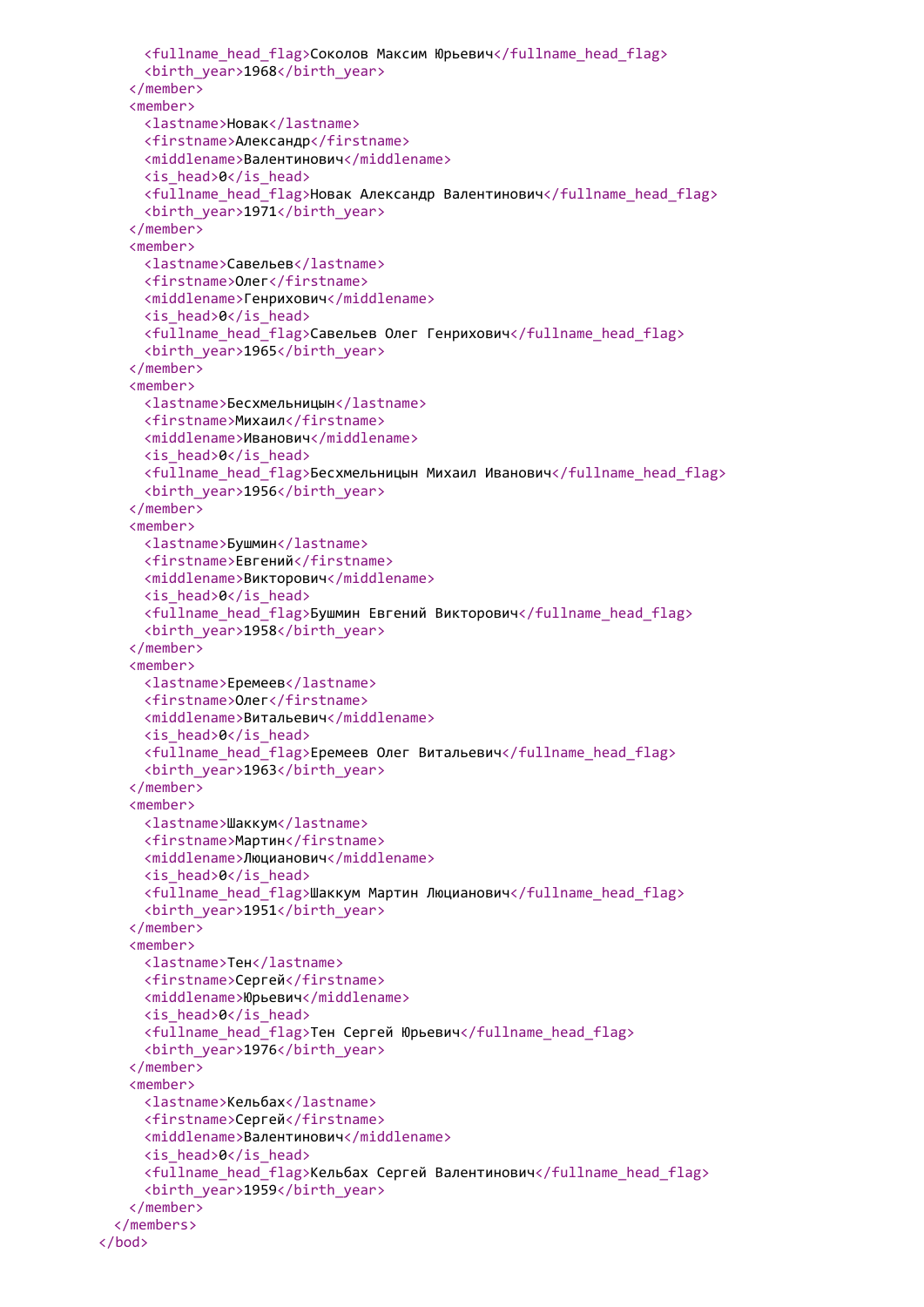```
<ceo>
 <is_ext_org>0</is_ext_org>
 <is_ext_person>0</is_ext_person>
 <member>
   <lastname>Кельбах</lastname>
   <firstname>Сергей</firstname>
   <middlename>Валентинович</middlename>
   <fullname>Кельбах Сергей Валентинович</fullname>
   <birth_year>1959</birth_year>
 </member>
</ceo>
<gb>
 <members>
   <member>
     <lastname>Кельбах</lastname>
     <firstname>Сергей</firstname>
     <middlename>Валентинович</middlename>
     <is_head>1</is_head>
     <fullname_head_flag>Кельбах Сергей Валентинович (председатель)</fullname_head_flag>
     <birth_year>1959</birth_year>
   </member>
   <member>
     <lastname>Урманов</lastname>
     <firstname>Игорь</firstname>
     <middlename>Александрович</middlename>
     <is_head>0</is_head>
     <fullname_head_flag>Урманов Игорь Александрович</fullname_head_flag>
     <birth_year>1955</birth_year>
   </member>
   <member>
     <lastname>Носов</lastname>
     <firstname>Александр</firstname>
     <middlename>Геннадьевич</middlename>
     <is_head>0</is_head>
     <fullname_head_flag>Носов Александр Геннадьевич</fullname_head_flag>
     <birth_year>1970</birth_year>
   </member>
   <member>
     <lastname>Калашников</lastname>
     <firstname>Андрей</firstname>
     <middlename>Юрьевич</middlename>
     <is_head>0</is_head>
     <fullname_head_flag>Калашников Андрей Юрьевич</fullname_head_flag>
     <birth_year>1958</birth_year>
   </member>
   <member>
     <lastname>Целковнев</lastname>
     <firstname>Александр</firstname>
     <middlename>Иванович</middlename>
     <is_head>0</is_head>
     <fullname_head_flag>Целковнев Александр Иванович</fullname_head_flag>
     <birth_year>1960</birth_year>
   </member>
   <member>
     <lastname>Журавлев</lastname>
     <firstname>Андрей</firstname>
     <middlename>Александрович</middlename>
     <is_head>0</is_head>
     <fullname_head_flag>Журавлев Андрей Александрович</fullname_head_flag>
     <birth_year>1970</birth_year>
   </member>
   <member>
     <lastname>Зуев</lastname>
     <firstname>Игорь</firstname>
     <middlename>Николаевич</middlename>
     <is_head>0</is_head>
     <fullname_head_flag>Зуев Игорь Николаевич</fullname_head_flag>
     <birth_year>1947</birth_year>
   </member>
```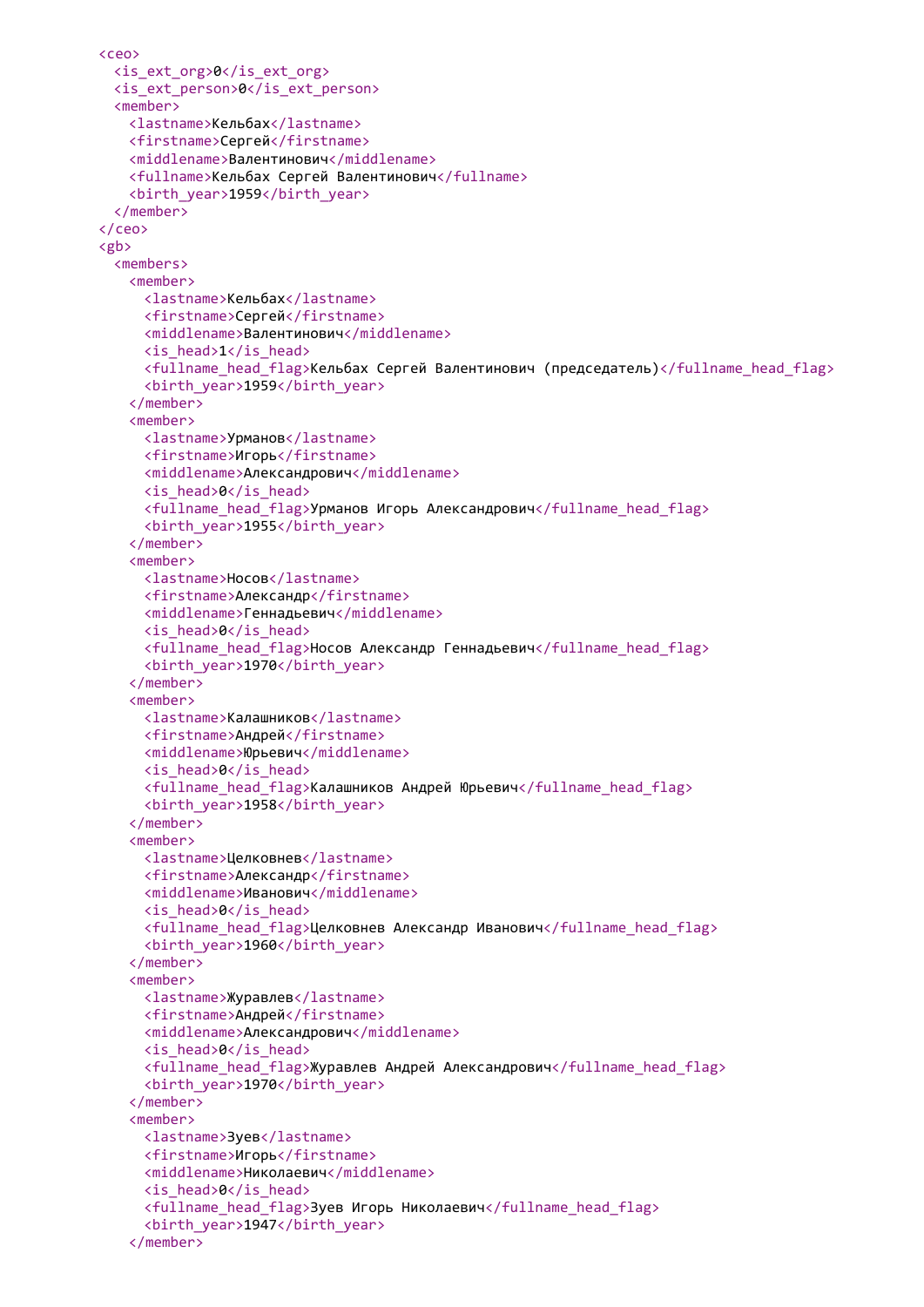```
<member>
       <lastname>Попов</lastname>
       <firstname>Константин</firstname>
       <middlename>Игоревич</middlename>
       <is_head>0</is_head>
       <fullname_head_flag>Попов Константин Игоревич</fullname_head_flag>
       <birth_year>1982</birth_year>
     </member>
   </members>
  </gb>
</gov_short>
<bank_accounts>
 <none_change_1>0</none_change_1>
  <bank_account>
   <bank>
     <name>Акционерный коммерческий Сберегательный банк Российской Федерации (открытое
     акционерное общество), Мещанское отделение №7811</name>
     <short_name>Мещанское отделение №7811 Сбербанка России ОАО</short_name>
     <legal_address>107045, г. Москва, ул. Сретенка, 17, стр. 1-2</legal_address>
     <inn>7707083893</inn>
     <bic>044525225</bic>
   </bank>
   <no>40503810638090000002</no>
   <cno>30101810400000000225</cno>
   <type>Расчетный счет в валюте РФ</type>
  </bank_account>
  <bank_account>
   <bank>
     <name>"Газпромбанк" (Открытое акционерное общество)</name>
     <short_name>ГПБ (ОАО)</short_name>
     <legal_address>117420, г. Москва, ул. Наметкина, д. 16, корп. 1</legal_address>
     <inn>7744001497</inn>
     <bic>044525823</bic>
   </bank>
   <no>40503810392000003847</no>
   <cno>30101810200000000823</cno>
   <type>расчетный счет в рублях РФ</type>
  </bank_account>
  <bank_account>
   <bank>
     <name>Московский банк ОАО "Сбербанк России" 3809/01606 Сбербанка России ОАО</name>
     <short_name>Московский банк ОАО "Сбербанк России" 3809/01606 Сбербанка России
     OAO</short_name>
     <legal_address>109544, г. Москва, ул. Большая Андроньевская, д.6</legal_address>
     <inn>7707083893</inn>
     <bic>044525225</bic>
   </bank>
   <no>40503978838090000003</no>
   <cno>30101810400000000225</cno>
   <type>банковский счет в евро</type>
  </bank_account>
  <bank_account>
   <bank>
     <name>Московский банк ОАО "Сбербанк России" 3809/01606 Сбербанка России ОАО</name>
     <short_name>Московский банк ОАО "Сбербанк России" 3809/01606 Сбербанка России
     OAO</short_name>
     <legal_address>109544, г. Москва, ул. Большая Андроньевская, д.6</legal_address>
     <inn>7707083893</inn>
     <bic>044525225</bic>
   </bank>
   <no>40821810538090066077</no>
   <cno>30101810400000000225</cno>
   <type>банковский счет в рублях РФ</type>
  </bank_account>
</bank_accounts>
<auditors>
  <none_change_1>0</none_change_1>
  <desc>В соответствии с протоколом заочного голосования наблюдательного совета Государственной
  компании "Автодор" от 03 октября 2012 года № 41 наблюдательный совет Государственной компании
```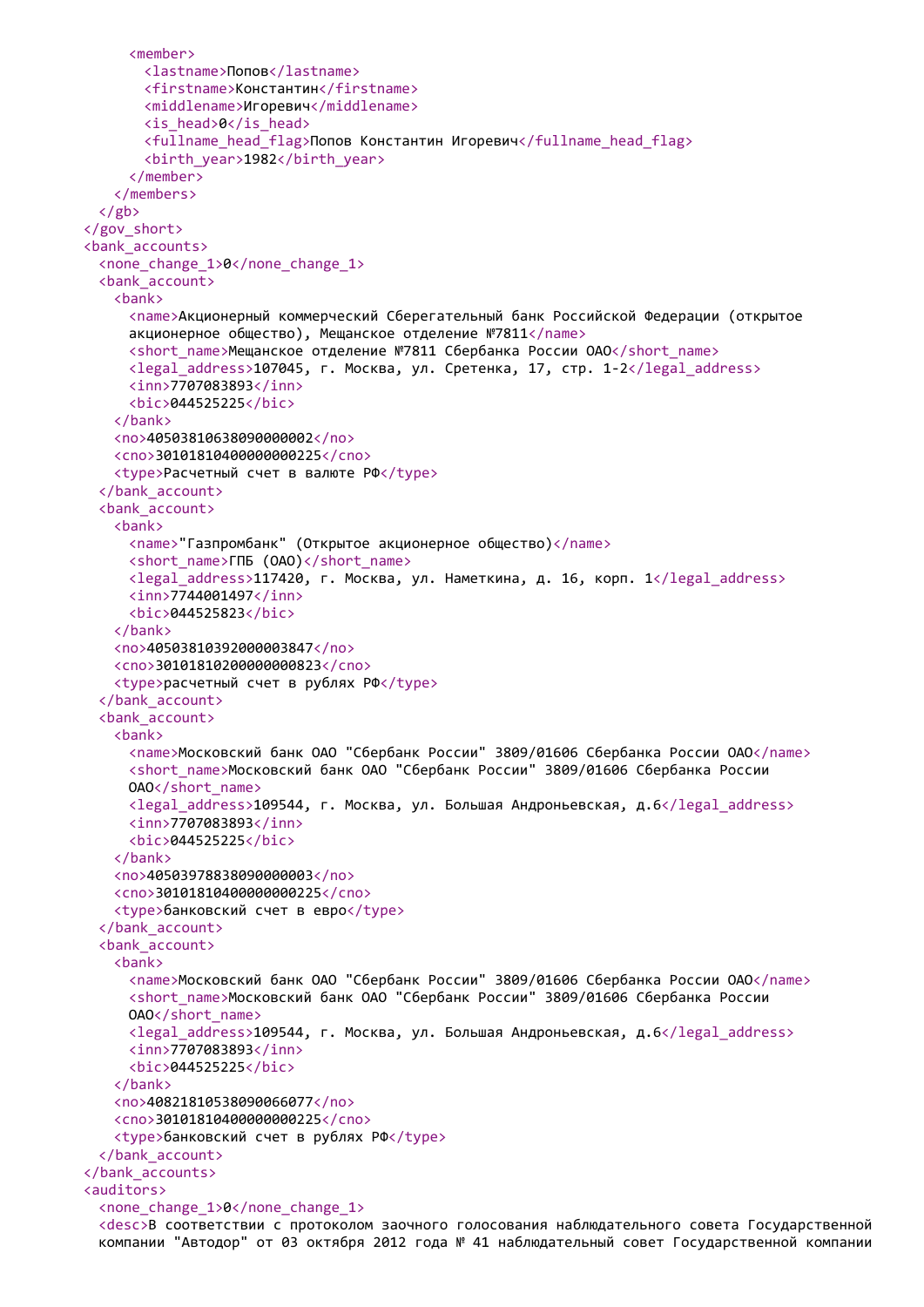```
"Автодор" утвердил отобранную правлением Государственной компании "Автодор" на конкурсной
основе аудиторскую компанию ООО «РСМ-Топ-Аудит» для проверки годовой бухгалтерской отчетности
и консолидированной финансовой отчетности Государственной компании «Автодор» за 2012-2014 гг.
Вознаграждение аудиторской компании ООО «РСМ-Топ-Аудит» за проверку годовой бухгалтерской
отчетности и консолидированной финансовой отчетности Государственной компании «Автодор» за
2012-2014 гг. составит 7 000 000 (семь миллионов) рублей.</desc>
<auditor>
 <entity_type>0</entity_type>
 <name>Общество с ограниченной ответственностью «РСМ Топ-Аудит»</name>
 <short name>ООО «РСМ Топ-Аудит»</short name>
 <legal_address>119285, г. Москва, ул. Пудовкина, д.4</legal_address>
 <inn>7722020834</inn>
 <ogrn>1027700257540</ogrn>
 <phone>(495) 363-2848</phone>
 <fax>(495) 981-4121</fax>
 <email>mail@top-audit.ru</email>
 <email_none>0</email_none>
 <sr_memberships>
   <sr_membership>
     <org>
       <name>Саморегулируемая организация аудиторов Некоммерческое партнерство «Российская
       Коллегия Аудиторов»</name>
       <legal_address>
         <zip_code>107045</zip_code>
         <country>Россия</country>
         <city>г. Москва</city>
         <street>Колокольников переулок</street>
         <building>2/6</building>
         <canonical_name>107045 Россия, г. Москва, Колокольников переулок
         2/6</canonical_name>
       </legal_address>
     </org>
   </sr_membership>
 </sr_memberships>
 <periods>
   <period>
     <rus>2009</rus>
     <cons>2011</cons>
   </period>
   <period>
     <rus>2010</rus>
   </period>
   <period>
     <rus>2011</rus>
   </period>
 </periods>
 <intermed_inspect>0</intermed_inspect>
 <dep_factors>
   <issuer shares>на дату окончания отчетного периода факты участия Общество с ограниченной
   ответственностью «РСМ Топ-Аудит» (далее – Аудитор) и его должностных лиц в уставном
   капитале Эмитента отсутствуют</issuer_shares>
   <leasing>на дату окончания отчетного квартала заемные средства Аудитору не
   предоставлялись</leasing>
   <business rel>на дату окончания отчетного квартала факты финансовой, имущественной,
   родственной или какой-либо иной заинтересованности Аудитора и должностных лиц Аудитора,
   превышающей отношения по договору с Государственной компанией «Автодор» на осуществление
   аудиторских услуг, а также какой-либо зависимости Аудитора от третьей стороны,
   собственников или руководителей Эмитента, иные факторы, которые могут оказать влияние на
   независимость аудитора от Эмитента, отсутствуют</business rel>
   <common empl>на дату окончания отчетного квартала факты совмещения должностными лицами
   Эмитента деятельности в Аудиторе отсутствуют</common_empl>
   <other>иных факторов, способных повлиять на независимость аудитора Эмитента, нет.</other>
   <reduce measures>Эмитент при выборе и организации работы с аудитором руководствуется
   действующим законодательством Российской Федерации, которое предусматривает проведение
   комплекса мер, направленных на снижение влияния указанных выше факторов. Общество с
   ограниченной ответственностью «РСМ Топ-Аудит» в части соблюдения статуса независимости
   аудитора руководствуется положениями статьи 8 Федерального закона от 30.12.2008 № 307-ФЗ
   «Об аудиторской деятельности», а также российским и международным кодексами
   профессиональной этики аудиторов.</reduce_measures>
```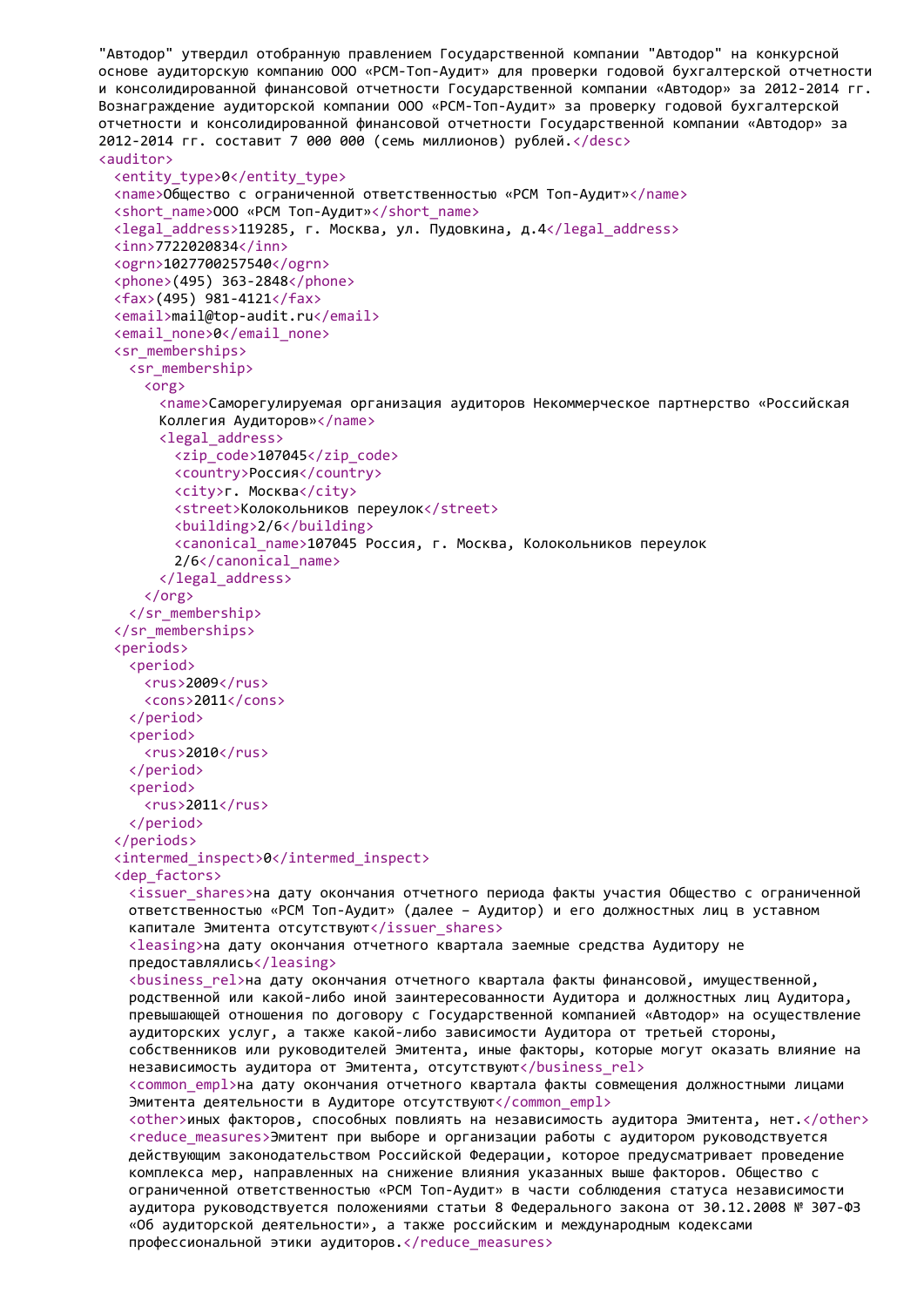## </dep\_factors>

#### <selection\_proc>

<tender>В соответствии с п. 7 ст. 11 Федерального закона от 17.07.2009 N 145-ФЗ "О государственной компании "Российские автомобильные дороги" и о внесении изменений в отдельные законодательные акты Российской Федерации", правление Эмитента осуществляет на конкурсной основе отбор аудиторской организации. Открытый конкурс на право заключить договор на проведение обязательного аудита бухгалтерской (финансовой) отчетности Государственной компании «Российские автомобильные дороги» за 2009, 2010, 2011 годы проведен в соответствии с: - Федеральным законом от 30.12.2008 № 307-ФЗ «Об аудиторской деятельности»; - Федеральным законом от 21.07.2005 № 94-ФЗ «О размещении заказов на поставки товаров, выполнение работ, оказание услуг для государственных и муниципальных нужд»; - Постановлением Правительства РФ от 10.09.2009 № 722 «Об утверждении Правил оценки заявок на участие в конкурсе на право заключить государственный или муниципальный контракт на поставки товаров, выполнение работ, оказание услуг для государственных или муниципальных нужд». Заявки, направленные для участия в конкурсе сопоставлялись в соответствии со следующими критериями: 1) цена договора. 2) качество услуг и квалификация участника конкурса. 3) объем предоставления гарантий качества услуг. </tender> <subm proc>В соответствии с пп. 9 п. 1 ст. 9 Федерального закона от 17.07.2009 N 145-ФЗ "О государственной компании "Российские автомобильные дороги" и о внесении изменений в отдельные законодательные акты Российской Федерации", наблюдательный совет Эмитента утверждает аудиторскую организацию, выбранную на конкурсной основе, для проведения аудита ведения отчетности Эмитента. Победителем конкурса для целей проведения аудита бухгалтерской (финансовой) отчетности Эмитента за 2009, 2010, 2011 годы, признан ООО «РСМ Топ-Аудит». Кандидатура ООО «РСМ Топ-Аудит», утверждена Наблюдательным советом Эмитента (Протокол от «10» декабря 2010 г. № 14).</subm\_proc> </selection\_proc> <spec\_tasks>Аудитором не проводились работы в рамках специальных аудиторских заданий</spec\_tasks> <revenues>Размер вознаграждения аудитора определяется на основании процедуры тендера, проводимой Эмитентом и связанной с выбором аудитора. Стоимость работ устанавливается в договоре на оказание услуг по проведению аудита бухгалтерской (финансовой) отчетности Государственной компании "Автодор" в абсолютном выражении, с учетом НДС. Аудитору выплачено вознаграждение за аудит бухгалтерской отчетности в 2011 г., составленной в соответствии с правилами РСБУ, в размере 3 300 000 рублей.</revenues> <exp\_payments>Отсроченные и просроченные платежи за оказанные аудитором услуги отсутствуют. </exp\_payments> </auditor> </auditors> <appraisers> <none\_change\_1>0</none\_change\_1> <none>1</none> </appraisers> <consultants> <none>1</none> </consultants>

<other\_signers> <none>1</none> </other\_signers> <fin\_state> <rsbu> <fin\_standart>1</fin\_standart> <fin\_unit>2</fin\_unit> <net\_assets> <value\_qp>194</value\_qp> <value\_q>134.9</value\_q> </net\_assets>  $\langle$ a1> <value\_qp>0.03</value\_qp>

```
<value_q>0.07</value_q>
\langle/a1>
<a<sub>2</sub><value_qp>0</value_qp>
  <value_q>0.05</value_q>
\langle/q2>
<sub>q3</sub></sub>
  <value_qp>-815.4</value_qp>
```
<value\_q>-1164.5</value\_q>

 $\langle$ /q3>  $<sub>q4</sub>$ </sub>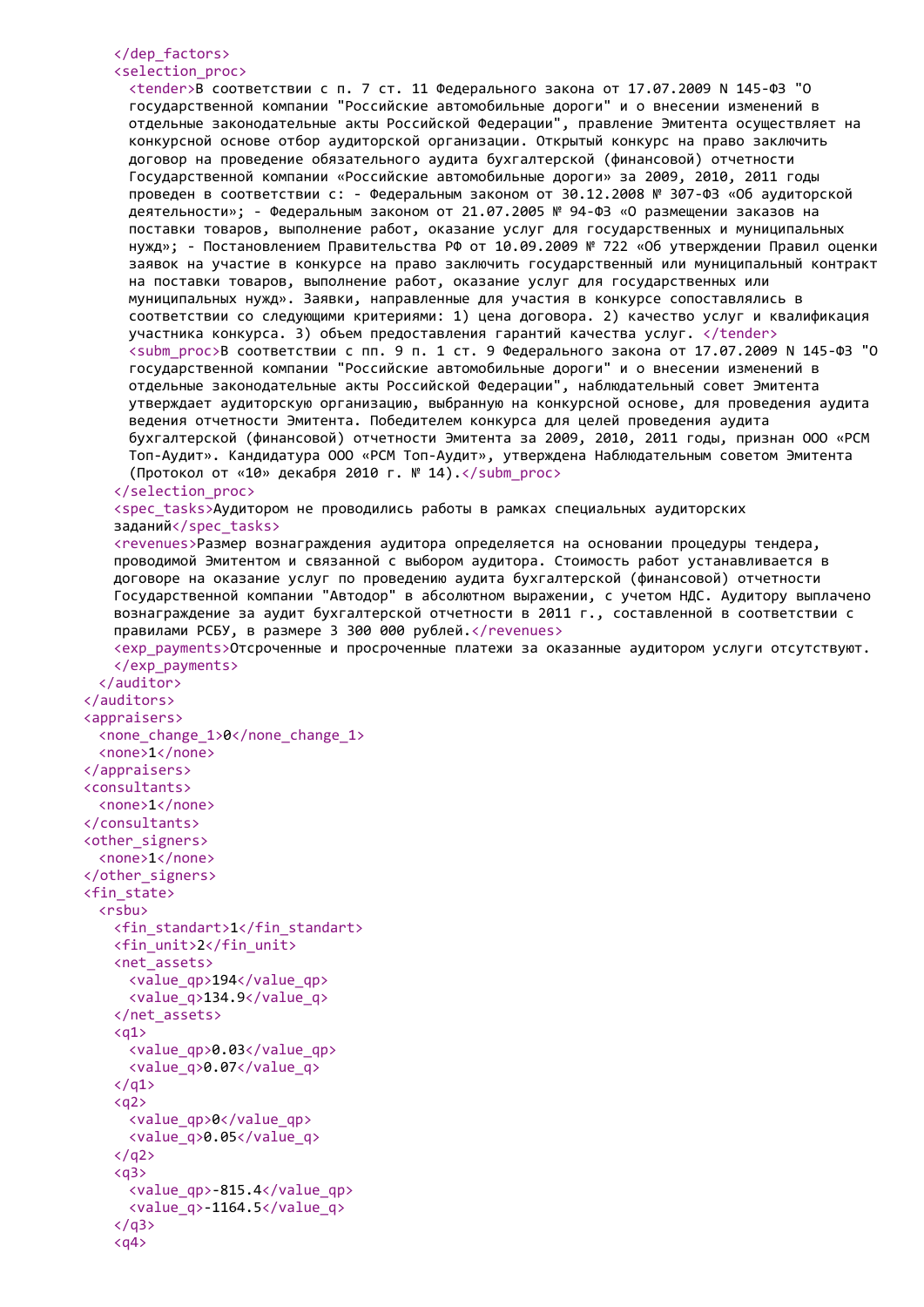```
<value_qp>0</value_qp>
    <value_q>0</value_q>
  \langle/q4>
</rsbu>
<sv_rsbu>0</sv_rsbu>
<non_add>1</non_add>
```
<total\_bad>0</total\_bad>

```
<analys>Анализ показателей финансово-экономической деятельности Эмитента исходя из динамики
  приведенных показателей не имеет экономического смысла, поскольку денежные средства,
  получаемые Эмитентом путем взимания платы с пользователей автомобильными дорогами,
  переданными Эмитенту в доверительное управление, не учитываются Эмитентом как прибыль и
  включаются в раздел баланса "Целевое финансирование". В соответствии с п.п. 6 п. 2 ст. 6
 Федерального закона от 17.07.2009 № 145-ФЗ "О Государственной компании "Российские
  автомобильные дороги" и о внесении изменений в отдельные законодательные акты Российской
 Федерации" взимание платы за проезд транспортных средств по автомобильным дорогам
  Государственной компании с пользователей такими автомобильными дорогами относится к
 деятельности по доверительному управлению автомобильными дорогами Государственной компании. В
  соответствии с п. 6 ст. 22 Федерального закона от 17.07.2009 № 145-ФЗ "О Государственной
  компании "Российские автомобильные дороги" и о внесении изменений в отдельные законодательные
  акты Российской Федерации" размер государственных субсидий, направляемых на доверительное
 управление, рассчитывается с учетом планируемых доходов Государственной компании от
 деятельности по доверительному управлению. </analys>
</fin_state>
<accp>
  <q>
   <scale>1000</scale>
   <sc>
     <long>3240420</long>
   \langle/sc\rangle<empl>
     <credits>0</credits>
   </empl>
   <empl_exp>
     <zaim>0</zaim>
   </empl_exp>
   <state>
     <bonds>3240420</bonds>
   </state>
   <state_exp>
     <short cred>0</short cred>
   </state_exp>
   <credits_exp>
     <zaim>0</zaim>
   </credits_exp>
   <loans>
     <not_bonds>0</not_bonds>
   </loans>
   <loans_exp>
     <bonds>0</bonds>
   </loans_exp>
   <b_loans>
     <total_bad>0</total_bad>
   </b_loans>
   <misc>
     <credit_bad>0</credit_bad>
   </misc>
   <misc_exp>
     <not_bonds>0</not_bonds>
   </misc_exp>
   <accp>
     <bonds>0</bonds>
   </accp>
   <INHERIT_1>
     <scale>1000</scale>
   </INHERIT_1>
   <total>
     <total_cred>3093303.8</total_cred>
   </total>
   <total_pr>
```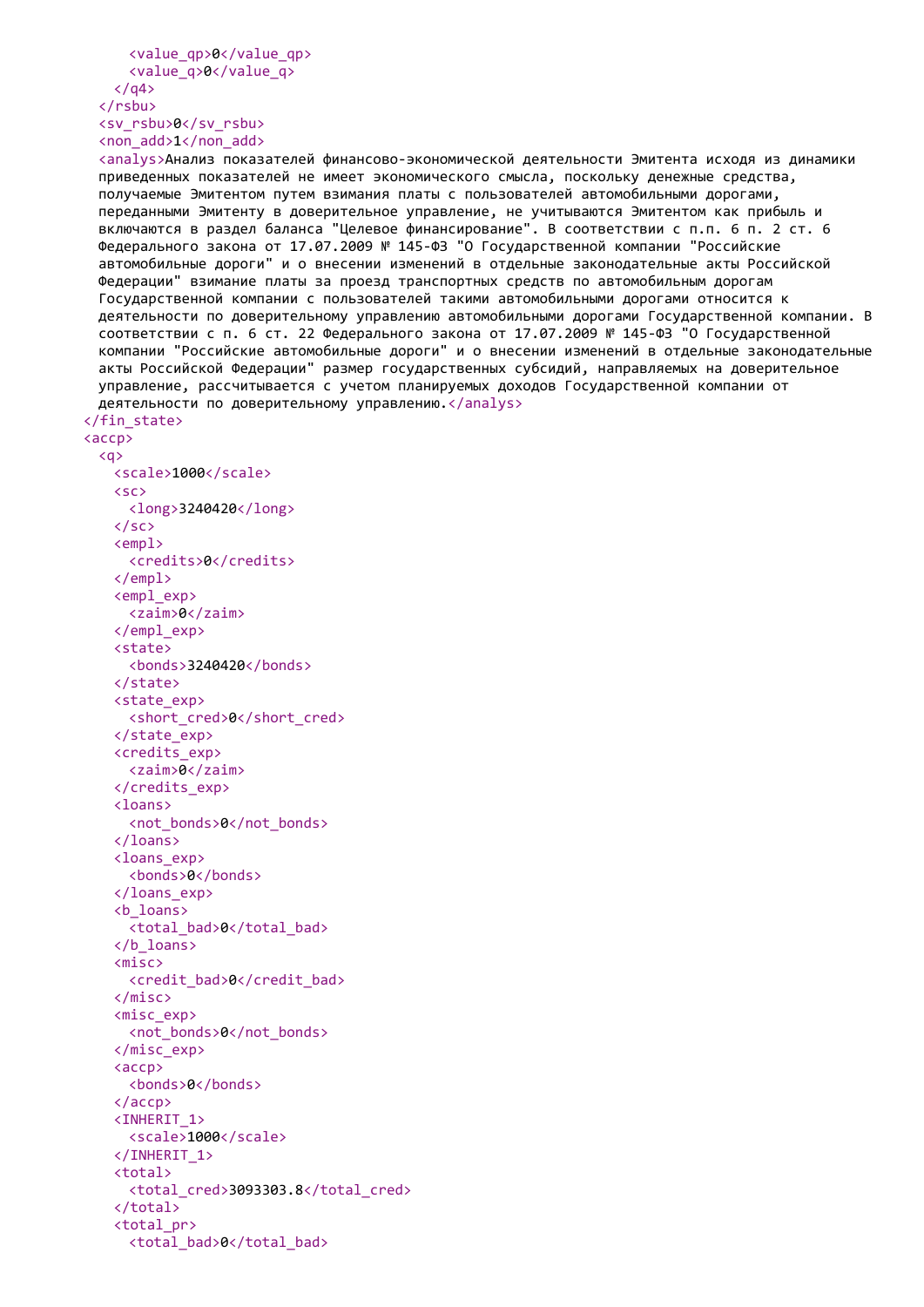```
</total_pr>
<budget>
  <gos>14716.5</gos>
</budget>
<budget_pr>
 <gos_bad>0</gos_bad>
</budget_pr>
<post>
 <postav>3047263.1</postav>
</post>
<post_pr>
 <postav_bad>0</postav_bad>
</post_pr>
<personal>
 <person>15395.4</person>
</personal>
<personal_pr>
 <person_bad>0</person_bad>
</personal_pr>
<other>
 <oth>15928.8</oth>
</other>
<other_pr>
 <oth_bad>0</oth_bad>
</other_pr>
<exp>
 <none>1</none>
</exp>
<creditors>
 <creditors>
   <entity_type>0</entity_type>
   <name>Открытое акционерное общество «Институт по проектированию и изысканиям
   автомобильных дорог «Союздорпроект»</name>
   <short_name>ОАО «Союздорпроект»</short_name>
   <legal_address>105066, г. Москва, Токмаков переулок, д. 9</legal_address>
   <inn>7745000190</inn>
   <ogrn>1047745001083</ogrn>
   <is_foreign_entity>0</is_foreign_entity>
   <amount>898857.3</amount>
   <scale_base_1>1000</scale_base_1>
   <comment>Просроченная задолженность отсутствует.</comment>
   <is_aff_entity>0</is_aff_entity>
  </creditors>
  <creditors>
   <entity_type>0</entity_type>
   <name>Открытое акционерное общество «Донаэродорстрой»</name>
   <short_name>ОАО «Донаэродорстрой»</short_name>
   <legal_address>344010, г. Ростов-на-Дону ул. Красноармейская 176/46.</legal_address>
   <inn>6163002069</inn>
   <ogrn>1026103158730</ogrn>
   <is_foreign_entity>0</is_foreign_entity>
   <amount>449648.9</amount>
   <scale_base_1>1000</scale_base_1>
   <comment>Просроченная задолженность отсутствует.</comment>
   <is_aff_entity>0</is_aff_entity>
  </creditors>
  <creditors>
   <entity_type>0</entity_type>
   <name>Общество с ограниченной ответственностью «КОРПОРАЦИЯ ИНЖТРАНССТРОЙ»</name>
   <short_name>ООО «КОРПОРАЦИЯ ИНЖТРАНССТРОЙ»</short_name>
   <legal_address>117588, Москва, ул. Тарусская, д. 10</legal_address>
   <inn>7715640308</inn>
   <ogrn>5077746308173</ogrn>
   <is_foreign_entity>0</is_foreign_entity>
   <amount>443675.9</amount>
   <scale_base_1>1000</scale_base_1>
   <comment>Просроченная задолженность отсутствует.</comment>
   <is_aff_entity>0</is_aff_entity>
  </creditors>
```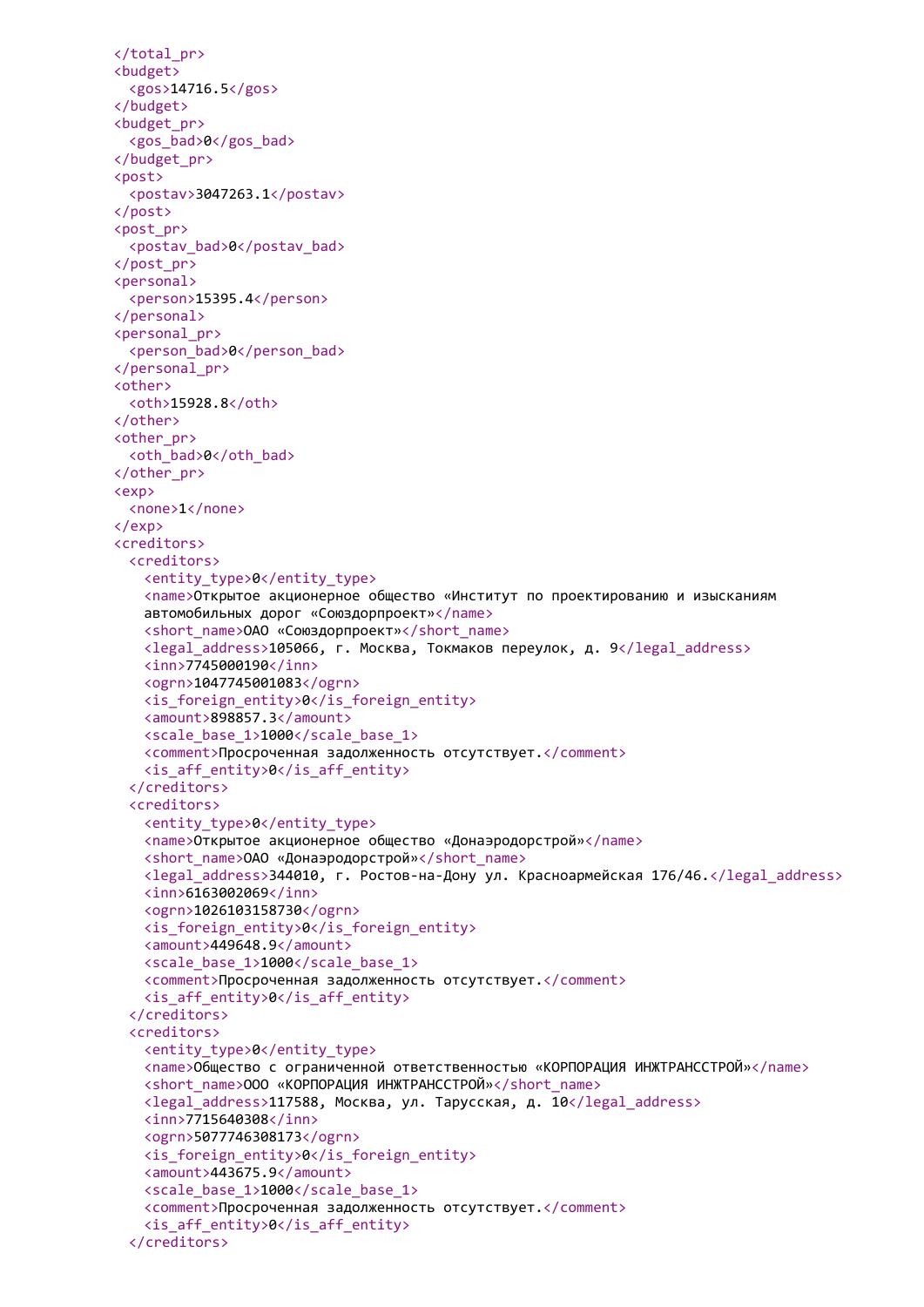```
</creditors>
  \langle/q>
</accp>
<loans_new>
  <none>1</none>
</loans_new>
<mgl<none>1</none>
\langle /mg1 \rangle<misc_liabilities>
  <none>1</none>
</misc_liabilities>
<sec_risks>
  <none_change_1>0</none_change_1>
```
#### <industry>

<desc>Внутренний рынок: К отраслевым рискам можно отнести риск вероятного получения дохода от объектов, переданных Эмитенту в доверительное управление, в объеме меньше планируемого вследствие снижения автомобильного трафика на платных участках автомобильных дорог, переданных Эмитенту в доверительное управление. В соответствии с Программой деятельности Государственной компании «Российские автомобильные дороги» на долгосрочный период (2010 – 2019 годы) протяженность платных участков автомобильных дорог, сбор платы на которых осуществляет Государственная компания «Российские автомобильные дороги», составит 1133,9 км., что позволит Эмитенту производить купонные выплаты, а также погасить номинальную стоимость облигационного займа в установленные сроки. Внешний рынок: Эмитент осуществляет свою деятельность на территории Российской Федерации, не имеет филиалов и представительств на территории иностранных государств, поэтому возможные изменения в отрасли на внешнем рынке не описываются. Риски, связанные с возможным изменением цен на сырье, услуги, используемые Эмитентом в своей деятельности (отдельно на внутреннем и внешнем рынках), и их влияние на деятельность эмитента и исполнение обязательств по ценным бумагам. Внутренний рынок: В целях оказания государственных услуг и выполнения иных полномочий в сфере дорожного хозяйства с использованием федерального имущества на основе доверительного управления, Эмитент осуществляет функции заказчика по договорам строительства, реконструкции, капитального ремонта и ремонта и, следовательно, не осуществляет закупки сырья или материалов. Договоры, составленные Эмитентом в рамках основной деятельности, заключаются с установлением фиксированной цены на осуществление работ/предоставление услуг. В случае изменения цен на основное сырье (материалы) цена таких договоров не будет изменяться. Влияние указанных рисков на деятельность Эмитента и исполнение им обязательств по ценным бумагам оценивается Эмитентом как незначительное. Внешний рынок: Эмитент осуществляет свою деятельность на территории Российской Федерации, не имеет филиалов и представительств на территории иностранных государств, поэтому возможные изменения цен на сырье и услуги на внешнем рынке не описываются. Риски, связанные с возможным изменением цен на продукцию и/или услуги эмитента (отдельно на внутреннем и внешнем рынках), их влияние на деятельность эмитента и исполнение обязательств по ценным бумагам: Внутренний рынок: Эмитент будет осуществлять купонные выплаты, а также выплаты в отношении номинальной стоимости облигаций за счет средств, полученных от сбора платы за проезд по автомобильным дорогам, находящимся в доверительном управлении Эмитента. Стоимость проезда по таким платным участкам тарифицирована и отличается в зависимости от категории транспорта. Такие тарифы подлежат индексации в соответствии с индексом потребительских цен. Объем выпуска облигаций серии 01 значительно меньше денежных средств, планируемых к получению Эмитентом от сбора платы на автомобильных дорогах Эмитента. В этой связи, влияние указанных рисков на деятельность Эмитента и исполнение им обязательств по ценным бумагам оценивается Эмитентом как незначительное. Внешний рынок: Эмитент осуществляет свою деятельность на территории Российской Федерации и не имеет филиалов и представительств на территории иностранных государств, поэтому не подвержен рискам на внешнем рынке. </desc> </industry>

# <regional>

<desc>Страновые риски: К страновым рискам Эмитента относятся политические, экономические и социальные риски, присущие Российской Федерации. Поскольку деятельность эмитента относится к инфраструктурной отрасли экономики, страновые риски Эмитента полностью зависят от экономической и политической ситуации в Российской Федерации в целом и находятся вне контроля Эмитента. Эмитент осуществляет свою деятельность в нескольких регионах Российской Федерации. Экономика России не защищена от рыночных спадов и замедления экономического развития в других странах мира, а также от масштабных экономических кризисов, подобных мировому финансовому кризису. Финансовые проблемы или обостренное восприятие рисков инвестирования в страны с развивающейся экономикой могут снизить объем иностранных инвестиций в Россию и оказать отрицательное воздействие на российскую экономику. Кроме того, поскольку Россия производит и экспортирует большие объемы природного газа и нефти, российская экономика особо уязвима перед изменениями мировых цен на природный газ и нефть, а падение цен природного газа и нефти может замедлить развитие российской экономики. При этом,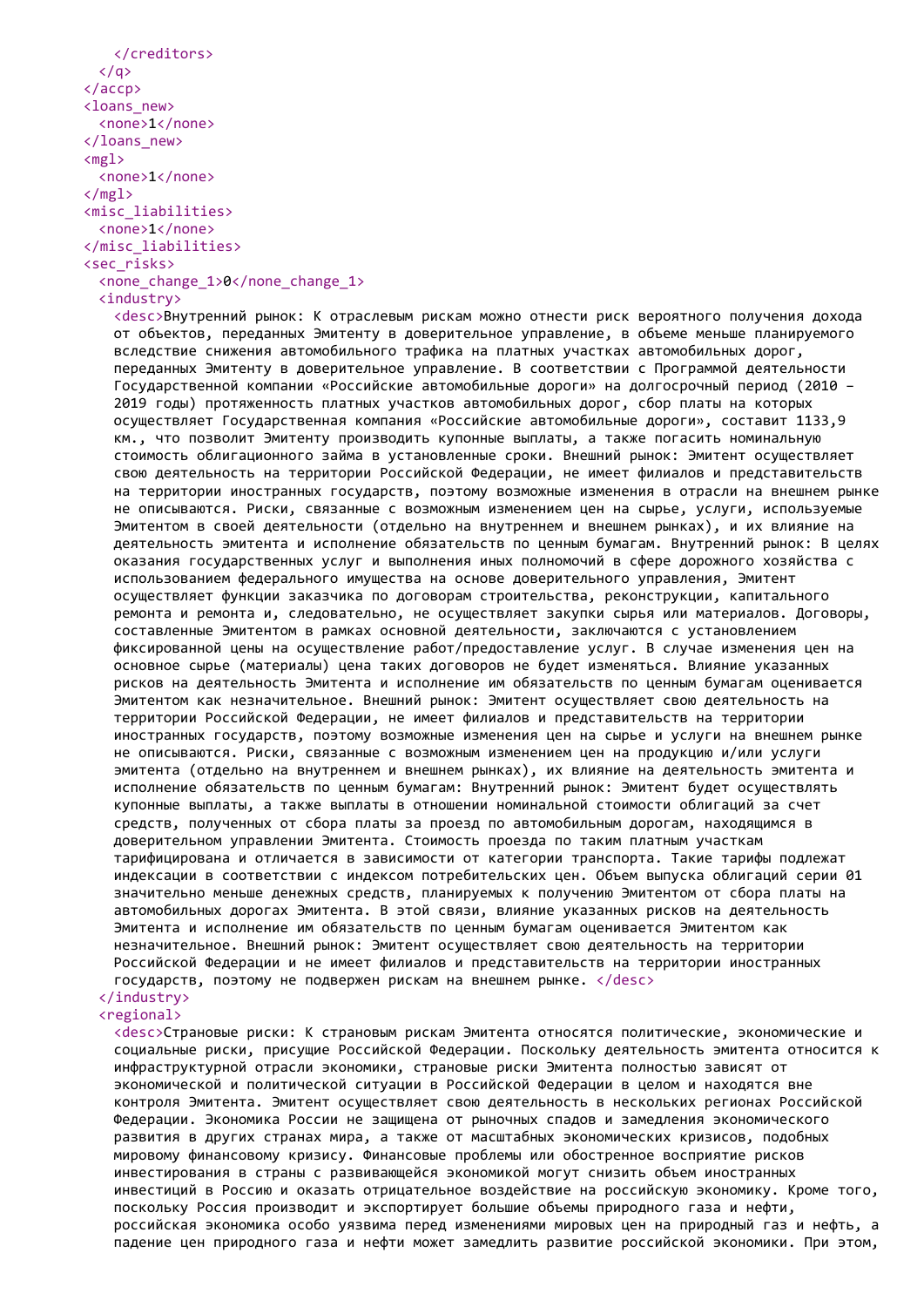большая приверженность проведению структурных экономических реформ, способных стимулировать более значительный приток инвестиций в реальную экономику и, таким образом, обеспечить экономический рост в долгосрочной перспективе, а также другие институциональные реформы могут оказать позитивное влияние на оценки суверенного рейтинга России. 27 июня 2012 года ведущее рейтинговое агентство Standard & Poor's повысило краткосрочный суверенный рейтинг России в иностранной валюте на одну ступень – с уровня А-3 до А-2. Применимо к облигациям это соответствует уровням надежности – "средний" и "выше среднего". Решение повысить краткосрочный суверенный рейтинг России объясняется несколькими возможными причинами. В частности, в последнее время российский рынок, рубль, демонстрировали устойчивость. Долгосрочный рейтинг по обязательствам в иностранной валюте подтвержден на уровне "BBB". От группы надежных кредитов, имеющих рейтинг А, Россию отделяют две ступени. Прогноз по рейтингу оставлен стабильным. Политические риски: В соответствии с изменениями политической и экономической конъюнктуры, и в целях совершенствования банковской, судебной, налоговой, административной и законодательной систем, Правительство Российской Федерации проводит ряд последовательных реформ, направленных на стабилизацию современной российской экономики и ее интеграцию в мировую систему. В связи с прошедшими в 2011 г. парламентскими выборами и президентскими выборами 2012 г. эксперты пока не ожидают каких-либо существенных изменений в фундаментальной расстановке политических сил, способных оказать дестабилизирующее давление на сложившуюся систему политического устройства РФ. Таким образом, влияние политических рисков оценивается, как незначительное. Следует отметить, что Правительство России оказывает влияние на деятельность Эмитента посредством принятия законодательных и регулятивных мер, что может повлиять на финансовое положение и результаты деятельности Эмитента. Региональные риски: Эмитент оценивает политическую ситуацию в регионах присутствия как стабильную и прогнозируемую. Эмитент осуществляет свою деятельность в регионах с достаточно развитой инфраструктурой и минимально подвержен рискам, связанным с прекращением транспортного сообщения в связи с удаленностью и/или труднодоступностью. Риски, связанные с возможными военными конфликтами, введением чрезвычайного положения и забастовками в стране (странах) и регионе, в которых Эмитент зарегистрирован в качестве налогоплательщика и/или осуществляет основную деятельность: Отдельные проявления терроризма могут привести к негативным политическим, социальным и экономическим последствиям, что может спровоцировать введения чрезвычайного положения в регионах деятельности Эмитента. Кроме того, в регионах деятельности Эмитента существует некоторая вероятность возникновения внутренних конфликтов (забастовок и народных волнений) из-за разницы социального уровня и качества жизни населения. В данный момент, вероятность военных конфликтов, введения чрезвычайного положения, забастовок в ближайшее время Эмитентом не прогнозируется. Отрицательных изменений ситуации в регионах, которые могут негативно повлиять на деятельность и экономическое положение Эмитента, в ближайшее время Эмитентом не прогнозируется. Риски, связанные с географическими особенностями страны (стран) и региона, в которых Эмитент зарегистрирован в качестве налогоплательщика и/или осуществляет основную деятельность, в том числе повышенная опасность стихийных бедствий, возможное прекращение транспортного сообщения в связи с удаленностью и/или труднодоступностью и т.п. Регионы деятельности Эмитента характеризуется отсутствием повышенной опасности стихийных бедствий, имеет устойчивый климат и, в основном, не подвержен природным катаклизмам. Однако последствия возможных аварий и катастроф на транспорте и дорожных сетях, в коммунальных системах жизнеобеспечения большого города и существенных объектах экономики может значительно ограничить возможности Эмитента, привести к наступлению форс-мажорных обстоятельств и невыполнению Эмитентом принятых на себя обязательств. Риск стихийных бедствий, возможного прекращения транспортного сообщения и других региональных факторов минимален. Учитывая все вышеизложенные обстоятельства, можно сделать вывод о том, что макроэкономическая среда регионов благоприятным образом сказывается на деятельности Эмитента и позволяет говорить об отсутствии специфических региональных рисков. Предполагаемые действия эмитента на случай отрицательного влияния изменения ситуации в стране (странах) и регионе на его деятельность: В случае возникновения одного или нескольких из перечисленных выше рисков Эмитент предпримет все возможные меры по минимизации негативных последствий. Однако, необходимо отметить, что предварительная разработка адекватных соответствующим событиям мер затруднена неопределенностью развития ситуации, и параметры проводимых мероприятий будут в большей степени зависеть от особенностей создавшейся ситуации в каждом конкретном случае. Параметры мероприятий, предпринимаемых Эмитентом при неблагоприятных тенденциях будут зависеть от особенностей создавшейся ситуации в каждом конкретном случае. Эмитент не может гарантировать, что действия, направленные на преодоление возникших негативных изменений, смогут привести к исправлению ситуации, поскольку описанные факторы находятся вне контроля Государственной компании. </desc> </regional>

## <financial>

<desc>Эмитент подвержен влиянию следующих финансовых рисков: риск изменения процентных ставок; валютные риски; риск инфляции. Риски изменения процентных ставок (процентный риск) – это риск, связанный с изменением процентных ставок, в основном по банковским кредитам, так как в случае увеличения процентных ставок возрастают затраты по обслуживанию заемных средств с переменными ставками и новым заимствованиям. Для целей финансирования Программы деятельности Государственной компании «Российские автомобильные дороги» на долгосрочный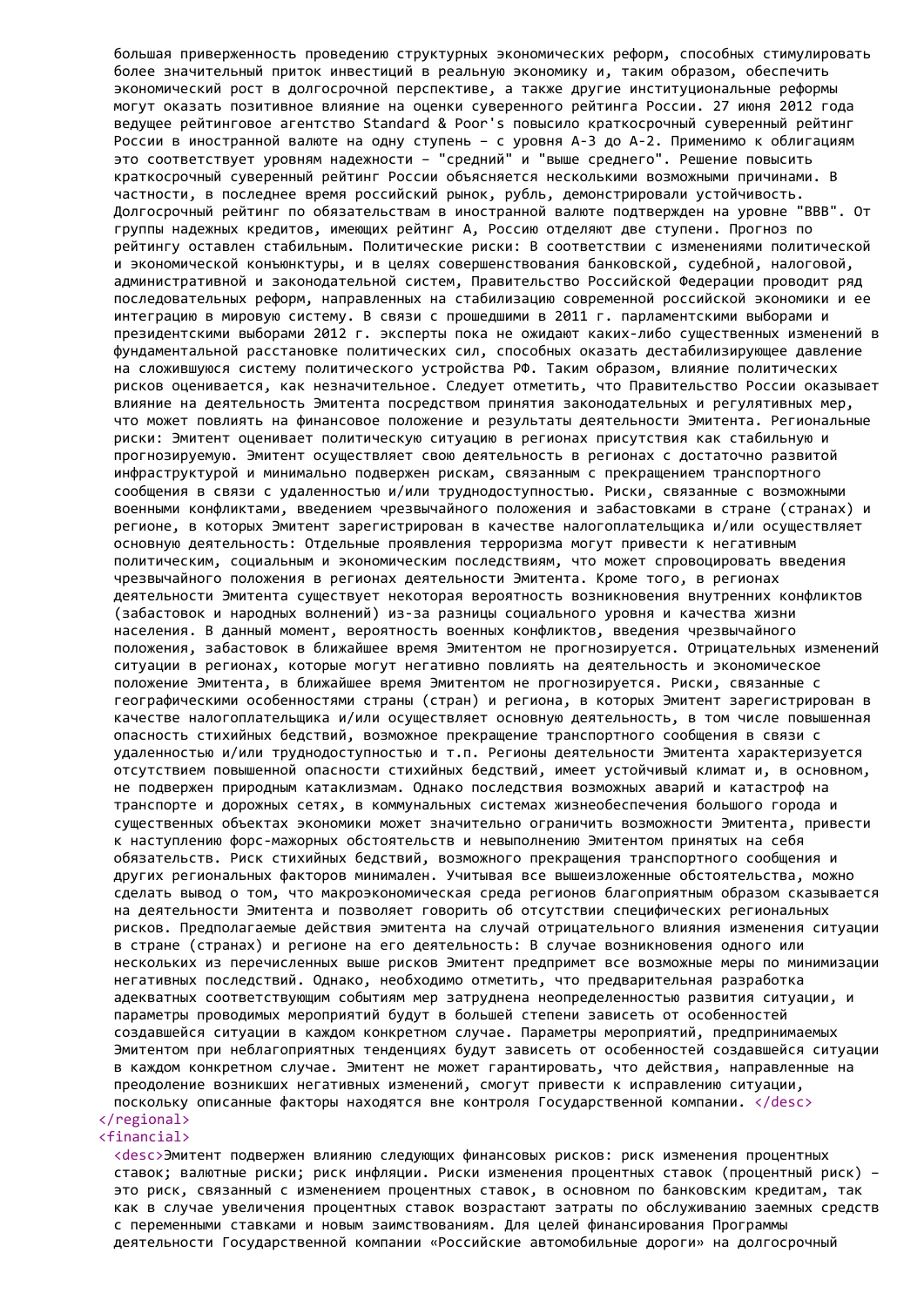период (2010-2019 годы) Государственная компания намерена привлечь существенный объем заимствований, что непосредственно скажется на влиянии процентного риска на деятельность Эмитента. Негативное изменение конъюнктуры финансового рынка (значительное увеличение процентных ставок) приведет к увеличению затрат Эмитента на обслуживание заемных средств. В целях снижения последствий возникновения указанного риска, Эмитент планирует обеспечить диверсификацию источников внебюджетного финансирования Программы деятельности Государственной компании «Российские автомобильные дороги» на долгосрочный период (2010-2019 годы). Выбор инструмента финансирования и сроков кредитования будет определяться в зависимости от текущей рыночной конъюнктуры. Подверженность финансового состояния эмитента, его ликвидности, источников финансирования, результатов деятельности и т.п. изменению валютного курса (валютные риски). Эмитент практически не подвержен рискам неблагоприятного изменения валютных курсов, так как имущество Эмитента, сформированное за счет имущественного взноса Российской Федерации, государственные субсидии на строительство и доверительное управление автомобильными дорогами Эмитента, а также доходы от деятельности Эмитента номинированы в рублях,основная часть расходов, осуществляемых Эмитентом также номинирована в валюте Российской Федерации рублях. Таким образом, финансовое состояние Эмитента и его ликвидность практически не зависят от изменения валютных курсов. Предполагаемые действия эмитента на случай отрицательного влияния изменения валютного курса и процентных ставок на деятельность эмитента. Для уменьшения валютных рисков и рисков изменения процентных ставок, если они возникнут, Эмитент будет осуществлять следующие действия для снижения негативных последствий данного влияния: • оптимизация портфеля заимствований с учетом изменившихся рыночных индикаторов; • предпочтение инструментов с фиксированной ставкой на уровне, приемлемом для Эмитента; • включение в кредитное соглашение условий, обеспечивающих возможности управления процентным риском для Эмитента, в том числе ограничений на повышение процентной ставки, возможность расторжения договора в одностороннем порядке Эмитентом без комиссии; • соотнесение валюты заимствования с валютой денежных потоков, за счет которых предполагается обслуживание заимствования; • приоритет прямых заимствований в валюте Российской Федерации; • хеджирование валютных рисков в случае осуществления заимствования в валюте, отличной от валюты Российской Федерации. Влияние инфляции на выплаты по ценным бумагам, критические, по мнению Эмитента, значения инфляции, а также предполагаемые действия Эмитента по уменьшению указанного риска: Негативные изменения денежно-кредитной политики в стране, повышение процентных ставок, а также значительный рост темпов инфляции могут привести к росту затрат Эмитента (расходов по операционной деятельности и прочим целевым расходам) Эмитента и, следовательно, отрицательно сказаться на финансовых результатах деятельности Эмитента. По официальным данным за последние пять лет инфляция в России имеет тенденцию к снижению. При этом, тарифы за проезд по платным участкам автомобильных дорог, находящимся в доверительном управлении Эмитента, подлежат индексации в соответствии с индексом потребительских цен, что в существенной степени нивелирует влияние рисков изменения денежно-кредитной политики. В случае роста инфляции, Эмитент планирует осуществлять индексацию тарифа, взымаемого за проезд по платным участкам автомобильных дорог, переданных Эмитенту в доверительное управление. Принимая во внимание уровень потенциальной доходности деятельности, по мнению Эмитента, критическое значение инфляции, при которой у Эмитента возникнут трудности, составляет не менее 20% годовых. Риски увеличения стоимости обслуживания облигационного займа Эмитент оценивает как незначительные. Указывается, какие из показателей финансовой отчетности эмитента наиболее подвержены изменению в результате влияния указанных финансовых рисков. В том числе указываются риски, вероятность их возникновения и характер изменений в отчетности. Риск Вероятность возникновения Показатели финансовой отчетности, наиболее подверженные изменению в результате влияния указанных финансовых рисков Характер изменений в отчетности Рост ставок по кредитам банков средняя Бухгалтерский баланс (форма 1): 1) Кредиторская задолженность (прочие кредиторы) – стр. 1520 Отчет о прибылях и убытках (форма 2): 1) Проценты к уплате – стр. 2330 2) Чистая прибыль стр. 2400 Снижение прибыли Валютный риск низкая Бухгалтерский баланс (форма 1): 1) Дебиторская задолженность – стр. 1230 2) Кредиторская задолженность – стр.1520 3) Денежные средства – стр.1250 Отчет о прибылях и убытках (форма 2): 1) Прочие доходы и расходы – стр. 2340 и 2350 2) Чистая прибыль - стр. 2400 Рост затрат на капитальные вложения Инфляционные риски низкая Отчет о прибылях и убытках (форма2): 1) Прочие расходы – стр. 2350 2) Себестоимость проданных товаров, продукции, работ, услуг – стр. 2120 3) Проценты к уплате – стр. 2330 4) Чистая прибыль - стр. 2400 Уменьшение прибыли, увеличение кредиторской задолженности. Риск ликвидности низкая Бухгалтерский баланс (форма 1): 1) Дебиторская задолженность – стр. 1230 2) Денежные средства – стр.1250 Отчет о прибылях и убытках (форма 2): 1) Прочие доходы и расходы – стр. 2340 и 2350 2) Чистая прибыль - стр. 2400 Снижение прибыли</desc> </financial>

#### <legal>

<desc>Правовые риски, связанные с деятельностью эмитента для рынка, в том числе: Риски, связанные с изменением валютного регулирования: Внутренний рынок: Закон о валютном регулировании не содержит ухудшающих положение Эмитента факторов, поскольку положения указанного закона являются элементами валютного администрирования в Российской Федерации. Изменение валютного регулирования зависит от состояния внешнего и внутреннего валютных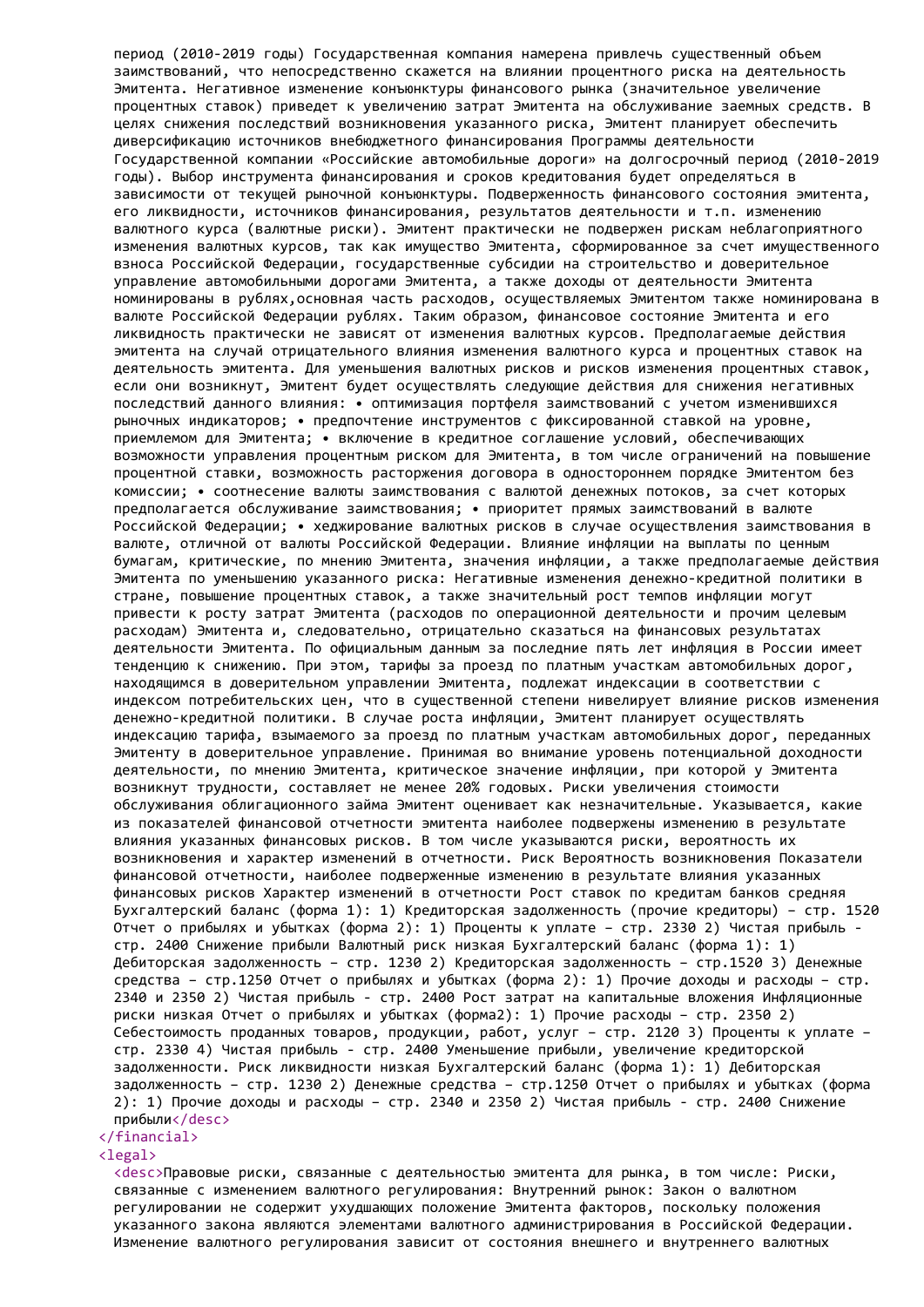рынков. Риск изменения валютного регулирования на внутреннем рынке не оказывает существенного влияния на деятельность Эмитента. Цены на услуги Эмитента устанавливаются в рублях, все обязательства Эмитента выражены в валюте Российской Федерации. Таким образом, можно сказать, что влияние данного вида рисков на Эмитента крайне незначительно. Внешний рынок: Эмитент не является участником внешнеэкономической деятельности и не осуществляет экспорт продукции, работ и услуг. Соответственно, отсутствуют риски правового характера в отношении операций, связанных с такой деятельностью. Риски, связанные с изменением налогового законодательства: Внутренний рынок: Анализ последних тенденций развития налогового законодательства в Российской Федерации не позволяет сделать однозначных выводов об общем направлении движения налоговых реформ. Пока можно лишь отметить, что в целом последние законодательные инициативы органов государственной власти были направлены на снижение налогового бремени и создание более гибкой системы налоговых норм. Упомянутые факторы позволяют заключить, что налоговая система РФ становится более стабильной, деятельность хозяйствующих субъектов в РФ с точки зрения налоговых последствий - более предсказуемой. Российское законодательство в области налогообложения в отдельных случаях допускает достаточно широкое толкование. В последние годы действия налоговых органов однозначно дали понять, что зачастую не все моменты, допускающие двойственное толкование, толкуются представителями налоговых органов в пользу налогоплательщика. С этим могут быть связаны дополнительные риски практически для любого хозяйствующего субъекта в Российской Федерации. Кроме того, нельзя исключать возможности увеличения государством налоговой нагрузки плательщиков, вызванной изменением отдельных элементов налогообложения, отменой налоговых льгот, повышением пошлин и др. За отчетный период в налоговое законодательство не вносились изменения, которые могли существенно повлиять на деятельность Эмитента. Эмитентом в полной мере соблюдается действующее российское налоговое законодательство, и руководство Эмитента считает вероятность возникновения у Эмитента непредвиденных налоговых и иных обязательств (в том числе по начислению соответствующих штрафов и пеней) в будущем, незначительной. Эмитент осуществляет постоянный мониторинг изменений, вносимых в налоговое законодательство, оценивает и прогнозирует степень возможного влияния таких изменений на его деятельность и учитывает их в своей деятельности. Внешний рынок: Эмитент не является участником внешнеэкономической деятельности и не осуществляет экспорт продукции, работ и услуг. Соответственно, отсутствуют риски правового характера в отношении операций, связанных с такой деятельностью. Риски, связанные с изменением правил таможенного контроля и пошлин: Внутренний рынок: Эмитент осуществляет свою деятельность на территории Российской Федерации. Таким образом, риск, связанный с изменением правил таможенного контроля и пошлин на внешнем и внутреннем рынках, не распространяется на Эмитента. Внешний рынок: Эмитент не является участником внешнеэкономической деятельности и не осуществляет экспорт продукции, работ и услуг. Соответственно, отсутствуют риски правового характера в отношении операций, связанных с такой деятельностью. Риски, связанные с изменением требований по лицензированию основной деятельности эмитента либо лицензированию прав пользования объектами, нахождение которых в обороте ограничено (включая природные ресурсы): Внутренний рынок: Основная деятельность Эмитента не подлежит лицензированию. Эмитент не осуществляет каких-либо видов деятельности, подлежащих лицензированию, и не использует в своей деятельности объекты, оборот которых ограничен. Соответственно рискам, связанным с лицензированием основной деятельности, Эмитент не подвержен. В случае изменения требований по лицензированию деятельности Эмитента либо лицензированию прав пользования объектами, нахождение которых в обороте ограничено, Эмитент примет необходимые меры для получения соответствующих лицензий и разрешений. Внешний рынок: Эмитент не является участником внешнеэкономической деятельности и не осуществляет экспорт продукции, работ и услуг. Соответственно, отсутствуют риски правового характера в отношении операций, связанных с такой деятельностью. Риски, связанные с изменением судебной практики по вопросам, связанным с деятельностью Эмитента (в том числе по вопросам лицензирования), которые могут негативно сказаться на результатах его деятельности, а также на результаты текущих судебных процессов, в которых участвует Эмитент: Внутренний рынок: Эмитент не участвовал и в настоящее время не участвует в судебных процессах, которые могут существенным образом отразиться на его финансово-хозяйственной деятельности. Возможность изменения судебной практики, связанной с деятельностью Эмитента, рассматривается как незначительная и не окажет существенного влияния на его деятельность. В случае изменения судебной практики по вопросам, связанным с деятельностью Эмитента, Эмитент намерен планировать свою финансовохозяйственную деятельность с учетом этих изменений. Для надлежащего правового обеспечения деятельности Эмитента и минимизации правовых рисков осуществляется постоянный мониторинг нормативных актов, регулирующих деятельность эмитента, а также судебной практики, касающейся толкования и применения данных актов при рассмотрении конкретных споров или обобщении правоприменительной практики. При этом мониторинг проводится не только по уже вступившим в силу нормативным актам, но и по проектам нормативных актов, которые будут приняты в будущем. По результатам такого мониторинга могут быть приняты меры для снижения негативных последствий вступления в силу того или иного нормативного акта. Внешний рынок: Эмитент не является участником внешнеэкономической деятельности и не осуществляет экспорт продукции, работ и услуг. Соответственно, отсутствуют риски правового характера в отношении операций, связанных с такой деятельностью.</desc>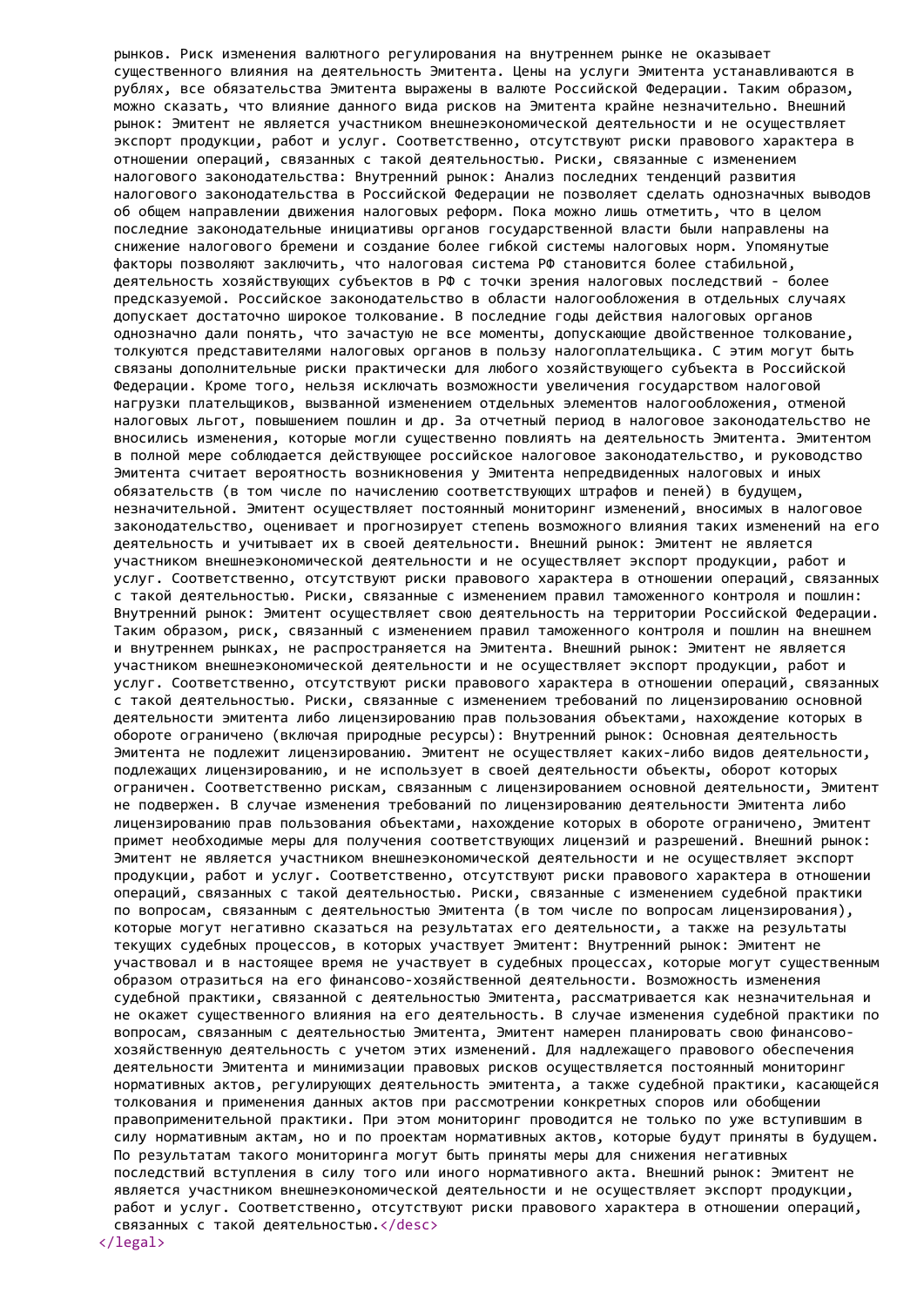```
<activity>
   <desc>Риски, свойственные исключительно Эмитенту, в том числе: Риски, связанные с текущими
   судебными процессами, в которых участвует Эмитент: В настоящее время Эмитент не участвует в
   текущих судебных процессах, которые могут существенным образом отразиться на его финансово-
   хозяйственной деятельности. Риски, связанные с отсутствием возможности продлить действие
   лицензии Эмитента на ведение определенного вида деятельности либо на использование объектов,
   нахождение которых в обороте ограничено (включая природные ресурсы): Основная деятельность
   Эмитента не подлежит лицензированию. Эмитент не осуществляет каких-либо видов деятельности,
   подлежащих лицензированию, и не использует в своей деятельности объекты, оборот которых
   ограничен. Соответственно рискам, связанным с лицензированием основной деятельности, Эмитент
   не подвержен. Риски, связанные с возможной ответственностью Эмитента по долгам третьих лиц,
   в том числе дочерних обществ Эмитента: Риски, связанные с возможной ответственностью
   Эмитента по долгам третьих лиц, в том числе дочерних обществ Эмитента, оцениваются как
   незначительные. Риски, связанные с возможностью потери потребителей, на оборот с которыми
   приходится не менее чем 10 процентов общей выручки от продажи продукции (работ, услуг)
   Эмитента: Эмитент получает доход от управления имуществом, переданным ему в доверительное
   управление. Риски, связанные с возможностью потери потребителей, на оборот с которыми
   приходится не менее чем 10 процентов общей выручки от продажи продукции (работ, услуг)
   Эмитента, отсутствуют.</desc>
 </activity>
</sec_risks>
<name_info>
 <full_name_date>2009-07-17</full_name_date>
 <short_name_date>2009-07-17</short_name_date>
 <has_several_short_name>0</has_several_short_name>
 <has_similar_org>1</has_similar_org>
 <similar_org>
   <name>Название Адрес Регион ЗАО "АВТОДОР" 398027, г. Липецк, ул.Ковалева, 119 Г Липецкая
   область ЗАО "АВТОДОР" 305025, г.Курск, проезд Магистральный, 34 А Курская область ОАО
   "Автодор" 167023,г Сыктывкар, ул. Морозова, д 115 Коми (республика) ООО "АВТОДОР" 194354, г.
   Санкт-Петербург, ул. Сикейроса, 12 Санкт-Петербург</name>
   <comment>Для избежания смешения указанных наименований необходимо обращать внимание на
   организационно-правовую форму и полное и сокращенное наименование юридического лица, в том
   числе, на использование заглавных и прописных букв, а также на место нахождения, ИНН и ОГРН.
   Для собственной идентификации Эмитент в официальных документах использует ИНН, ОГРН и место
   нахождения.</comment>
 </similar_org>
 \langleis trade mark>0\langleis trade mark>
 <prev_names>
   <none>1</none>
 </prev_names>
</name_info>
<reg>
 <has_old>0</has_old>
 <no>1097799013652</no>
 <date>2009-08-14</date>
 <org>Управление Федеральной налоговой службы по г. Москве.</org>
\langlereg>
<history>
 <none_change_1>0</none_change_1>
 <indefinite>1</indefinite>
 <history>Государственная компания «Российские автомобильные дороги» (Автодор») создана в виде
 некоммерческой организации на основании федерального закона N 145-ФЗ "О государственной
 компании "Российские автомобильные дороги" и о внесении изменений в отдельные законодательные
 акты Российской Федерации" от 17.07.2009 года. Принятие Федерального закона "О
 Государственной компании "Российские автомобильные дороги" и о внесении изменений в отдельные
 законодательные акты Российской Федерации" было вызвано необходимостью создания эффективного
 инструмента для достижения следующих целей: - формирование опорной сети скоростных
 автомобильных дорог федерального значения с высоким транспортно-эксплуатационным состоянием и
 высоким уровнем безопасности и экологичности; - повышение качества услуг, предоставляемых
 пользователям автомобильных дорог федерального значения, в том числе за счет улучшения
 технических характеристик дорог, увеличения их пропускной способности, а также за счет
 повышения уровня безопасности движения и качества сервисного обслуживания на дорогах; -
 повышение эффективности управления дорожным хозяйством и улучшение результативности работы
 дорожных предприятий, в том числе путем стимулирования внедрения новых материалов,
 оборудования и передовых технологий для снижения удельных затрат выполнения дорожных работ,
 улучшения их качества и роста производительности труда; - переход к этапу динамичного
 развития сети автомобильных дорог, отвечающему потребностям экономики и населения страны, в
```
том числе за счет формирования национальной сети автомагистралей и скоростных автомобильных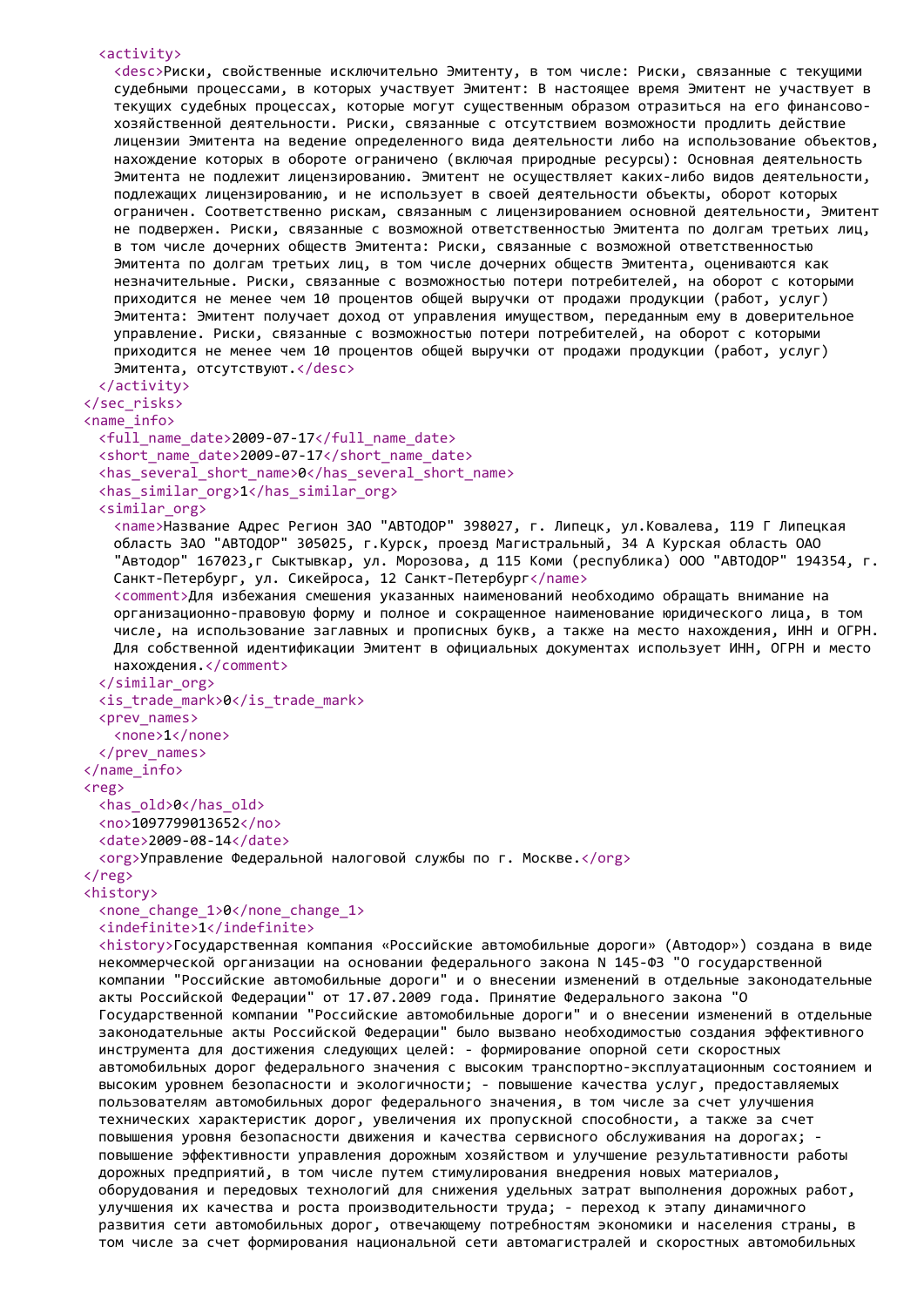дорог, связывающих основные хозяйственные центры страны. Цели создания эмитента: В соответствии со ст. 4 Федерального закона "О Государственной компании "Российские автомобильные дороги" и о внесении изменений в отдельные законодательные акты Российской Федерации": 1. Государственная компания создается и действует в целях оказания государственных услуг и выполнения иных полномочий в сфере дорожного хозяйства с использованием федерального имущества на основе доверительного управления, а также в целях поддержания в надлежащем состоянии и развития сети автомобильных дорог Государственной компании, увеличения их пропускной способности, обеспечения движения по ним, повышения качества услуг, оказываемых пользователям автомобильными дорогами Государственной компании, развития объектов дорожного сервиса, размещаемых в границах полос отвода и придорожных полос автомобильных дорог Государственной компании. 2. Выполнение целей деятельности Государственной компании обеспечивается путем осуществления видов деятельности, предусмотренных настоящим Федеральным законом, и достижения целевых показателей программы деятельности Государственной компании на долгосрочный период, установленных в порядке, предусмотренном настоящим Федеральным законом. Миссия Государственной компании «Автодор»: • Формирование инфраструктурной базы модернизации экономики, перехода к инновационной (постиндустриальной) модели развития общества. • Обеспечение сокращения бюджетных расходов за счет повышения эффективности дорожной деятельности и формирования внебюджетной базы финансирования отрасли • Обеспечение комплексной структурной реформы дорожной отрасли и российской экономики в целом через повышение эффективности управления, формирование новых рынков и форм экономической деятельности. Стратегические цели: • Формирование опорной сети скоростных автомобильных дорог федерального значения • Привлечение частного капитала, создание финансовых инструментов по мобилизации инвестиционных средств • Извлечение дополнительных доходов от эксплуатации и использования имущества дорог Стратегические задачи: • Разработка и внедрение новых форм долгосрочных контрактных отношений • Гармонизация инвестиционных циклов за счет привлечения частных инвестиций Виды деятельности Государственной компании «Автодор» • Управление инвестиционными проектами Государственной компании, в том числе осуществляемыми на принципах государственно-частного партнерства; • Осуществление функций заказчика при выполнении инженерных изысканий для подготовки проектной документации, осуществлении строительства, реконструкции, капитального ремонта, ремонта и содержания автомобильных дорог Государственной компании; • Обеспечение необходимого уровня качества услуг (комфортабельность, безопасность, скорость), оказываемых пользователям автомобильными дорогами Государственной компании и связанных с проездом и обслуживанием данных пользователей; • Организация дорожного движения, в том числе управление транспортными потоками; • Заключение концессионных соглашений в отношении автомобильных дорог Государственной компании на создание, реконструкцию, капитальный ремонт, содержание таких автомобильных дорог или их участков, а также на содержание объектов дорожного сервиса в границах полос отвода и придорожных полос автомобильных дорог Государственной компании; • Мониторинг состояния объектов дорожного сервиса в границах полос отвода и придорожных полос автомобильных дорог Государственной компании, а также определение потребностей в строительстве и реконструкции автомобильных дорог Государственной компании и указанных объектов дорожного сервиса. Распоряжением Правительства РФ от 14 ноября 2011 г. N 1989-р, утверждена Программа деятельности Государственной компании "Российские автомобильные дороги" на долгосрочный период (2010 - 2019 годы) (Далее – Программа). Настоящая Программа определяет основные направления, индикаторы и целевые показатели развития Государственной компании "Российские автомобильные дороги" на долгосрочный период и включает в себя основные мероприятия по строительству и реконструкции, ремонту и содержанию автомобильных дорог, находящихся в доверительном управлении Государственной компании, определяет очередность и сроки их реализации, необходимый объем работ, источники финансирования, а также содержит показатели и целевые индикаторы ожидаемых результатов деятельности Государственной компании на 2010 - 2019 годы. Целевые показатели Программы соотносятся с целевыми показателями подпрограммы «Автомобильные дороги» федеральной целевой программы «Развитие транспортной системы России (2010 - 2015 годы)», утвержденной постановлением Правительства Российской Федерации от 5 декабря 2001 г. № 848, с учетом продления этой программы до 2019 года. Для достижения поставленных целей Эмитент реализует следующие мероприятия: - проведение комплекса работ по строительству и реконструкции автомагистралей и скоростных автомобильных дорог, связывающих гг. Москву и Санкт-Петербург, центральные регионы России с морскими портами Балтийского и Черного морей, а также обеспечивающих выход на дорожную сеть Республики Белоруссия и Украины; - поэтапное формирование новых международных автодорожных маршрутов; проведение работ по проектированию, подготовке территории, строительству и реконструкции приоритетных участков автомобильных дорог общего пользования для организации их эксплуатации на платной основе; - обеспечение соответствия транспортно-эксплуатационного состояния автомобильных дорог, находящихся в доверительном управлении Государственной компании, нормативным требованиям; - создание многофункциональных зон дорожного сервиса (зон комплексного обслуживания пользователей и размещения объектов дорожного сервиса, включающих площадки отдыха, специально отведенные места для курения, туалетные комнаты, заправочные станции, автомойки, ремонтные мастерские, объекты общественного питания и торговли, мотели, пункты медицинской помощи и другие зоны, обеспечивающие комплекс услуг для пользователей автомобильных дорог, включая услуги по обслуживанию и ремонту автомобилей, питанию, отдыху и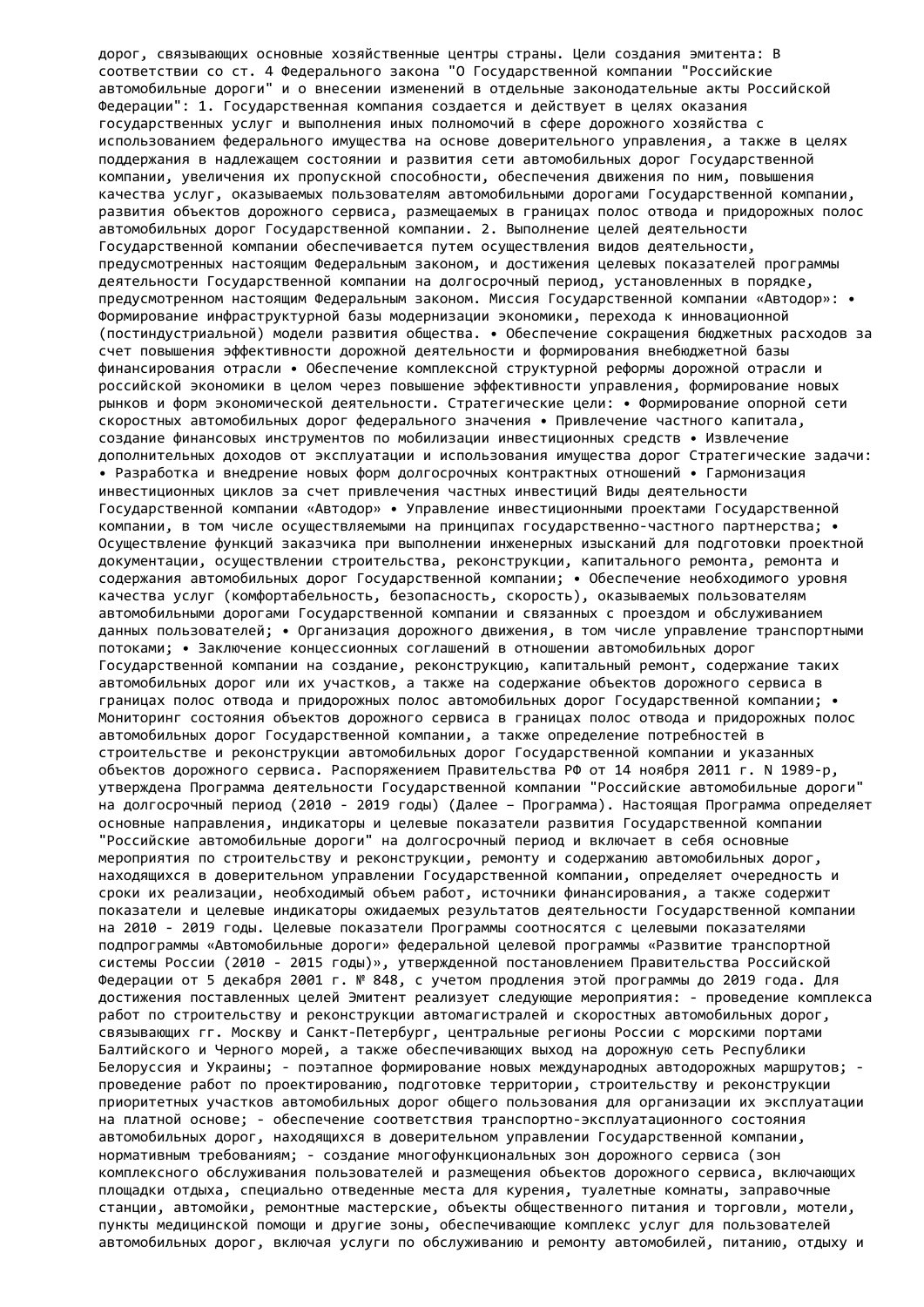```
прочие услуги) исходя из прогнозируемого роста интенсивности дорожного движения на
 автомобильных дорогах, находящихся в доверительном управлении Государственной компании. В
 настоящее время Эмитент динамично развивается, в рамках утверждённых направлений деятельности
 и планомерно реализует инвестиционные проекты, определенные Программой деятельности на
 долгосрочный период. Иная информация о деятельности эмитента, имеющая значение для принятия
 решения о приобретении ценных бумаг эмитента: отсутствует.</history>
</history>
<ceo_address>
 <zip_code>109074</zip_code>
 <country>Россия</country>
 <city>город Москва</city>
 <street>Славянская площадь</street>
 <building>2/5/4</building>
 <sub_building_2>3</sub_building_2>
 <canonical_name>109074 Россия, город Москва, Славянская площадь 2/5/4 стр. 3</canonical_name>
</ceo_address>
<has_other_adress>0</has_other_adress>
<phone>(495) 727-11-95</phone>
<fax>(495) 784-68-04</fax>
<email>id@russianhighways.ru</email>
<email_none>0</email_none>
<web>www.russianhighways.ru, http://www.e-disclosure.ru/portal/company.aspx?id=27572</web>
<has_inv_division>0</has_inv_division>
<sep_offices_changes>
 <changes_none>1</changes_none>
</sep_offices_changes>
<okvd_codes>
 <primary_activity>75.11.8</primary_activity>
 <has_other_codes>0</has_other_codes>
</okvd_codes>
<main_activity>
 <products>
   <scale>1000</scale>
   <product>
     <name>Выдача технических условий на проектные и строительные работы</name>
     <sales_revenue>
       <value_y1>9808.2</value_y1>
       <value_q>10316</value_q>
     </sales_revenue>
     <sales_percent>
       <value_y1>12.7</value_y1>
       <value_q>16.7</value_q>
     </sales_percent>
     <revenue_changes>
       <desc>Изменение размера выручки по сравнению с соответствующим отчетным периодом
       предшествующего года связано с реализацией Государственной компанией прав, установленных
       ст. 5 Федерального закона от 17.07.2009 № 145-ФЗ "О Государственной компании "Российские
       автомобильные дороги" и о внесении изменений в отдельные законодательные акты Российской
       Федерации".</desc>
     </revenue_changes>
   </product>
   <product>
     <name>Предоставление земельных участков в субаренду</name>
     <sales_revenue>
       <value_y1>1626.1</value_y1>
       <value_q>36555.4</value_q>
     </sales_revenue>
     <sales_percent>
       <value_y1>2.4</value_y1>
       <value_q>59.2</value_q>
     </sales_percent>
     <revenue_changes>
       <desc>Изменение размера выручки по сравнению с соответствующим отчетным периодом
       предшествующего года связано с реализацией Государственной компанией прав, установленных
       ст. 5 Федерального закона от 17.07.2009 № 145-ФЗ "О Государственной компании "Российские
       автомобильные дороги" и о внесении изменений в отдельные законодательные акты Российской
       Федерации".</desc>
     </revenue_changes>
   </product>
```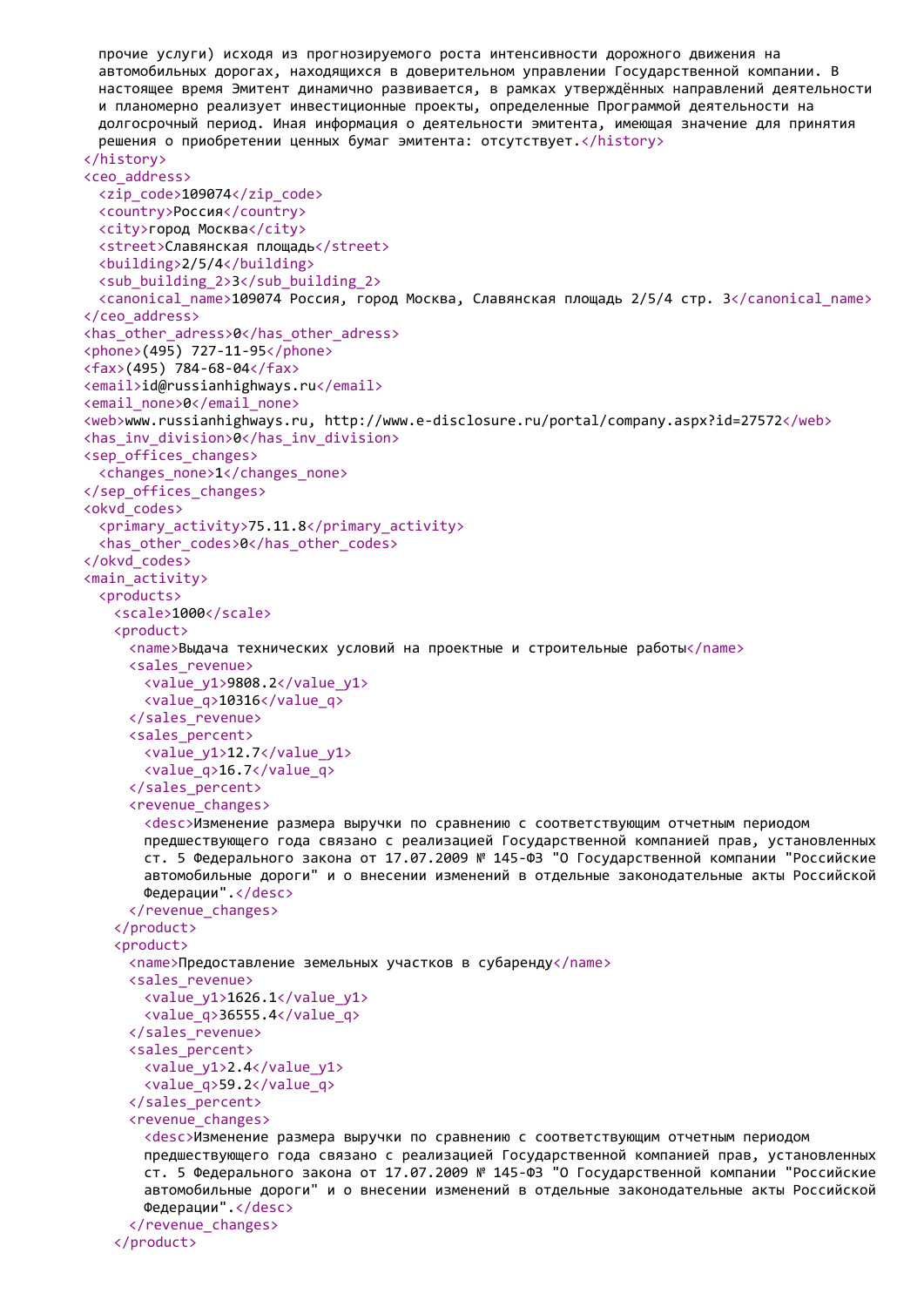```
<product>
     <name>Выдача разрешений на установку и эксплуатацию рекламных конструкций</name>
     <sales_revenue>
       <value_y1>33830.9</value_y1>
       <value_q>8836.2</value_q>
     </sales_revenue>
     <sales_percent>
       <value_y1>49.5</value_y1>
       <value_q>14.3</value_q>
     </sales_percent>
     <revenue_changes>
       <desc>Изменение размера выручки по сравнению с соответствующим отчетным периодом
       предшествующего года связано с реализацией Государственной компанией прав, установленных
       ст. 5 Федерального закона от 17.07.2009 № 145-ФЗ "О Государственной компании "Российские
       автомобильные дороги" и о внесении изменений в отдельные законодательные акты Российской
       Федерации".</desc>
     </revenue_changes>
   </product>
  </products>
  <comment>Информация в отношении видов хозяйственной деятельности указывается Эмитентом на
  основе Отчета о прибылях и убытках Эмитента за отчетный квартал. В указанный отчет не
  включены доходы Эмитента от сбора платы с пользователей платными участками автомобильных
 дорог, переданных в доверительное управление Эмитенту. За третий квартал 2012 года объем
 денежных средств, полученный Эмитентом от сбора платы за пользование платными участками
  автомобильных дорог, составил 209 218,2 тыс.руб.</comment>
  <has_abroad_areas>0</has_abroad_areas>
  <season_factors>
   <none>1</none>
  </season_factors>
  <cost_structure>
   <other_info>
     <string_1> амортизация по нематериальным активам, %</string_1>
   </other_info>
   <other_info2>
     \langlestring 2> вознаграждения за рационализаторские предложения, %\langle/string 2>
   </other_info2>
   <other_info3>
     <string_3> обязательные страховые платежи, %</string_3>
   </other_info3>
   <other_info4>
     <string 4> представительские расходы, %</string 4>
   </other_info4>
   <other_info5>
     <string 5> иное, %</string 5>
   </other_info5>
   <other_info6/>
   <other_info6/>
  </cost_structure>
  <new_products>
   <none>1</none>
  </new_products>
</main_activity>
<suppliers>
  <q>
   <none>0</none>
   <price_changes>
     <none>1</none>
   </price_changes>
   <import>
     <none>1</none>
   </import>
   <supplier>
     <name>Общество с ограниченной ответственностью "Террабайт"</name>
     <legal_address>140000, Московская обл., Люберецкий р-н, г.Люберцы, Октябрьский пр-т,
     д.259</legal_address>
     <inn>5027161244</inn>
     <ogrn>1105027005302</ogrn>
     <is_foreign_entity>0</is_foreign_entity>
     <share>26.5</share>
```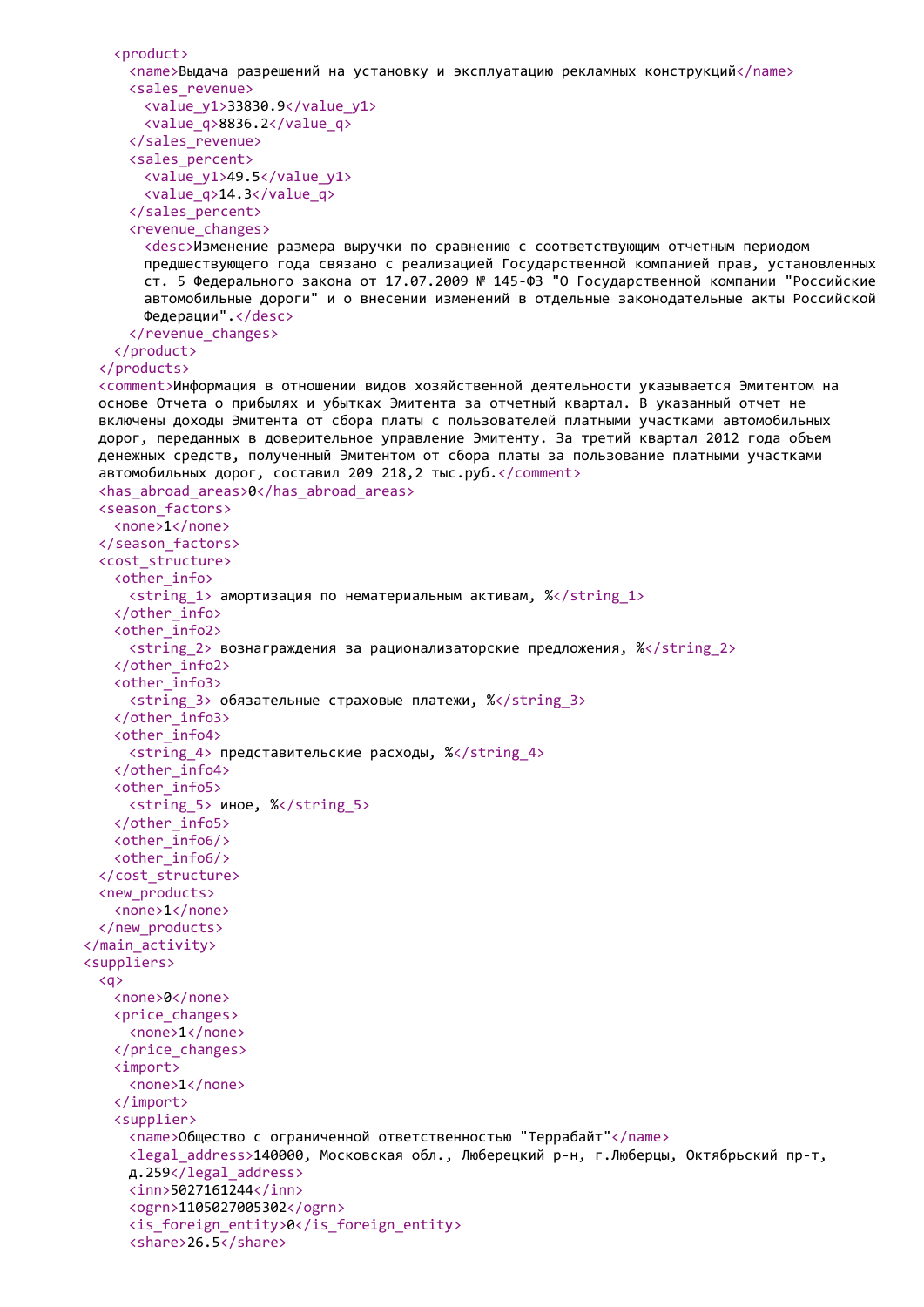```
</supplier>
   <supplier>
     <name>Открытое акционерное общество "Саратовский научно-производственный центр "Росдортех"
     </name>
     <legal_address>410044, г.Саратов, пр-т Строителей, 10А</legal_address>
     <inn>6453083574</inn>
     <ogrn>1056405347239</ogrn>
     <is_foreign_entity>0</is_foreign_entity>
     <share>18.7</share>
   </supplier>
   <supplier>
     <name>Закрытое акционерное общество "Вилтрон"</name>
     <legal_address>111141, Москва, Кусковская ул., д.20А, оф.504В</legal_address>
     <inn>7720574499</inn>
     <ogrn>1077746246885</ogrn>
     <is_foreign_entity>0</is_foreign_entity>
     <share>15</share>
   </supplier>
 \langle/a>
</suppliers>
<markets>
```
## <none\_change\_1>0</none\_change\_1>

<desc>Общая протяженность автомобильных дорог в мире составляет более 31 млн км, из которых 3% приходится на Россию. Эмитент осуществляет доверительное управление автомобильными дорогами общего пользования федерального значения, используемыми на платной основе, а также автомобильными дорогами общего пользования федерального значения, содержащими платные участки. Комплексное и системное развитие дорожной инфраструктуры во многом зависит от возможности привлечения средств частных инвесторов на основе применения механизма государственно-частного партнерства (ГЧП). Применительно к дорожному хозяйству использование ГЧП, как правило, заключается в осуществлении комплекса мероприятий, направленных на привлечение управленческих, финансовых и других ресурсов частного сектора экономики для развития дорог общего пользования и дорожных объектов путем передачи коммерческим организациям на взаимовыгодной основе ряда государственных функций в части строительства, ремонта и содержания дорог. Окупаемость инвестиций осуществляется за счет передачи государственного имущества в длительное управление частным инвесторам и организации эксплуатации автомобильных дорог и дорожных объектов на платной основе. Механизм ГЧП динамично развивается и успешно применяется в области дорожной инфраструктуры многих стран мира, обеспечивая создание и расширение сети платных автомагистралей и скоростных автомобильных дорог. Платные автодороги имеют большое значение для экономики стран, зачастую они являются основой дорожной сети и обеспечивают значительные объемы грузоперевозок по наиболее важным направлениям. В настоящее время наибольшую протяженность сети платных автомобильных дорог имеют Китайская Народная Республика, Германия, Франция, Япония, США, Мексика и Италия. Наиболее высокими темпами развивается сеть платных автомобильных дорог в Китайской Народной Республике, протяженность которых достигла 133 тыс. км (60 тыс. км приходится на скоростные автомобильные дороги). Многие новые не скоростные, но достаточно важные национальные автомобильные дороги, также строятся как платные дороги. В настоящее время в Китае вводится 6 - 8 тыс. км. платных скоростных автомагистралей в год, а объем инвестиций в их строительство ежегодно составляет 17 - 18 млрд. долларов США. Опыт развития сети платных автомобильных дорог в других странах показал их важное значение для социальноэкономического развития и повышения инвестиционной активности. Строительство платных автомобильных дорог позволило привлечь существенные объемы частных инвестиций в дорожное хозяйство, создать транспортную инфраструктуру, обеспечивающую высокое качество услуг пользователям автомобильных дорог, существенно снизить затраты времени на передвижения, транспортные расходы и ущерб от дорожно-транспортных происшествий. Со строительством платных автомобильных дорог значительное развитие получили территории, находящиеся в зоне их тяготения, существенно возросла ценность земельных участков, имеющих удобный выход на сеть автомагистралей. За счет развития придорожного сервиса и создания новых предприятий повысился уровень занятости населения, проживающего на таких территориях, и возросли налоговые поступления в бюджетную систему страны. Формирование сети автомагистралей и скоростных автомобильных дорог, обеспечивающих перевозки с требуемыми показателями скорости, надежности, безопасности и ценовой доступности для потребителей, что в свою очередь, будет способствовать созданию условий для стабильного экономического роста России и улучшения качества жизни населения. Потребность в создании автомагистралей и скоростных автомобильных дорог в Российской Федерации уже сейчас составляет свыше 9 тыс. км. Согласно Транспортной стратегии Российской Федерации этот показатель должен быть достигнут к 2030 году (к 2020 году планируется построить в Российской Федерации только 3 тыс. км). Показатели Транспортной стратегии Российской Федерации корректируются с учетом изменения экономической и социальной ситуации в стране. В случае сохранения тенденции относительно равномерного роста экономики России, сформировавшейся за последние годы, плановые данные Транспортной стратегии, наиболее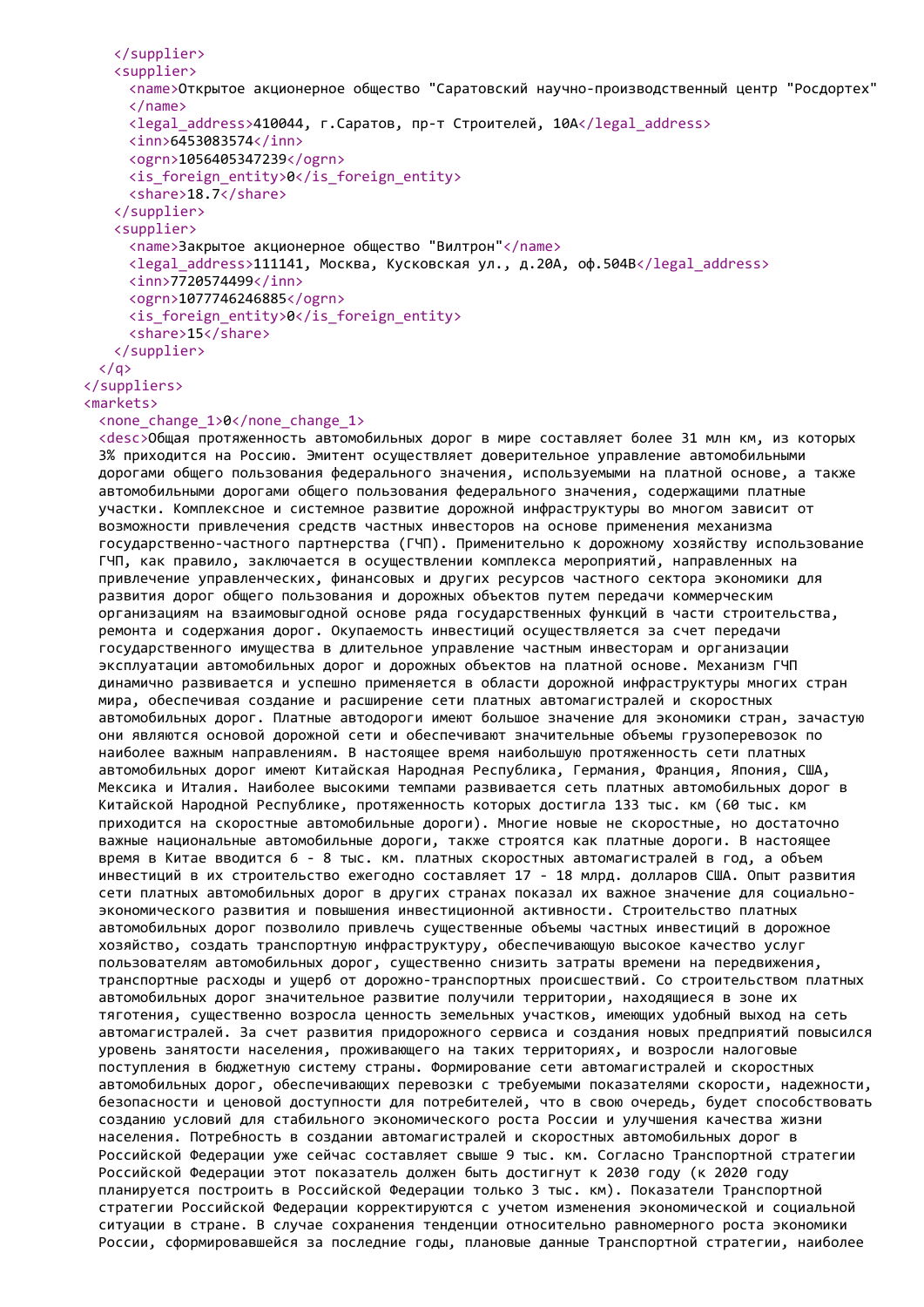вероятно, могут быть скорректированы в сторону увеличения и, соответственно, услуги Эмитента будут востребованы, при этом прогнозируется увеличение объема и расширение географии оказания услуг, создание трансконтинентальных транспортных магистралей, что окажет положительное влияние на экономику страны.</desc>

<neg\_factors>- общая экономическая ситуация в России; - увеличение процентных ставок на долговом рынке, вызванное финансовым кризисом; - уменьшение сроков заимствований на долговом рынке, вызванное финансовым кризисом. Эмитент планирует провести анализ факторов и принять соответствующие меры в каждом конкретном случае для совершения действий, способствующих уменьшению их влияния.</neg\_factors>

#### </markets>

<licenses> <none\_change\_1>0</none\_change\_1> <none>1</none>

</licenses>

<activity\_plans>

<none\_change\_1>0</none\_change\_1>

<desc>Основные задачи и планы деятельности Эмитента сформулированы и утверждены в Программе деятельности Государственной компании «Российские автомобильные дороги» на долгосрочный период (2010-2019 годы), утвержденной Распоряжением Правительства Российской Федерации от 14.11.2011 № 1989-р была утверждена Программа деятельности государственной компании «Российские автомобильные дороги» на долгосрочный период (2010-2019 годы). В числе основных реализуемых Государственной компанией «Автодор» инвестиционных проектов следует отметить: 1) Реконструкция федеральной автомобильной дороги М-1 «Беларусь» км 33 – км 456. Указанный проект стоимостью 154,0 млрд. руб. планируется реализовать в рамках контракта жизненного цикла (Availability payments). Объем частного финансирования по проекту составит 35% от общей стоимости проекта. Срок контракта 30 лет. 2) Строительство скоростной автомобильной дороги М-11 «Москва – Санкт-Петербург». Для реализации инвестиционного проекта по участку М-11 км 58 – км 149 будет заключено концессионное соглашение (Direct toll). В 2013 -2014 гг. планируется провести концессионный конкурс. Работы по указанному участку планируется осуществить с 2014 по 2017 гг. Стоимость проекта составит 57,6 млрд. руб. Для реализации инвестиционного проекта по участку М-11 км 646 – км 684 планируется заключить концессионное соглашение (Direct toll). Конкурс на реализацию указанного инвестиционного проекта состоится в 2013 году, а сам проект будет реализован в период с 2014 по 2016 гг. Стоимость проекта составит 33,9 млрд. руб. 3) Строительство (комплексное обустройство) федеральной автомобильной дороги M-4 «Дон». По участку км 21 – км 225 (стоимость реализации 6,96 млрд. руб.) планируется заключить операторский контракт (O&M contract), по участку км 633 – км 715 (стоимость реализации 30,4 млрд. руб.) будет заключен контракт жизненного цикла (Availability payments), а по участку км 715 – км 1119 (стоимость реализации 67,1 млрд. руб.) планируется заключить долгосрочное инвестиционное соглашение (Long-term investment agreement). 4) Строительство нового выхода с МКАД на федеральную автомобильную дорогу М-7 «Волга» (обход гг. Балашиха и Ногинск). Общая стоимость проекта составит 50,5 млрд. руб. из которых 50% составит частное финансирование. Проект будет реализован путем заключения концессионного соглашения (Direct toll). 5) Строительство Центральной кольцевой автомобильной дороги в Московской области (ЦКАД). Общая протяженность всех участков ЦКАД - 521 км. В первую очередь планируется ввести 3 пусковых комплекса протяжённостью 314 км. Пусковой комплекс №3 (от М-11 «Москва – Санкт-Петербург» до М-7 «Волга») со стоимостью реализации 67,1 млрд. руб., пусковой комплекс №4 ( от М-7 «Волга» до М-4 «Дон») со стоимостью реализации 63,4 млрд.руб. и пусковой комплекс №1 (от М-4 «Дон» до М-1 «Беларусь») со стоимостью реализации - 85,8 млрд. руб. Проект планируется реализовать в рамках контракта жизненного цикла (Availability payments).</desc> </activity\_plans>

#### <base\_groups>

<none\_change\_1>0</none\_change\_1> <none>1</none> </base\_groups> <sub\_orgs> <none\_change\_1>0</none\_change\_1> <sub\_org> <name>Общество с ограниченной ответственностью «Автодор - Платежные Системы»</name> <short name>ООО «Автодор - ПС»</short name> <legal\_address> <zip\_code>109012</zip\_code> <country>Россия</country> <city>город Москва</city> <street>Новая площадь</street> <building>10</building> <appt>32</appt> <canonical\_name>109012 Россия, город Москва, Новая площадь 10 оф. 32</canonical\_name> </legal\_address> <inn>7709874971</inn>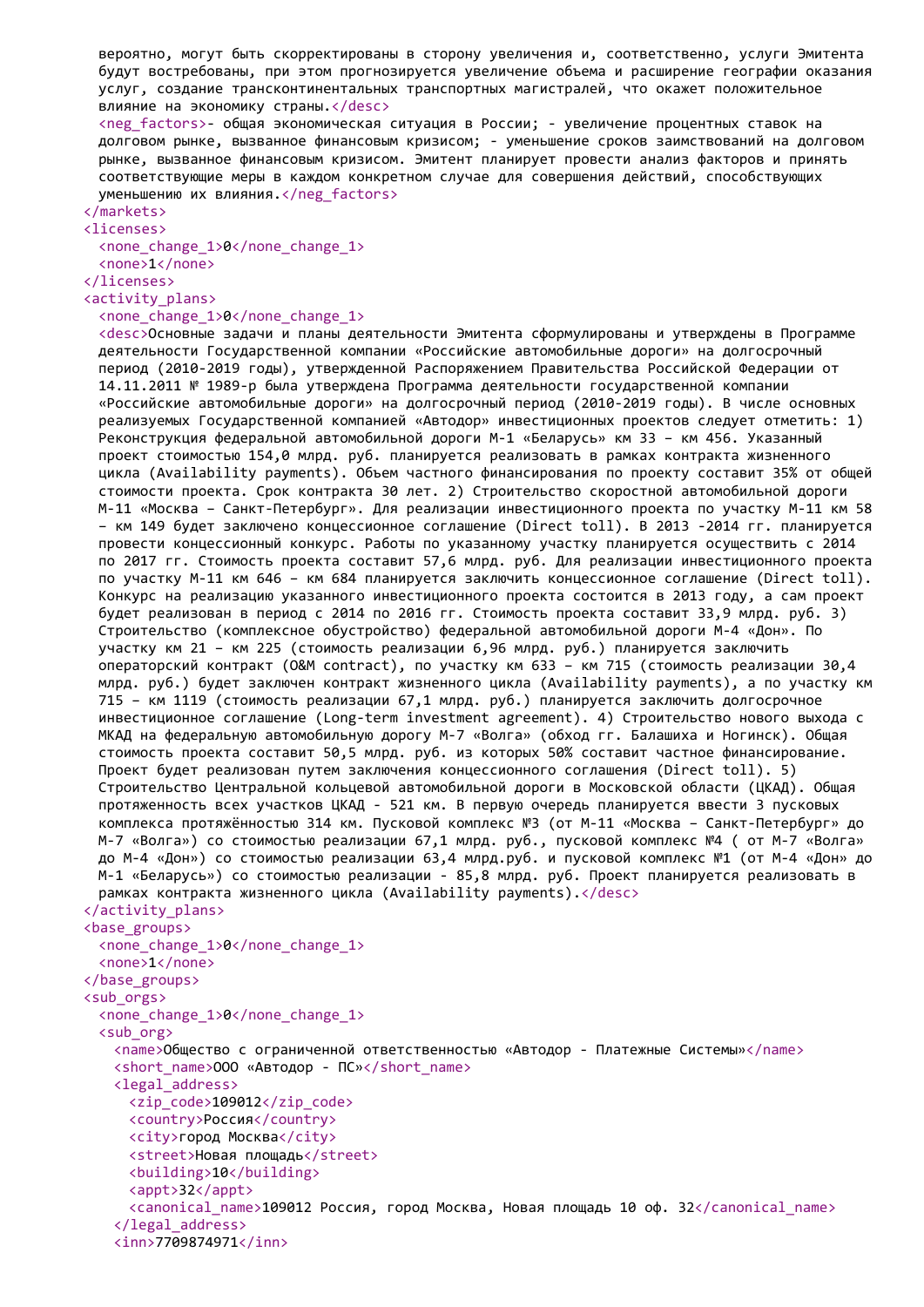```
<ogrn>1117746252227</ogrn>
   <base>Стопроцентная доля участия Эмитента в уставном капитале подконтрольной
   организации</base>
   <reason>право назначать (избирать) единоличный исполнительный орган подконтрольной эмитенту
   организации</reason>
   <type_cont>1</type_cont>
   <issuer_share>100</issuer_share>
   <share>0</share>
   <desc>Предметом уставной деятельности Общества является: - сбор платы за проезд по платным
   автомобильным дорогам (участкам автомобильных дорог); - оптовая/розничная торговля
   электронными приборами (средствами оплаты проезда); - обслуживание систем взимания платы за
   проезд по платным автомобильным дорогам (участкам автомобильных дорог); - деятельность по
   разработке, созданию, облуживанию и управлению интеллектуальными транспортными системами
   (ИТС); - инвестиционная деятельность в целях реализации целей деятельности Общества; -
   деятельность по определению взаимных обязательств (клиринг); - иная деятельность в
   соответствии с видами деятельности Государственной компании «Российские автомобильные
   дороги», установленными ФЗ-145.</desc>
   <bod>
     <none>1</none>
   </bod>
   <ceo>
     <is_ext_org>0</is_ext_org>
     <member>
       <lastname>Дерингер</lastname>
       <firstname>Дмитрий</firstname>
       <middlename>Иванович</middlename>
       <fullname>Дерингер Дмитрий Иванович</fullname>
       <share>0</share>
       <share common>0</share common>
     </member>
   </ceo>
   <gb>
     <none>1</none>
   </gb>
  </sub_org>
</sub_orgs>
<fixed_assets>
  <q>
   <scale>1000</scale>
   <items>
     <total>
       <base_value>131461.4</base_value>
     </total>
     <depr desc>В соответствии с п. 17 Положения по бухгалтерскому учету "Учет основных
     средств" ПБУ 6/01, утвержденного приказом Министерства финансов Российской Федерации от
     30.03.2001 г. № 26н, амортизация по объектам основных средств некоммерческих организаций
     не начисляется. В этой связи сведения о сумме начисленной амортизации не предоставляются.
     </depr_desc>
     <item>
       <group>Машины и оборудование (кроме офисного)</group>
       <base_value>10870</base_value>
     </item>
     <item>
       <group>Офисное оборудование</group>
       <base_value>95927.2</base_value>
     </item>
     <item>
       <group>Транспортные средства</group>
       <base_value>21395.8</base_value>
     </item>
     <item>
       <group>Производственный и хозяйственный инвентарь</group>
       <base_value>3268.4</base_value>
     </item>
   </items>
   <date>2012-09-30</date>
  \langle/a>
  <appraise_none>1</appraise_none>
```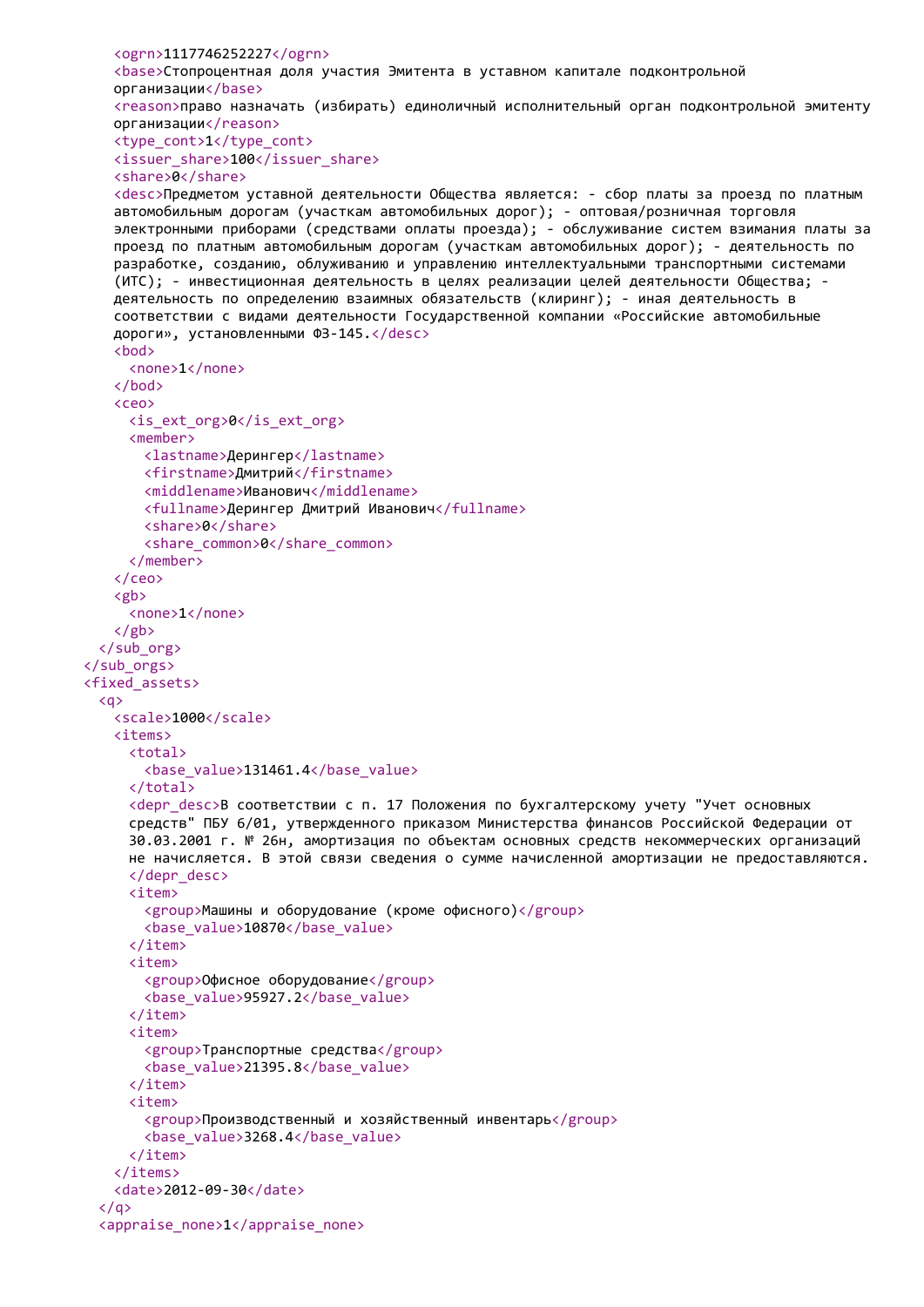```
<desc>Эмитент не имеет планов по приобретению, замене, выбытию основных средств, стоимость
  которых составляет 10 и более процентов стоимости основных средств эмитента, основные
  средства эмитента не обременены.</desc>
</fixed_assets>
<income_state>
  <rsbu>
   <fin_standart>1</fin_standart>
   <fin_unit>1000</fin_unit>
   <profit_norm>
     <value_qp>120.2</value_qp>
     <value_q>135.6</value_q>
   </profit_norm>
   <parts>
     <value_qp>0.07</value_qp>
     <value_q>0.04</value_q>
   </parts>
   <actives>
     <value_qp>0.09</value_qp>
     <value_q>0.06</value_q>
   </actives>
   <captital>
     <value_qp>0.09</value_qp>
     <value_q>0.06</value_q>
   </captital>
   <loss>
     <value_qp>0</value_qp>
     <value_q>0</value_q>
   </loss>
   <labor>
     <value_qp>0</value_qp>
     <value_q>0</value_q>
   </labor>
  </rsbu>
  <sv_rsbu>0</sv_rsbu>
  <non_add>1</non_add>
  <analys>Анализ результатов финансово-хозяйственной деятельности Эмитента исходя из динамики
  приведенных показателей не имеет экономического смысла, поскольку денежные средства,
  получаемые Эмитентом путем взимания платы с пользователей автомобильными дорогами,
  переданными Эмитенту в доверительное управление, не учитываются Эмитентом как прибыль и
  включаются в раздел баланса "Целевое финансирование". В соответствии с п.п. 6 п. 2 ст. 6
 Федерального закона от 17.07.2009 № 145-ФЗ "О Государственной компании "Российские
  автомобильные дороги" и о внесении изменений в отдельные законодательные акты Российской
  Федерации" взимание платы за проезд транспортных средств по автомобильным дорогам
  Государственной компании с пользователей такими автомобильными дорогами относится к
 деятельности по доверительному управлению автомобильными дорогами Государственной компании. В
  соответствии с п. 6 ст. 22 Федерального закона от 17.07.2009 № 145-ФЗ "О Государственной
  компании "Российские автомобильные дороги" и о внесении изменений в отдельные законодательные
  акты Российской Федерации" размер государственных субсидий, направляемых на доверительное
 управление, рассчитывается с учетом планируемых доходов Государственной компании от
 деятельности по доверительному управлению.</analys>
  <non_opinion_bd>0</non_opinion_bd>
  <separate_opinion_be>0</separate_opinion_be>
</income_state>
<liquidity>
  <rsbu>
   <fin_standart>1</fin_standart>
   <fin_unit>1000</fin_unit>
   <profit_norm>
     <value_qp>73259395</value_qp>
     <value_q>92968518</value_q>
   </profit_norm>
   <parts>
     <value_qp>27.6</value_qp>
     <value_q>30.7</value_q>
   \langle/narts>
   <actives>
     <value_qp>27.6</value_qp>
     <value_q>30.7</value_q>
   </actives>
```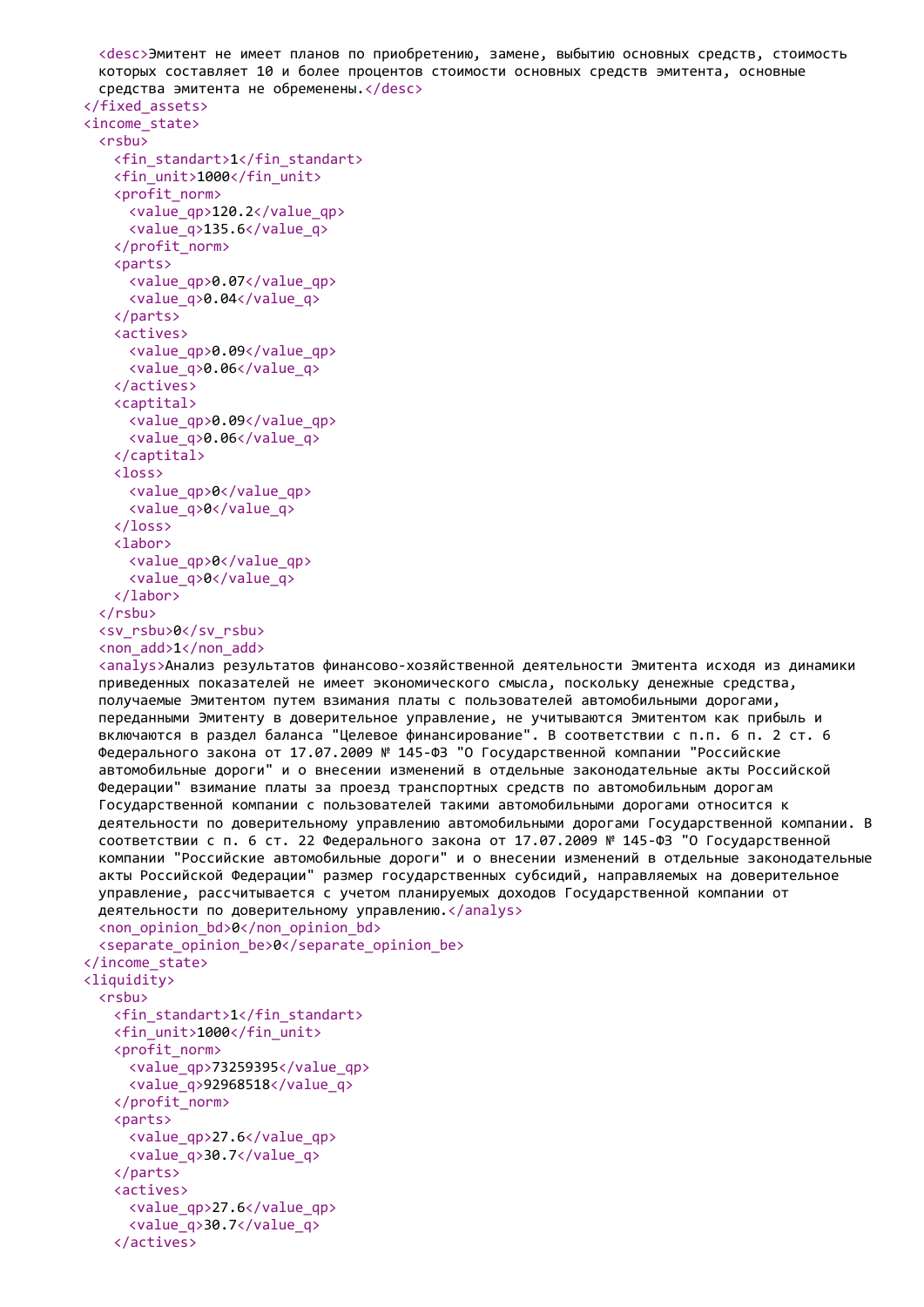## $\langle$ /rsbu $\rangle$ <sv\_rsbu>0</sv\_rsbu> <non\_add>1</non\_add>

```
<analys>Анализ ликвидности, достаточности капитала и оборотных средств Эмитента исходя из
 динамики приведенных показателей не имеет экономического смысла, поскольку денежные средства,
 получаемые Эмитентом путем взимания платы с пользователей автомобильными дорогами,
 переданными Эмитенту в доверительное управление, не учитываются Эмитентом как доходы и
 включаются в раздел баланса "Целевое финансирование". В соответствии с п.п. 6 п. 2 ст. 6
 Федерального закона от 17.07.2009 № 145-ФЗ "О Государственной компании "Российские
 автомобильные дороги" и о внесении изменений в отдельные законодательные акты Российской
 Федерации" взимание платы за проезд транспортных средств по автомобильным дорогам
 Государственной компании с пользователей такими автомобильными дорогами относится к
 деятельности по доверительному управлению автомобильными дорогами Государственной компании. В
 соответствии с п. 6 ст. 22 Федерального закона от 17.07.2009 № 145-ФЗ "О Государственной
 компании "Российские автомобильные дороги" и о внесении изменений в отдельные законодательные
 акты Российской Федерации" размер государственных субсидий, направляемых на доверительное
 управление, рассчитывается с учетом планируемых доходов Государственной компании от
 деятельности по доверительному управлению.</analys>
 <non_opinion_bd>0</non_opinion_bd>
 <separate_opinion_be>0</separate_opinion_be>
</liquidity>
<fin_invesments>
 <none_change_1>0</none_change_1>
 <q>
   <isec>
     <none>1</none>
   </isec>
   <nsec>
     <none>1</none>
   </nsec>
   <has_self_inc>0</has_self_inc>
   <has_reserve>0</has_reserve>
   <misc>
     <fin_invesment>
       \langleis share>1\langleis share>
       <issuer>
         <name>Общество с ограниченной ответственностью «Автодор - Платежные Системы»</name>
         <short name>ООО «Автодор - ПС»</short name>
         <legal_address>109012, г. Москва, Новая пл., д. 10, офис 32</legal_address>
         <inn>7709874971</inn>
         <ogrn>1117746252227</ogrn>
         <is_foreign_entity>0</is_foreign_entity>
       </issuer>
       <owned par_value>10</owned_par_value>
       <scale>1000</scale>
       <owned share>100</owned share>
       <desc>Размер дохода от объекта финансового вложения не установлен. Доходы не
       выплачивались.</desc>
     </fin_invesment>
   </misc>
   <potential_loss>У эмитента отсутствуют убытки, связанные с банкротством организаций, в
   которые были произведены инвестиции.</potential_loss>
   <has_fault_inv>0</has_fault_inv>
   <acnt_standards>Бухгалтерский учет финансовых вложений эмитент осуществляет на основе
   требований "Положения по бухгалтерскому учету "Учет финансовых вложений" ПБУ 19/02",
   утвержденного приказом Минфина России от 10.12.2002 № 126 н.</acnt_standards>
 \langle/a>
</fin_invesments>
<intangible_assets>
 \langlea>
   <scale>1000</scale>
   <total>
     <base>442</base>
   </total>
   <has_capital_payment>0</has_capital_payment>
   <has_free_acquisition>0</has_free_acquisition>
   <acnt_standards>Положение по бухгалтерскому учету "Учет нематериальных активов" (ПБУ
   14/2007), утвержденный приказом Министерства финансов Российской Федерации от 27.12.2007 №
   153н. В соответствии с п. 24 указанного Положения по нематериальным активам некоммерческих
```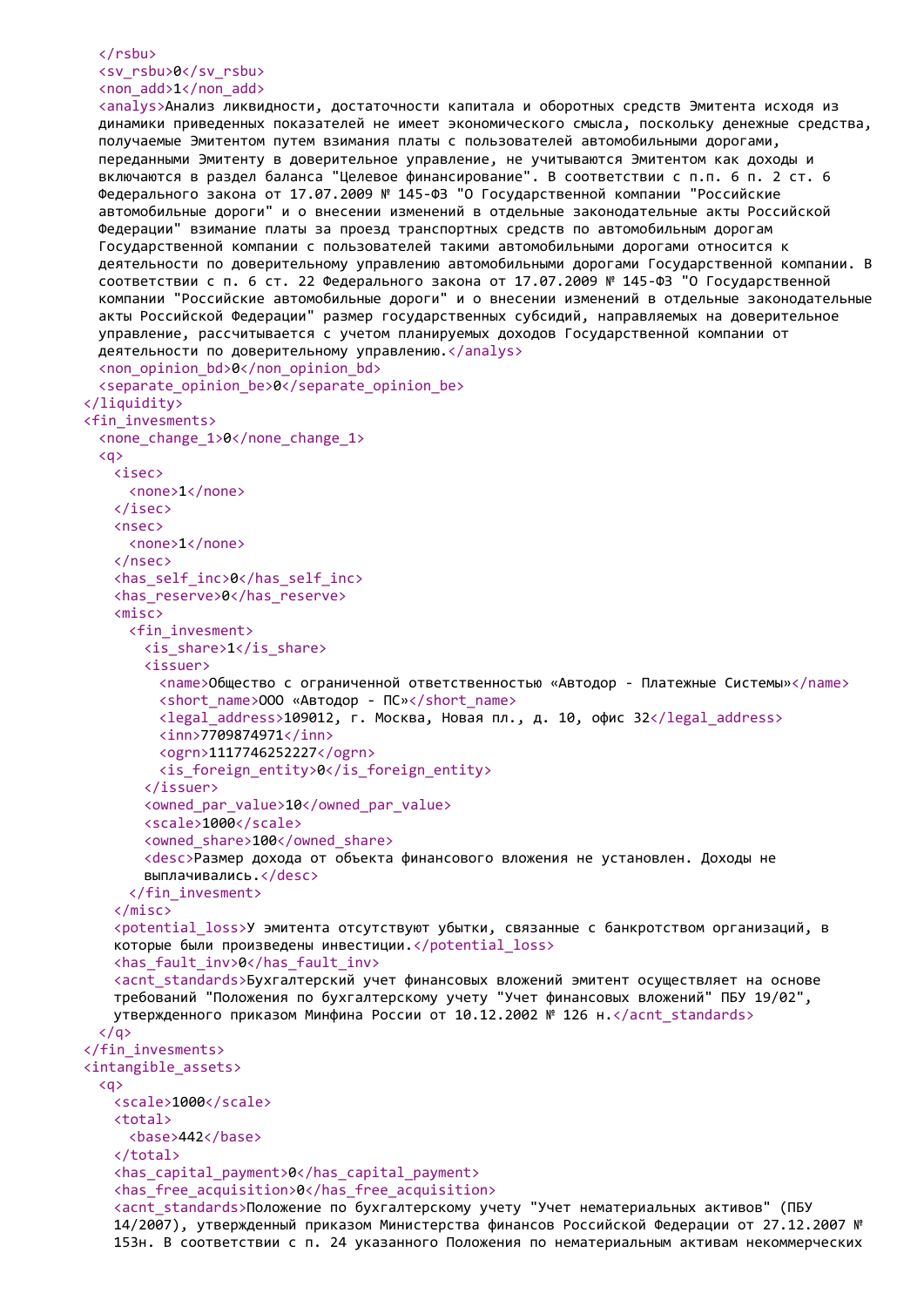организаций амортизация не начисляется. В этой связи сведения о сумме начисленной амортизации не предоставляются.</acnt\_standards> <date>2012-09-30</date> <intangible\_asset>

<name>Вэб-сайт "Сайт Экологического комитета Государственной компании "Российские автомобильные дороги"</name>

```
<base>442</base>
</intangible_asset>
```
 $\langle$ /q>

### </intangible\_assets> <scientific\_research>

<desc>Политика в области научно-технического развития Государственной компании «Российские автомобильные дороги» реализуется в соответствии с: - Программой инновационного развития Государственной компании «Автодор»; - планом мероприятий по обеспечению внедрения современных технологий, утвержденным Распоряжением Государственной компании «Автодор» от 12.12.2011 г. № ИУ-65-р; - перечнем приоритетных технологий в дорожном хозяйстве; - Стратегическими направлениями деятельности по решению первоочередных задач в дорожном хозяйстве на 2012 год и среднесрочную перспективу до 2014 года, утвержденные Минтрансом России. В части совершенствования нормативной базы осуществляется комплексная гармонизация норм технического регулирования в области деятельности Государственной компании с европейскими нормами путем совершенствования существующих и разработки новых документов технического регулирования в виде стандартов организации, в том числе: - разработан, утвержден и введен в действие стандарт Государственной компании на битумы нефтяные дорожные улучшенные, в котором предъявляются новые требования к битумам, применяемым при ремонте и строительстве покрытий на дорогах Государственной компании (СТО «Автодор» 2.1-2011 «Битумы нефтяные дорожные улучшенные. Технические условия»); - разработан и утвержден стандарт Государственной компании СТО 2.2-2011 «Смеси щебеночно-песчаные из металлургических шлаков для строительства слоев оснований и укрепления обочин автомобильных дорог. Технические условия». - разрабатывается СТО «Система качества Государственной компании «Российские автомобильные дороги», который будет определять организационные и функциональные аспекты, а также структуру системы требований к качеству при оценке результатов проектирования, строительства, реконструкции, капитального ремонта, ремонта и содержания объектов Государственной компании; разрабатывается «зеленый» стандарт Государственной компании «Автодор», обеспечивающий экологическую безопасность и социальную эффективность объектов Государственной компании «Автодор». В части стратегических направлений деятельности по решению первоочередных задач в дорожном хозяйстве Государственная компания «Автодор» осуществляет: - совершенствование основных нормативных правовых актов в сфере дорожного хозяйства, финансирование разработки межгосударственных стандартов для обеспечения исполнения технического регламента Таможенного союза «Безопасность автомобильных дорог»; - создание и использование геоинформационных систем при управлении, планировании, проектировании, строительстве и содержании автомобильных дорог, включая 3D моделирование - развитие интеллектуальных транспортных систем; - развитие систем управления содержанием автомобильных дорог с использованием системы ГЛОНАСС; - создание полигонов для моделирования и испытания новых конструкций дорожных одежд, а также новых материалов и технологий; - реализацию проектов с использованием контрактов жизненного цикла; - формирование эффективных инструментов по усилению контроля за исполнением гарантийных обязательств при проведении различных видов дорожных работ; - в области внедрения эффективных материалов и конструкций основное внимание будет направлено на: - полимербитумные вяжущие; геосинтетические материалы; - дисперсно-армированные асфальтобетонные смеси; - композитные материалы и активное их применение в дорожном хозяйстве. С учетом развития инновационных технологий утверждена Программа инновационного развития Государственной компании «Автодор» на 2013-2019 гг. В соответствии с программой определены приоритетные направления инновационного развития автодорог Госкомпании: безопасность, проектирование, строительство и безопасность, повышение надежности и эксплуатационного ресурса дорожных конструкций, системы мониторинга и управления транспортными потоками, системы взимания платы, энергоэффективность, экологическая безопасность. Планом НИОКР Государственной компании реализуется усовершенствование существующих и разработка новых технологий, направленных на увеличение межремонтных сроков автомобильных дорог и искусственных сооружений за счет разработки и внедрения: инновационных дорожных конструкций, устойчивых к накоплению остаточных деформаций, в т.ч. колееобразованию, образованию усталостных трещин; - инновационных дорожно-строительных материалов; - автоматизированных систем управления проектированием и производством работ на объектах Государственной компании «Автодор». На НИОКР в 2011 году было израсходовано 39 939 тыс. руб. Расходы на приобретение приборов и оборудования для контроля качества работ по содержанию было истрачено 17 006 тыс. руб. Расходы на НИОКР в 2012 г. из собственных средств запланированы в размере 69 252 тыс. руб. Наличие лицензий и патентов: В 2011 году был получен патент на полезную модель № 111293 «Устройство для определения деформаций динамической ползучести дорожно- строительных материалов» сроком действия 10 лет. В 2012 году планируется получение патентов: - «Способ оценки уровня динамического воздействия транспортных средств на дорожное покрытие эксплуатируемых автомобильных дорог»; - «Способ оценки состояния элементов нежестких дорожных конструкций спектральным анализом волновых полей на стадии эксплуатации».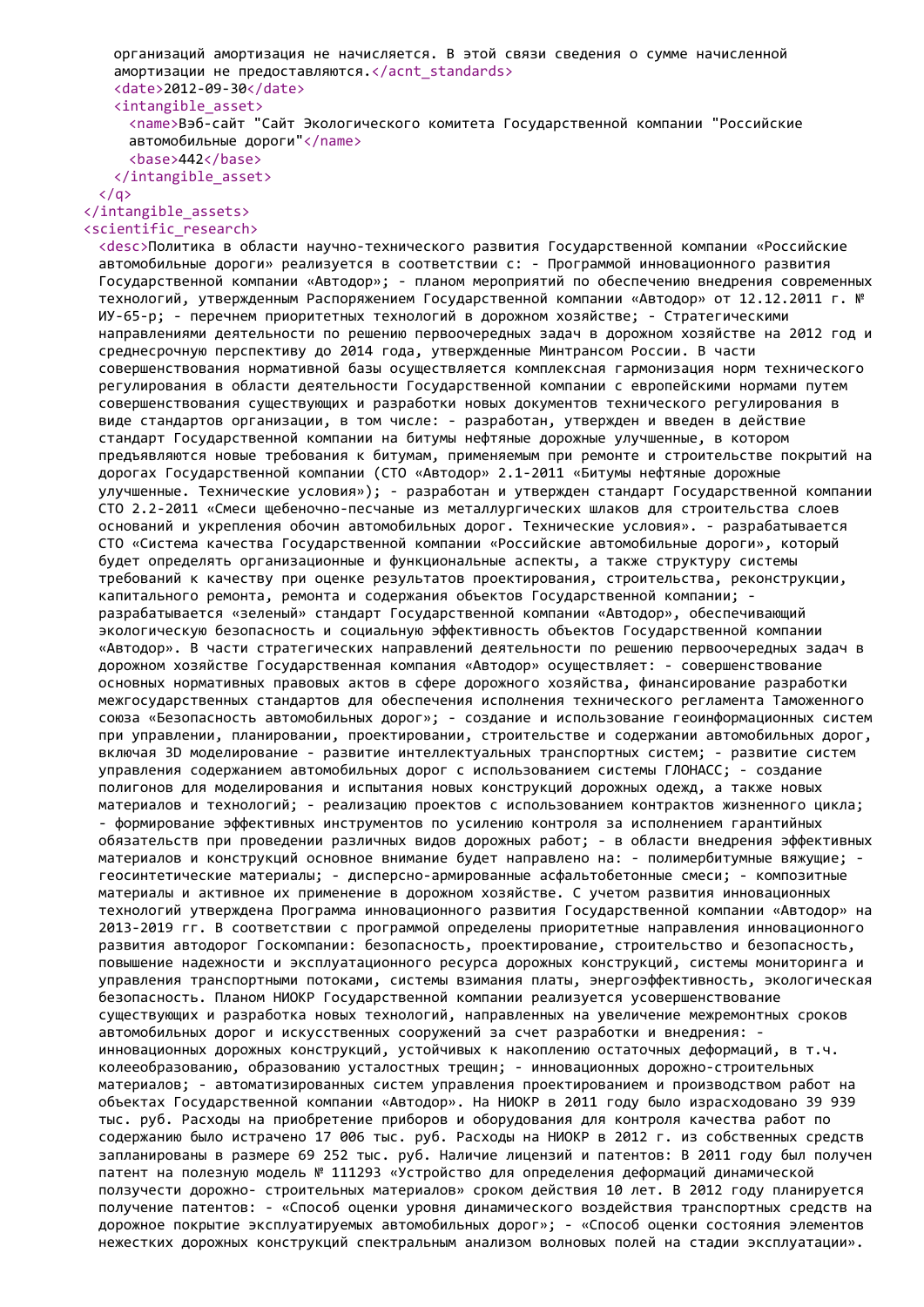Риски, связанные с возможностью истечения сроков действия основных для эмитента патентов и лицензий на использование товарных знаков оцениваются эмитентом как незначительные.</desc> </scientific\_research>

## <activity\_prospect>

## <none\_change\_2>0</none\_change\_2>

<desc>В 2009 г. в России на автомобильных дорогах федерального и регионального значения было введено в эксплуатацию в общей сложности 3004 км новых дорожных участков, что более чем в 1,4 раза превысило объемы строительства и реконструкции дорог в 2008 г. В 2009 году на автомобильных дорогах федерального значения после ремонта (в т.ч. капитального) введены в эксплуатацию участки общей протяженностью 4550 км, что на 22% больше задания подпрограммы. Завершены капитальный ремонт и ремонт искусственных сооружений на федеральных дорогах общей длиной 17962,7 м, что на 44% больше, чем в 2008 г. Объем ассигнований из федерального бюджета на дорожное хозяйство в 2009 г. составил 342,9 млрд. руб., из которых 104,3 млрд. руб. субсидии, выделенные для дорожных нужд бюджетам субъектов Российской Федерации. Российская транспортная инфраструктура в целом находится в неудовлетворительном состоянии, которое еще более ухудшается из-за недостаточного объема капиталовложений в содержание и ремонт. Вследствие ограниченного уровня возмещения затрат в транспортном секторе основная часть транспортной инфраструктуры (капитальные расходы) финансируется непосредственно за счет капитальных трансфертов из государственного бюджета. Тогда как расходы на предоставление услуг в железнодорожной отрасли, морских портах и аэропортах преимущественно финансируются за счет сборов с пользователей, дорожное хозяйство почти исключительно зависит от государственного финансирования. В период с 2000 по 2010 г. доля финансирования дорожного хозяйства в процентах от ВВП снизилась с 2,9 до 0,9 процента. При этом резко сократился объем реконструкции и нового строительства объектов дорожной инфраструктуры. В период с 2000 по 2010 г. ввод в эксплуатацию вновь построенных федеральных дорог сократился с 900 до 350-400 км в год, а территориальных дорог – с 5 900 до 1 000 км в год. Хотя качество транспортной инфраструктуры в России значительно отличается в зависимости от вида транспорта, дорожная инфраструктура, по имеющимся оценкам, изношена в наибольшей степени. Из 50 000 километров федеральных автомобильных дорог нормативным требованиям соответствуют менее одной трети дорог, состояние которых можно считать хорошим или удовлетворительным. Остальные дороги находятся в неудовлетворительном состоянии. В 2010 году на автомобильных дорогах федерального значения, находящихся в ведении РОСАВТОДОРА, доля протяженности дорог, соответствующих нормативным требования транспортно- эксплуатационным показателям, составила 38,63 % общей протяженности, доля протяженности дорог, обслуживающих движение в режиме перегрузки, составила 26,23% общей протяженности. Объем ассигнований на дорожное хозяйство из федерального бюджета в 2010 году был установлен в размере 284,7 млрд. рублей. Без учета средств Инвестиционного фонда Российской Федерации, которые не могли быть использованы по независящим причинам. Объем финансирования строительства и реконструкции федеральных автомобильных дорог по подпрограмме «Автомобильные дороги» федеральной целевой программы «Развитие транспортной системы России (2010-2015 годы)» составил 132,05 млрд. рублей, что в сопоставимых ценах на 3,8 % меньше, чем в 2009 году. Были введены в эксплуатацию участки федеральных дорог общей протяженностью 365,7 км. Кроме того, были завершены участки второй стадии строительства общей протяженностью 560,4 км. Введены в эксплуатацию 7940 пог. м искусственных сооружений. За счет средств Инвестиционного фонда Российской Федерации в соответствии с условиями заключенных в установленном порядке государственных контрактов осуществлялись мероприятия по подготовке территории строительства платных дорог «Новый выход на Московскую кольцевую автомобильную дорогу с федеральной автомобильной дороги М-1«Беларусь» Москва – Минск» и «Скоростная автомобильная дорога Москва – Санкт-Петербург на участке 15-й км 58-й км». Эти подготовительные работы включали в себя, переустройство линий газоснабжения и нефтепроводов сетей теплоснабжения, водоснабжения, канализации и очистных сооружений, перенос кабельных и воздушных линий электропередач, линейных сооружений связи, археологические исследования, выполнение комплекса землеустроительных работ и т. д. Объем субсидий бюджетам субъектов Российской Федерации, в 2010 году, составил 61,4 млрд. рублей, которые, направлялись на реализацию федеральных целевых программ (32 млрд. рублей) на капитальный ремонт и ремонт автомобильных дорог и улиц в административных центрах субъектов Российской Федерации (16,5 млрд. рублей), на строительство и реконструкцию Западного скоростного диаметра в г. Санкт-Петербурге и автомобильной дороги Саяногорск – Майнская ГЭС – Черемушки в Республике Хакасия (7,8 млрд. рублей), на реализацию за счет средств Инвестиционного фонда Российской Федерации комплексных региональных проектов развития промышленного комплекса г. Новомосковск в Тульской области и Нижнего Приангарья в Красноярском крае (5,1 млрд. рублей). В субъектах Российской Федерации осуществлен ввод в эксплуатацию 907 км автомобильных дорог и 7544 пог. м искусственных сооружений. Из этих объемов ввода в эксплуатацию за счет субсидий из федерального бюджета было построено и реконструировано 447 км, или более 49 % общего объема ввода в эксплуатацию региональных дорог. Хотя спад в экономике вносит серьёзные коррективы, проблемы, стоящие перед отраслью, в любом случае требуют своего разрешения. Одной из наиболее болезненных тем, затрагивающей очень многих россиян, является то, что наиболее загруженные федеральные автодороги на значительном протяжении проходят по территории городов и других населённых пунктов. Это вызывает проблемы не только со скоростью доставки грузов, но и с экологией, безопасностью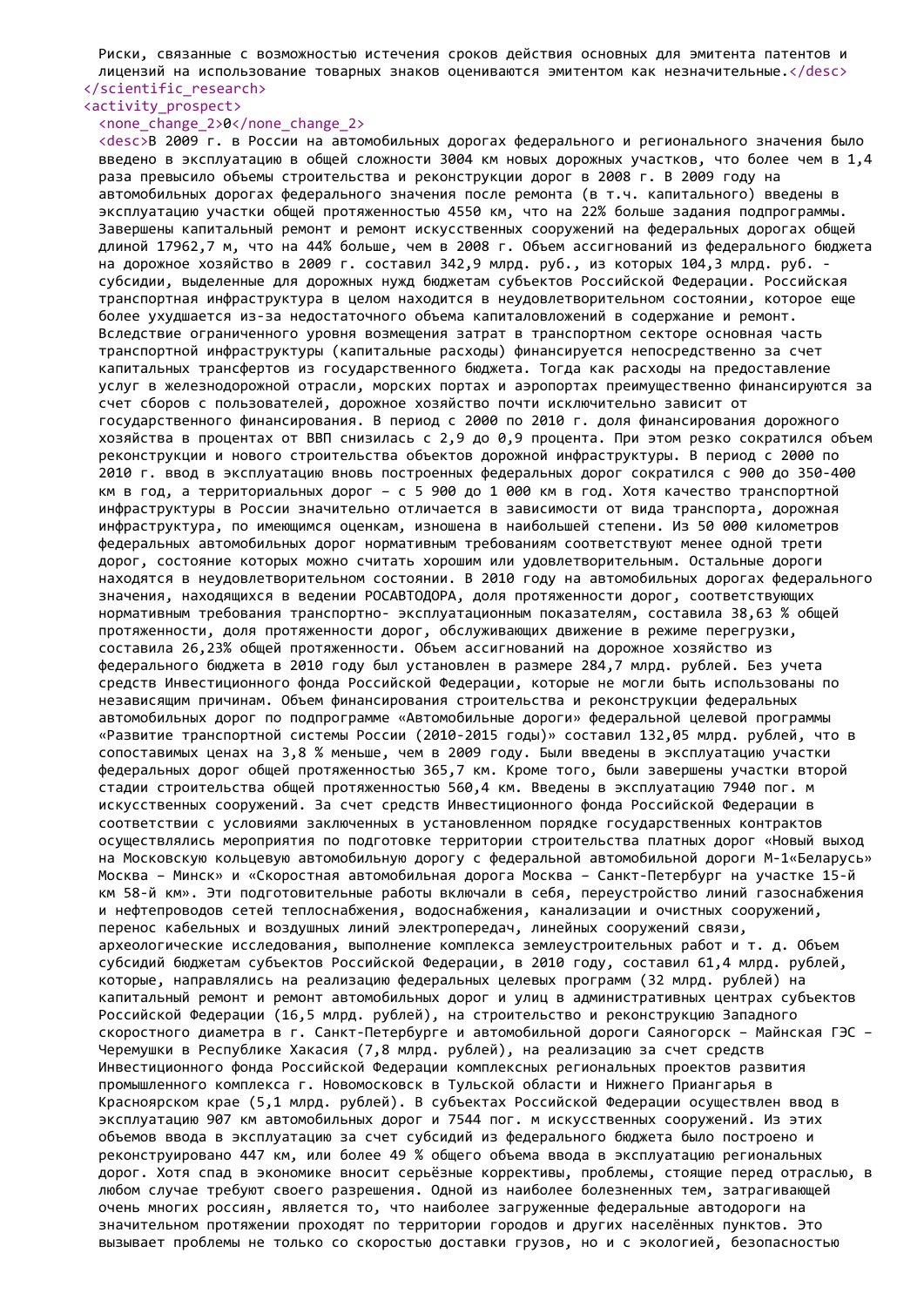жизни населения. В Московском и Санкт-Петербургском транспортных узлах, в других крупных городах эти проблемы привели транспортные системы на грань остановки. В Сибирском, Дальневосточном, в значительной части Северо-Западного, Приволжского и Уральского федеральных округов низкий уровень обеспеченности автомобильными дорогами уже явно сдерживает социальноэкономическое развитие. На территории, не имеющей выхода на сеть автомобильных дорог общего пользования, проживает почти 2 млн. человек. При этом около 40 тысяч населённых пунктов не обеспечены круглогодичной связью с дорожной сетью общего пользования по автомобильным дорогам с твёрдым покрытием. Велика и степень износа дорожных конструкций. Свыше трети протяжённости федеральных дорог требует восстановления и увеличения прочности проезжей части. Каждое пятое искусственное сооружение на федеральных дорогах находится в неудовлетворительном состоянии. Основным инструментом решения поставленных задач является подпрограмма «Автомобильные дороги» Федеральной целевой программы «Модернизация транспортной системы России (2002—2010 годы), «Развитие транспортной системы России (2010-2015 годы)». На решение этих задач направлены также ещё девять федеральных целевых программ и подпрограмм, по которым Федеральное дорожное агентство определено государственным заказчиком. В их числе — ФЦП «Экономическое и социальное развитие Дальнего Востока и Забайкалья на период до 2013 года», ФЦП «Юг России (2008—2012 годы)», программа строительства олимпийских объектов и развития города Сочи как горноклиматического курорта, ФЦП «Повышение безопасности дорожного движения в 2006—2012 гг.» и другие. В результате принятия Федерального закона от 17.07.2009 № 145-ФЗ «О государственной компании "Российские автомобильные дороги" и о внесении изменений в отдельные законодательные акты Российской Федерации» создана государственная компания «Российские автомобильные дороги». Применение названного Закона и функционирование данной госкомпании позволит создать более совершенную систему управления дорожным хозяйством. Госкомпания создана в форме специального вида некоммерческой организации. Сферой её деятельности является доверительное управление автомобильными дорогами федерального значения, включая земельные участки в границах полос отвода и придорожных полос. При этом имеются механизмы привлечения внебюджетных средств, в том числе на основе концессионных соглашений. Платные дороги передаются в доверительное управление госкомпании. В 2011 году были введены в эксплуатацию участки федеральных автомобильных дорог общей протяженностью 233 км. В составе введенных дорог в 2011 году преобладали многополосные участки дорог I категории, сложные транспортные развязки с большой протяженностью съездов. В результате, если перевести введенную в эксплуатацию площадь покрытия в однополосное исчисление, общая протяженность таких введенных в эксплуатацию полос составила в 2011 году 1441 км. В 2011 году объем ассигнований на дорожное хозяйство из федерального бюджета был установлен в размере 312,7 млрд рублей. Кроме автомобильных дорог, завершены строительство и реконструкция 4708 пог. м. искусственных сооружений. В 2011 году завершено строительство ряда важных для экономики страны и населения регионов объектов, таких как третий пусковой комплекс обхода г. Нальчика на дороге М-29 «Кавказ», второй этап северного обхода г. Новосибирска, обхода г. Уссурийска на дороге М-60 «Уссури». На дороге М-7 «Волга» на территории Республики Татарстан введен в эксплуатацию мост через р. Вятка длиной 643 пог. м. 7 декабря 2011 года было открыто рабочее движение по двум съездам транспортной развязки «Адлерское кольцо». 10 января 2012 года одностороннее движение было открыто по самой длинной эстакаде этой транспортной развязки. Кроме того, Упрдором «Кубань» в 2011 году было завершено строительство подъезда к автомобильному пункту пропуска на границе с Республикой Абхазия на дороге М-27 Джубга – Сочи. Объем субсидий бюджетам субъектов Российской Федерации составлял в 2011 году 62,77 млрд рублей. На региональных дорогах были введены в эксплуатацию 1005 км автомобильных дорог, что на 11 % больше, чем в 2010 году, в том числе 8573 пог. метров искусственных сооружений (на 14 % больше, чем в 2010 году). Из этих объемов за счет субсидий из федерального бюджета было построено и реконструировано 603 км, или около 60 % общего объема ввода в эксплуатацию региональных дорог. За счет субсидий, предоставленных на строительство и реконструкцию подъездов с твердым покрытием к сельским населенным пунктам, осуществлялись работы на дорогах общей протяженностью 544 км, введены в эксплуатацию подъезды к 210 населенным пунктам с общей численностью населения около 85 тыс человек. За счет субсидий, выделенных на капитальный ремонт и ремонт автомобильных дорог административных центров субъектов Российской Федерации, отремонтировано 8,6 млн кв. м улично-дорожной сети. В пересчете на протяженность улиц, приведенных к одной полосе движения, это составляет 3459 км городских дорог. За счет бюджетных кредитов, предоставленных на строительство, реконструкцию, капитальный ремонт и ремонт автомобильных дорог в общем объеме 50,85 млрд рублей, осуществлялись работы на 686 км дорог, 31 тысяче пог. м искусственных сооружений. Основные факторы, оказывающие влияние на состояние отрасли: • развитие конкурентного рынка транспортных услуг; • доступность транспортных услуг для населения; • увеличение удельного веса внутрироссийских перевозок и перевозок готовой продукции в общем транспортном балансе страны; • расширение номенклатуры и повышение качества транспортных услуг на основе применения современных транспортных, логистических и инфокоммуникационных технологий, развитие новых форм организации транспортного процесса и взаимодействия между видами транспорта; • повышение производительности труда и энергоэффективности на транспорте; • активизацию деятельности отечественных организаций транспорта на мировом рынке транспортных услуг, транснационализацию их деятельности, превращение России в крупнейшего экспортера транспортных услуг; •интеграцию транспортной системы России в евразийское транспортное пространство, развитие многовекторных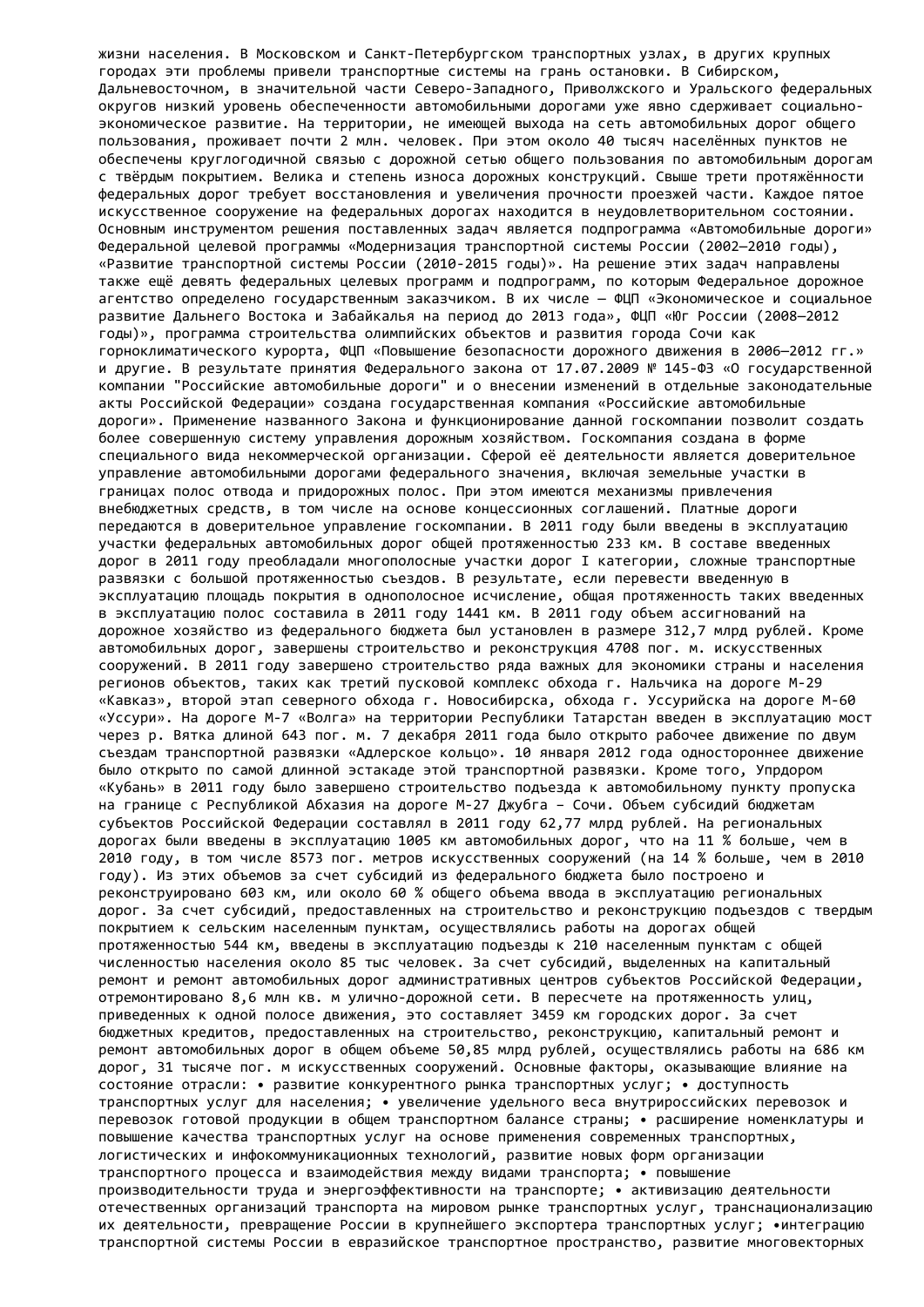транспортных связей с мировыми экономическими центрами; • транспортное обеспечение новых центров социально-экономического развития страны; • высокую территориальную мобильность населения; • повышение инновационной активности транспортных компаний, кардинальное обновление транспортных и технических средств с учетом развития отечественного транспортного машиностроения, усиление роли научно-технического обеспечения в развитии транспортной отрасли; • рост уровня профессиональной подготовки и квалификации работников транспорта, улучшение их материального и социального обеспечения, создание безопасных условий труда; • обеспечение надежности и безопасности функционирования транспортной системы, в том числе в сфере экологии, снижение количества аварий и катастроф, травматизма и смертности в транспортных происшествиях; •разработку и применение эффективных механизмов государственного регулирования функционирования и развития транспорта; • улучшение инвестиционного климата в транспортной отрасли. Общая оценка результатов деятельности эмитента в данной отрасли. Оценка соответствия результатов деятельности эмитента тенденциям развития отрасли. Причины, обосновывающие полученные результаты деятельности (удовлетворительные и неудовлетворительные, по мнению эмитента, результаты). По итогам работы за 2011 год: - Государственной компании "Автодор" передана в доверительное управление федеральная автомобильная дорога М-3 "Украина" протяженностью 432,6 км; - Государственная компания выступила в роли заказчика работ по проектированию, строительству, реконструкции, содержанию и ремонту автомобильных дорог, находящихся в ее доверительном управлении, а также концедента по объектам, в отношении которых заключены концессионные соглашения; - на автомобильных дорогах М-4 "Дон" и М-1 "Беларусь" завершено строительство и реконструкция 117,6 км автомобильных дорог; - прирост протяженности автомобильных дорог Государственной компании, на которых устранены ограничения по пропускной способности, составил 173,8 км.; - протяженность автомобильных дорог, соответствующих нормативным требованиям к транспортно-эксплуатационным показателям на конец 2011 года составила 1 307 км; - количество дорожно-транспортных происшествий на автомобильных дорогах Государственной компании за 2011 год снизилось на 10% по отношению к аналогичному периоду прошлого года; - заключены инвестиционные договоры на создание 19 многофункциональных зон дорожного сервиса в целях повышения качества услуг, предоставляемых пользователям автомобильных дорог; - запущены механизмы привлечения частных инвестиций в создание сети платных автомобильных дорог и внедрения инноваций на всех этапах выполнения дорожных работ. Деятельность Государственной компании в 2011 году способствовала росту скорости движения транспортных потоков, повышению качества, надежности и безопасности перевозок грузов и пассажиров, снижению затрат времени и транспортных расходов пользователей автомобильных дорог, улучшению транспортной доступности регионов Российской Федерации. В своей деятельности Государственная компания «Автодор» руководствуется принципами устойчивого развития, разработанными и постоянно развивающимися Организацией Объеденных Наций. Государственная компания «Автодор» и Европейский Банк Реконструкции и Развития подписали Меморандум о взаимопонимании в отношении сотрудничества в области стратегических инициатив в дорожной отрасли Российской Федерации. Одним из ключевых аспектов заключенного Меморандума является оказание технического содействия ЕБРР Государственной компании «Автодор» в деле развития системы социального и экологического менеджмента в соответствии с международной практикой. Такая система, среди прочего, будет включать разработку экологической и социальной политики и стандартов деятельности Государственной компании «Автодор». В 2011 году Государственная компания «Автодор» приступила к разработке «Зеленых стандартов» линейных объектов, гармонизированного с системой добровольной сертификации объектов недвижимости. После разработки и апробации «Зеленых стандартов» Государственная компания «Автодор» будет использовать их при строительстве и реконструкции автомобильных дорог. В Государственной компании «Автодор» большое внимание уделяют оценке воздействия автомобильных дорог на окружающую среду и природоохранным мероприятиям. С этой целью в 2011 году был создан Комитет по общественному экологическому контролю над реализацией проектов строительства скоростных автомобильных дорог. В работе комитета принимают участие представители общественных экологических организаций, ведущие научные эксперты Российской Федерации в области экологии и защиты окружающей среды, а также представители законодательной ветви власти. Цель работы комитета – контроль за соблюдением природоохранных норм на всех стадиях реализации проектов строительства дорог, включая эксплуатацию, а также построение диалога с Гражданским обществом. В 2011 году была разработана Программа инновационного развития Государственной компании «Автодор» на период 2011-2015 годы, определяющая основные направления и целевые показатели инновационного развития Государственной компании «Автодор». В суммарной протяженности автомобильных дорог общего пользования федерального значения доля дорог Государственной компании «Автодор» составляет около 5%, однако протяженность строящихся и реконструируемых участков автомобильных дорог Государственной компании - более четверти всех строящихся и реконструируемых в этот же период автомобильных дорог общего пользования федерального значения. В период действия Программы инновационного развития протяженность автомобильных дорог, находящихся в доверительном управлении Государственной компании «Автодор», увеличится от 1967 км дорог в 2011 году до 2698,7 км дорог в 2015 году. Достижение поставленных перед Государственной компанией целей сдерживается несовершенством ряда норм действующего российского законодательства, в том числе, в области земельного, бюджетного и градостроительного законодательства, не всегда в достаточной степени учитывающего специфику проектов государственно-частного партнерства. Развитие института государственно-частного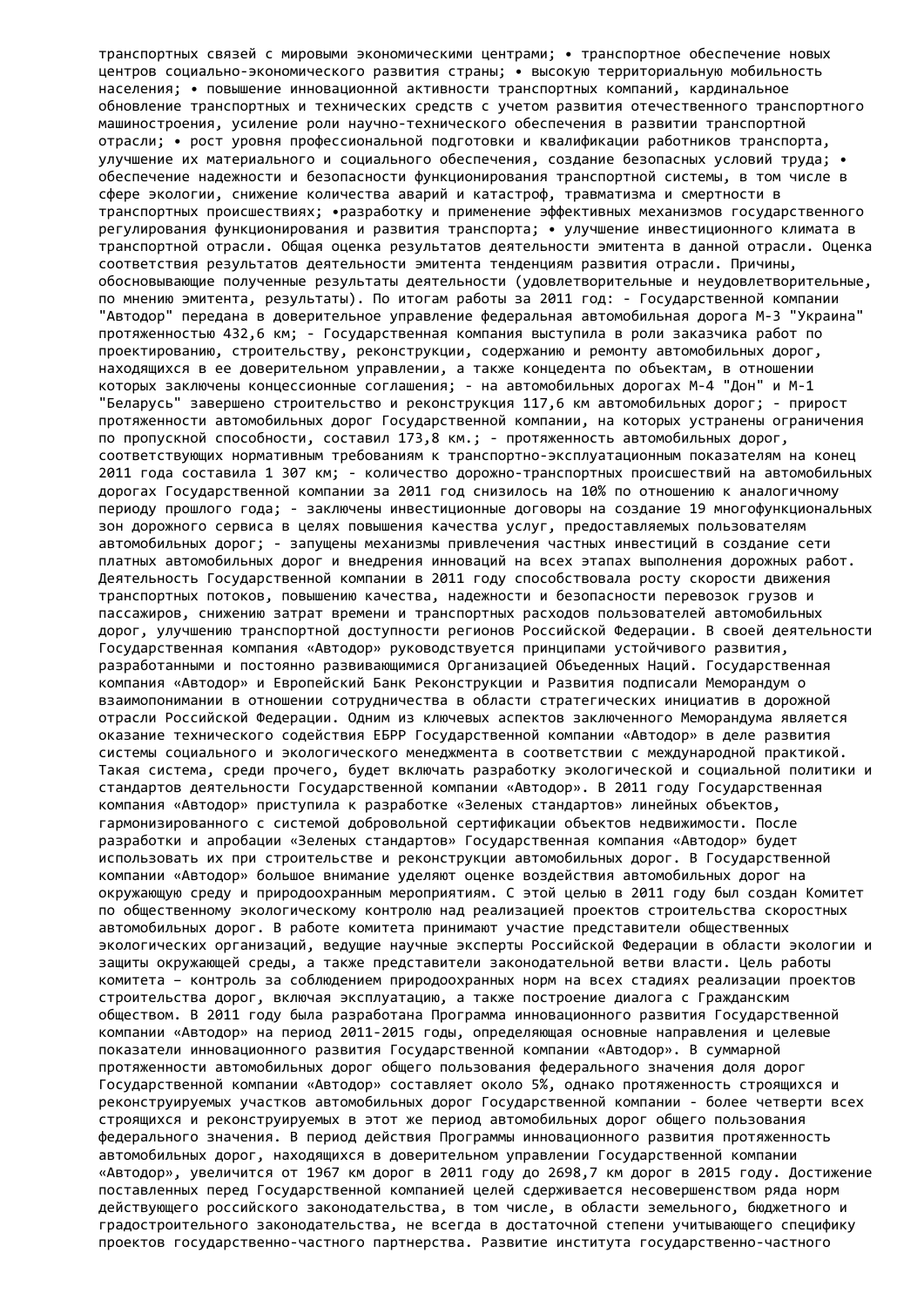партнерства требует создания и закрепления механизмов долгосрочного бюджетного планирования с горизонтами, соответствующими срокам реализации долгосрочных инвестиционных проектов, а именно 25 – 30 лет. Предлагаемым механизмом могли бы стать долгосрочные целевые программы (например, долгосрочная целевая программа Государственной компании), закрепляющая соответствующие планируемые расходные обязательства бюджета, снабженные необходимыми гарантиями для инвесторов, участвующих в реализации таких долгосрочных инвестиционных проектов. Внедрение этого механизма требует локальных, точечных изменений концессионного законодательства. По мнению Эмитента, его результаты деятельности удовлетворительные. Мнение каждого из органов управления эмитента относительно упомянутых причин и/или степени их влияния на показатели финансово-хозяйственной деятельности эмитента и аргументация, объясняющая их позицию. Мнения органов управления Эмитента относительно упомянутых причин и/ или степени их влияния на показатели финансово-хозяйственной деятельности Эмитента совпадают. Особое мнение члена совета директоров (наблюдательного совета) эмитента или члена коллегиального исполнительного органа эмитента относительно упомянутых причин и/или степени их влияния на показатели финансово-хозяйственной деятельности эмитента, отраженное в протоколе собрания (заседания) совета директоров (наблюдательного совета) эмитента или коллегиального исполнительного органа, на котором рассматривались соответствующие вопросы, и аргументация, объясняющая его позицию. Члены наблюдательного совета и коллегиального исполнительного органа Эмитента имеют одинаковое мнение относительно упомянутых причин и/или степени их влияния на показатели финансово-хозяйственной деятельности Эмитента. </desc> <conditions>

#### <none\_change\_1>0</none\_change\_1>

<desc>На деятельность Эмитента будут оказывать влияние следующие факторы: - рост трафика и объема грузоперевозок - изменения стоимости бензина - рост народонаселения - развитие прилегающих к автодороге территорий - рост благосостояния населения Приведенные выше факторы будут оказывать действие в течение срока (сроков) обращения облигаций и/или иных обязательств Эмитента. Действия, предпринимаемые эмитентом, и действия, которые эмитент планирует предпринять в будущем для эффективного использования данных факторов и условий: Для эффективного использования данных факторов Эмитентом будет проводиться взвешенная политика, позволяющая максимизировать доход, получаемый от доверительного управления имуществом. Способы, применяемые эмитентом, и способы, которые эмитент планирует использовать в будущем для снижения негативного эффекта факторов и условий, влияющих на деятельность эмитента: Эмитент не имеет возможности влияния на указанные факторы, однако, Эмитент в любое время может пересмотреть политику, позволяющую максимизировать доход, получаемый от доверительного управления имуществом. Существенные события/факторы, которые могут в наибольшей степени негативно повлиять на возможность получения эмитентом в будущем таких же или более высоких результатов, по сравнению с результатами, полученными за последний отчетный период. Вероятность наступления таких событий (возникновения факторов): Резкое снижение доходов населения (вероятность низкая в ближайшие пять – семь лет); строительство новых бесплатных автомобильных дорог (вероятность низкая в ближайшие пять – семь лет); изменение законодательства в области платных дорог, которые могут привести к ограничению доходов. Существенные события/факторы, которые могут улучшить результаты деятельности эмитента, и вероятность их наступления, а также продолжительность их действия: Рост ВВП Российской Федерации выше прогнозов Министерства экономического развития Российской Федерации (вероятность средняя). Рост трафика выше плановых показателей (вероятность высокая). Приведенные выше события/факторы будут оказывать действие в течение срока (сроков) обращения облигаций и/или иных обязательств Эмитента. </desc>

#### </conditions> <competitors>

#### <none\_change\_1>0</none\_change\_1>

<desc>Эмитент осуществляет деятельность по доверительному управлению только теми автомобильными дорогами, которые передаются Правительством Российской Федерации в доверительное управление Эмитенту в соответствии с актами приемки-передачи. В этой связи Эмитент на дату утверждения ежеквартального отчета не имеет явных конкурентов на территории РФ. Деятельность за пределами РФ не осуществляется. Перечень факторов конкурентоспособности Эмитента не описывается по вышеуказанным причинам.</desc>

#### </competitors>

</activity\_prospect>

#### <gov\_structure>

#### <none\_change\_1>0</none\_change\_1>

<desc>Органами управления Эмитента в соответствии с п. 1 ст. 7 Федерального закона "О государственной компании "Российские автомобильные дороги" и о внесении изменений в отдельные законодательные акты Российской Федерации" от 17.07.2009 N 145-ФЗ являются: - наблюдательный совет Эмитента, - правление Эмитента и - председатель правления Эмитента. Наблюдательный совет Эмитента В соответствии со ст.9 Федерального закона от 17.07.2009 N 145-ФЗ "О государственной компании "Российские автомобильные дороги" и о внесении изменений в отдельные законодательные акты Российской Федерации": 1) одобряет проект программы деятельности Государственной компании на долгосрочный период для представления в Правительство Российской Федерации для утверждения; 2) утверждает финансовый план Государственной компании,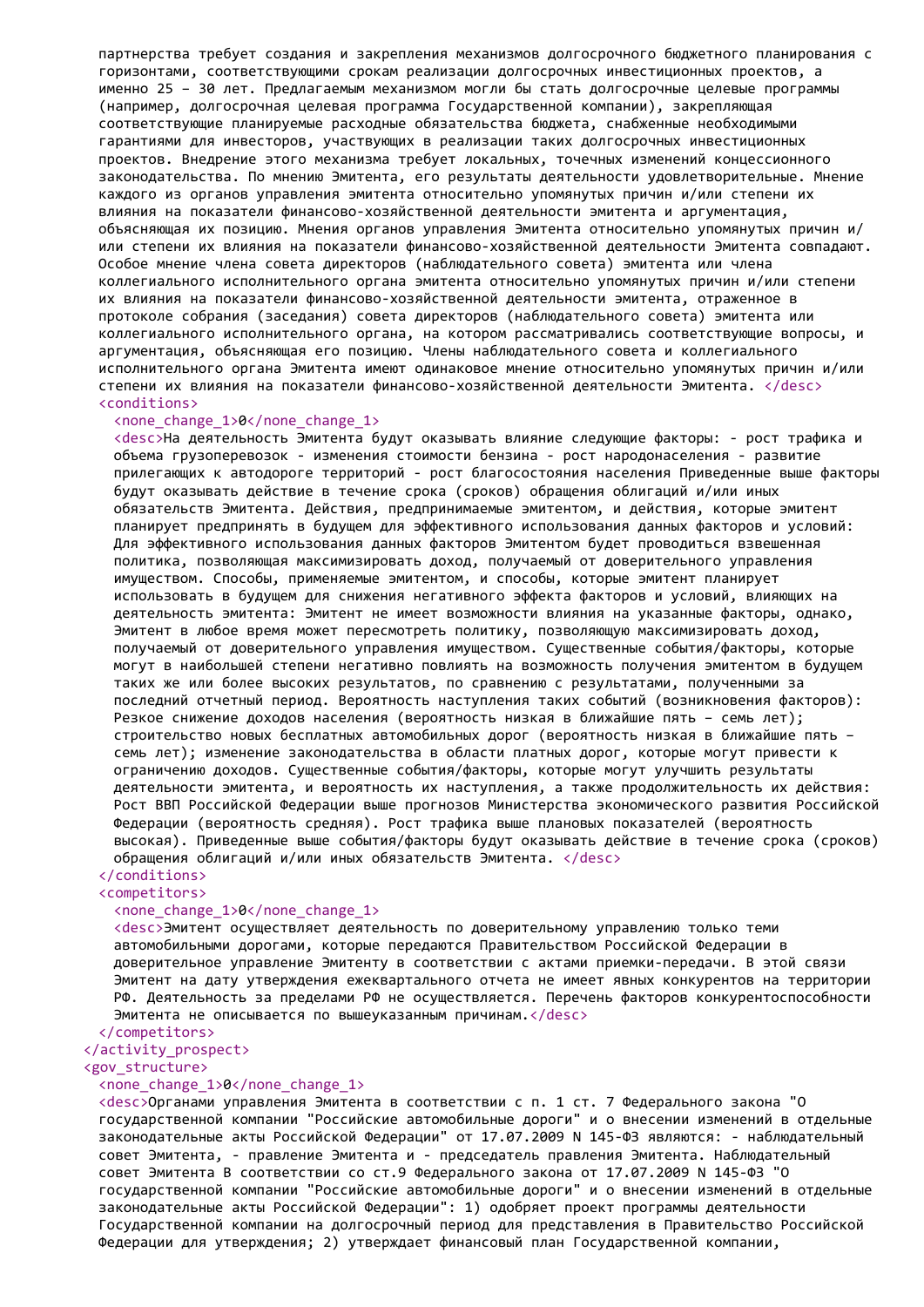разработанный в соответствии с программой деятельности Государственной компании на долгосрочный период; 3) утверждает порядок использования средств, связанных с доверительным управлением; 4) утверждает порядок использования средств, связанных с собственной деятельностью Государственной компании; 5) утверждает порядок использования привлеченного финансирования; 5.1) принимает решения о размещении эмиссионных ценных бумаг Государственной компании и утверждает решения об их выпуске (дополнительном выпуске); 6) утверждает размер поступления средств в фонд Государственной компании, направления и порядок их использования; 7) представляет Регламент Государственной компании в Правительство Российской Федерации для утверждения; 8) одобряет годовой отчет о выполнении программы деятельности Государственной компании на долгосрочный период и направляет его в федеральный орган исполнительной власти, осуществляющий функции по выработке государственной политики и нормативно-правовому регулированию в сфере транспорта, для представления в Правительство Российской Федерации для утверждения; 9) утверждает аудиторскую организацию, отобранную на конкурсной основе, для проведения аудита отчетности Государственной компании; 10) утверждает положение о ревизионной комиссии Государственной компании, принимает решения о назначении на должность и о досрочном освобождении от должности членов ревизионной комиссии и ее председателя; 11) принимает решения об участии Государственной компании в российских организациях, в том числе в уставных капиталах хозяйственных обществ и других организаций, и определяет условия такого участия, а также принимает решения о создании Государственной компанией коммерческих и некоммерческих организаций; 12) принимает решения о заключении сделки или нескольких взаимосвязанных сделок, связанных с приобретением, отчуждением либо возможностью отчуждения Государственной компанией объектов недвижимого имущества, а также одобряет совершение крупных сделок и сделок, в совершении которых имеется заинтересованность; 13) определяет порядок осуществления Государственной компанией инвестиций в иностранные организации; 14) назначает на должность и освобождает от должности по представлению председателя правления Государственной компании членов правления Государственной компании; 15) утверждает положение о правлении Государственной компании; 16) заключает трудовой договор с председателем правления Государственной компании; 17) утверждает порядок назначения членов научно-технического совета Государственной компании; 18) осуществляет иные предусмотренные настоящим Федеральным законом и Федеральным законом от 12 января 1996 года N 7-ФЗ «О некоммерческих организациях» полномочия. Правление Эмитента В соответствии со ст. 11Федерального закона от 17.07.2009 N 145-ФЗ "О государственной компании "Российские автомобильные дороги" и о внесении изменений в отдельные законодательные акты Российской Федерации": 1) представляет для утверждения в наблюдательный совет Государственной компании предложения об основных направлениях деятельности Государственной компании на очередной год и о финансово-экономических показателях такой деятельности; 2) определяет позицию акционера - Государственной компании по вопросам деятельности акционерных обществ, акции которых находятся в собственности Государственной компании, за исключением позиции по вопросам, относящимся к компетенции наблюдательного совета Государственной компании; 3) разрабатывает проект программы деятельности Государственной компании на долгосрочный период и проект финансового плана Государственной компании и представляет их для одобрения в наблюдательный совет Государственной компании; 3.1) утверждает проспект ценных бумаг Государственной компании; 4) подготавливает предложения о создании филиалов Государственной компании, об открытии ее представительств и о создании Государственной компанией коммерческих и некоммерческих организаций; 5) осуществляет подготовку годового отчета о выполнении программы деятельности Государственной компании на долгосрочный период и представляет его для одобрения в наблюдательный совет Государственной компании; 6) утверждает годовую бухгалтерскую отчетность организаций, созданных Государственной компанией; 7) осуществляет на конкурсной основе отбор аудиторской организации; 8) осуществляет иные возложенные на правление Государственной компании решениями наблюдательного совета Государственной компании полномочия. Председатель Правления Эмитента В соответствии со ст.13Федерального закона от 17.07.2009 N 145-ФЗ "О государственной компании "Российские автомобильные дороги" и о внесении изменений в отдельные законодательные акты Российской Федерации": 1) действует от имени Государственной компании и представляет без доверенности ее интересы в отношениях с федеральными органами государственной власти, органами государственной власти субъектов Российской Федерации, органами местного самоуправления, российскими, иностранными, международными организациями; 2) возглавляет правление Государственной компании и организует реализацию решений наблюдательного совета Государственной компании, решений правления Государственной компании; 3) издает приказы, распоряжения, правила, инструкции и положения по вопросам деятельности Государственной компании; 4) представляет финансовый план Государственной компании в наблюдательный совет Государственной компании для утверждения; 4.1) представляет предложения о размещении эмиссионных ценных бумаг Государственной компании и проект решения об их выпуске (дополнительном выпуске) в наблюдательный совет Государственной компании; 4.2) подписывает решения о выпуске (дополнительном выпуске) эмиссионных ценных бумаг Государственной компании, проспекты ценных бумаг Государственной компании на основании решений наблюдательного совета Государственной компании и отчеты (уведомления) об итогах их эмиссии; 5) утверждает директивы представителям Государственной компании в советах директоров (наблюдательных советах) акционерных обществ, акции которых находятся в собственности Государственной компании; 6) назначает на должность и освобождает от должности своих заместителей, которые работают в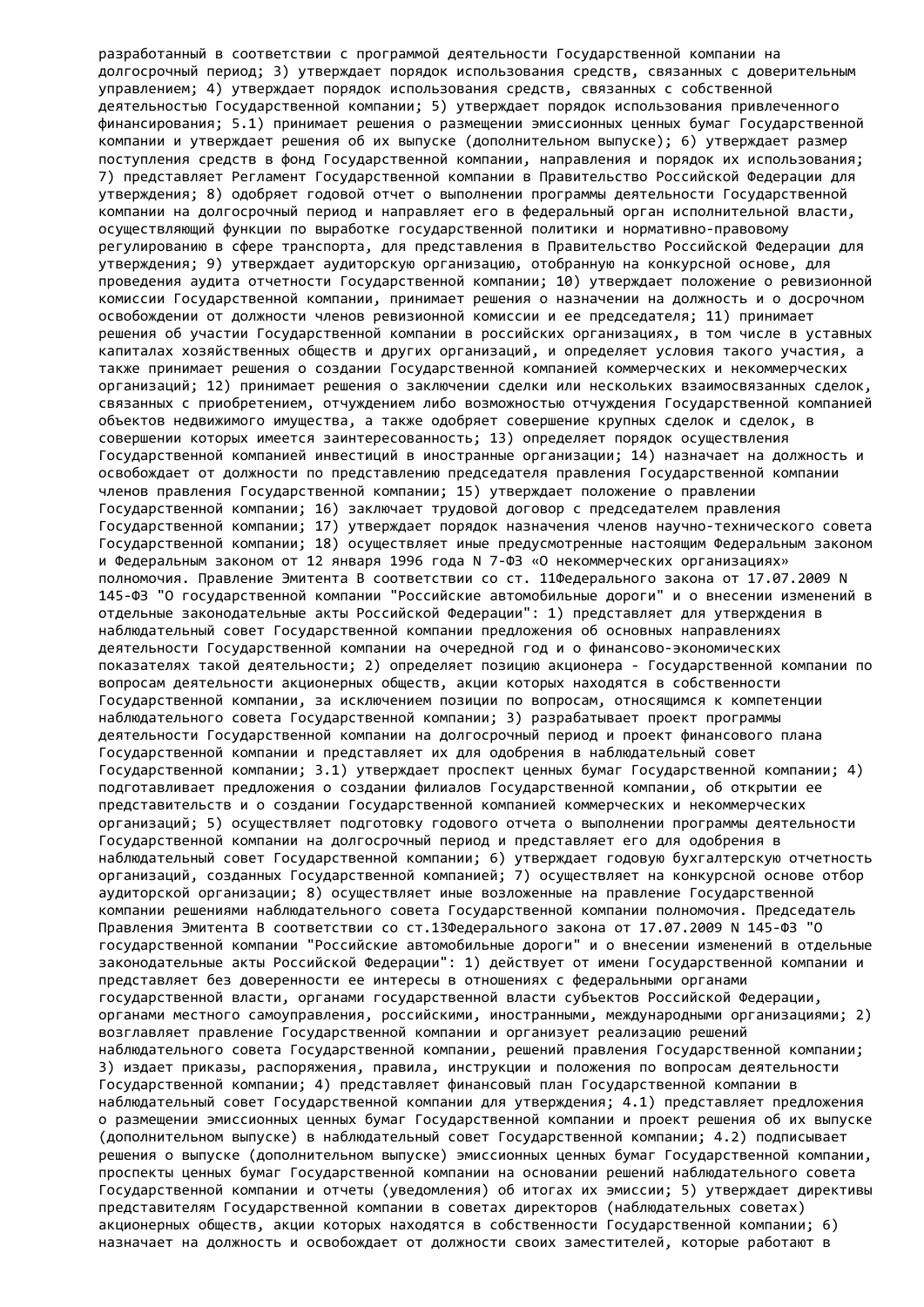```
Государственной компании на постоянной основе и могут являться членами правления
 Государственной компании; 7) распределяет обязанности между своими заместителями; 8)
 утверждает штатное расписание Государственной компании, определяет правила внутреннего
 трудового распорядка (права и обязанности работников Государственной компании, размер и форму
 оплаты их труда в соответствии с системой оплаты труда, утвержденной наблюдательным советом
 Государственной компании); 9) утверждает организационную структуру Государственной компании;
 10) представляет в наблюдательный совет Государственной компании предложения о назначении на
 должность и об освобождении от должности членов правления Государственной компании; 11)
 назначает на должность и освобождает от должности работников Государственной компании в
 соответствии с трудовым законодательством; 12) выдает доверенности, открывает лицевые счета в
 Федеральном казначействе, иные счета в банках и других кредитных организациях в порядке,
 установленном законодательством Российской Федерации; 13) утверждает положение о научно-
 техническом совете Государственной компании и его персональный состав; 14) принимает решения
 о создании филиалов Государственной компании, об открытии ее представительств и утверждает
 положения об указанных филиалах, представительствах; 15) представляет в наблюдательный совет
 Государственной компании годовой отчет о выполнении программы деятельности Государственной
 компании на долгосрочный период; 16) принимает решения по иным вопросам деятельности
 Государственной компании, за исключением вопросов, отнесенных к полномочиям наблюдательного
 совета Государственной компании, полномочиям правления Государственной компании. Указываются
 сведения о наличии внутренних документов эмитента, регулирующих деятельность его органов: 1.
 Положение о наблюдательном совете Государственной компании «Российские автомобильные дороги»,
 утверждено решением наблюдательного совета (протокол заседания наблюдательного совета от
 25.11.2009 № 2). 2. Положение о правлении Государственной компании «Российские автомобильные
 дороги», утверждено решением наблюдательного совета (протокол заседания наблюдательного
 совета от 29.12.2009 № 4). 3. Положение о ревизионной комиссии Государственной компании
 «Российские автомобильные дороги», утверждено решением наблюдательного совета (протокол
 заседания наблюдательного совета от 29.12.2009 № 4).</desc>
 <has_corp_code>0</has_corp_code>
 <has_charter_changes>0</has_charter_changes>
</gov_structure>
<hod>
 <members>
   <member>
     <lastname>Акимов</lastname>
     <firstname>Андрей</firstname>
     <middlename>Игоревич</middlename>
     <is_head>1</is_head>
     <birth_year>1953</birth_year>
     <education>Высшее. Московский финансовый институт, 1975 год</education>
     <share_none>1</share_none>
     <aff_shares>
       <none>1</none>
     </aff_shares>
     <relations>
       <none>1</none>
     </relations>
     <legal_resp>
       <none>1</none>
     </legal_resp>
     <fault_orgs>
       <none>1</none>
     </fault_orgs>
     <prev_iob>
       <start_date>01.2003</start_date>
       <end date>н.в.</end date>
       <org>
         <name>"Газпромбанк" (Открытое акционерное общество)</name>
       \langle/org\rangle<position>Председатель Правления</position>
     </prev_job>
     <prev_iob>
       <start_date>06.2009</start_date>
       <end date>н.в.</end date>
       <org>
         <name>Gazprombank (Switzerland) Ltd.</name>
       </org>
       <position>Председатель Наблюдательного совета</position>
     </prev_job>
     <prev_job>
```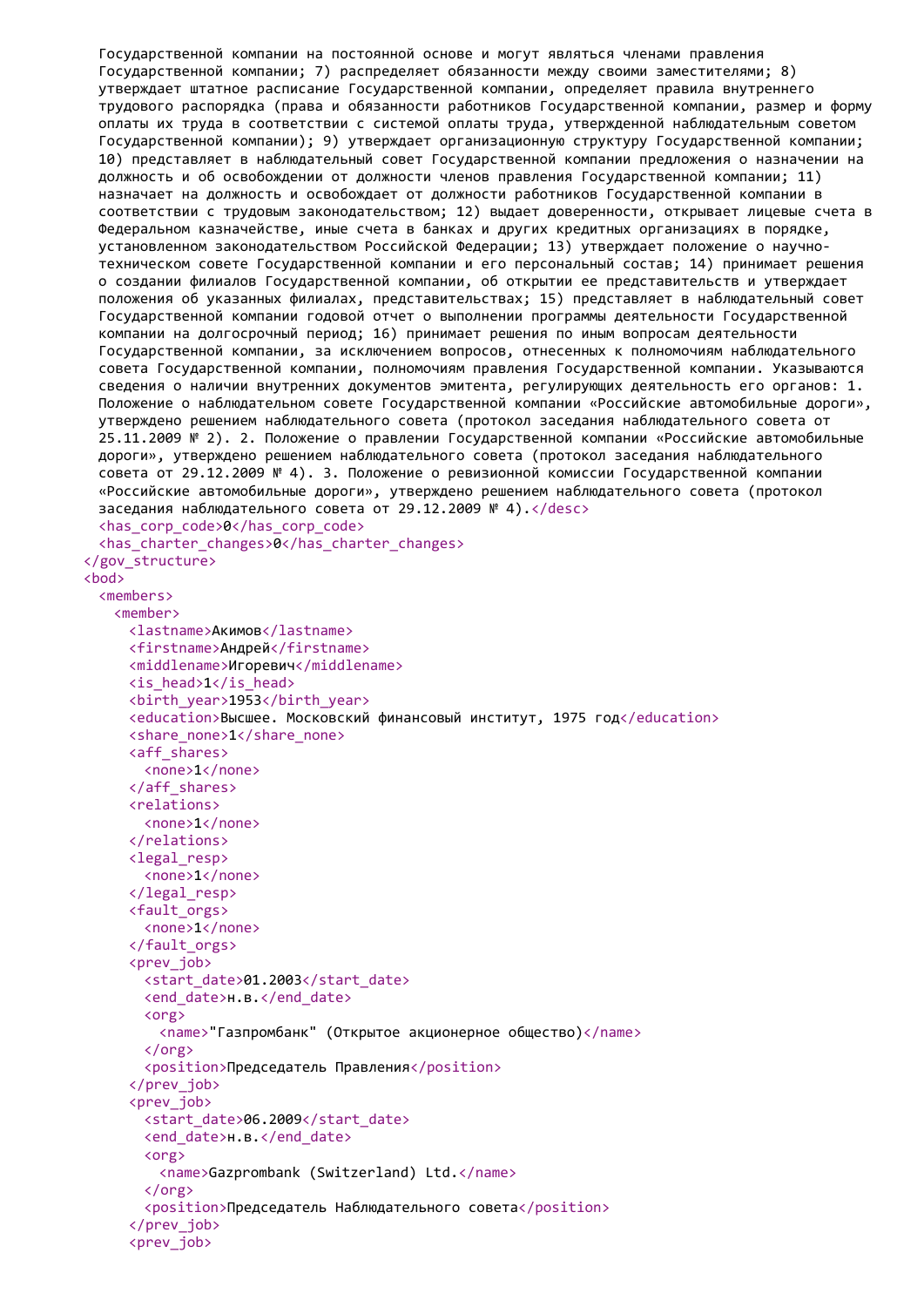```
<start_date>04.2011</start_date>
   <end_date>н.в.</end_date>
   <org>
     <name>ООО «Конгресс-Центр «Константиновский»,</name>
   </org>
   <position>Член Совета директоров</position>
 </prev_job>
 <prev_job>
   <start_date>04.2011</start_date>
   <end_date>н.в.</end_date>
   <org>
     <name>Открытое акционерное общество «НОВАТЭК»</name>
   </org>
   <position>Член Совета директоров</position>
 </prev_job>
 <prev_job>
   <start_date>05.2011</start_date>
   <end date>н.в.</end date>
   <org>
     <name>Carbon Trade & Finanсe SICAR S.A.</name>
   </org>
   <position>Член Совета директоров</position>
 </prev_job>
 <prev_job>
   <start_date>06.2011</start_date>
   <end date>н.в.</end date>
   <org>
     <name>"Газпромбанк" (Открытое акционерное общество)</name>
   </org>
   <position>Заместитель Председателя Совета Директоров</position>
 </prev_job>
 <prev_job>
   <start_date>06.2011</start_date>
   <end date>н.в.</end date>
   <org>
     <name>Открытое акционерное общество «Газпром»</name>
   </org>
   <position>Член Совета директоров</position>
 </prev_job>
 <prev_job>
   <start_date>09.2011</start_date>
   <end_date>н.в.</end_date>
   <org>
     <name>Открытое акционерное общество «РОСНЕФТЕГАЗ»</name>
   \langle/org\rangle<position>Председатель Совета директоров</position>
 </prev_job>
 <prev_job>
   <start_date>12.2011</start_date>
   <end date>н.в.</end date>
   <org>
     <name>Государственная компания «Российские автомобильные дороги»</name>
   \langle/org\rangle<position>Председатель наблюдательного совета</position>
 </prev_job>
</member>
<member>
 <lastname>Белозеров</lastname>
 <firstname>Олег</firstname>
 <middlename>Валентинович</middlename>
 <is_head>0</is_head>
 <birth_year>1969</birth_year>
 <education>Высшее Санкт-Петербургский государственный университет экономики и финансов,
 экономист, 1992 г.; Российская академия государственной службы при Президенте Российской
 Федерации, экономист, 2005 г. Кандидат экономических наук.</education>
 <share_none>1</share_none>
 <aff_shares>
   <none>1</none>
 </aff_shares>
```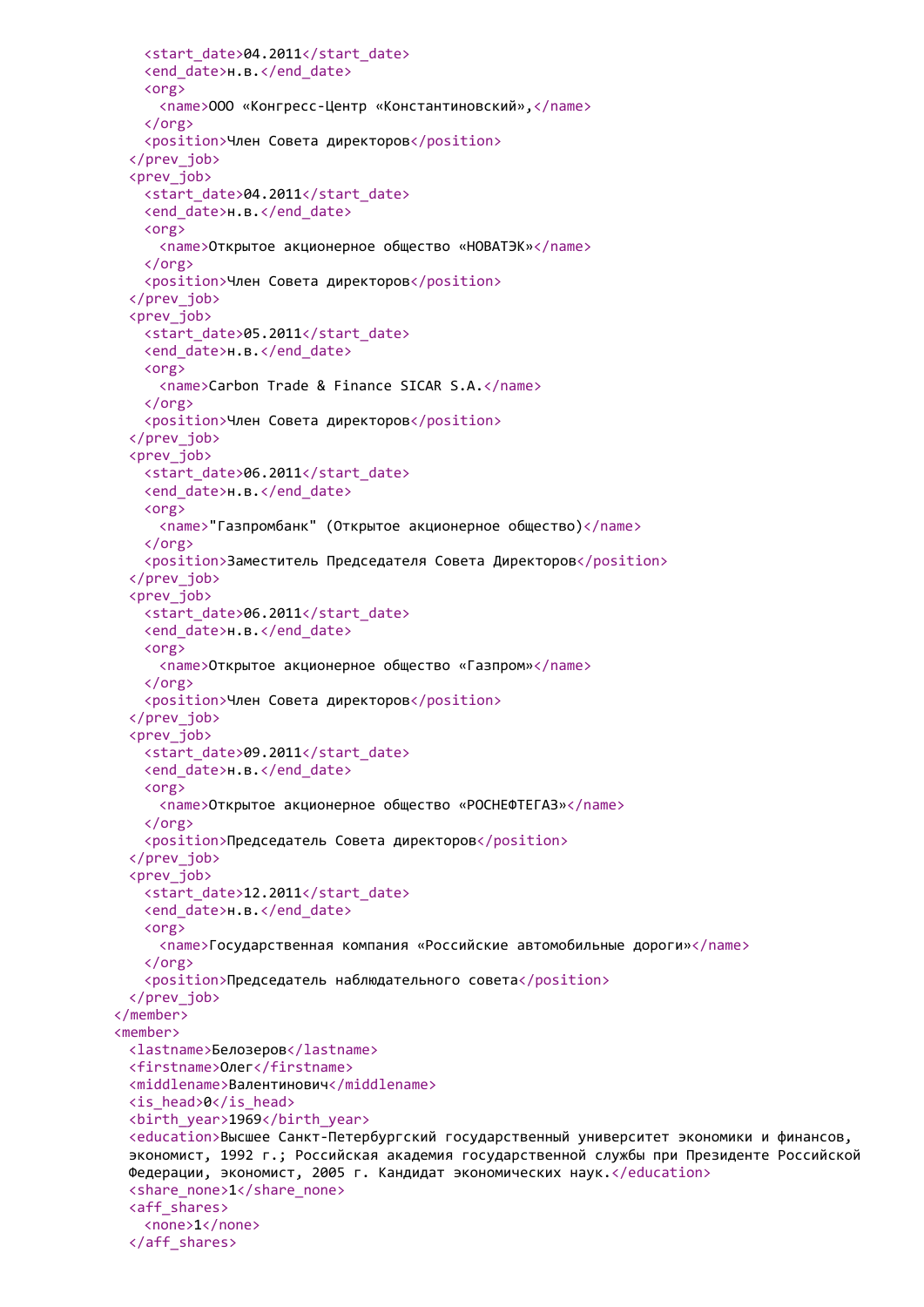```
<relations>
   <none>1</none>
 </relations>
 <legal_resp>
   <none>1</none>
 </legal_resp>
 <fault_orgs>
   <none>1</none>
 </fault_orgs>
 <prev_job>
   <start date>2004</start date>
   <end_date>2009</end_date>
   <org>
     <name>Федеральное дорожное агентство</name>
   </org>
   <position>Руководитель</position>
 </prev_job>
 <prev_job>
   <start_date>2009</start_date>
   <end date>н.в.</end date>
   <org>
     <name>Министерство транспорта Российской Федерации</name>
   </org>
   <position>Заместитель Министра транспорта Российской Федерации</position>
 </prev_job>
 <prev_job>
   <start_date>10.2009</start_date>
   <end date>н.в.</end date>
   <org>
     <name>Государственная компания "Российские автомобильные дороги"</name>
   </org>
   <position>Член наблюдательного совета</position>
 </prev_job>
</member>
<member>
 <lastname>Чабунин</lastname>
 <firstname>Анатолий</firstname>
 <middlename>Михайлович</middlename>
 <is_head>0</is_head>
 <birth_year>1960</birth_year>
 <education>Высшее Новосибирский институт народного хозяйства, 1990 год</education>
 <share_none>1</share_none>
 <relations>
   <none>1</none>
 </relations>
 <legal_resp>
   <none>1</none>
 </legal_resp>
 <fault_orgs>
   <none>1</none>
 </fault_orgs>
 <prev_iob>
   <start_date>2005</start_date>
   <end_date>2009</end_date>
   <org>
     <name>Федеральное дорожное агентство</name>
   </org>
   <position>Заместитель руководителя</position>
 </prev_job>
 <prev_iob>
   <start_date>03.2009</start_date>
   <end date>н.в.</end date>
   <org>
     <name>Федеральное дорожное агентство</name>
   </org>
   <position>Руководитель</position>
 </prev_job>
 <prev_job>
   <start_date>12.2011</start_date>
```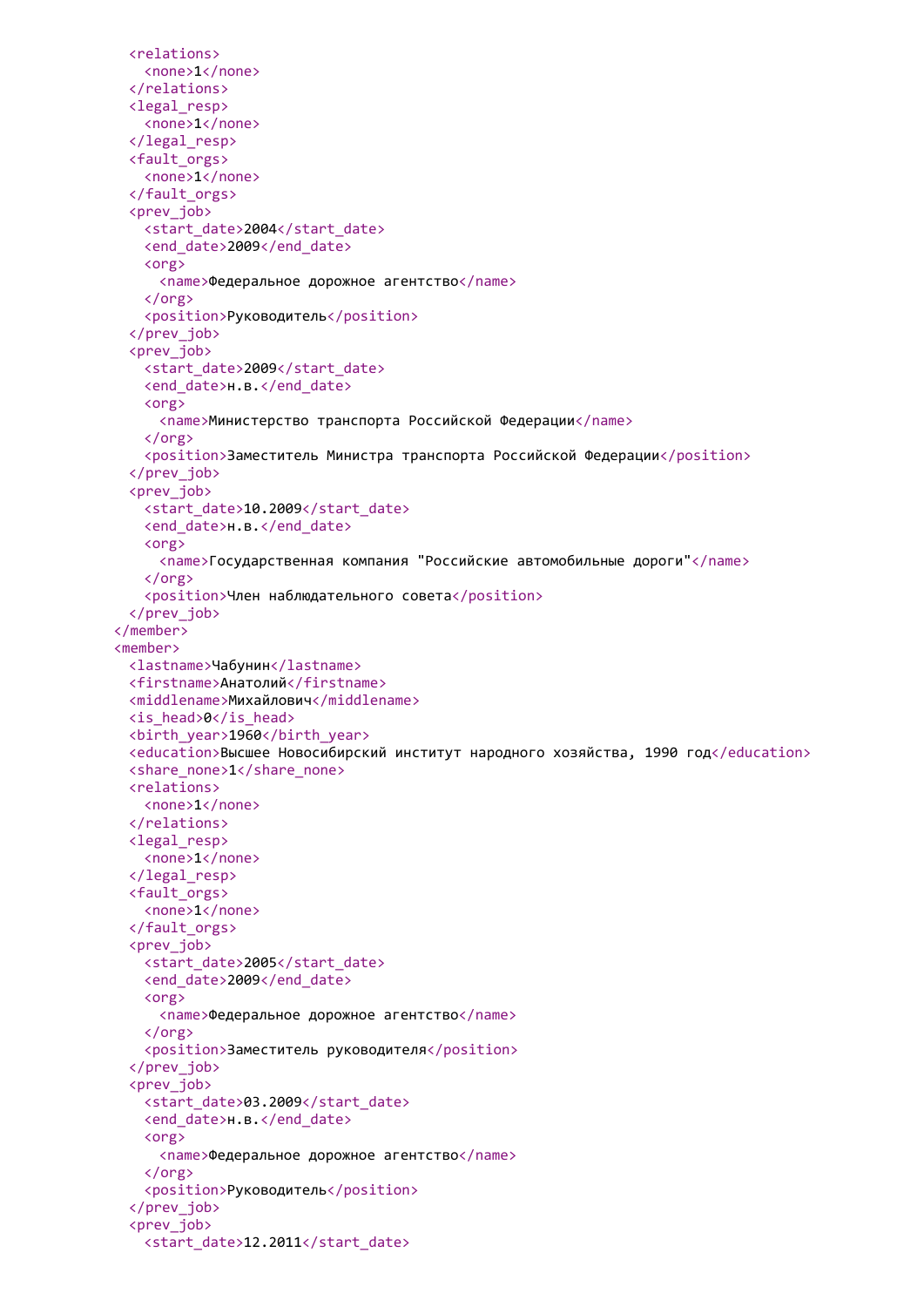```
<end_date>н.в.</end_date>
   <org>
     <name>Государственная компания "Российские автомобильные дороги"</name>
   </org>
   <position>Член Наблюдательного совета</position>
 </prev_job>
</member>
<member>
 <lastname>Соколов</lastname>
 <firstname>Максим</firstname>
 <middlename>Юрьевич</middlename>
 <is_head>0</is_head>
 <birth_year>1968</birth_year>
 <education>Высшее. Санкт-Петербургский государственный университет, 1991 год</education>
 <share_none>1</share_none>
 <aff_shares>
   <none>1</none>
 </aff_shares>
 <relations>
   <none>1</none>
 </relations>
 <legal_resp>
   <none>1</none>
 </legal_resp>
 <fault_orgs>
   <none>1</none>
 </fault_orgs>
 <prev_job>
   <start_date>01.2004</start_date>
   <end_date>10.2009</end_date>
   <org>
     <name>Правительство Санкт-Петербурга</name>
   </org>
   <position>Председатель Комитета по инвестициям и стратегическим проектам</position>
 </prev_job>
 <prev_job>
   <start_date>10.2009</start_date>
   <end date>12.2009</end date>
   <org>
     <name>Правительство Санкт-Петербурга</name>
   </org>
   <position>Председатель Комитета экономического развития, промышленной политики и
   торговли</position>
 </prev_job>
 <prev_job>
   <start_date>12.2009</start_date>
   <end_date>05.2012</end_date>
   <org>
     <name>Правительство Российской Федерации</name>
   \langle/org\rangle<position>Директор Департамента промышленности и инфраструктуры</position>
 </prev_job>
 <prev_iob>
   <start_date>02.2010</start_date>
   <end_date>н.в.</end_date>
   <org>
     <name>Государственная корпорация "Олимпстрой"</name>
   \langle/\rangle<position>Член Наблюдательного совета</position>
 </prev_job>
 <prev_iob>
   <start_date>01.2011</start_date>
   <end date>н.в.</end date>
   <org>
     <name>Государственная компания "Российские автомобильные дороги"</name>
   </org>
   <position>Член Наблюдательного совета</position>
 </prev_job>
 <prev_job>
```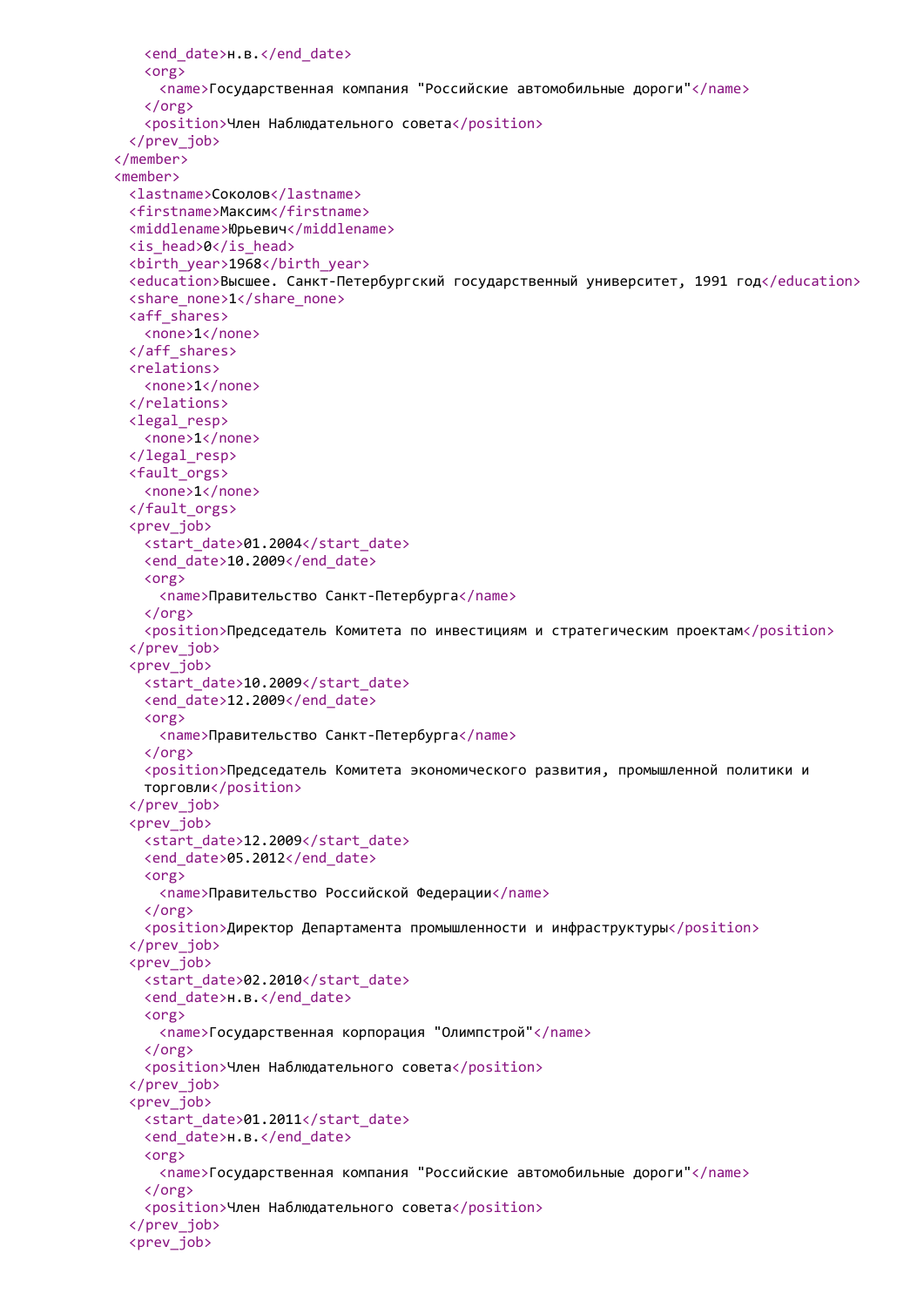```
<start_date>05.2012</start_date>
   <end_date>н.в.</end_date>
   <org>
     <name>Министерство транспорта Российской Федерации</name>
   </org>
   <position>Министр транспорта Российской Федерации</position>
 </prev_job>
</member>
<member>
 <lastname>Новак</lastname>
 <firstname>Александр</firstname>
 <middlename>Валентинович</middlename>
 <is_head>0</is_head>
 <birth_year>1971</birth_year>
 <education>Высшее. Норильский индустриальный институт, 1993 год</education>
 <share_none>1</share_none>
 <aff_shares>
   <none>1</none>
 </aff_shares>
 <relations>
   <none>1</none>
 </relations>
 <legal_resp>
   <none>1</none>
 </legal_resp>
 <fault_orgs>
   <none>1</none>
 </fault_orgs>
 <prev_job>
   <start_date>07.2007</start_date>
   <end date>07.2008</end date>
   <org>
     <name>Совет администрации, г. Красноярск</name>
   </org>
   <position>Первый заместитель Губернатора Красноярского края</position>
 </prev_job>
 <prev_job>
   <start_date>07.2008</start_date>
   <end_date>09.2008</end_date>
   <org>
     <name>Правительство Красноярского края, г. Красноярск</name>
   </org>
   <position>Первый заместитель Губернатора Красноярского края - Председатель Правительства
   Красноярского края</position>
 </prev_job>
 <prev_job>
   <start_date>09.2008</start_date>
   <end date>05.2012</end date>
   <org>
     <name>Министерство финансов Российской Федерации</name>
   </org>
   <position>Заместитель Министра финансов Российской Федерации</position>
 </prev_job>
 <prev_iob>
   <start_date>10.2008</start_date>
   <end date>н.в.</end date>
   <org>
     <name>Министерство финансов Российской Федерации</name>
   </org>
   <position>Член коллегии Министерства финансов Российской Федерации</position>
 </prev_job>
 <prev_iob>
   <start_date>01.2009</start_date>
   <end_date>н.в.</end_date>
   <org>
     <name>Государственная корпорация "Олимпстрой"</name>
   </org>
   <position>Член Наблюдательного совета</position>
 </prev_job>
```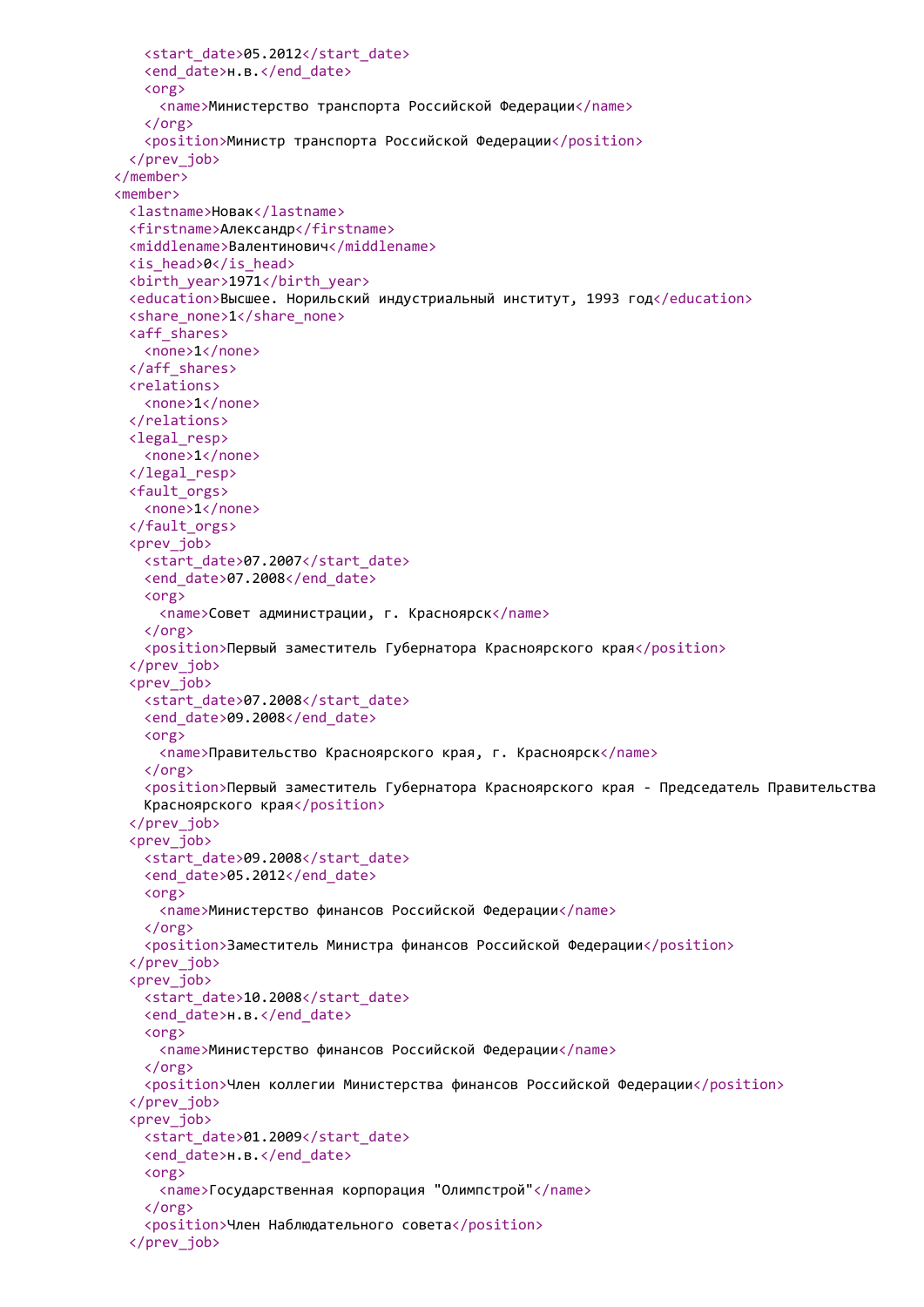```
<prev_job>
   <start_date>06.2010</start_date>
   <end_date>н.в.</end_date>
   <org>
     <name>"Объединенная строительная корпорация" (ОАО "ОАК")</name>
   </org>
   <position>Член Совета директоров</position>
 </prev_job>
 <prev_job>
   <start_date>10.2009</start_date>
   <end_date>н.в.</end_date>
   <org>
     <name>Государственная компания "Российские автомобильные дороги"</name>
   </org>
   <position>Член Наблюдательного совета</position>
 </prev_job>
 <prev_job>
   <start_date>05.2012</start_date>
   <end date>н.в.</end date>
   <org>
     <name>Министерство энергетики Российской Федерации</name>
   </org>
   <position>Министр энергетики Российской Федерации</position>
 </prev_job>
</member>
<member>
 <lastname>Савельев</lastname>
 <firstname>Олег</firstname>
 <middlename>Генрихович</middlename>
 <is_head>0</is_head>
 <birth_year>1965</birth_year>
 <education>Высшее. Ленинградский политехнический институт, 1988 год</education>
 <share_none>1</share_none>
 <aff_shares>
   <none>1</none>
 </aff_shares>
 <relations>
   <none>1</none>
 </relations>
 <legal_resp>
   <none>1</none>
 </legal_resp>
 <fault_orgs>
   <none>1</none>
 </fault_orgs>
 <prev_job>
   <start_date>05.2005</start_date>
   <end date>08.2008</end date>
   <org>
     <name>Фонд "Центр стратегических разработок"</name>
   </org>
   <position>Руководитель исследовательской группы</position>
 </prev_job>
 <prev_job>
   <start_date>08.2008</start_date>
   <end_date>н.в.</end_date>
   <org>
     <name>Министерство экономического развития Российской Федерации</name>
   </org>
   <position>Заместитель министра экономического развития Российской Федерации</position>
 </prev_job>
 <prev_iob>
   <start_date>10.2009</start_date>
   <end_date>н.в.</end_date>
   <org>
     <name>Государственная компания "Российские автомобильные дороги"</name>
   </org>
   <position>Член Наблюдательного совета</position>
 </prev_job>
```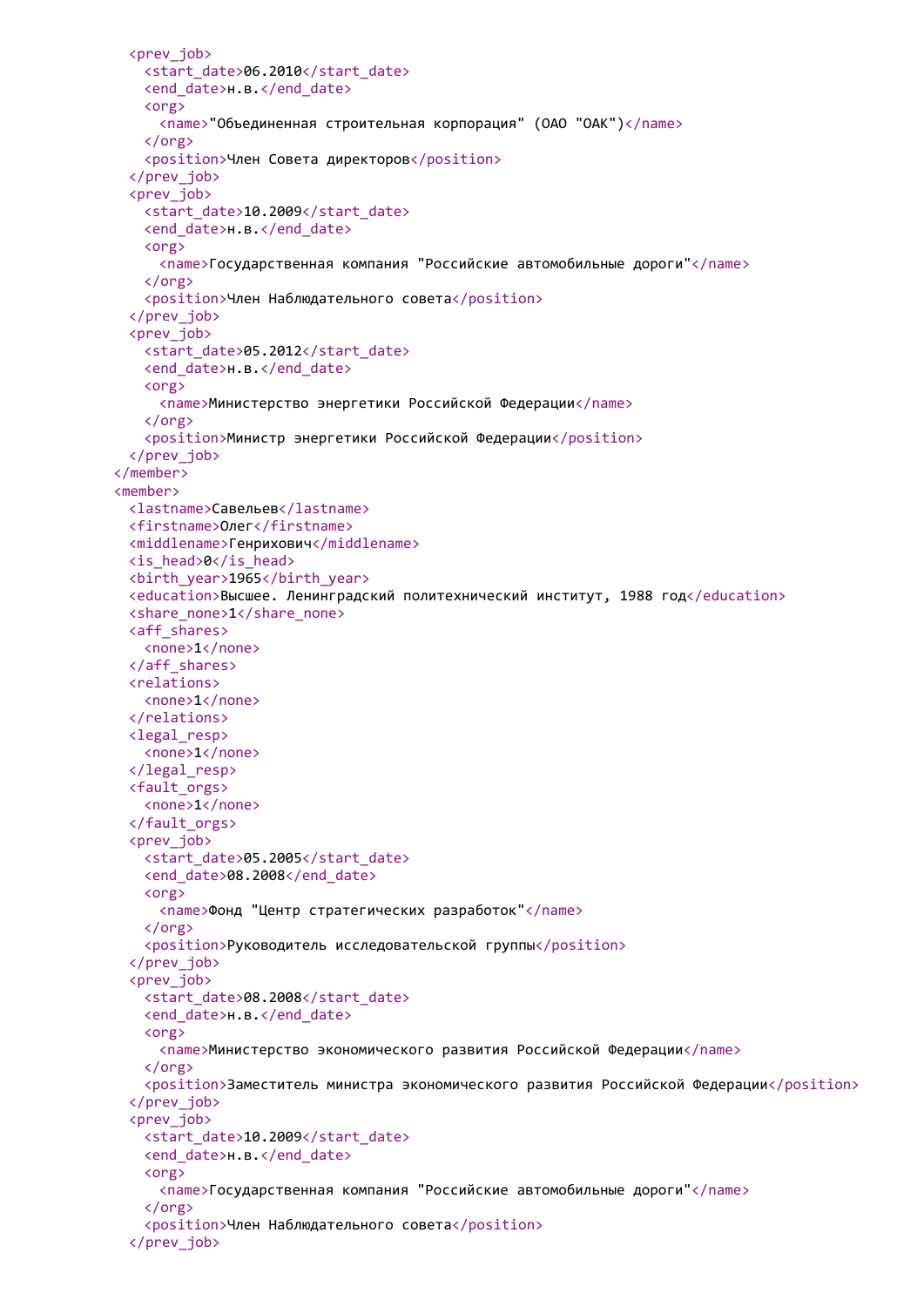```
</member>
<member>
 <lastname>Бесхмельницын</lastname>
 <firstname>Михаил</firstname>
 <middlename>Иванович</middlename>
 <is_head>0</is_head>
 <birth_year>1956</birth_year>
 <education>Высшее. Воронежский сельскохозяйственный институт им К.Д. Глинки, 1980 год;
 Академия общественных наук при ЦК КПСС, 1988 год; Академия права и управления, 2004 год.
 </education>
 <share_none>1</share_none>
 <aff_shares>
   <none>1</none>
 </aff_shares>
 <relations>
   <none>1</none>
 </relations>
 <legal_resp>
   <none>1</none>
 </legal_resp>
 <fault_orgs>
   <none>1</none>
 </fault_orgs>
 <prev_job>
   <start_date>04.1995</start_date>
   <end date>н.в.</end date>
   <org>
     <name>Счетная палата Российской Федерации</name>
   </org>
   <position>Аудитор Счетной палаты Российской Федерации</position>
 </prev_job>
 <prev_job>
   <start_date>06.1998</start_date>
   <end date>н.в.</end date>
   <org>
     <name>Межведомственный комитет по координации деятельности в области дорожного
     хозяйства</name>
   </org>
   <position>Член Совета</position>
 </prev_job>
 <prev_job>
   <start_date>2008</start_date>
   <end date>н.в.</end date>
   <org>
     <name>Государственная корпорация "Олимпстрой"</name>
   </org>
   <position>Руководитель ревизионной комиссии</position>
 </prev_job>
 <prev_job>
   <start_date>02.2009</start_date>
   <end date>н.в.</end date>
   <org>
     <name>Контрольное управление Президента Российской Федерации</name>
   \zeta/org\zeta<position>Член рабочей группы по контролю за строительством олимпийских объектов при
   Контрольном управлении Президента Российской Федерации</position>
 </prev_job>
 <prev_iob>
   <start_date>10.2009</start_date>
   <end date>н.в.</end date>
   <org>
     <name>Государственная компания "Российские автомобильные дороги"</name>
   </org>
   <position>Член Наблюдательного совета</position>
 </prev_job>
</member>
<member>
 <lastname>Бушмин</lastname>
 <firstname>Евгений</firstname>
```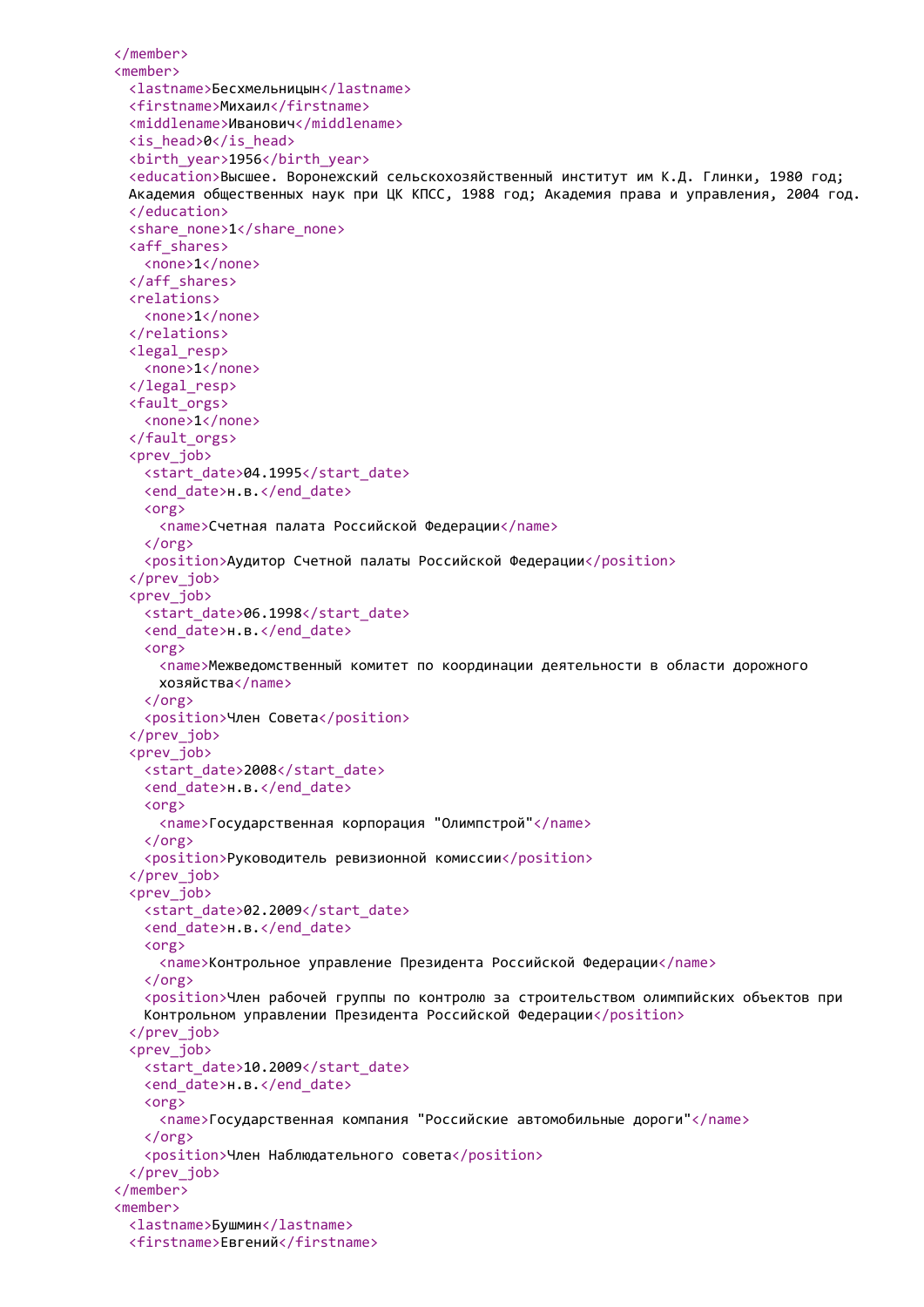```
<middlename>Викторович</middlename>
<is_head>0</is_head>
<birth_year>1958</birth_year>
<education>Высшее. Горьковский государственный университет им. Н.И. Лобачевского, 1980
год</education>
<share_none>1</share_none>
<aff_shares>
 <none>1</none>
</aff_shares>
<relations>
 <none>1</none>
</relations>
<legal_resp>
 <none>1</none>
</legal_resp>
<fault_orgs>
 <none>1</none>
</fault_orgs>
<prev_job>
 <start_date>2001</start_date>
 <end date>н.в.</end date>
 <org>
   <name>Совет Федерации Федерального Собрания Российской Федерации</name>
  </org>
  <position>Член Совета Федерации Федерального Собрания Российской Федерации</position>
</prev_job>
<prev_job>
 <start_date>2002</start_date>
  <end date>н.в.</end date>
 <org>
   <name>Совет Федерации Федерального Собрания Российской Федерации</name>
 </org>
  <position>Председатель комитета Совета Федерации Федерального Собрания Российской
 Федерации по бюджету</position>
</prev_job>
<prev_job>
 <start_date>2003</start_date>
  <end date>н.в.</end date>
 <org>
   <name>Совет Федерации Федерального Собрания Российской Федерации</name>
 </org>
  <position>Член комиссии Совета Федерации Федерального Собрания Российской Федерации по
 вопросам развития институтов гражданского общества</position>
</prev_job>
<prev_job>
 <start_date>2003</start_date>
 <end date>н.в.</end date>
 <org>
   <name>Правительство Российской Федерации</name>
 \langle/org\rangle<position>Член Правительственной комиссии по бюджетным проектировкам на очередной
 финансовый год и плановый период</position>
</prev_job>
<prev_job>
 <start_date>2003</start_date>
  <end date>н.в.</end date>
 <org>
   <name>Правительство Российской Федерации</name>
 \zeta/org\zeta<position>Член Правительственной комиссии по эффективности расходования бюджетных
 средств</position>
</prev_job>
<prev_iob>
 <start_date>2003</start_date>
  <end_date>н.в.</end_date>
 <org>
   <name>Министерство финансов Российской Федерации</name>
  </org>
  <position>Член коллегии Министерства финансов Российской Федерации</position>
```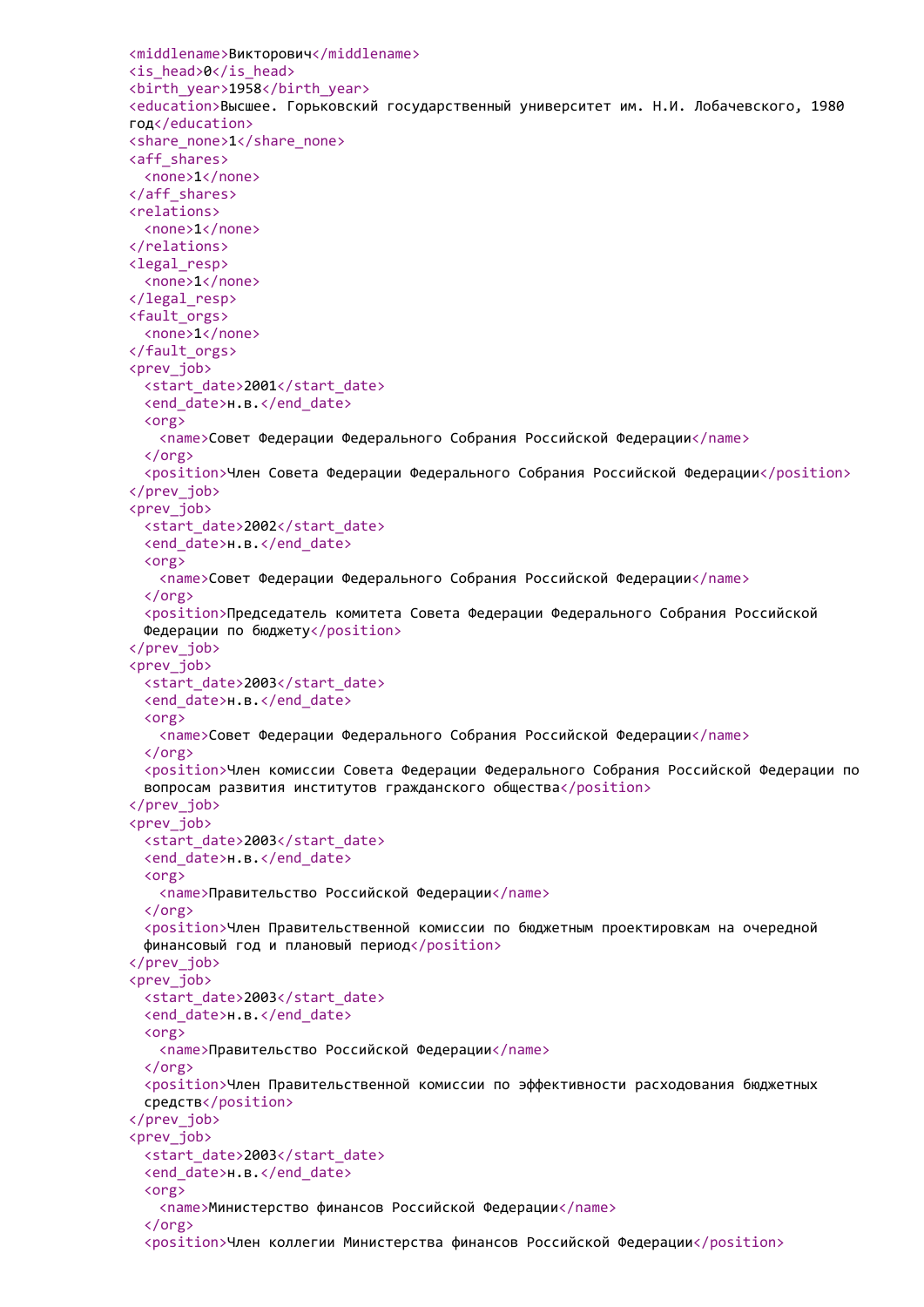```
</prev_job>
 <prev_job>
   <start_date>2009</start_date>
   <end_date>н.в.</end_date>
   <org>
     <name>Государственная компания «Российские автомобильные дороги»</name>
   </org>
   <position>Член Наблюдательного совета</position>
 </prev_job>
</member>
<member>
 <lastname>Еремеев</lastname>
 <firstname>Олег</firstname>
 <middlename>Витальевич</middlename>
 <is_head>0</is_head>
 <birth_year>1963</birth_year>
 <education>Высшее. Московский государственный университет имени М.В.Ломоносова, 1985
 год</education>
 <share_none>1</share_none>
 <aff_shares>
   <none>1</none>
 </aff_shares>
 <relations>
   <none>1</none>
 </relations>
 <legal_resp>
   <none>1</none>
 </legal_resp>
 <fault_orgs>
   <none>1</none>
 </fault_orgs>
 <prev_job>
   <start_date>12.2003</start_date>
   <end_date>12.2007</end_date>
   <org>
     <name>Государственная Дума Федерального Собрания Российской Федерации</name>
   </org>
   <position>Депутат Государственной Думы Федерального Собрания Российской Федерации
   четвертого созыва, заместитель председателя Комитета Государственной Думы по труду и
   социальной политике</position>
 </prev_job>
 <prev_job>
   <start_date>01.2008</start_date>
   <end date>12.2008</end date>
   <org>
     <name>Общероссийская общественная организация "Российский союз промышленников и
     предпринимателей"</name>
   \langle/org\rangle<position>Советник президента</position>
 </prev_job>
 <prev_iob>
   <start_date>01.2009</start_date>
   <end_date>01.2011</end_date>
   <org>
     <name>Некоммерческое партнерство "Координационный Совет объединений работодателей
     России"</name>
   </org>
   <position>Советник</position>
 </prev_job>
 <prev_iob>
   <start_date>03.2010</start_date>
   <end date>01.2011</end date>
   <org>
     <name>Рязанская областная Дума</name>
   </org>
   <position>Депутат Рязанской областной Думы пятого созыва на непостоянной
   основе</position>
 </prev_job>
 <prev_job>
```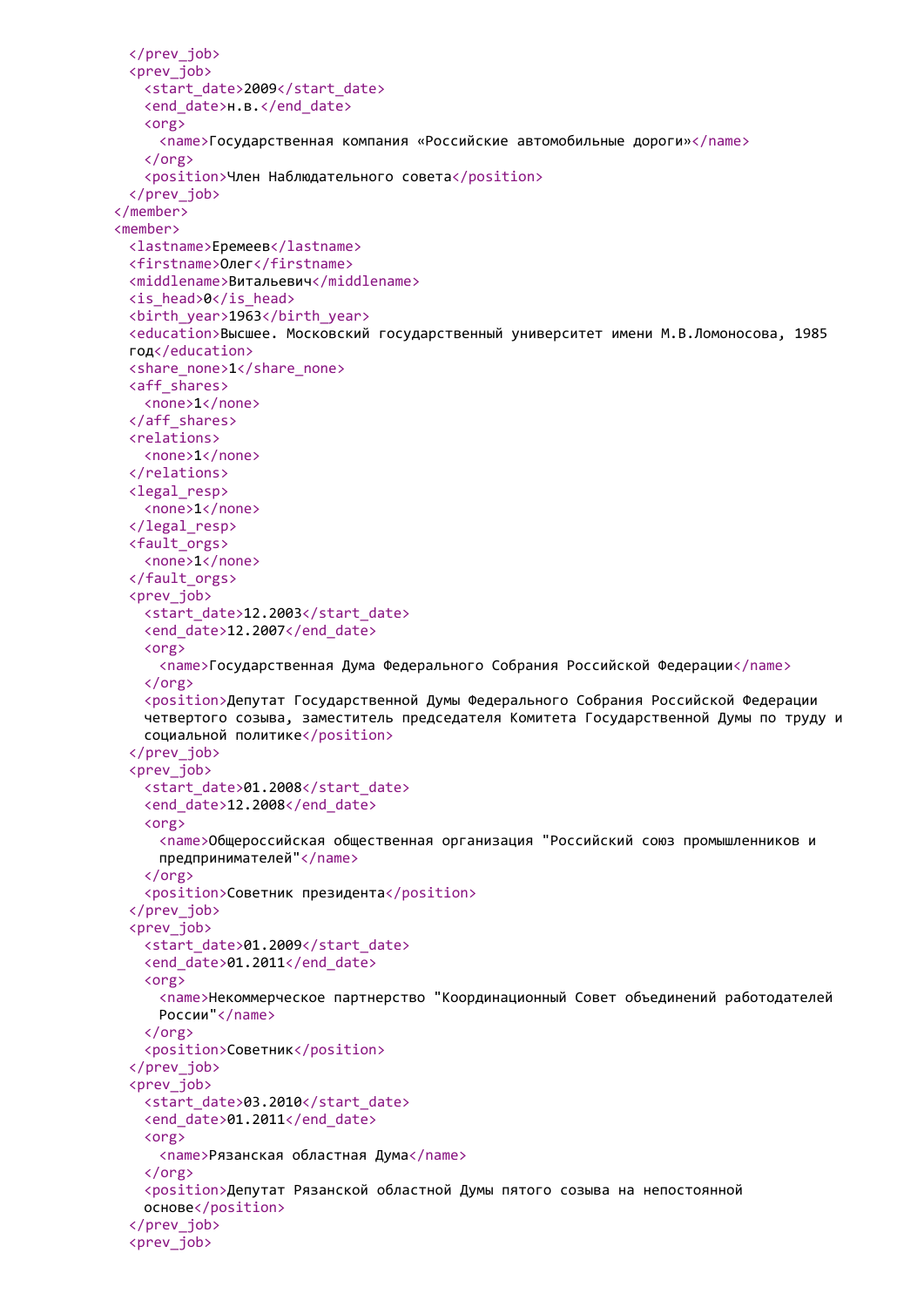```
<start_date>01.2011</start_date>
   <end_date>н.в.</end_date>
   <org>
     <name>Совет Федерации Федерального Собрания Российской Федерации</name>
   </org>
   <position>Член Совета Федерации Федерального Собрания Российской Федерации от Рязанской
   области - представитель в Совете Федерации Федерального Собрания Российской Федерации от
   законодательного (представительного) органа государственной власти Рязанской
   области</position>
 </prev_job>
 <prev_job>
   <start_date>02.2011</start_date>
   <end date>11.2011</end date>
   <org>
     <name>Совет Федерации Федерального Собрания Российской Федерации</name>
   </org>
   <position>Член Комитета Совета Федерации Федерального Собрания Российской Федерации по
   промышленной политике</position>
 </prev_job>
 <prev_job>
   <start_date>11.2011</start_date>
   <end date>11.2011</end date>
   <org>
     <name>Совет Федерации Федерального Собрания Российской Федерации</name>
   </org>
   <position>Член Комитета Совета Федерации Федерального Собрания Российской Федерации по
   экономической политике</position>
 </prev_job>
 <prev_job>
   <start_date>11.2011</start_date>
   <end date>н.в.</end date>
   <org>
     <name>Совет Федерации Федерального Собрания Российской Федерации</name>
   </org>
   <position>Заместитель председателя Комитета Совета Федерации Федерального Собрания
   Российской Федерации по экономической политике</position>
 </prev_job>
 <prev_job>
   <start_date>12.2011</start_date>
   <end date>н.в.</end date>
   <org>
     <name>Государственная компания «Российские автомобильные дороги»</name>
   </org>
   <position>Член наблюдательного совета</position>
 </prev_job>
</member>
<member>
 <lastname>Шаккум</lastname>
 <firstname>Мартин</firstname>
 <middlename>Люцианович</middlename>
 <is_head>0</is_head>
 <birth_year>1951</birth_year>
 <education>Высшее. Калининградское высшее военно-инженерное училище; Всесоюзный заочный
 инженерно-строительный институт.</education>
 <share_none>1</share_none>
 <aff_shares>
   <none>1</none>
 </aff_shares>
 <relations>
   <none>1</none>
 </relations>
 <legal_resp>
   <none>1</none>
 </legal_resp>
 <fault_orgs>
   <none>1</none>
 </fault_orgs>
 <prev_job>
   <start_date>04.2002</start_date>
```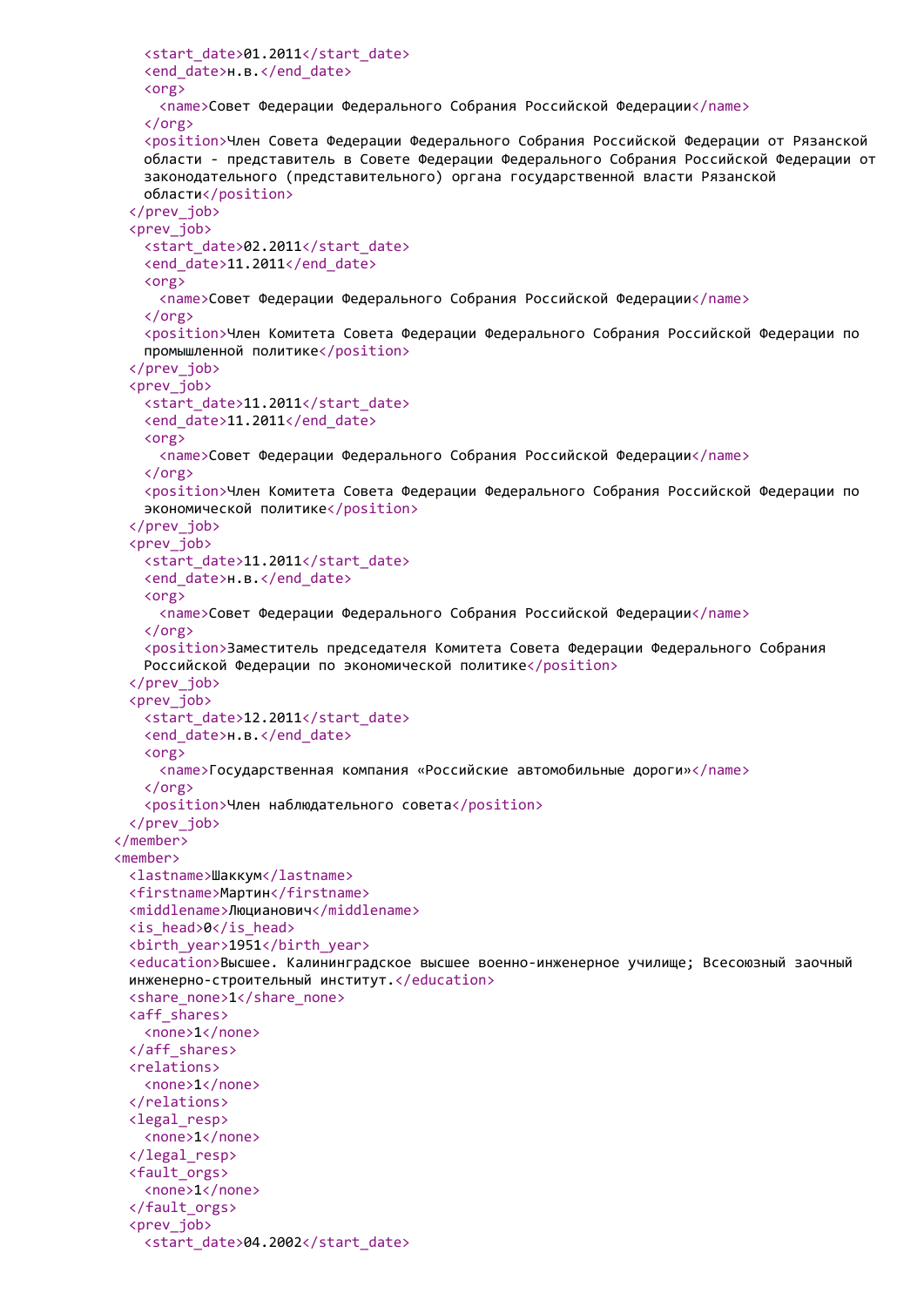```
<end_date>12.2007</end_date>
   <org>
     <name>Государственная Дума Федерального Собрания Российской Федерации</name>
   </org>
   <position>Председатель Комитета по промышленности, строительству и наукоемким
   технологиям</position>
 </prev_job>
 <prev_job>
   <start_date>12.2007</start_date>
   <end_date>н.в.</end_date>
   <org>
     <name>Государственная Дума Федерального Собрания Российской Федерации</name>
   </org>
   <position>Председатель Комитета по строительству и земельным отношениям</position>
 </prev_job>
 <prev_job>
   <start_date>10.2007</start_date>
   <end date>н.в.</end date>
   <org>
     <name>Государственная корпорация «Фонд содействия реформированию жилищно-коммунального
     хозяйства»</name>
   </org>
   <position>Член Наблюдательного совета</position>
 </prev_job>
 <prev_job>
   <start_date>08.2008</start_date>
   <end date>н.в.</end date>
   <org>
     <name>Федеральный фонд содействия развитию жилищного строительства</name>
   </org>
   <position>Член Попечительского совета</position>
 </prev_job>
 <prev_job>
   <start_date>10.2009</start_date>
   <end date>н.в.</end date>
   <org>
     <name>Государственная компания «Российские автомобильные дороги»</name>
   </org>
   <position>Член Наблюдательного совета</position>
 </prev_job>
</member>
<member>
 <lastname>Тен</lastname>
 <firstname>Сергей</firstname>
 <middlename>Юрьевич</middlename>
 <is_head>0</is_head>
 <birth_year>1976</birth_year>
 <education>Высшее. Московская государственная юридическая академия, 1997 год; Академия
 народного хозяйства при Правительстве РФ (АНХ), MBA, 2005 год.</education>
 <share_none>1</share_none>
 <aff_shares>
   <none>1</none>
 </aff_shares>
 <relations>
   <none>1</none>
 </relations>
 <legal_resp>
   <none>1</none>
 </legal_resp>
 <fault_orgs>
   <none>1</none>
 </fault_orgs>
 <prev_iob>
   <start_date>08.2003</start_date>
   <end_date>12.2011</end_date>
   <org>
     <name>Закрытое акционерное общество "Труд", г. Иркутск</name>
   </org>
   <position>Генеральный директор</position>
```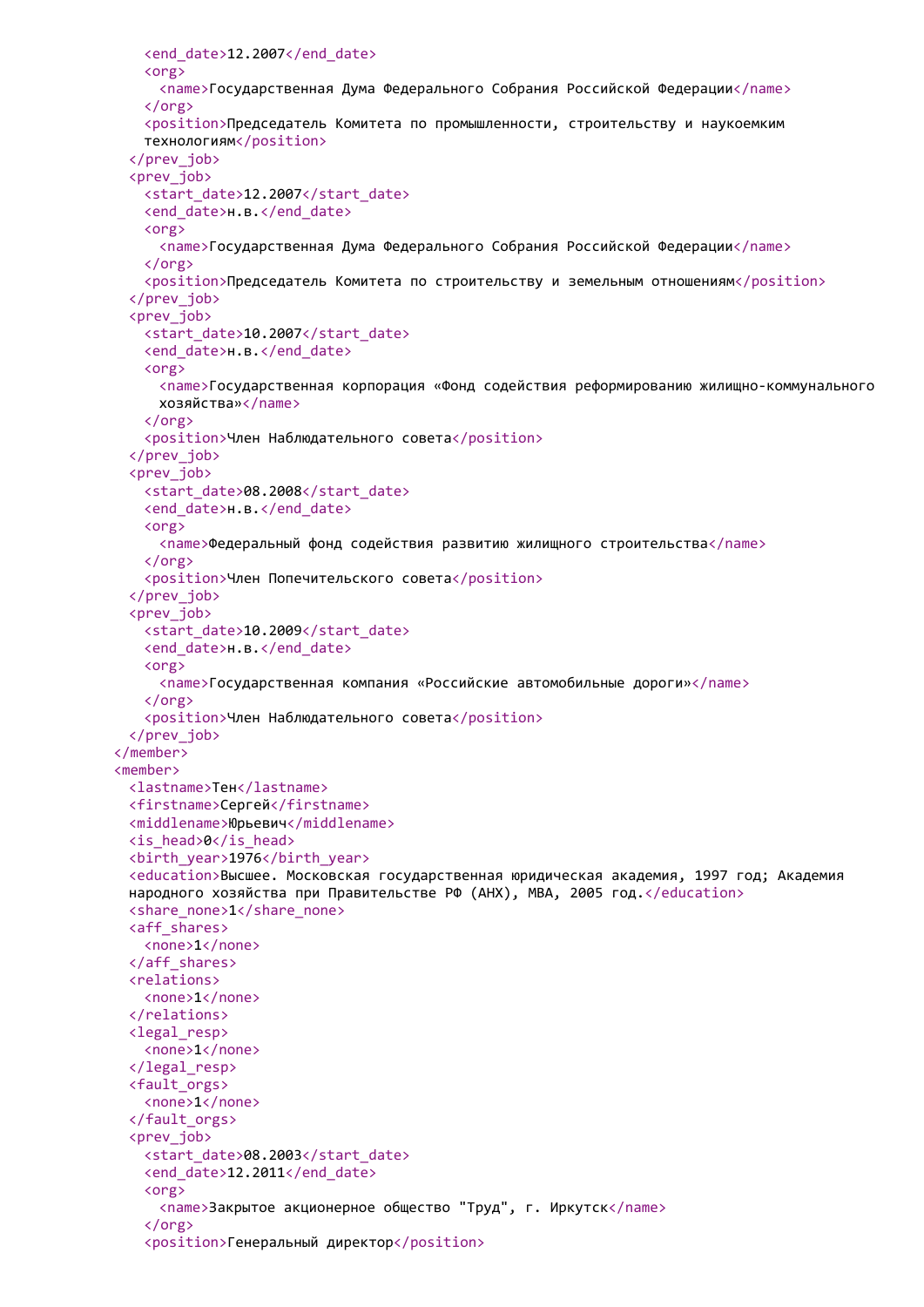```
</prev_job>
 <prev_job>
   <start_date>12.2011</start_date>
   <end_date>н.в.</end_date>
   <org>
     <name>Государственная Дума Федерального Собрания Российской Федерации</name>
   </org>
   <position>Депутат Государственной Думы Федерального Собрания Российской Федерации
   шестого созыва</position>
 </prev_job>
 <prev_job>
   <start_date>12.2011</start_date>
   <end date>н.в.</end date>
   <org>
     <name>Государственная компания «Российские автомобильные дороги</name>
   </org>
   <position>Член Наблюдательного совета</position>
 </prev_job>
 <prev_job>
   <start_date>12.2011</start_date>
   <end date>н.в.</end date>
   <org>
     <name>Государственная Дума Федерального Собрания Российской Федерации</name>
   </org>
   <position>Заместитель председателя комитета Государственной Думы Федерального Собрания
   Российской Федерации по транспорту</position>
 </prev_job>
</member>
<member>
 <lastname>Кельбах</lastname>
 <firstname>Сергей</firstname>
 <middlename>Валентинович</middlename>
 <is_head>0</is_head>
 <birth_year>1959</birth_year>
 <education>Высшее. Ленинградский инженерно-строительный институт, 1985 г.; Академия
 народного хозяйства при Правительстве Российской Федерации, Российско-немецкая высшая
 школа управления, магистр управления, 1994 г.</education>
 <share_none>1</share_none>
 <aff_shares>
   <none>1</none>
 </aff_shares>
 <relations>
   <none>1</none>
 </relations>
 <legal_resp>
   <none>1</none>
 </legal_resp>
 <fault_orgs>
   <none>1</none>
 </fault_orgs>
 <prev_iob>
   <start_date>05.2007</start_date>
   <end_date>12.2008</end_date>
   <org>
     <name>Комитет по благоустройству и дорожному хозяйству, г. Санкт-Петербург</name>
   </org>
   <position>Советник председателя комитета, заместитель председателя комитета по
   благоустройству и дорожному хозяйству</position>
 </prev_job>
 <prev_iob>
   <start_date>12.2008</start_date>
   <end_date>12.2009</end_date>
   <org>
     <name>Федеральное дорожное агентство ФГУ «Дороги России»</name>
   </org>
   <position>Генеральный директор</position>
 </prev_job>
 <prev_job>
   <start_date>01.2010</start_date>
```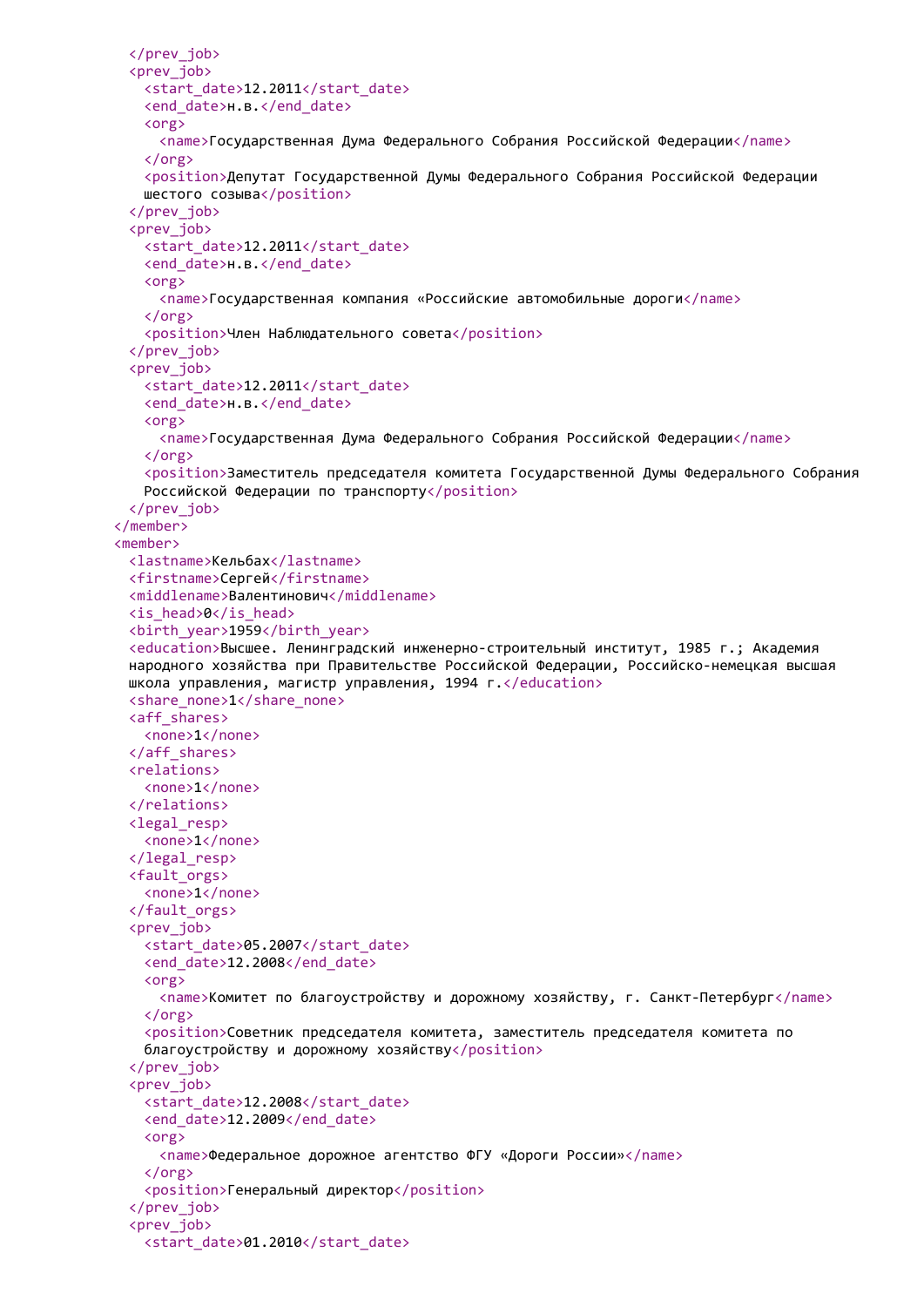```
<end_date>12.2011</end_date>
       <org>
         <name>Государственная компания «Российские автомобильные дороги»</name>
       </org>
       <position>Член правления – первый заместитель председателя правления по инвестиционно-
       финансовым вопросам.</position>
     </prev_job>
     <prev_job>
       <start_date>12.2011</start_date>
       <end_date>н.в.</end_date>
       <org>
         <name>Государственная компания «Российские автомобильные дороги»</name>
       </org>
       <position>Председатель правления, член Наблюдательного совета</position>
     </prev_job>
   </member>
  </members>
</bod>
<ceo>
  <is_ext_org>0</is_ext_org>
  <is_ext_person>0</is_ext_person>
  <lastname>Кельбах</lastname>
  <firstname>Сергей</firstname>
  <middlename>Валентинович</middlename>
  <birth_year>1959</birth_year>
  <education>Высшее. Ленинградский инженерно-строительный институт, 1985 г.; Академия народного
  хозяйства при Правительстве Российской Федерации, Российско-немецкая высшая школа управления,
 1994 г. </education>
  <share_none>1</share_none>
  <aff_shares>
   <none>1</none>
  </aff_shares>
  <relations>
   <none>1</none>
  </relations>
  <legal_resp>
   <none>1</none>
  </legal_resp>
  <fault_orgs>
   <none>1</none>
  </fault_orgs>
  <prev_job>
   <start_date>05.2007</start_date>
   <end date>12.2008</end date>
   <org>
     <name>Комитет по благоустройству и дорожному хозяйству, г. Санкт-Петербург</name>
   \langle/org\rangle<position>Советник председателя комитета, заместитель председателя комитета по
   благоустройству и дорожному хозяйству</position>
  </prev_job>
  <prev_iob>
   <start_date>12.2008</start_date>
   <end_date>12.2009</end_date>
   <org>
     <name>Федеральное дорожное агентство ФГУ «Дороги России»</name>
   </org>
   <position>Генеральный директор</position>
  </prev_job>
  <prev_iob>
   <start_date>01.2010</start_date>
   <end date>12.2011</end date>
   <org>
     <name>Государственная компания «Российские автомобильные дороги»</name>
   </org>
   <position>Член правления – первый заместитель председателя правления по инвестиционно-
   финансовым вопросам.</position>
  </prev_job>
  <prev_job>
   <start_date>12.2011</start_date>
```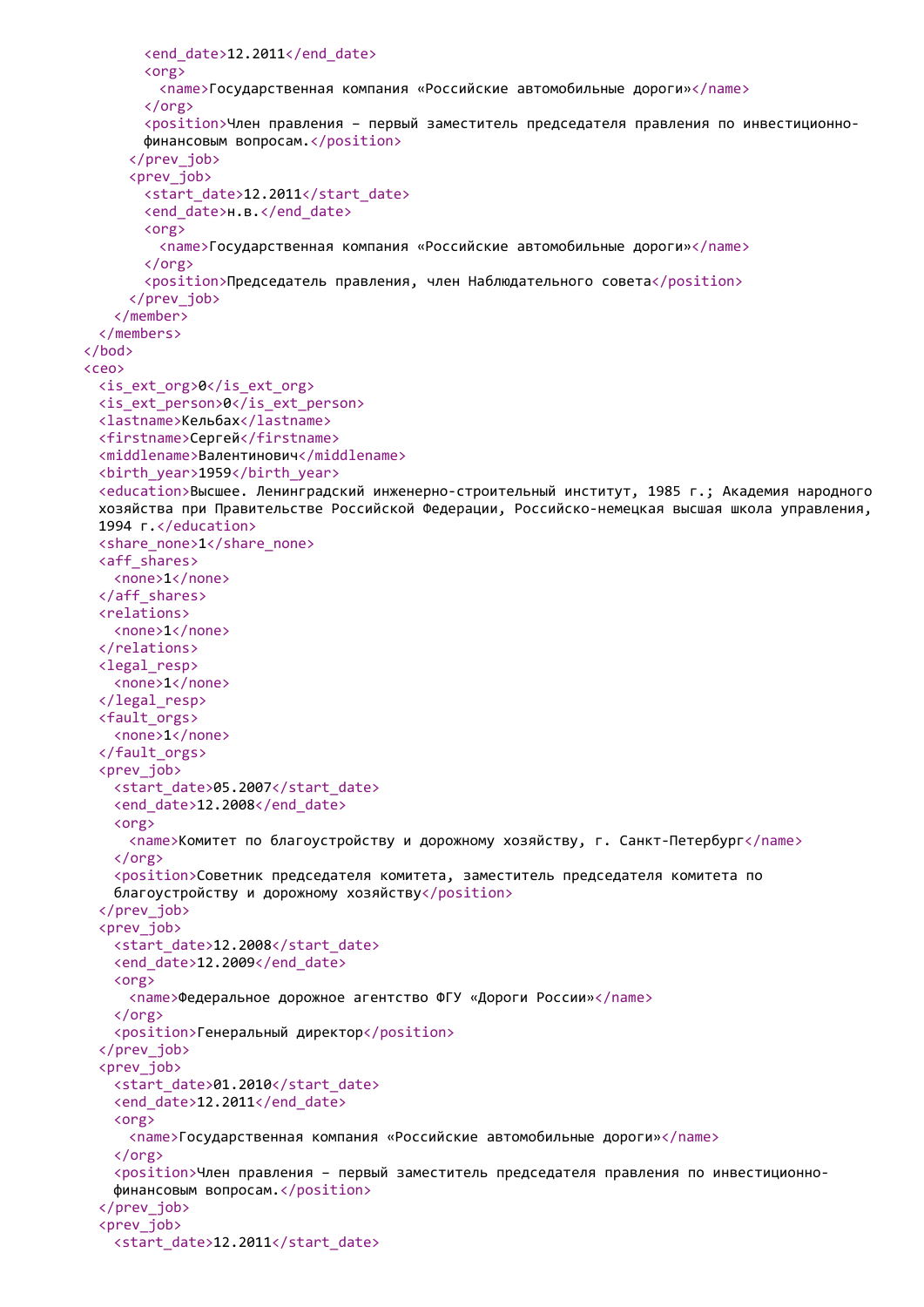```
<end_date>н.в.</end_date>
   <org>
     <name>Государственная компания «Российские автомобильные дороги»</name>
   </org>
   <position>Председатель правления, член Наблюдательного совета</position>
  </prev_job>
</ceo>
<gb>
  <members>
   <member>
     <lastname>Кельбах</lastname>
     <firstname>Сергей</firstname>
     <middlename>Валентинович</middlename>
     <is_head>1</is_head>
     <birth_year>1959</birth_year>
     <education>Высшее. Ленинградский инженерно-строительный институт, 1985 г.; Академия
     народного хозяйства при Правительстве Российской Федерации, Российско-немецкая высшая
     школа управления, магистр управления, 1994 г.</education>
     <share_none>1</share_none>
     <aff_shares>
       <none>1</none>
     </aff_shares>
     <relations>
       <none>1</none>
     </relations>
     <legal_resp>
       <none>1</none>
     </legal_resp>
     <fault_orgs>
       <none>1</none>
     </fault_orgs>
     <prev_job>
       <start_date>05.2007</start_date>
       <end date>12.2008</end date>
       <org>
         <name>Комитет по благоустройству и дорожному хозяйству, г. Санкт-Петербург</name>
       </org>
       <position>Советник председателя комитета, заместитель председателя комитета по
       благоустройству и дорожному хозяйству</position>
     </prev_job>
     <prev_job>
       <start_date>12.2008</start_date>
       <end date>12.2009</end date>
       <org>
         <name>Федеральное дорожное агентство ФГУ «Дороги России»</name>
       </org>
       <position>Генеральный директор</position>
     </prev_job>
     <prev_iob>
       <start_date>01.2010</start_date>
       <end_date>12.2011</end_date>
       <org>
         <name>Государственная компания «Российские автомобильные дороги»</name>
       \zeta/org\zeta<position>Член правления – первый заместитель председателя правления по инвестиционно-
       финансовым вопросам.</position>
     </prev_job>
     <prev_iob>
       <start_date>12.2011</start_date>
       <end date>н.в.</end date>
       <org>
         <name>Государственная компания «Российские автомобильные дороги»</name>
       </org>
       <position>Председатель правления, член Наблюдательного совета</position>
     </prev_job>
   </member>
   <member>
     <lastname>Урманов</lastname>
     <firstname>Игорь</firstname>
```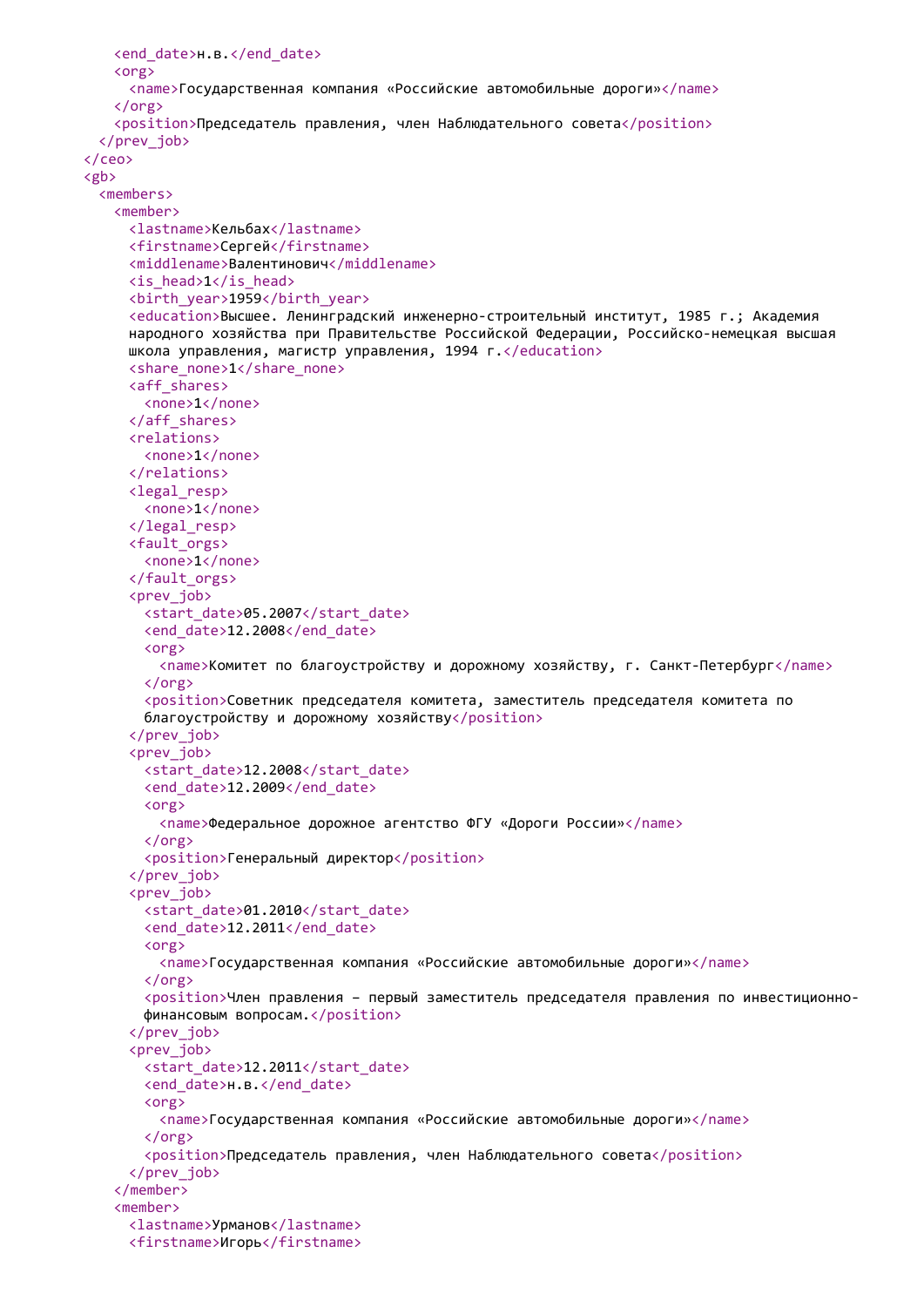```
<middlename>Александрович</middlename>
 <is_head>0</is_head>
 <birth_year>1955</birth_year>
 <education>Высшее. Томский инженерно-строительный институт, инженер путей сообщения, 1977
 г.</education>
 <share_none>1</share_none>
 <aff_shares>
   <none>1</none>
 </aff_shares>
 <relations>
   <none>1</none>
 </relations>
 <legal_resp>
   <none>1</none>
 </legal_resp>
 <fault_orgs>
   <none>1</none>
 </fault_orgs>
 <prev_job>
   <start_date>10.2006</start_date>
   <end_date>12.2009</end_date>
   <org>
     <name>ОАО «МОСТОТРЕСТ»</name>
   </org>
   <position>Заместитель генерального директора по маркетингу</position>
 </prev_job>
 <prev_job>
   <start_date>12.2009</start_date>
   <end_date>12.2009</end_date>
   <org>
     <name>Государственная компания «Российские автомобильные дороги»</name>
   </org>
   <position>Первый заместитель председателя Правления</position>
 </prev_job>
 <prev_job>
   <start_date>01.2010</start_date>
   <end_date>04.2012</end_date>
   <org>
     <name>Государственная компания «Российские автомобильные дороги»</name>
   </org>
   <position>Член Правления – первый заместитель председателя правления по производственно-
   техническим вопросам.</position>
 </prev_job>
 <prev_job>
   <start_date>04.2012</start_date>
   <end date>н.в.</end date>
   <org>
     <name>Государственная компания «Российские автомобильные дороги»</name>
   \langle/org\rangle<position>Член правления - первый заместитель председателя правления по технической
   политике</position>
 </prev_job>
</member>
<member>
 <lastname>Носов</lastname>
 <firstname>Александр</firstname>
 <middlename>Геннадьевич</middlename>
 <is_head>0</is_head>
 <birth_year>1970</birth_year>
 <education>Высшее. Московский государственный университет им. М.В. Ломоносова, философский
 факультет, 1993 г.</education>
 <share_none>1</share_none>
 <aff_shares>
   <none>1</none>
 </aff_shares>
 <relations>
   <none>1</none>
 </relations>
 <legal_resp>
```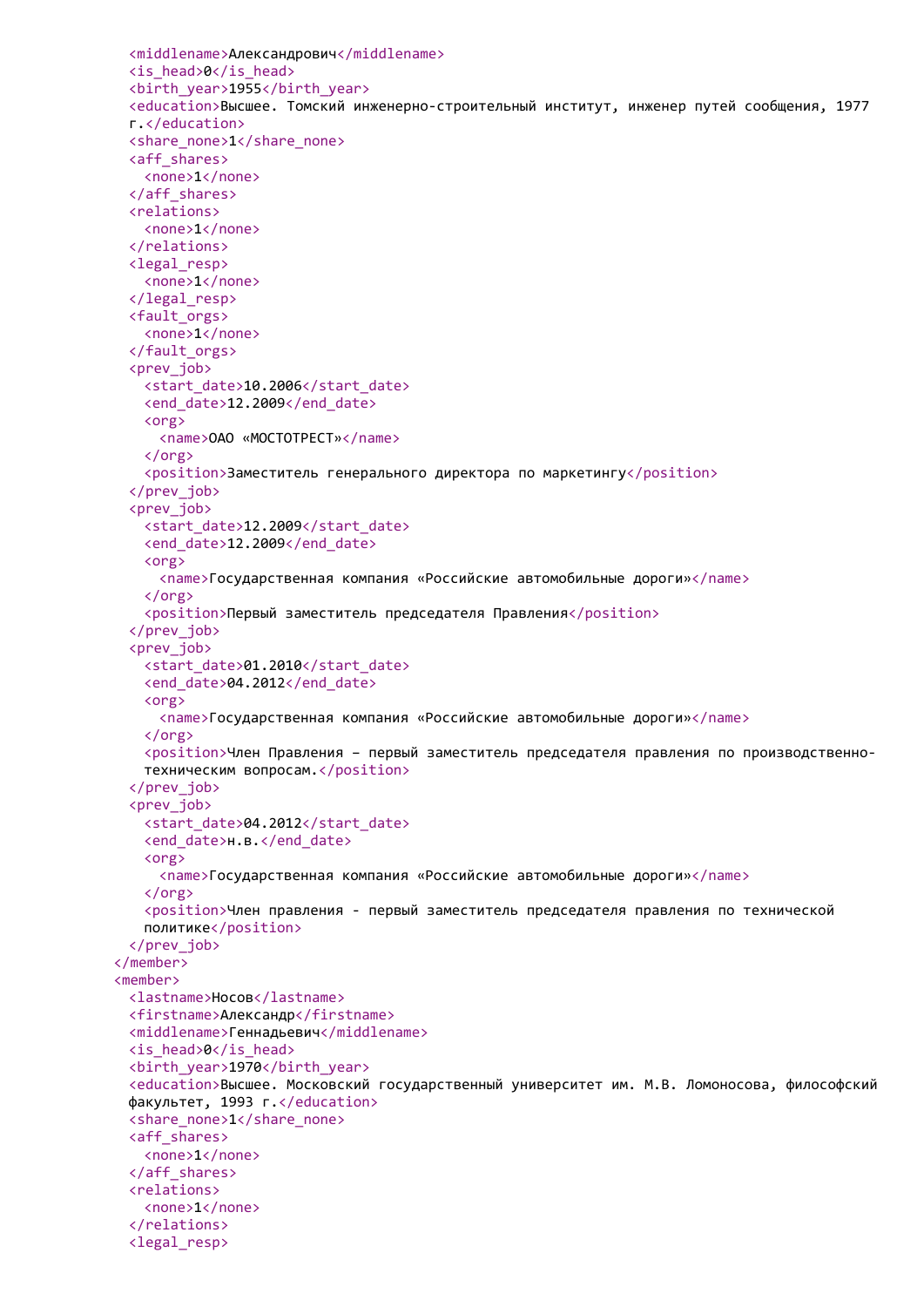```
<none>1</none>
 </legal_resp>
 <fault_orgs>
   <none>1</none>
 </fault_orgs>
 <prev_job>
   <start_date>08.2005</start_date>
   <end date>03.2010</end date>
   <org>
     <name>ФГУ «Дороги России»</name>
   </org>
   <position>Первый заместитель генерального директора</position>
 </prev_job>
 <prev_job>
   <start_date>03.2010</start_date>
   <end date>04.2012</end date>
   <org>
     <name>Государственная компания «Российские автомобильные дороги»</name>
   </org>
   <position>Член Правления – заместитель председателя правления по инвестиционной
   политике</position>
 </prev_job>
 <prev_job>
   <start_date>04.2012</start_date>
   <end_date>н.в.</end_date>
   <org>
     <name>Государственная компания «Российские автомобильные дороги»</name>
   </org>
   <position>Член правления – заместитель председателя правления по инвестиционной политике
   и корпоративному развитию</position>
 </prev_job>
</member>
<member>
 <lastname>Калашников</lastname>
 <firstname>Андрей</firstname>
 <middlename>Юрьевич</middlename>
 <is_head>0</is_head>
 <birth_year>1958</birth_year>
 <education>Высшее Московский институт управления им. Орджоникидзе, 1981 г.</education>
 <share_none>1</share_none>
 <aff_shares>
   <none>1</none>
 </aff_shares>
 <relations>
   <none>1</none>
 </relations>
 <legal_resp>
   <none>1</none>
 </legal_resp>
 <fault_orgs>
   <none>1</none>
 </fault_orgs>
 <prev_iob>
   <start_date>01.2007</start_date>
   <end_date>02.2009</end_date>
   <org>
     <name>ООО «Группа Валка»</name>
   </org>
   <position>Заместитель генерального директора</position>
 </prev_job>
 <prev_iob>
   <start_date>02.2009</start_date>
   <end date>12.2009</end date>
   <org>
     <name>ОАО «Атомный энергопромышленный комплекс»</name>
   </org>
   <position>Заместитель директора департамента инвестиционной политики, заместитель
   директора департамента экономического прогнозирования, ценообразования и бюджетного
   планирования</position>
```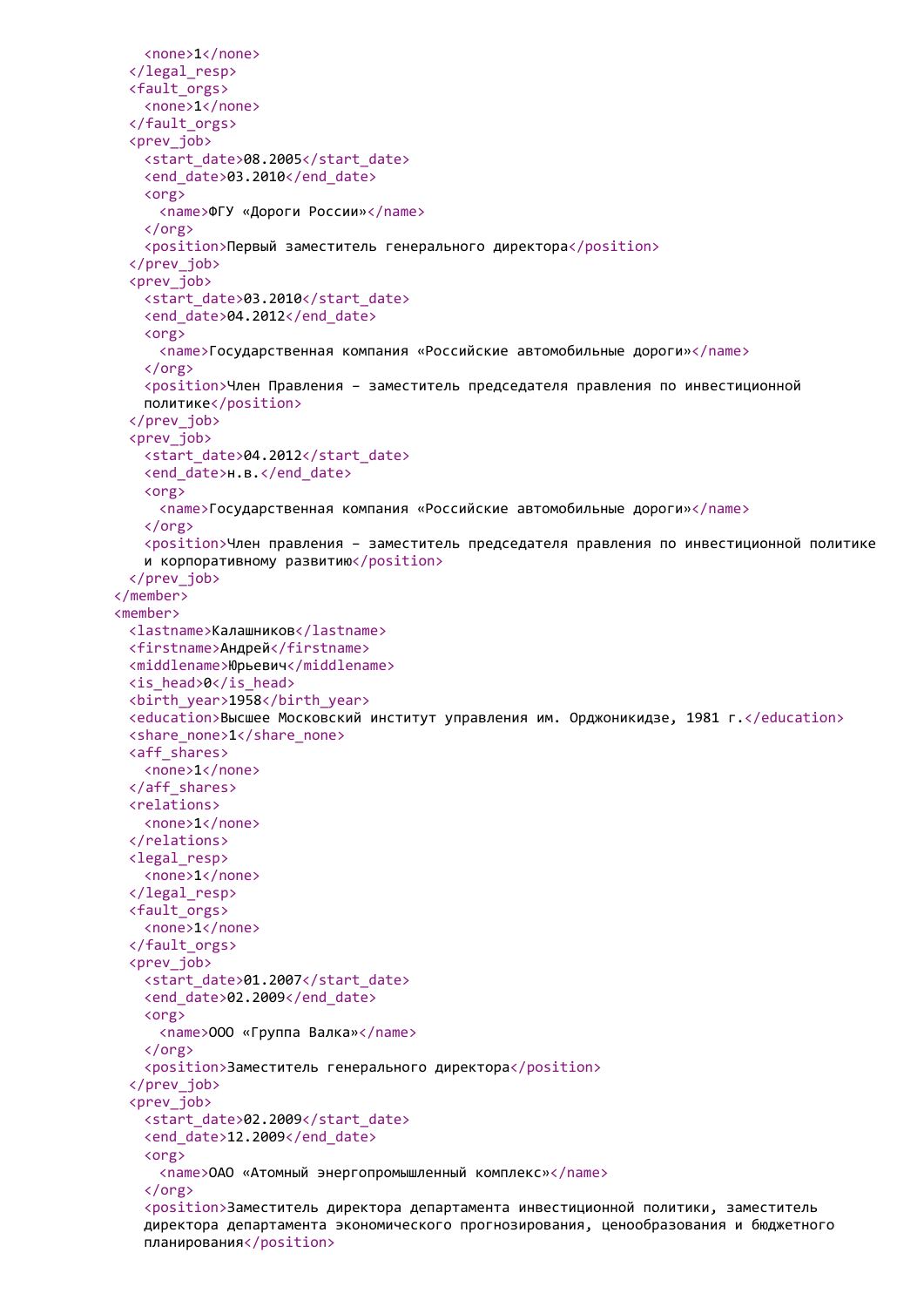```
</prev_job>
 <prev_job>
   <start_date>01.2010</start_date>
   <end_date>04.2012</end_date>
   <org>
     <name>Государственная компания «Российские автомобильные дороги»</name>
   </org>
   <position>Член Правления – заместитель председателя правления по экономике и
   финансам</position>
 </prev_job>
 <prev_job>
   <start_date>02.2010</start_date>
   <end date>02.2010</end date>
   <org>
     <name>Государственная компания «Российские автомобильные дороги»</name>
   </org>
   <position>Директор департамента экономики и финансов</position>
 </prev_job>
 <prev_job>
   <start_date>04.2012</start_date>
   <end date>н.в.</end date>
   <org>
     <name>Государственная компания «Российские автомобильные дороги»</name>
   </org>
   <position>Член правления – заместитель председателя правления по финансово-экономической
   политике</position>
 </prev_job>
</member>
<member>
 <lastname>Целковнев</lastname>
 <firstname>Александр</firstname>
 <middlename>Иванович</middlename>
 <is_head>0</is_head>
 <birth_year>1960</birth_year>
 <education>Высшее Воронежский инженерно-строительный институт, 1987 г.</education>
 <share_none>1</share_none>
 <aff_shares>
   <none>1</none>
 </aff_shares>
 <relations>
   <none>1</none>
 </relations>
 <legal_resp>
   <none>1</none>
 </legal_resp>
 <fault_orgs>
   <none>1</none>
 </fault_orgs>
 <prev_job>
   <start_date>01.2005</start_date>
   <end_date>02.2010</end_date>
   <org>
     <name>ФГУ «Федеральное управление автомобильных дорог «Черноземье»</name>
   \langle/\rangle<position>Заместитель начальника управления –начальник отдела эксплуатации и сохранности
   автомобильных дорог, главный инженер</position>
 </prev_job>
 <prev_iob>
   <start_date>02.2010</start_date>
   <end_date>04.2012</end_date>
   <org>
     <name>Государственная компания «Российские автомобильные дороги»</name>
   </org>
   <position>Член правления – заместитель председателя правления по доверительному
   управлению; директор департамента эксплуатации и безопасности дорожного
   движения</position>
 </prev_job>
 <prev_job>
   <start_date>04.2012</start_date>
```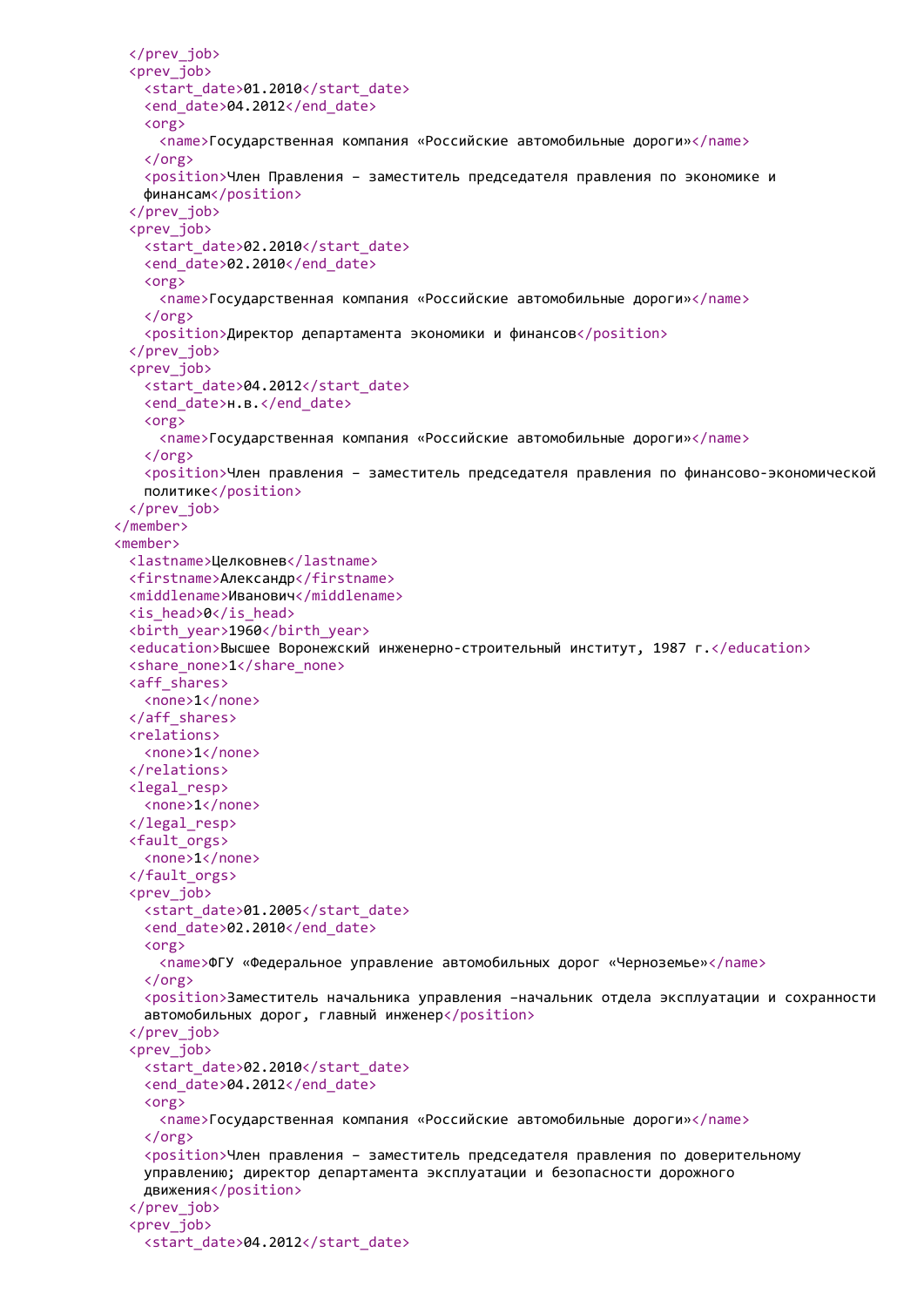```
<end_date>н.в.</end_date>
   <org>
     <name>Государственная компания «Российские автомобильные дороги»</name>
   </org>
   <position>Член правления – заместитель председателя правления по эксплуатации и
   безопасности дорожного движения</position>
 </prev_job>
</member>
<member>
 <lastname>Журавлев</lastname>
 <firstname>Андрей</firstname>
 <middlename>Александрович</middlename>
 <is_head>0</is_head>
 <birth_year>1970</birth_year>
 <education>Высшее Московский государственный университет экономики, статистики и
 информатики, экономист, 1998 г.</education>
 <share_none>1</share_none>
 <aff_shares>
   <none>1</none>
 </aff_shares>
 <relations>
   <none>1</none>
 </relations>
 <legal_resp>
   <none>1</none>
 </legal_resp>
 <fault_orgs>
   <none>1</none>
 </fault_orgs>
 <prev_job>
   <start_date>12.2005</start_date>
   <end_date>12.2010</end_date>
   <org>
     <name>Федеральное дорожное агентство ФГУ «Дороги России»</name>
   </org>
   <position>Заместитель генерального директора, первый заместитель генерального директора,
   и.о. генерального директора</position>
 </prev_job>
 <prev_job>
   <start_date>08.2010</start_date>
   <end date>04.2012</end date>
   <org>
     <name>Государственная компания «Российские автомобильные дороги»</name>
   </org>
   <position>Член правления - заместитель председателя правления по имущественно-земельным
   вопросам.</position>
 </prev_job>
 <prev_job>
   <start_date>04.2012</start_date>
   <end date>н.в.</end date>
   <org>
     <name>Государственная компания «Российские автомобильные дороги»</name>
   \langle/org\rangle<position>Член правления - заместитель председателя правления по проектному управлению и
   имущественным вопросам</position>
 </prev_job>
</member>
<member>
 <lastname>Зуев</lastname>
 <firstname>Игорь</firstname>
 <middlename>Николаевич</middlename>
 <is_head>0</is_head>
 <birth_year>1947</birth_year>
 <education>Высшее профессиональное. -Ленинградский государственный университет им. А.А.
 Жданова, 1978г; -Санкт-Петербургский университет МВД России, 2002г. </education>
 <share_none>1</share_none>
 <aff_shares>
   <none>1</none>
 </aff_shares>
```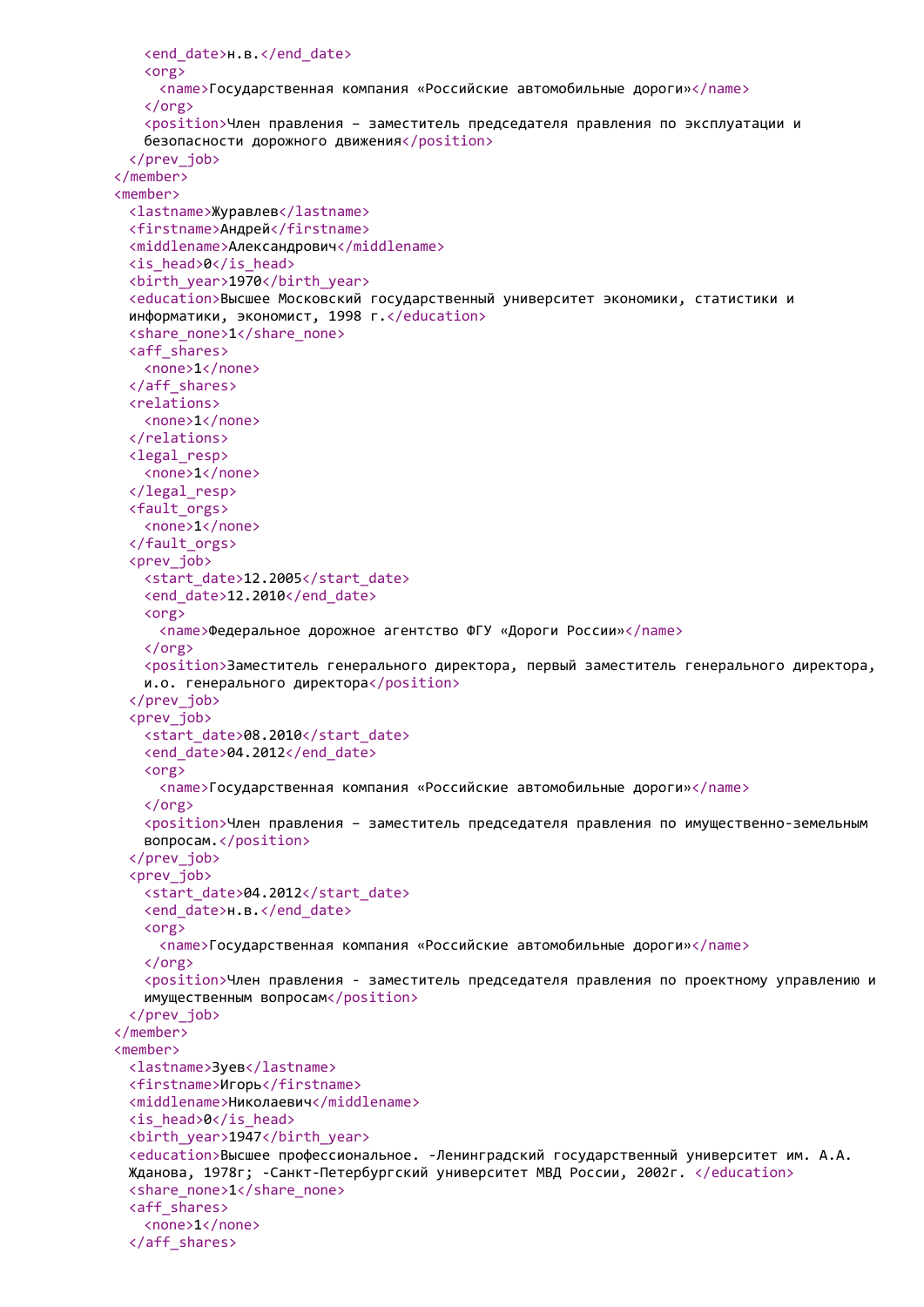```
<relations>
   <none>1</none>
 </relations>
 <legal_resp>
   <none>1</none>
 </legal_resp>
 <fault_orgs>
   <none>1</none>
 </fault_orgs>
 <prev_job>
   <start_date>06.2007</start_date>
   <end_date>10.2011</end_date>
   <org>
     <name>Центральная избирательная комиссия Российской Федерации (ЦИК России)</name>
   </org>
   <position>Начальник отдела по вопросам государственной службы и кадров Управления
   документационного и кадрового обеспечения Аппарата ЦИК России, начальник Управления
   документационного и кадрового обеспечения, начальник Управления по вопросам
   государственной службы и кадров, заместитель руководителя Аппарата ЦИК России –
   начальник Управления государственной службы и кадров.</position>
 </prev_job>
 <prev_job>
   <start date>10.2011</start_date>
   <end date>07.2012</end date>
   <org>
     <name>Администрация Губернатора Свердловской области</name>
   </org>
   <position>Заместитель Председателя Правительства Свердловской области- Постоянного
   представителя Губернатора Свердловской области при Президенте Российской Федерации.
   </position>
 </prev_job>
 <prev_job>
   <start_date>08.2012</start_date>
   <end date>н.в.</end date>
   <org>
     <name>Государственная компания «Российские автомобильные дороги»</name>
   </org>
   <position>Член правления - заместитель председателя правления по общим
   вопросам</position>
 </prev_job>
</member>
<member>
 <lastname>Попов</lastname>
 <firstname>Константин</firstname>
 <middlename>Игоревич</middlename>
 <is_head>0</is_head>
 <birth_year>1982</birth_year>
 <education>Высшее профессиональное. Санкт-Петербургский государственный университет,
 2004г</education>
 <share_none>1</share_none>
 <aff_shares>
   <none>1</none>
 </aff_shares>
 <relations>
   <none>1</none>
 </relations>
 <legal_resp>
   <none>1</none>
 </legal_resp>
 <fault_orgs>
   <none>1</none>
 </fault_orgs>
 <prev_iob>
   <start_date>05.2005</start_date>
   <end_date>08.2012</end_date>
   <org>
     <name>Открытое акционерное общество "Западный скоростной диаметр"</name>
   </org>
```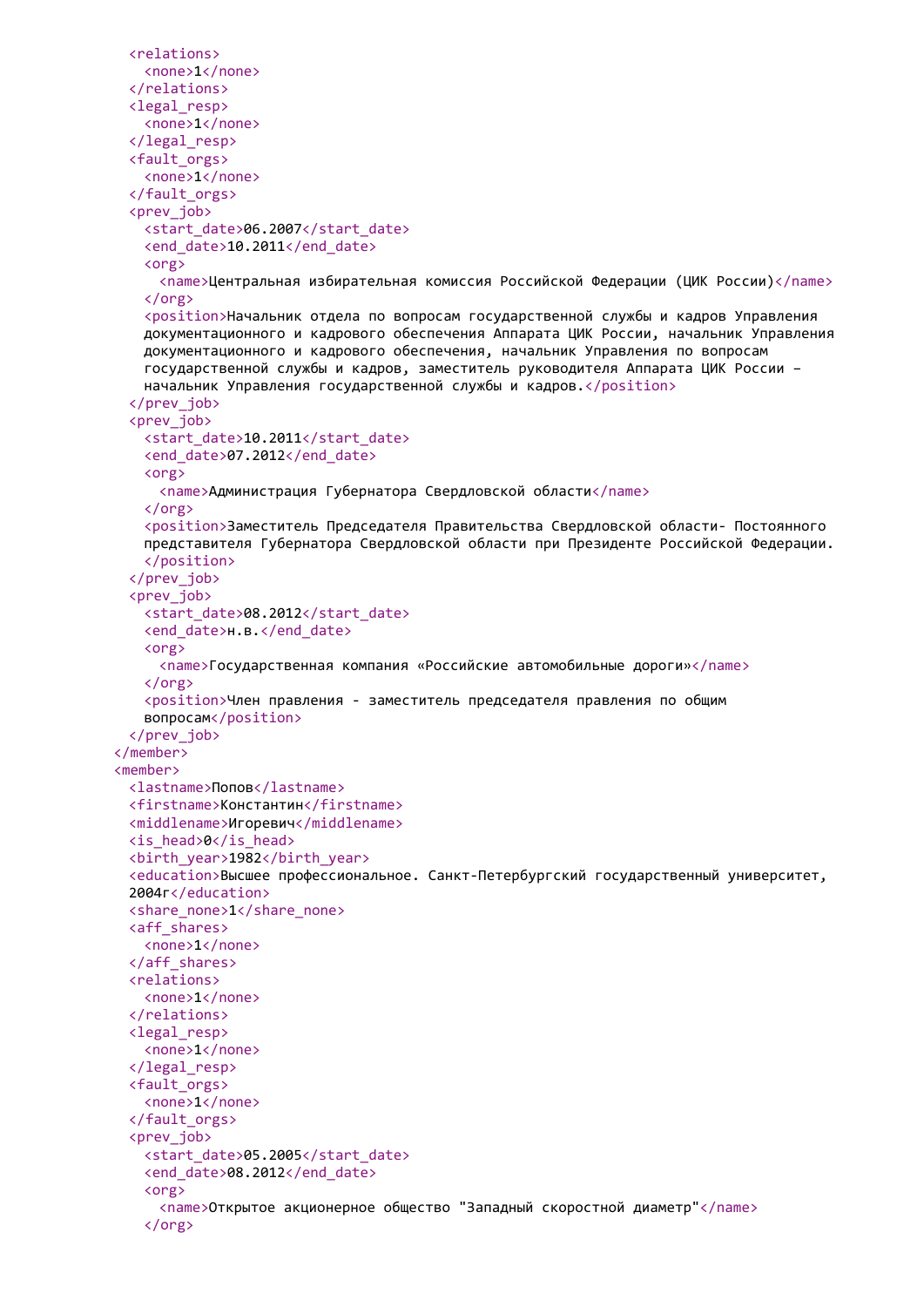```
<position>Юрист, юрисконсульт, начальник отдела, директор по правовым
       вопросам</position>
     </prev_job>
     <prev_job>
       <start_date>08.2012</start_date>
       <end_date>н.в.</end_date>
       <org>
         <name>Государственная компания "Российские автомобильные дороги"</name>
       </org>
       <position>Член правления - заместитель председателя правления по правовым
       вопросам</position>
     </prev_job>
   </member>
 </members>
\langle/gb>
<gov_wages>
 <bod_wages>
   <scale>1000</scale>
   <wages>
     <value_q>0</value_q>
   </wages>
   <salary>
     <value_q>0</value_q>
   </salary>
   <bonus>
     <value_q>0</value_q>
   </bonus>
   <commission>
     <value_q>0</value_q>
   </commission>
   <benefits>
     <value_q>0</value_q>
   </benefits>
   <compensations>
     <value_q>0</value_q>
   </compensations>
   <other>
     <value_q>0</value_q>
   </other>
   <total>
     <value_q>0</value_q>
   </total>
   <cur_agr>Такие соглашения отсутствуют.</cur_agr>
  </bod_wages>
  <gb_wages>
   <scale>1000</scale>
   <wages>
     <value_q>0</value_q>
   </wages>
   <salary>
     <value_q>19368</value_q>
   </salary>
   <bonus>
     <value_q>0</value_q>
   </bonus>
   <commission>
     <value_q>0</value_q>
   </commission>
   <benefits>
     <value_q>0</value_q>
   </benefits>
   <compensations>
     <value_q>0</value_q>
   </compensations>
   <other>
     <value_q>0</value_q>
   </other>
   <total>
     <value_q>19368</value_q>
```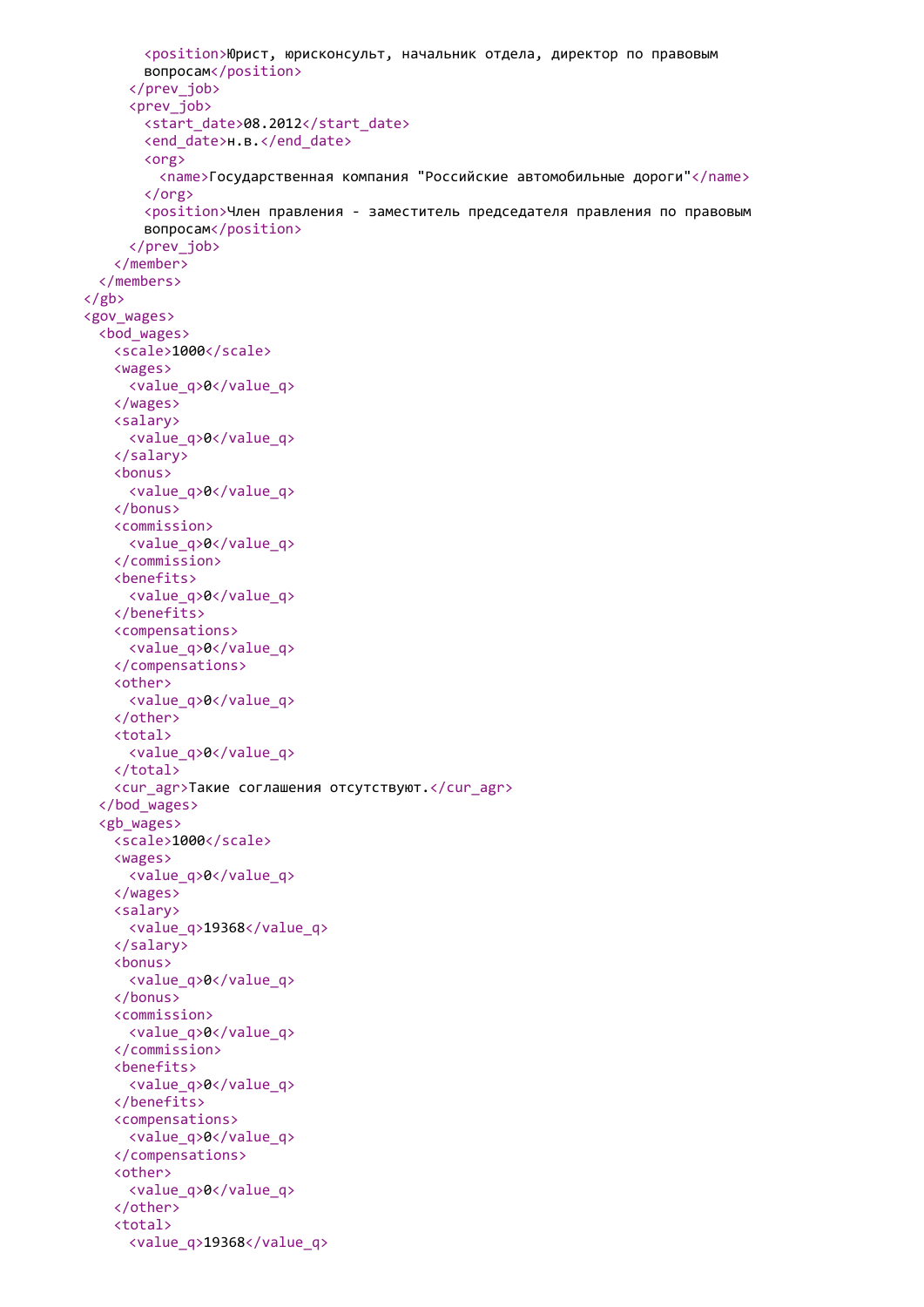#### </total>

<cur\_agr>Членам Правления Эмитента вознаграждения и компенсации не устанавливались, а оплата их труда производится в соответствии с занимаемой должностью на основании трудового договора.</cur\_agr>

</gb\_wages> </gov\_wages>

# <controlling\_unit\_structure>

<none\_change\_1>0</none\_change\_1>

<desc>Органом внутреннего финансового контроля является ревизионная комиссия Эмитента. В соответствии со ст. 18 Федерального закона от 17.07.2009 N 145-ФЗ "О государственной компании "Российские автомобильные дороги" и о внесении изменений в отдельные законодательные акты Российской Федерации": 1) подтверждение достоверности данных, содержащихся в годовом отчете о выполнении программы деятельности Государственной компании на долгосрочный период; 2) проверка эффективности использования бюджетных средств, предоставленных Государственной компании; 3) проверка эффективности использования имущества Государственной компании, выявление причин непроизводственных расходов и потерь; 4) проверка выполнения мероприятий по устранению нарушений и недостатков, ранее выявленных ревизионной комиссией Государственной компании; 5) проверка соответствия решений по вопросам финансово-хозяйственной деятельности Государственной компании, принимаемых наблюдательным советом Государственной компании, председателем правления Государственной компании, правлением Государственной компании, настоящему Федеральному закону и иным нормативным правовым актам Российской Федерации; 6) контроль за эффективностью использования средств Государственной компании; 7) контроль за целевым использованием средств фонда Государственной компании; 8) подготовка рекомендаций наблюдательному совету Государственной компании и правлению Государственной компании по разработке финансового плана Государственной компании и его изменению; 9) иные отнесенные к компетенции ревизионной комиссии Государственной компании положением о ревизионной комиссии Государственной компании вопросы.</desc>

#### <has\_int\_audit>1</has\_int\_audit> <int\_audit>

<desc>В соответствии со ст. 20 Федерального закона от 17.07.2009 N 145-ФЗ "О государственной компании "Российские автомобильные дороги" и о внесении изменений в отдельные законодательные акты Российской Федерации" для осуществления внутреннего контроля в Эмитентом создается структурное подразделение внутреннего аудита. С 23.09.2010 до 01.04.2012 функционировал Отдел внутреннего контроля и аудита. С 01.04.2012 функционирует Управление внутреннего контроля и аудита. С 23.09.2010 по дату утверждения ежеквартального отчета, срок работы структурных подразделений, ответственных за внутренний контроль и аудитсоставляет 2 года 1 месяц. Ключевым сотрудником Управления внутреннего контроля и аудита является начальник Управления внутреннего контроля и аудита - Фомичева Ирина Владимировна.</desc> <functions>К компетенции структурного подразделения внутреннего аудита относится проведение проверок: 1) финансово-хозяйственной деятельности Государственной компании; 2) соблюдения установленного порядка ведения бухгалтерского учета и составления бухгалтерской отчетности в Государственной компании; 3) законности совершаемых Государственной компанией сделок; 4) эффективности использования имущества Государственной компании; 5) целевого использования средств фонда Государственной компании. Подотчетность службы внутреннего аудита: Управление внутреннего контроля и аудита подотчетно Председателю Правления Эмитента. Взаимодействие с исполнительными органами управления эмитента и советом директоров (наблюдательным советом) эмитента: По состоянию на отчетный период такое взаимодействие не регламентировано. </functions>

<ext\_comm>Взаимодействие службы внутреннего аудита и внешнего аудитора Эмитента не оговорены и юридически не закреплены.</ext\_comm>

</int\_audit> <has\_cl\_doc>0</has\_cl\_doc> </controlling\_unit\_structure> <controlling\_units> <controlling\_unit> <name>Ревизионная комиссия</name> <members> <member> <lastname>Кузин</lastname> <firstname>Игорь</firstname> <middlename>Робертович</middlename> <is\_head>1</is\_head> <birth\_year>1966</birth\_year> <education>Высшее Воронежский государственный университет, 1988 г.</education> <share\_none>1</share\_none> <aff\_shares> <none>1</none> </aff\_shares> <relations>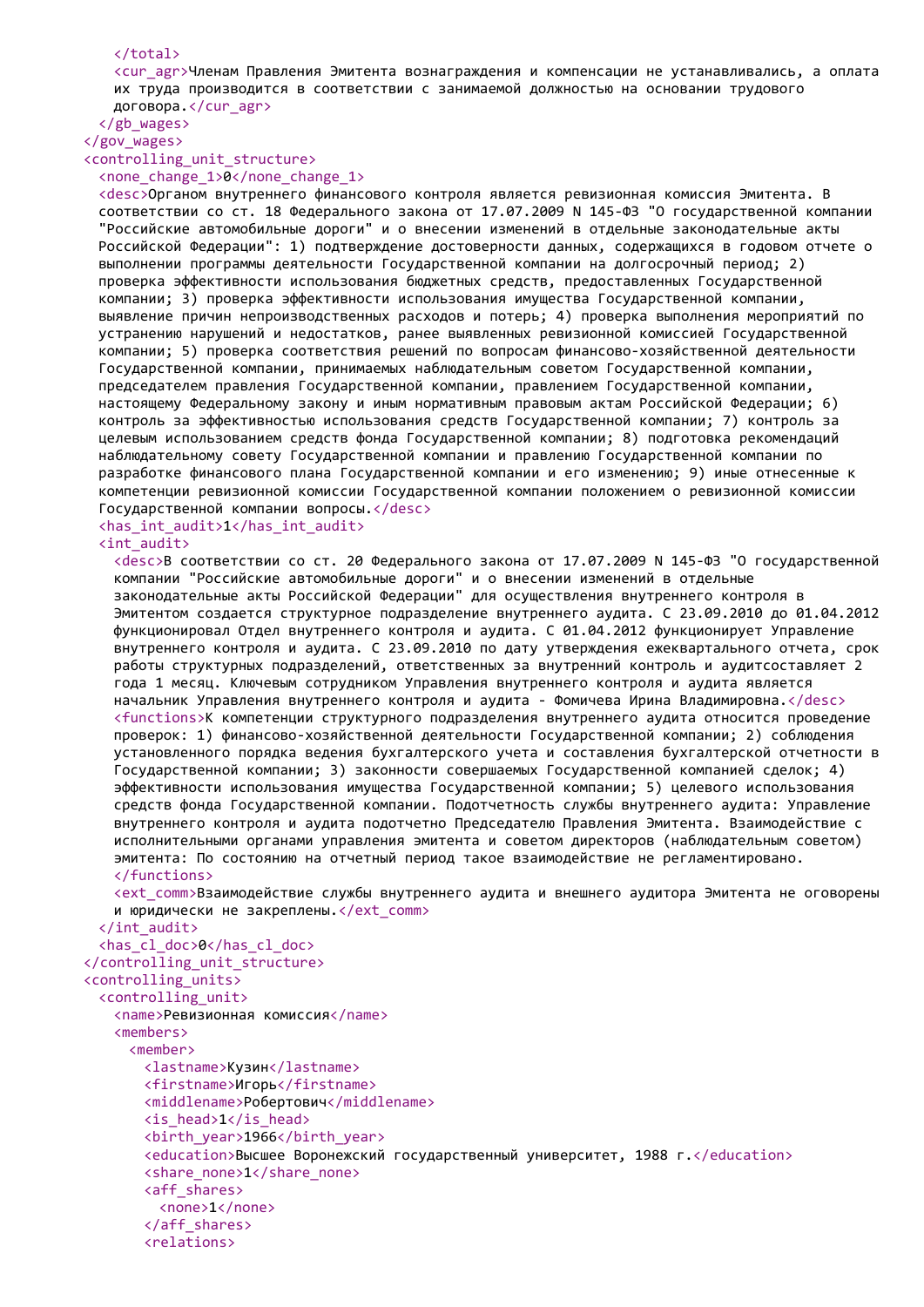```
<none>1</none>
</relations>
<legal_resp>
 <none>1</none>
</legal_resp>
<fault_orgs>
 <none>1</none>
</fault_orgs>
<prev_job>
 <start_date>04.2003</start_date>
 <end_date>12.2008</end_date>
 <org>
   <name>Постоянное Представительство Совета администрации Красноярского края при
   Правительстве Российской Федерации</name>
 </org>
 <position>Заместитель руководителя Представительства, руководитель
 Представительства</position>
</prev_job>
<prev_job>
 <start_date>12.2008</start_date>
 <end date>н.в.</end date>
 <org>
   <name>Министерство финансов Российской Федерации</name>
 </org>
 <position>Заместитель директора департамента, директор департамента бюджетной политики
 в отраслях экономики</position>
</prev_job>
<prev_job>
 <start_date>03.2009</start_date>
 <end_date>н.в.</end_date>
 <org>
   <name>Правительственная комиссия по федеральной связи и информационным
   технологиям</name>
 </org>
 <position>Член Комиссии</position>
</prev_job>
<prev_job>
 <start_date>06.2009</start_date>
 <end date>н.в.</end date>
 <org>
   <name>Инвестиционная комиссия по проведению отбора инвестиционных проектов,
   претендующих на предоставление государственной поддержки за счет средств
   Инвестиционного фонда Российской Федерации</name>
 </org>
 <position>Член Комиссии</position>
</prev_job>
<prev_job>
 <start_date>07.2009</start_date>
 <end date>н.в.</end date>
 <org>
   <name>НП «СФР» Сообщество финансистов России</name>
 \langle/org\rangle<position>Член НП «СФР»</position>
</prev_job>
<prev_iob>
 <start_date>08.2009</start_date>
 <end date>н.в.</end date>
 <org>
   <name>Попечительский совет Федерального фонда содействия жилищного
   строительства</name>
 </org>
 <position>Член Попечительского совета</position>
</prev_job>
<prev_job>
 <start_date>12.2009</start_date>
 <end_date>н.в.</end_date>
 <org>
   <name>Межведомственная группа по проверке обоснованности увеличения стоимости и
   сроков строительства завода по производству препаратов крови ФГУ «Приволжский
```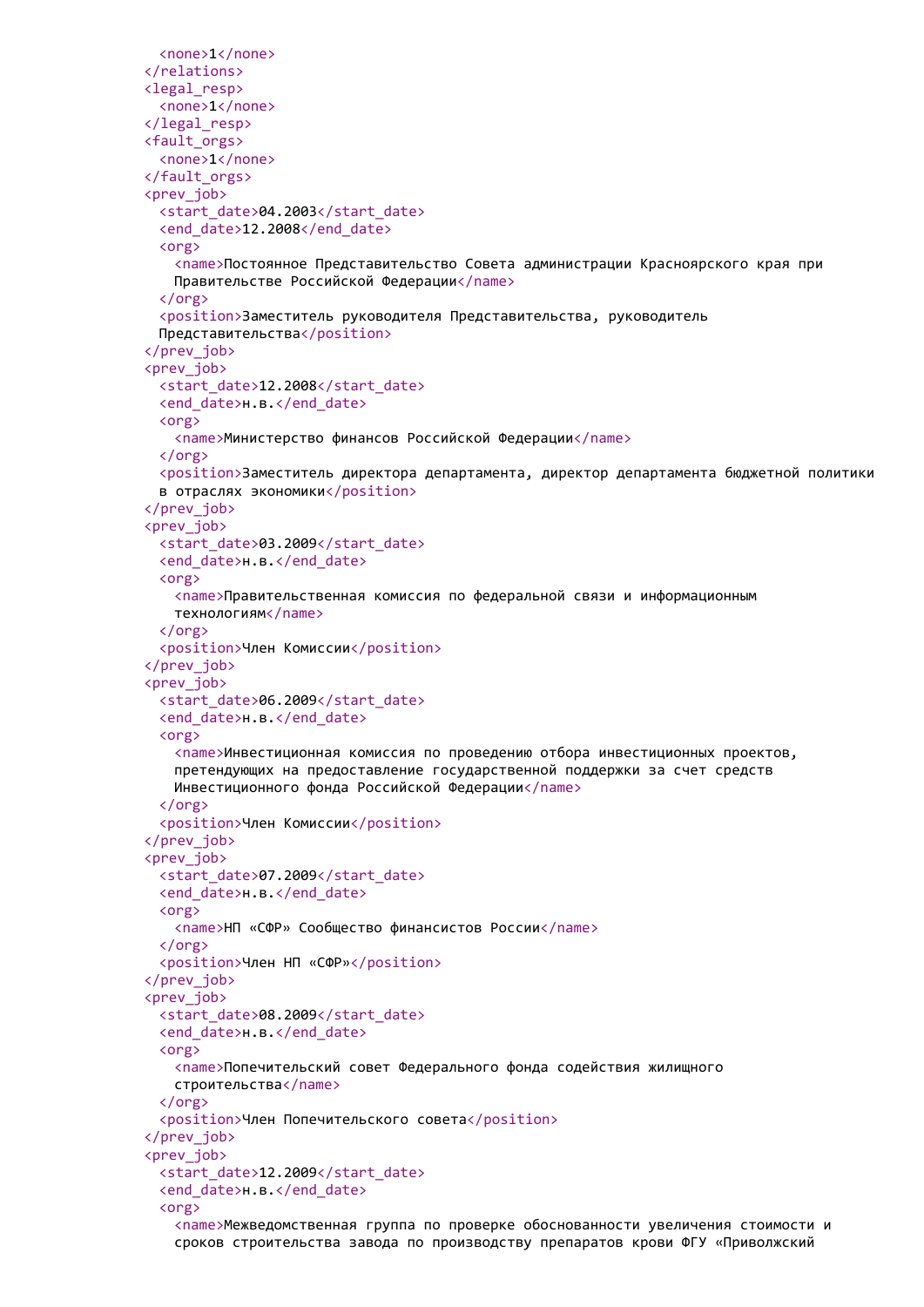```
окружной медицинский центр экспертизы качества препаратов крови и исследования
     фракционирования донорской плазмы Федеральной службы по надзору в сфере
     здравоохранения и социального развития»</name>
   </org>
   <position>Член Межведомственной группы</position>
 </prev_job>
 <prev_job>
   <start_date>04.2010</start_date>
   <end_date>н.в.</end_date>
   <org>
     <name>Правительственная комиссия по обеспечению российского присутствия на
     архипелаге Шпицберген</name>
   </org>
   <position>Член Правительственной комиссии</position>
 </prev_job>
 <prev_job>
   <start_date>03.2010</start_date>
   <end date>04.2010</end date>
   <org>
     <name>Государственная компания «Российские автомобильные дороги»</name>
   </org>
   <position>Член ревизионной комиссии</position>
 </prev_job>
 <prev_job>
   <start_date>04.2010</start_date>
   <end date>н.в.</end date>
   <org>
     <name>Государственная компания «Российские автомобильные дороги»</name>
   </org>
   <position>Председатель ревизионной комиссии</position>
 </prev_job>
</member>
<member>
 <lastname>Алафинов</lastname>
 <firstname>Иннокентий</firstname>
 <middlename>Сергеевич</middlename>
 <is_head>0</is_head>
 <birth_year>1976</birth_year>
 <education>Высшее. Российская экономическая академия им. Г.В. Плеханова, 1998 г.; City
 University of New York, 1999 г.</education>
 <share_none>1</share_none>
 <aff_shares>
   <none>1</none>
 </aff_shares>
 <relations>
   <none>1</none>
 </relations>
 <legal_resp>
   <none>1</none>
 </legal_resp>
 <fault_orgs>
   <none>1</none>
 </fault_orgs>
 <prev_iob>
   <start_date>01.2005</start_date>
   <end date>11.2007</end date>
   <org>
     <name>Министерство финансов Российской Федерации</name>
   \langle/\rangle<position>Начальник отдела бюджетной политики в области транспорта, дорожного
   хозяйства и связи Департамента бюджетной политики в отраслях экономики</position>
 </prev_job>
 <prev_iob>
   <start_date>12.2007</start_date>
   <end_date>04.2009</end_date>
   <org>
     <name>Министерство финансов Российской Федерации</name>
   </org>
```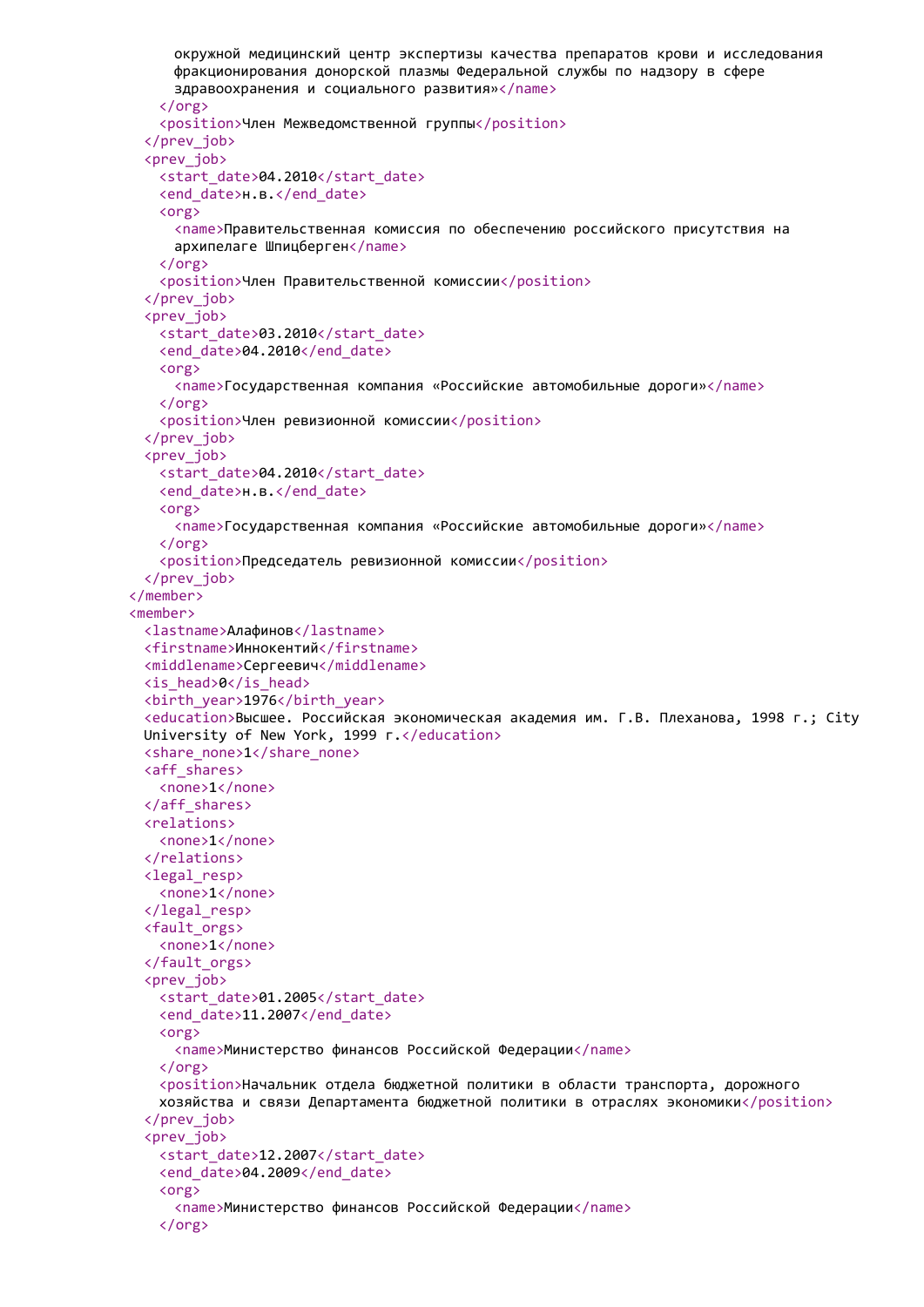```
<position>Заместитель директора Департамента бюджетной политики в отраслях
   экономики</position>
 </prev_job>
 <prev_job>
   <start_date>04.2009</start_date>
   <end_date>н.в.</end_date>
   <org>
     <name>Федеральное дорожное агентство</name>
   </org>
   <position>Заместитель руководителя</position>
 </prev_job>
 <prev_job>
   <start_date>03.2010</start_date>
   <end date>н.в.</end date>
   <org>
     <name>Государственная компания «Российские автомобильные дороги»</name>
   </org>
   <position>Член ревизионной комиссии</position>
 </prev_job>
</member>
<member>
 <lastname>Мандрон</lastname>
 <firstname>Ярослав</firstname>
 <middlename>Владимирович</middlename>
 <is_head>0</is_head>
 <birth_year>1983</birth_year>
 <education>Высшее. Государственный Университет Управления, 2005 Государственный
 Университет Управления, 2006</education>
 <share_none>1</share_none>
 <aff_shares>
   <none>1</none>
 </aff_shares>
 <relations>
   <none>1</none>
 </relations>
 <legal_resp>
   <none>1</none>
 </legal_resp>
 <fault_orgs>
   <none>1</none>
 </fault_orgs>
 <prev_job>
   <start_date>01.2005</start_date>
   <end date>08.2007</end date>
   \langleorg\rangle<name>Федеральное агентство по управлению федеральным имуществом</name>
   \langle/org\rangle<position>Специалист отдела транспорта и связи</position>
 </prev_job>
 <prev_iob>
   <start_date>08.2007</start_date>
   <end date>н.в.</end date>
   <org>
     <name>Министерство экономического развития Российской Федерации</name>
   </org>
   <position>Советник, заместитель начальника отдела, начальник отдела реформирования
   транспорта и связи Департамента государственного регулирования тарифов,
   инфраструктурных реформ и энергоэффективности\langle position\rangle</prev_job>
 <prev_iob>
   <start_date>03.2010</start_date>
   <end date>н.в.</end date>
   <org>
     <name>Государственная компания «Российские автомобильные дороги»</name>
   \langle/org\rangle<position>Член ревизионной комиссии</position>
 </prev_job>
</member>
<member>
```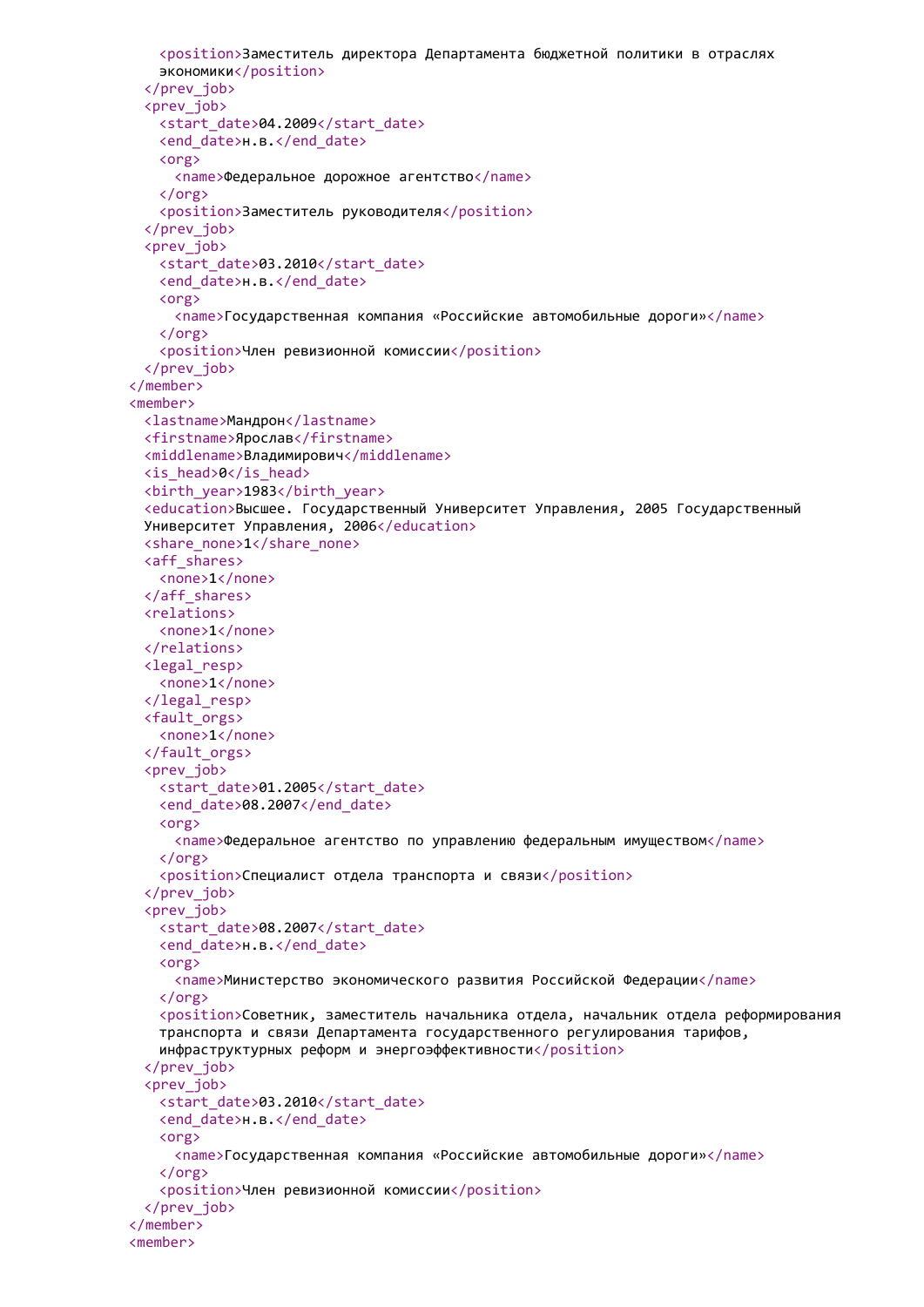```
<lastname>Галимов</lastname>
 <firstname>Николай</firstname>
 <middlename>Анасович</middlename>
 <is_head>0</is_head>
 <birth_year>1972</birth_year>
 <education>Высшее. Российская экономическая академия им. Г.В. Плеханова, 1994 г.;
 Академия труда и социальных отношений, 2000 г.</education>
 <share_none>1</share_none>
 <aff_shares>
   <none>1</none>
 </aff_shares>
 <relations>
   <none>1</none>
 </relations>
 <legal_resp>
   <none>1</none>
 </legal_resp>
 <fault_orgs>
   <none>1</none>
 </fault_orgs>
 <prev_job>
   <start_date>10.2004</start_date>
   <end_date>02.2008</end_date>
   <org>
     <name>Министерство транспорта Российской Федерации</name>
   </org>
   <position>Заместитель директора департамента экономики и финансов</position>
 </prev_job>
 <prev_job>
   <start_date>02.2008</start_date>
   <end_date>06.2008</end_date>
   <org>
     <name>Министерство транспорта Российской Федерации</name>
   </org>
   <position>И.о. директора департамента программ развития</position>
 </prev_job>
 <prev_job>
   <start_date>06.2008</start_date>
   <end date>н.в.</end date>
   <org>
     <name>Министерство транспорта Российской Федерации</name>
   </org>
   <position>Заместитель директора департамента экономики и финансов</position>
 </prev_job>
 <prev_job>
   <start_date>03.2010</start_date>
   <end date>н.в.</end date>
   <org>
     <name>Государственная компания «Российские автомобильные дороги»</name>
   \langle/org\rangle<position>Член ревизионной комиссии</position>
 </prev_job>
</member>
<member>
 <lastname>Филиппова</lastname>
 <firstname>Ольга</firstname>
 <middlename>Юрьевна</middlename>
 <is_head>0</is_head>
 <birth_year>1983</birth_year>
 <education>Высшее. Всероссийская государственная налоговая академия Министерства РФ по
 налогам и сборам, 2005 г.</education>
 <share_none>1</share_none>
 <aff_shares>
   <none>1</none>
 </aff_shares>
 <relations>
   <none>1</none>
 </relations>
 <legal_resp>
```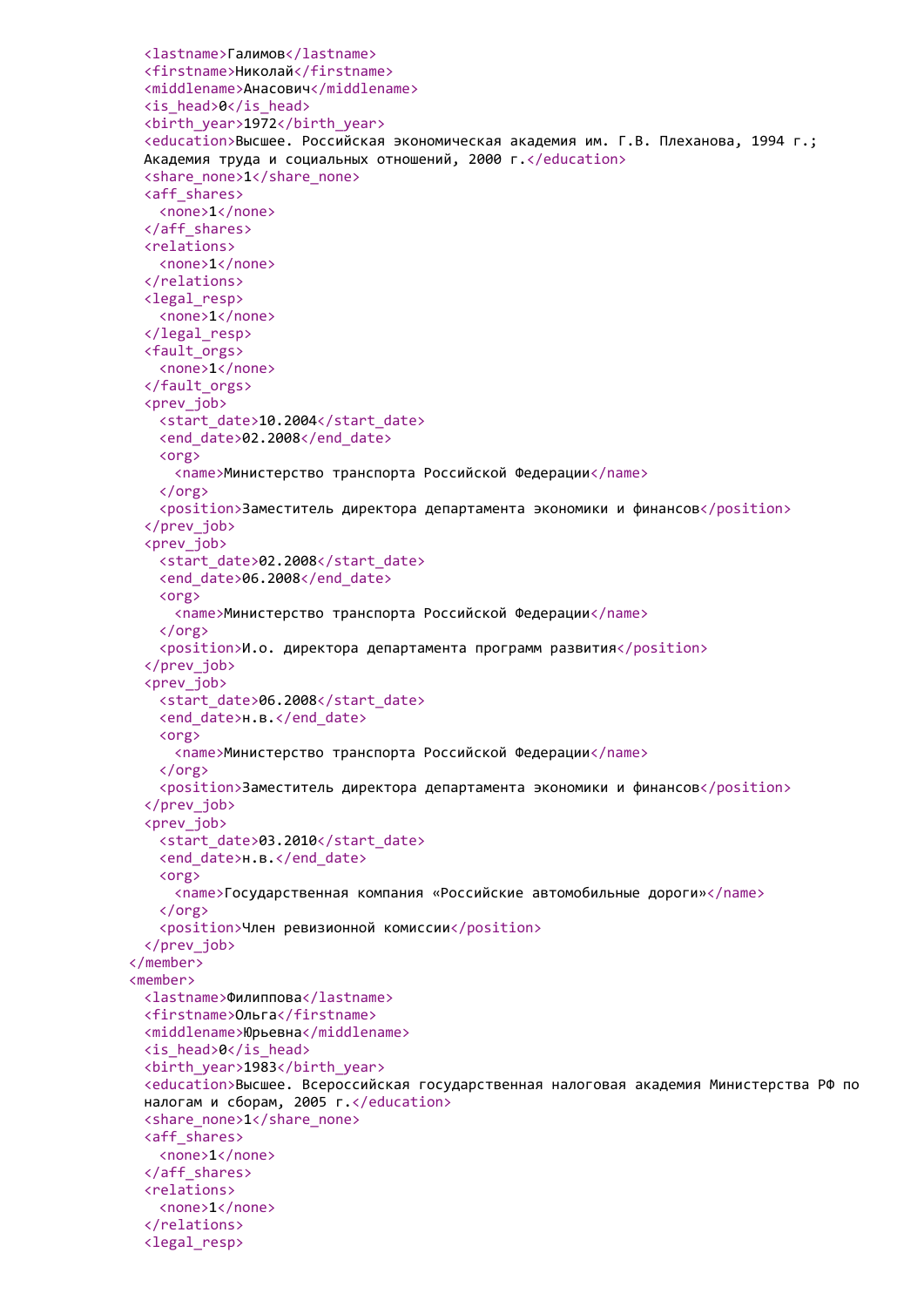```
<none>1</none>
     </legal_resp>
     <fault_orgs>
       <none>1</none>
     </fault_orgs>
     <prev_job>
       <start_date>08.2006</start_date>
       <end_date>08.2007</end_date>
       <org>
         <name>Федеральное агентство по управлению государственным имуществом</name>
       </org>
       <position>Специалист-эксперт отдела имущества организаций транспорта и связи
       Управления имущества организаций коммерческого сектора</position>
     </prev_job>
     <prev_job>
       <start_date>08.2007</start_date>
       <end_date>09.2008</end_date>
       <org>
         <name>Федеральное агентство по управлению государственным имуществом</name>
       </org>
       <position>Ведущий специалист-эксперт отдела имущества организаций транспорта и связи
       Управления имущества организаций коммерческого сектора</position>
     </prev_job>
     <prev_job>
       <start_date>09.2008</start_date>
       <end date>н.в.</end date>
       <org>
         <name>Федеральное агентство по управлению государственным имуществом</name>
       </org>
       <position>Консультант отдела наземного, водного транспорта и рыбного хозяйства
       Управления инфраструктурных отраслей и организаций военно-промышленного
       комплекса</position>
     </prev_job>
     <prev_job>
       <start_date>03.2010</start_date>
       <end_date>н.в.</end_date>
       <org>
         <name>Государственная компания «Российские автомобильные дороги»</name>
       </org>
       <position>Член ревизионной комиссии</position>
     </prev_job>
   </member>
 </members>
</controlling_unit>
<controlling_unit>
 <name>Управление внутреннего контроля и аудита</name>
 <members>
   <member>
     <lastname>Фомичева</lastname>
     <firstname>Ирина</firstname>
     <middlename>Владимировна</middlename>
     <is_head>0</is_head>
     <birth_year>1954</birth_year>
     <education>Высшее</education>
     <share_none>1</share_none>
     <aff_shares>
       <none>1</none>
     </aff_shares>
     <relations>
       <none>1</none>
     </relations>
     <legal_resp>
       <none>1</none>
     </legal_resp>
     <fault_orgs>
       <none>1</none>
     </fault_orgs>
     <prev_job>
       <start_date>05.2005</start_date>
```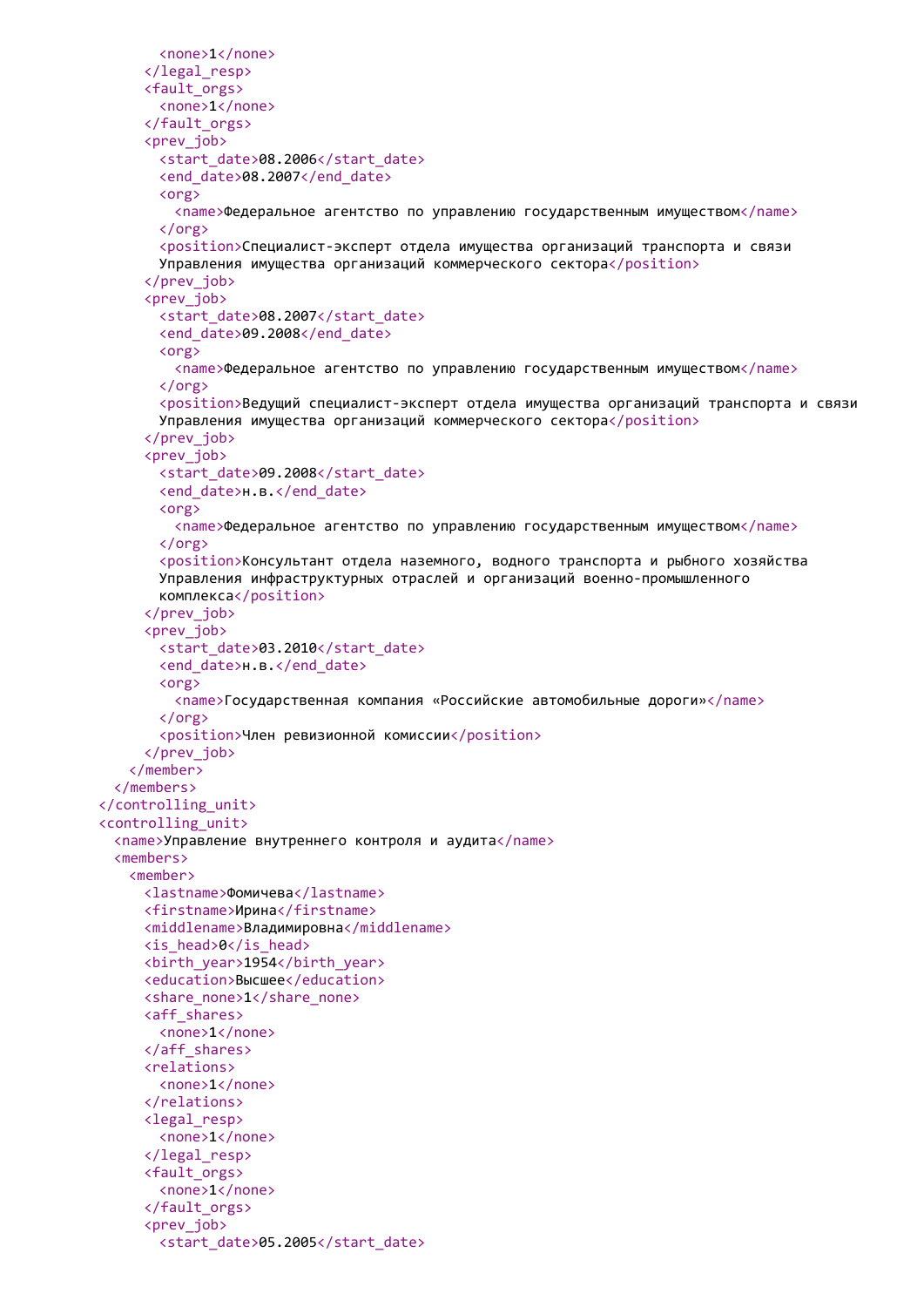```
<end_date>06.2007</end_date>
   <org>
     <name>ООО "СУММА"</name>
   </org>
   <position>Заместитель генерального директора</position>
 </prev_job>
 <prev_job>
   <start_date>06.2007</start_date>
   <end_date>03.2008</end_date>
   <org>
     <name>ООО "Воздвиженка Групп"</name>
   </org>
   <position>Финансовый директор</position>
 </prev_job>
 <prev_job>
   <start_date>03.2008</start_date>
   <end_date>09.2010</end_date>
   <org>
     <name>ООО "Северо-западная концессионная компания"</name>
   </org>
   <position>Финансовый директор</position>
 </prev_job>
 <prev_job>
   <start_date>09.2010</start_date>
   <end_date>н.в.</end_date>
   <org>
     <name>Государственная компания "Российские автомобильные дороги"</name>
   </org>
   <position>Начальник отдела внутреннего контроля и аудита</position>
 </prev_job>
</member>
<member>
 <lastname>Иевлева</lastname>
 <firstname>Ирина</firstname>
 <middlename>Владимировна</middlename>
 <is_head>0</is_head>
 <birth_year>1950</birth_year>
 <education>Высшее</education>
 <share_none>1</share_none>
 <aff_shares>
   <none>1</none>
 </aff_shares>
 <relations>
   <none>1</none>
 </relations>
 <legal_resp>
   <none>1</none>
 </legal_resp>
 <fault_orgs>
   <none>1</none>
 </fault_orgs>
 <prev_iob>
   <start_date>11.2004</start_date>
   <end date>03.2011</end date>
   <org>
     <name>ХК "Сумма Капитал"</name>
   </org>
   <position>Заместитель директора департамента внутреннего аудита</position>
 </prev_job>
 <prev_iob>
   <start_date>03.2011</start_date>
   <end date>н.в.</end date>
   <org>
     <name>Государственная компания "Российские автомобильные дороги"</name>
   </org>
   <position>Главный специалист отдела внутреннего контроля и аудита</position>
 </prev_job>
</member>
<member>
```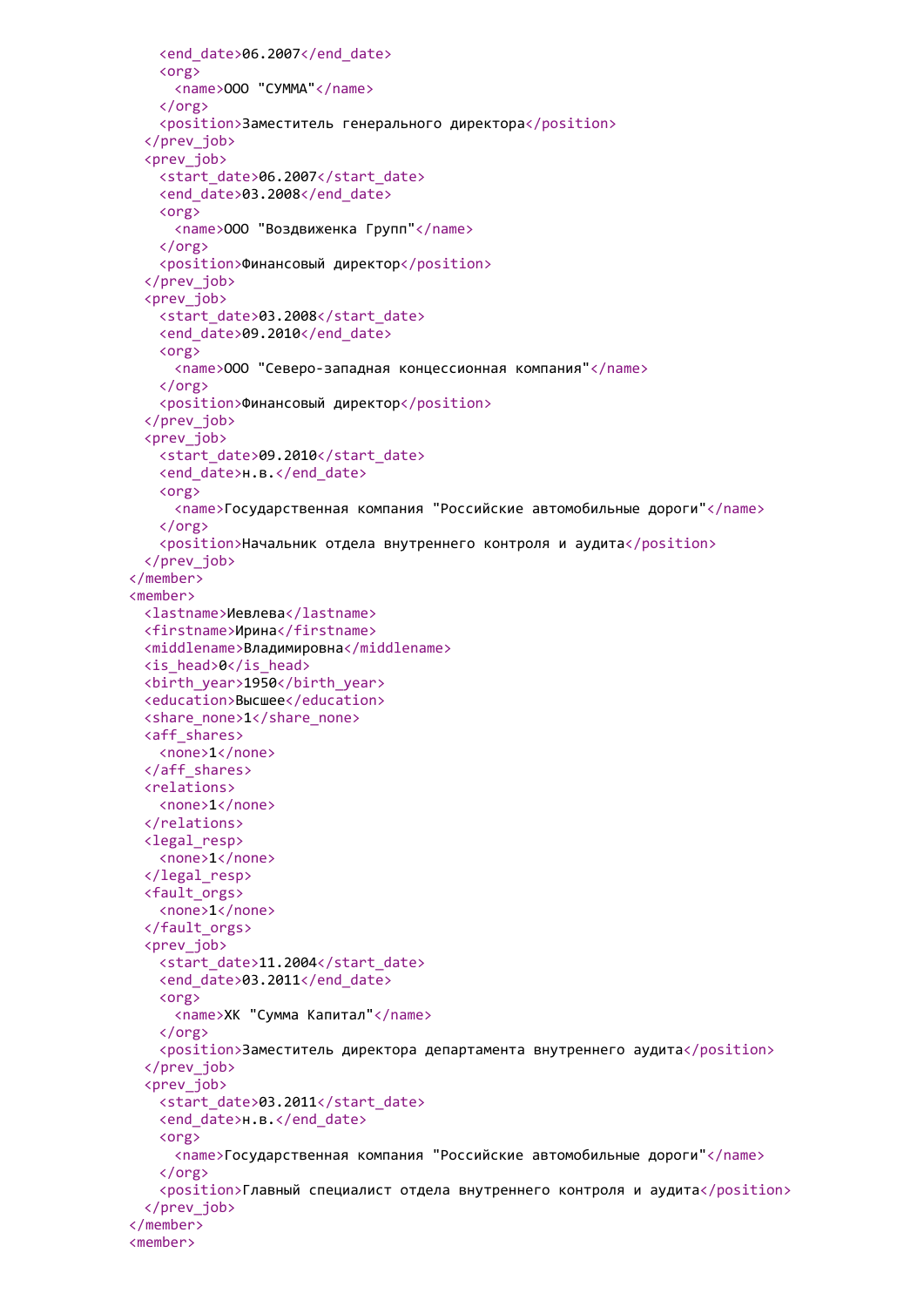```
<lastname>Козлитина</lastname>
 <firstname>Марина</firstname>
 <middlename>Александровна</middlename>
 <is_head>0</is_head>
 <birth_year>1957</birth_year>
 <education>Высшее</education>
 <share_none>1</share_none>
 <aff_shares>
   <none>1</none>
 </aff_shares>
 <relations>
   <none>1</none>
 </relations>
 <legal_resp>
   <none>1</none>
 </legal_resp>
 <fault_orgs>
   <none>1</none>
 </fault_orgs>
 <prev_job>
   <start_date>01.2008</start_date>
   <end date>11.2009</end date>
   <org>
     <name>ОАО Завод "Красная Пресня"</name>
   </org>
   <position>Главный бухгалтер</position>
 </prev_job>
 <prev_job>
   <start_date>11.2009</start_date>
   <end_date>03.2010</end_date>
   <org>
     <name>Государственная компания "Российские автомобильные дороги"</name>
   </org>
   <position>Начальник отдела - главный бухгалтер отдела бухгалтерского учета</position>
 </prev_job>
 <prev_job>
   <start_date>03.2010</start_date>
   <end date>08.2011</end date>
   <org>
     <name>Государственная компания "Российские автомобильные дороги"</name>
   </org>
   <position>Главный бухгалтер бухгалтерии</position>
 </prev_job>
 <prev_job>
   <start_date>08.2011</start_date>
   <end date>н.в.</end date>
   <org>
     <name>Государственная компания "Российские автомобильные дороги"</name>
   \langle/org\rangle<position>Главный специалист отдела внутреннего контроля и аудита</position>
 </prev_job>
</member>
<member>
 <lastname>Седова</lastname>
 <firstname>Марина</firstname>
 <middlename>Валентиновна</middlename>
 <is_head>0</is_head>
 <birth_year>1962</birth_year>
 <education>Высшее</education>
 <share_none>1</share_none>
 <aff_shares>
   <none>1</none>
 </aff_shares>
 <relations>
   <none>1</none>
 </relations>
 <legal_resp>
   <none>1</none>
 </legal_resp>
```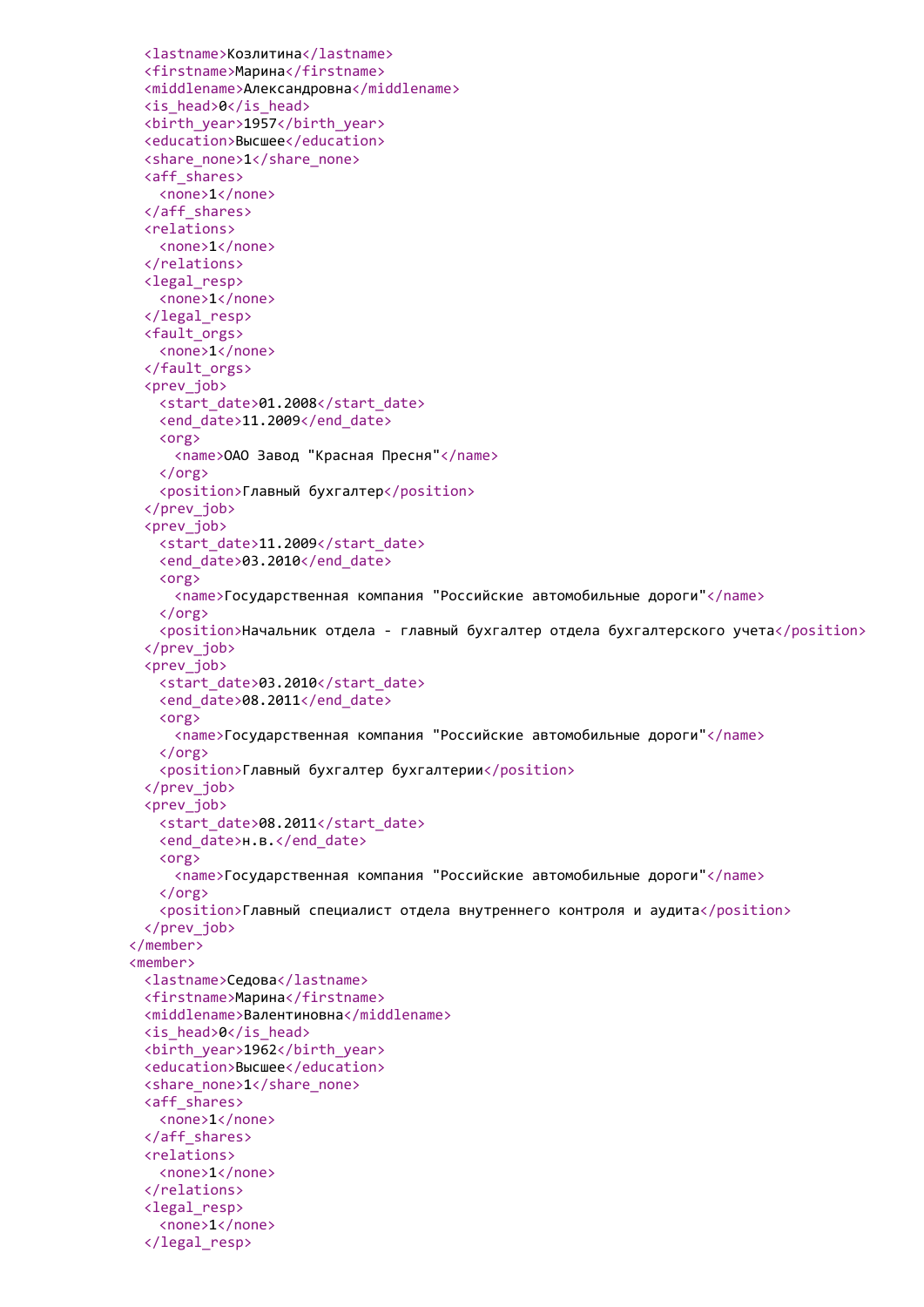```
<fault_orgs>
         <none>1</none>
       </fault_orgs>
       <prev_job>
         <start_date>02.2002</start_date>
         <end date>08.2010</end date>
         <org>
           <name>Контрольное Управление Президента Российской Федерации Администрации
           Российской Федерации</name>
         </org>
         <position>главный советник</position>
       </prev_job>
       <prev_job>
         <start_date>08.2010</start_date>
         <end_date>04.2012</end_date>
         <org>
           <name>Государственная компания "Российские автомобильные дороги"</name>
         </org>
         <position>заместитель директора департамента экономики и финансов</position>
       </prev_job>
       <prev_job>
         <start_date>04.2012</start_date>
         <end date>н.в.</end date>
         <org>
           <name>Государственная компания "Российские автомобильные дороги"</name>
         </org>
         <position>заместитель начальника управления внутреннего контроля и аудита</position>
       </prev_job>
     </member>
   </members>
  </controlling_unit>
</controlling_units>
<controlling_unit_wages>
 <scale>1000</scale>
  <controlling_unit>
   <name>Ревизионная комиссия</name>
   <gb_wages>
     <scale>1000</scale>
     <wages>
       <value_q>0</value_q>
     </wages>
     <salary>
       <value_q>0</value_q>
     </salary>
     <bonus>
       <value_q>0</value_q>
     </bonus>
     <commission>
       <value_q>0</value_q>
     </commission>
     <benefits>
       <value_q>0</value_q>
     </benefits>
     <compensations>
       <value_q>0</value_q>
     </compensations>
     <other>
       <value_q>0</value_q>
     </other>
     <total>
       <value_q>0</value_q>
     </total>
     <cur_agr>Такие соглашения отсутствуют</cur_agr>
   </gb_wages>
  </controlling_unit>
  <controlling_unit>
   <name>Управление внутреннего контроля и аудита</name>
   <gb_wages>
     <scale>1000</scale>
```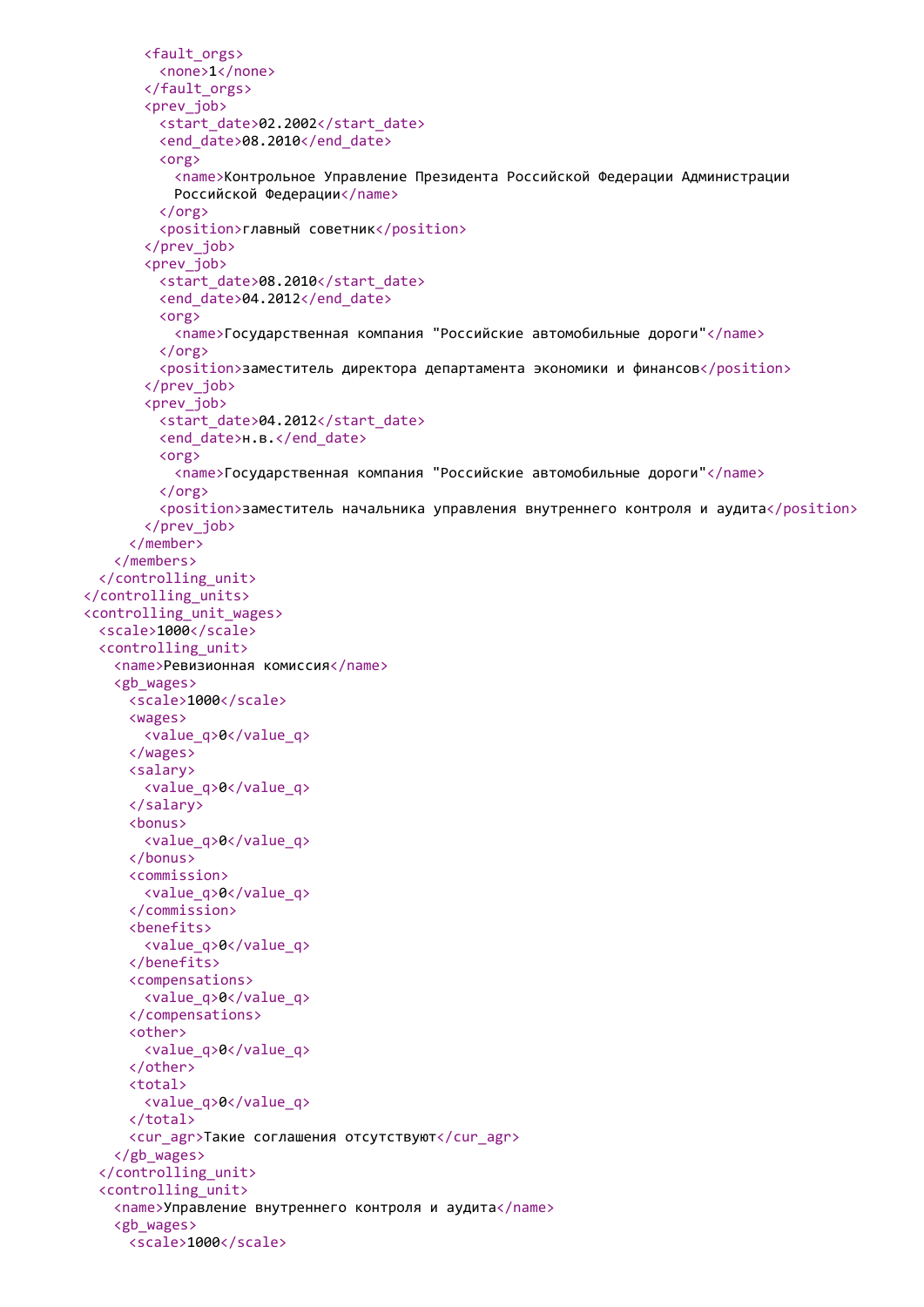```
<wages>
       <value_q>0</value_q>
     </wages>
     <salary>
       <value_q>2946</value_q>
     </salary>
     <bonus>
       <value_q>712</value_q>
     </bonus>
     <commission>
       <value_q>0</value_q>
     </commission>
     <benefits>
       <value_q>0</value_q>
     </benefits>
     <compensations>
       <value_q>0</value_q>
     </compensations>
     <other>
       <value_q>0</value_q>
     </other>
     <total>
       <value_q>3658</value_q>
     </total>
     <cur_agr>Указанные соглашения отсутствуют</cur_agr>
   </gb_wages>
  </controlling_unit>
</controlling_unit_wages>
<employees>
  <scale>1000</scale>
  <employees_num>
   <value_q>458</value_q>
  </employees_num>
  <labor_expenses>
   <value_q>376724.2</value_q>
  </labor_expenses>
  <social_expenses>
   <value_q>75360.5</value_q>
  </social_expenses>
  <desc>Изменение численности сотрудников Эмитента обусловлено необходимостью достижения
 плановых показателей Программы деятельности Государственной компании на долгосрочный период в
 установленные сроки. Последствия изменений численности своих сотрудников, в частности рост
 численности сотрудников, Эмитент оценивает как положительные для финансово-хозяйственной
 деятельности Эмитента. Существенное влияние на финансово-хозяйственную деятельность Эмитента
 оказывают председатель Правления и члены Правления Эмитента , сведения о которых представлены
 в п. 5.2.2 и 5.2.3 ежеквартального отчета соответственно.</desc>
</employees>
<employees_liab>
  <desc>Эмитент не является коммерческой организацией, в связи с чем сведения по настоящему
 пункту ежеквартального отчета не указываются.</desc>
</employees_liab>
<once_holder>0</once_holder>
<gov_share>
 <federal>
   <none>1</none>
  </federal>
  <regional>
   <none>1</none>
  </regional>
  <golden_share>
   <none>1</none>
  </golden_share>
</gov_share>
<share_restrictions>
  <desc>Эмитент является некоммерческой организацией и не имеет уставного (складочного)
 капитала. В этой связи информация по настоящему пункту ежеквартального отчета Эмитентом не
 указывается.</desc>
</share_restrictions>
<owners_changes>
```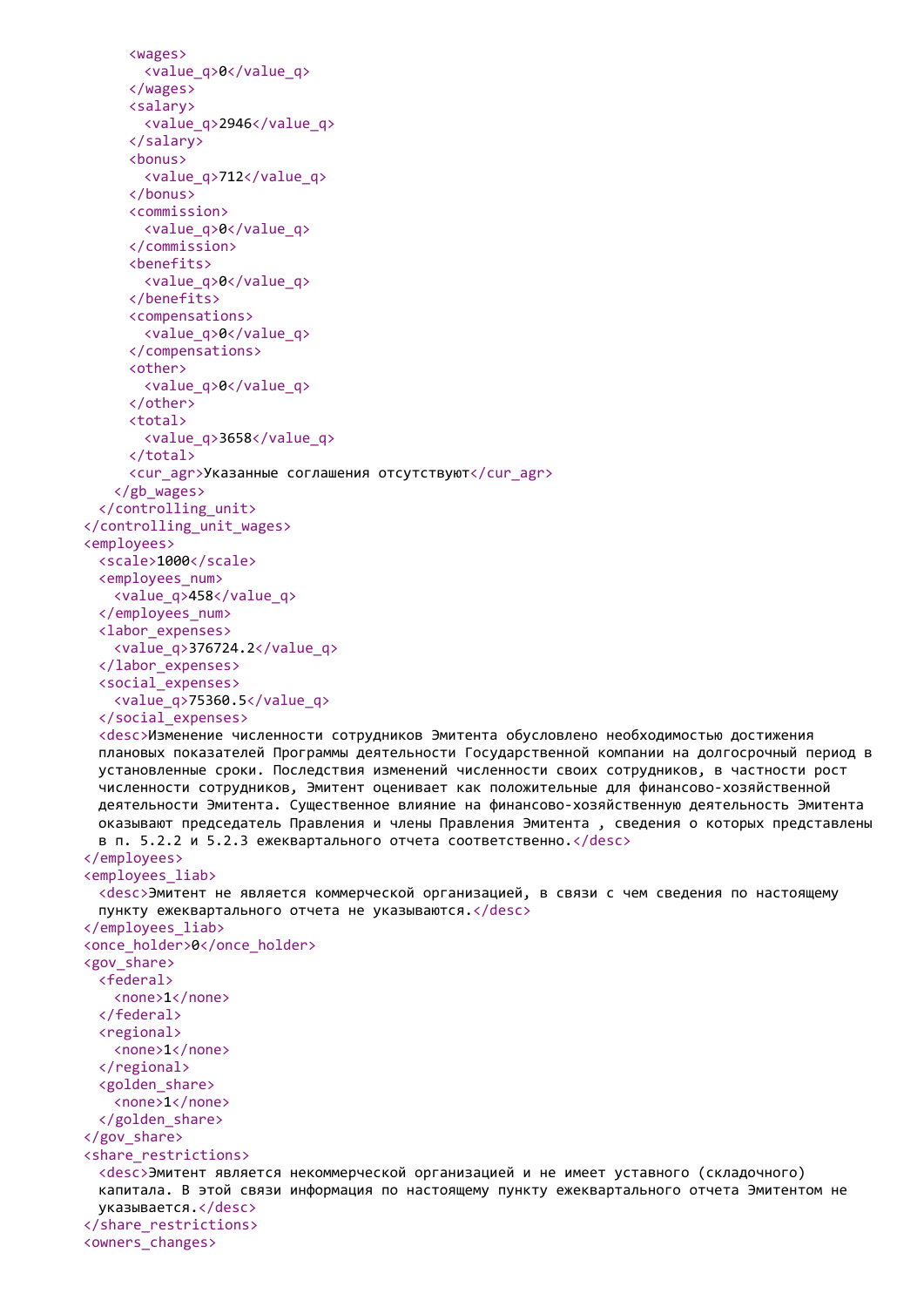```
<comment>Эмитент является некоммерческой организацией и не имеет уставного (складочного)
 капитала. В этой связи информация по настоящему пункту ежеквартального отчета Эмитентом не
 указывается.</comment>
</owners_changes>
<deals>
 <none>1</none>
</deals>
<accr>
 <q>
   <scale_base_1>1000</scale_base_1>
   <sc>
     <long>16567</long>
   \langle/sc\rangle<sc_exp>
     <long_incl>0</long_incl>
   </sc_exp>
   <empl>
     <credits>0</credits>
   </empl>
   <empl_exp>
     <zaim>0</zaim>
   </empl_exp>
   <state>
     <bonds>0</bonds>
   </state>
   <state_exp>
     <short cred>0</short cred>
   </state_exp>
   <credits>
     <short_includ>20938375</short_includ>
   </credits>
   <credits_exp>
     <zaim>0</zaim>
   </credits_exp>
   <loans>
     <not_bonds>20954942</not_bonds>
   </loans>
   <loans_exp>
     <bonds>0</bonds>
   </loans_exp>
   <creditors>
     <creditors>
       <entity_type>0</entity_type>
       <name>Открытое акционерное общество "Волгомост"</name>
       <short name>ОАО "Волгомост"</short name>
       <legal_address>410028, г. Саратов, ул. Мичурина, д. 112</legal_address>
       <inn>6450010433</inn>
       <ogrn>1026402190836</ogrn>
       <is_foreign_entity>0</is_foreign_entity>
       <amount>5364868.1</amount>
       <scale>1000</scale>
       <comment>Просроченная задолженность отсутствует.</comment>
       <is_aff_entity>0</is_aff_entity>
     </creditors>
     <creditors>
       <entity_type>0</entity_type>
       <name>Открытое акционерное общество «Дорожно-строительная компания «АВТОБАН»</name>
       <short_name>ОАО «ДСК «АВТОБАН»</short_name>
       <legal_address>119454 г. Москва, ул. Удальцова, д.32, корп.1</legal_address>
       <inn>2348000290</inn>
       <ogrn>1027739058258</ogrn>
       <is_foreign_entity>0</is_foreign_entity>
       <amount>3114891.5</amount>
       <scale>1000</scale>
       <comment>Просроченная задолженность отсутствует.</comment>
       <is_aff_entity>0</is_aff_entity>
     </creditors>
     <creditors>
       <entity_type>0</entity_type>
```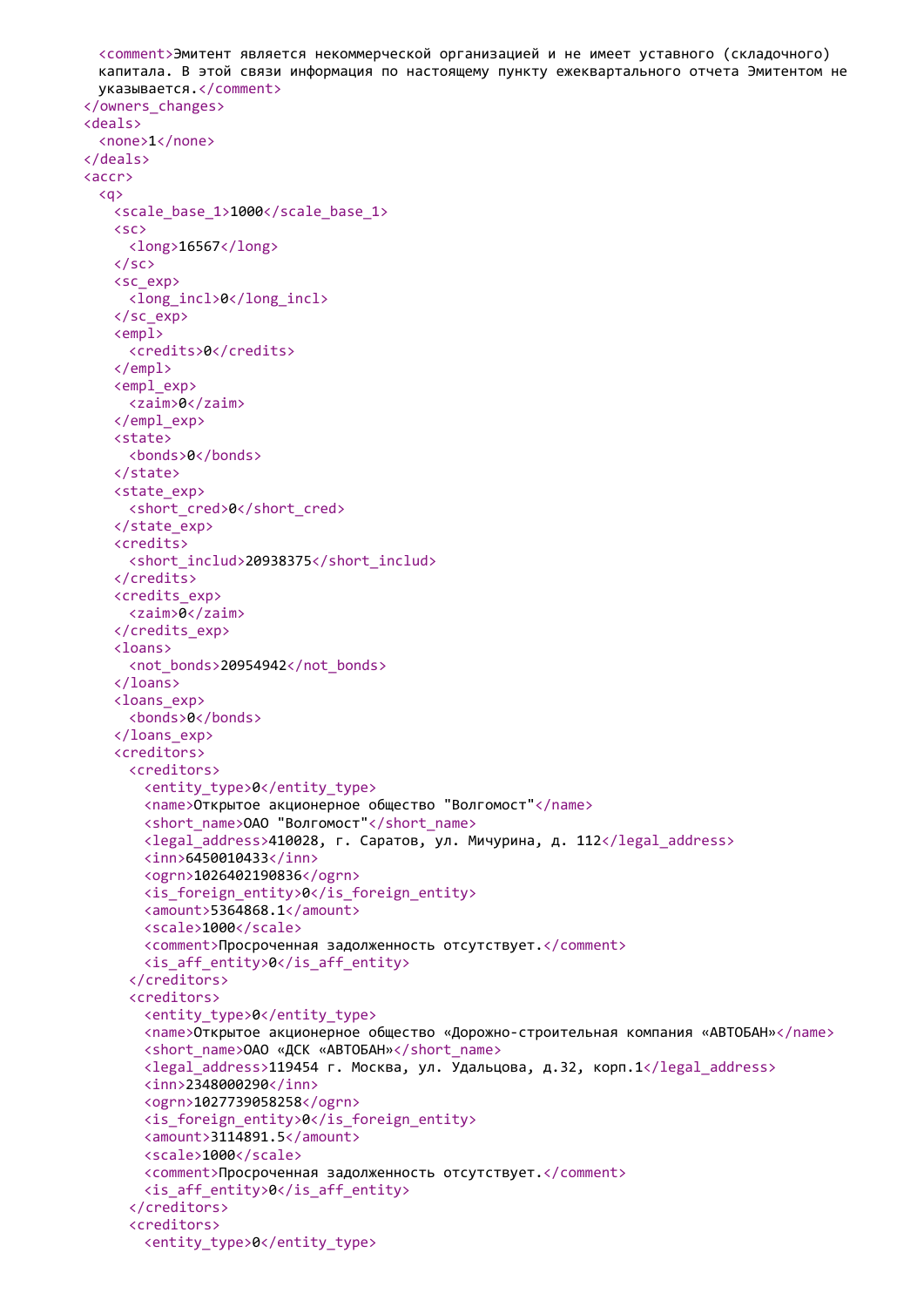```
<name>Открытое акционерное общество "Мостотрест"</name>
       <short_name>ОАО "Мостотрест"</short_name>
       <legal_address>101990, г. Москва, ул. Мясницкая, д. 24/7, стр. 3</legal_address>
       <inn>7701045732</inn>
       <ogrn>1027739167246</ogrn>
       <is_foreign_entity>0</is_foreign_entity>
       <amount>2298281.7</amount>
       <scale>1000</scale>
       <comment>Просроченная задолженность отсутствует.</comment>
       <is_aff_entity>0</is_aff_entity>
     </creditors>
     <creditors>
       <entity_type>0</entity_type>
       <name>Общество с ограниченной ответственностью «Трансстроймеханизация»</name>
       <short_name>ООО «Трансстроймеханизация»</short_name>
       <legal_address>117588, Москва, ул. Тарусская, д. 10</legal_address>
       <inn>7715568411</inn>
       <ogrn>1057747413767</ogrn>
       <is_foreign_entity>0</is_foreign_entity>
       <amount>2112635.9</amount>
       <scale>1000</scale>
       <comment>Просроченная задолженность отсутствует.</comment>
       \langle is aff entity>0\langle is aff entity>
     </creditors>
   </creditors>
  \langle/a>
</accr>
<type_okfs>12</type_okfs>
<type_okopf>89</type_okopf>
<has_a_acnt_report_en>0</has_a_acnt_report_en>
<q_acnt_report>
  <date>2012-09-30</date>
 <scale>1000</scale>
  <version>3</version>
  <balance_04>
   <assets>
     <total>
       <cur_value>148569900</cur_value>
       <first_value>103120759</first_value>
       <prev_value>57456511</prev_value>
     </total>
     <elem>
       <title>I. ВНЕОБОРОТНЫЕ AКТИВЫ</title>
     </elem>
     <elem>
       <title>Нематериальные активы</title>
       <code>1110</code>
       <cur_value>442</cur_value>
       <first_value>442</first_value>
     </elem>
     <elem>
       <title>Результаты исследований и разработок</title>
       <code>1120</code>
     </elem>
     <elem>
       <title>Нематериальные поисковые активы</title>
       <code>1130</code>
     </elem>
     <elem>
       <title>Материальные поисковые активы</title>
       <code>1140</code>
     </elem>
     <elem>
       <title>Основные средства</title>
       <code>1150</code>
       <cur_value>131461</cur_value>
       <first_value>78609</first_value>
       <prev_value>18829</prev_value>
     </elem>
```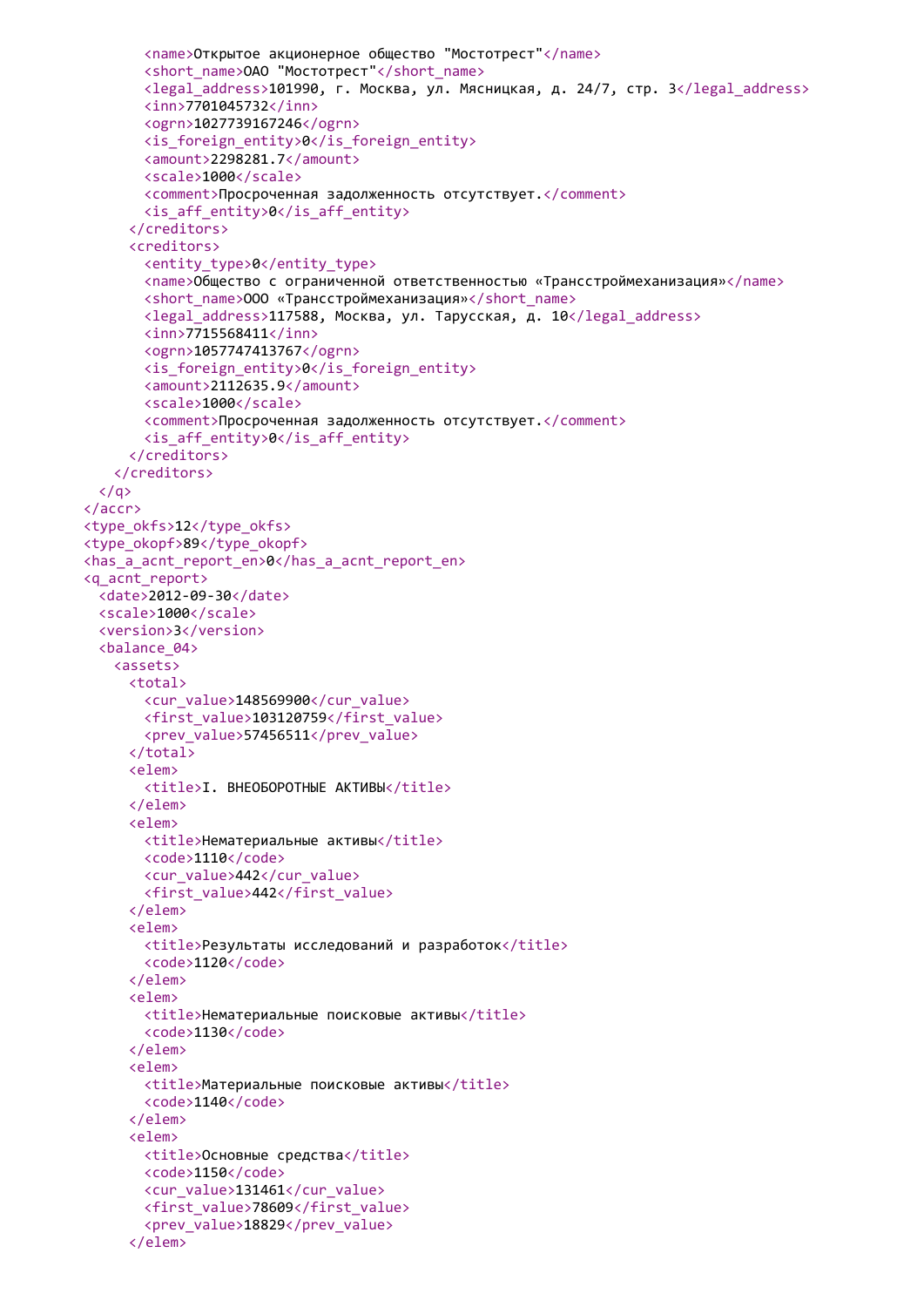```
<elem>
 <title>Доходные вложения в материальные ценности</title>
  <code>1160</code>
</elem>
<elem>
 <title>Финансовые вложения</title>
 <code>1170</code>
 <cur_value>10</cur_value>
 <first_value>10</first_value>
</elem>
<elem>
 <title>Отложенные налоговые активы</title>
  <code>1180</code>
</elem>
<elem>
 <title>Прочие внеоборотные активы</title>
 <code>1190</code>
 <cur_value>52337521</cur_value>
 <first_value>37025535</first_value>
 <prev_value>9283235</prev_value>
</elem>
<elem>
 <title>ИТОГО по разделу I</title>
 <code>1100</code>
 <cur_value>52469434</cur_value>
 <first_value>37104596</first_value>
  <prev_value>9302064</prev_value>
</elem>
<elem>
 <title>II. ОБОРОТНЫЕ АКТИВЫ</title>
</elem>
<elem>
 <title>Запасы</title>
 <code>1210</code>
 <cur_value>28976</cur_value>
 <first_value>22457</first_value>
 <prev_value>2113</prev_value>
</elem>
<elem>
 <title>Налог на добавленную стоимость по приобретенным ценностям</title>
 <code>1220</code>
 <cur_value>885</cur_value>
</elem>
<elem>
 <title>Дебиторская задолженность</title>
 <code>1230</code>
 <cur_value>20954942</cur_value>
 <first_value>19649852</first_value>
 <prev_value>395490</prev_value>
</elem>
<elem>
 <title>Финансовые вложения (за исключением денежных эквивалентов)</title>
 <code>1240</code>
</elem>
<elem>
 <title>Денежные средства и денежные эквиваленты</title>
 <code>1250</code>
 <cur_value>75097840</cur_value>
 <first_value>46328381</first_value>
 <prev_value>47756844</prev_value>
</elem>
<elem>
 <title>Прочие оборотные активы</title>
 <code>1260</code>
 <cur_value>17823</cur_value>
 <first_value>15473</first_value>
</elem>
<elem>
  <title>ИТОГО по разделу II</title>
```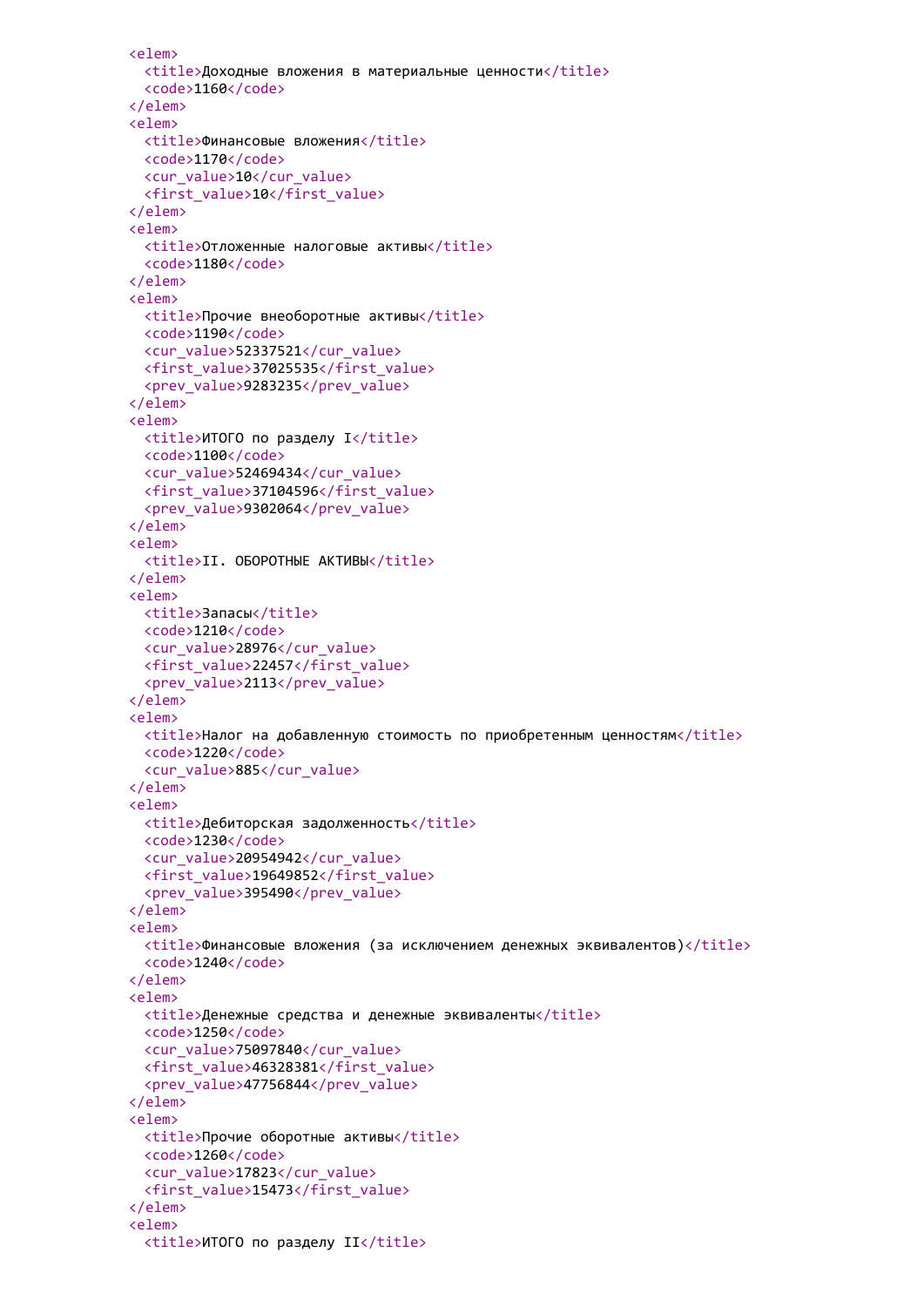```
<code>1200</code>
   <cur_value>96100466</cur_value>
   <first_value>66016163</first_value>
   <prev_value>48154447</prev_value>
 </elem>
</assets>
<loe>
 <total>
   <cur_value>148569900</cur_value>
   <first_value>103120759</first_value>
   <prev_value>57456511</prev_value>
 </total>
 <elem>
   <title>III. ЦЕЛЕВОЕ ФИНАНСИРОВАНИЕ*</title>
 </elem>
 <elem>
   <title>Целевые средства</title>
   <code>1310</code>
   <cur_value>85711982</cur_value>
   <first_value>57939777</first_value>
   <prev_value>46565236</prev_value>
 </elem>
 <elem>
   \langletitle>Собственные акции, выкупленные у акционеров</title>
   <code>1320</code>
 </elem>
 <elem>
   <title>Переоценка внеоборотных активов</title>
   <code>1340</code>
 </elem>
 <elem>
   <title>Фонд недвижимого и особо ценного движимого имущества </title>
   <code>1350</code>
   <cur_value>52517107</cur_value>
   <first_value>37169023</first_value>
   <prev_value>9304595</prev_value>
 </elem>
 <elem>
   <title>Резервный капитал</title>
   <code>1360</code>
 </elem>
 <elem>
   <title>Нераспределенная прибыль (непокрытый убыток)</title>
   <code>1370</code>
   <cur_value>83823</cur_value>
   <prev_value>6406</prev_value>
 </elem>
 <elem>
   <title>ИТОГО по разделу III</title>
   <code>1300</code>
   <cur_value>138312912</cur_value>
   <first_value>95108800</first_value>
   <prev_value>55876237</prev_value>
 </elem>
 <elem>
   <title>IV. ДОЛГОСРОЧНЫЕ ОБЯЗАТЕЛЬСТВА</title>
 </elem>
 <elem>
   <title>Заемные средства</title>
   <code>1410</code>
   <cur_value>3240420</cur_value>
   <first_value>3000000</first_value>
 \langle/elem>
 <elem>
   <title>Отложенные налоговые обязательства</title>
   <code>1420</code>
 </elem>
 <elem>
   <title>Оценочные обязательства</title>
```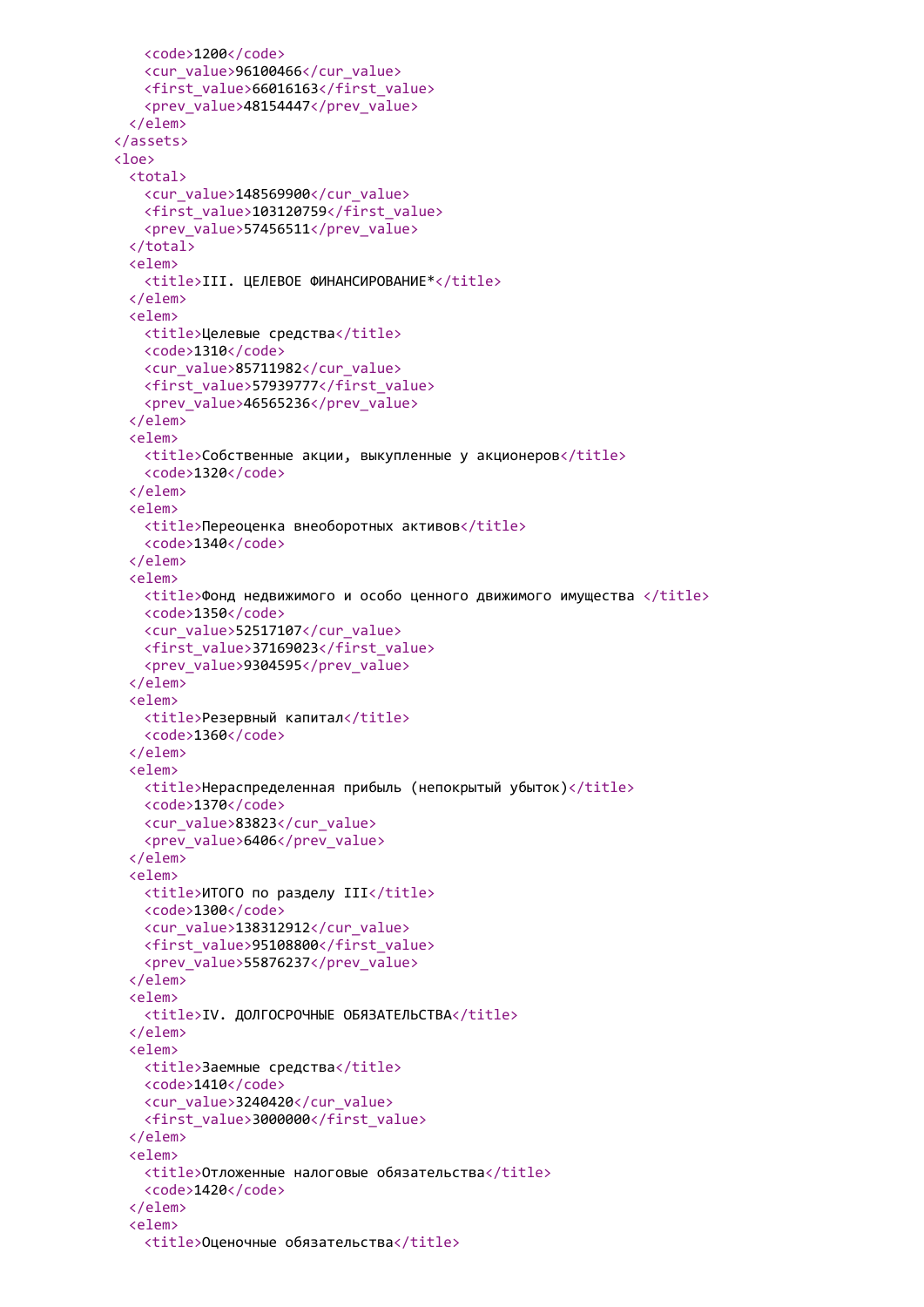```
<code>1430</code>
   </elem>
   <elem>
     <title>Прочие обязательства</title>
     <code>1450</code>
     <cur_value>3884620</cur_value>
     <first_value>1452093</first_value>
   </elem>
   <elem>
     <title>ИТОГО по разделу IV</title>
     <code>1400</code>
     <cur_value>7125040</cur_value>
     <first_value>4452093</first_value>
   </elem>
   <elem>
     <title>V. КРАТКОСРОЧНЫЕ ОБЯЗАТЕЛЬСТВА</title>
   </elem>
   <elem>
     <title>Заемные средства</title>
     <code>1510</code>
   \langle/elem>
   <elem>
     <title>Кредиторская задолженность</title>
     <code>1520</code>
     <cur_value>3093304</cur_value>
     <first_value>3538190</first_value>
     <prev_value>1580274</prev_value>
   </elem>
   <elem>
     <title>Доходы будущих периодов</title>
     <code>1530</code>
   </elem>
   <elem>
     <title>Оценочные обязательства</title>
     <code>1540</code>
     <cur_value>38644</cur_value>
     <first_value>21676</first_value>
   </elem>
   <elem>
     <title>Прочие обязательства</title>
     <code>1550</code>
   </elem>
   <elem>
     <title>ИТОГО по разделу V</title>
     <code>1500</code>
     <cur_value>3131948</cur_value>
     <first_value>3559866</first_value>
     <prev_value>1580274</prev_value>
   </elem>
 </loe>
 <desc>* Некоммерческая организация именует указанный раздел "Целевое финансирование". Вместо
 показателей "Уставный капитал", "Добавочный капитал", "Резервный капитал" и
 "Нераспределенная прибыль (непокрытый убыток)" некоммерческая организация включает
 показатели "Паевой фонд", "Целевой капитал", "Целевые средства", "Фонд недвижимого и особо
 ценного движимого имущества", "Резервный и иные целевые фонды" (в зависимости от формы
 некоммерческой организации и источников формирования имущества).</desc>
</balance_04>
<income_04>
 <main>
   <elem>
     <title>Выручка</title>
     <code>2110</code>
     <value>61799</value>
     <prev_value>77402</prev_value>
   </elem>
   <elem>
     <title>Себестоимость продаж</title>
     <code>2120</code>
   </elem>
```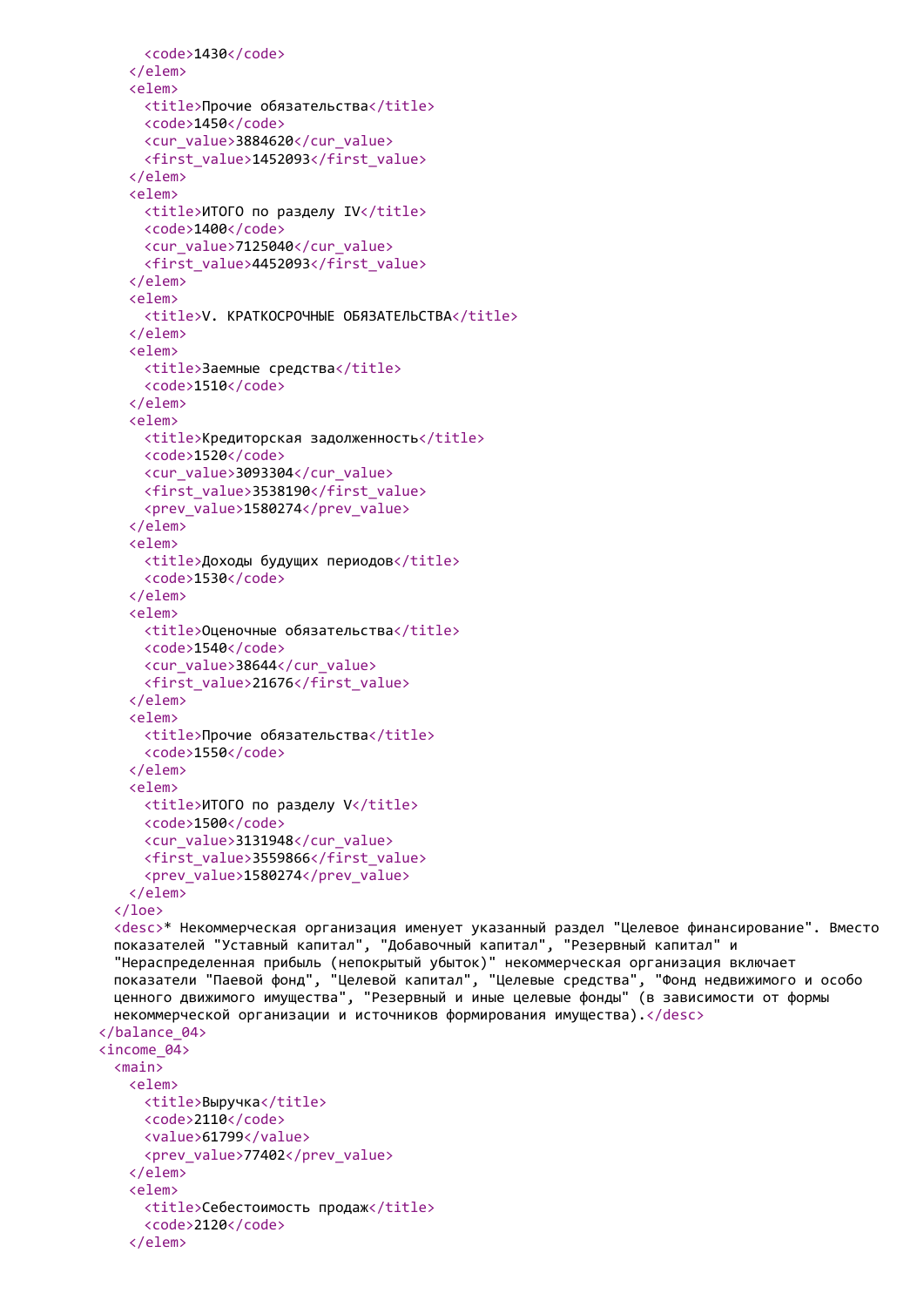```
<elem>
 <title>Валовая прибыль (убыток)</title>
 <code>2100</code>
 <value>61799</value>
  <prev_value>77402</prev_value>
</elem>
<elem>
 <title>Коммерческие расходы</title>
  <code>2210</code>
</elem>
<elem>
 <title>Управленческие расходы</title>
  <code>2220</code>
</elem>
<elem>
 <title>Прибыль (убыток) от продаж</title>
 <code>2200</code>
 <value>61799</value>
  <prev_value>77402</prev_value>
</elem>
<elem>
  <title>Доходы от участия в других организациях</title>
  <code>2310</code>
</elem>
<elem>
 <title>Проценты к получению</title>
 <code>2320</code>
  <value>2265</value>
</elem>
<elem>
 <title>Проценты к уплате</title>
 <code>2330</code>
</elem>
<elem>
 <title>Прочие доходы</title>
 <code>2340</code>
 <value>64506</value>
 <prev_value>35208</prev_value>
</elem>
<elem>
 <title>Прочие расходы</title>
 <code>2350</code>
 <value>-26061</value>
 <prev_value>-1492</prev_value>
</elem>
<elem>
 <title>Прибыль (убыток) до налогообложения</title>
 <code>2300</code>
 <value>102509</value>
 <prev_value>111118</prev_value>
</elem>
<elem>
 <title>Текущий налог на прибыль</title>
 <code>2410</code>
 <value>-18686</value>
 <prev_value>-18054</prev_value>
</elem>
<elem>
 <title>в т.ч. постоянные налоговые обязательства (активы)</title>
 <code>2421</code>
</elem>
<elem>
 <title>Изменение отложенных налоговых обязательств</title>
 <code>2430</code>
</elem>
<elem>
 <title>Изменение отложенных налоговых активов</title>
 <code>2450</code>
</elem>
```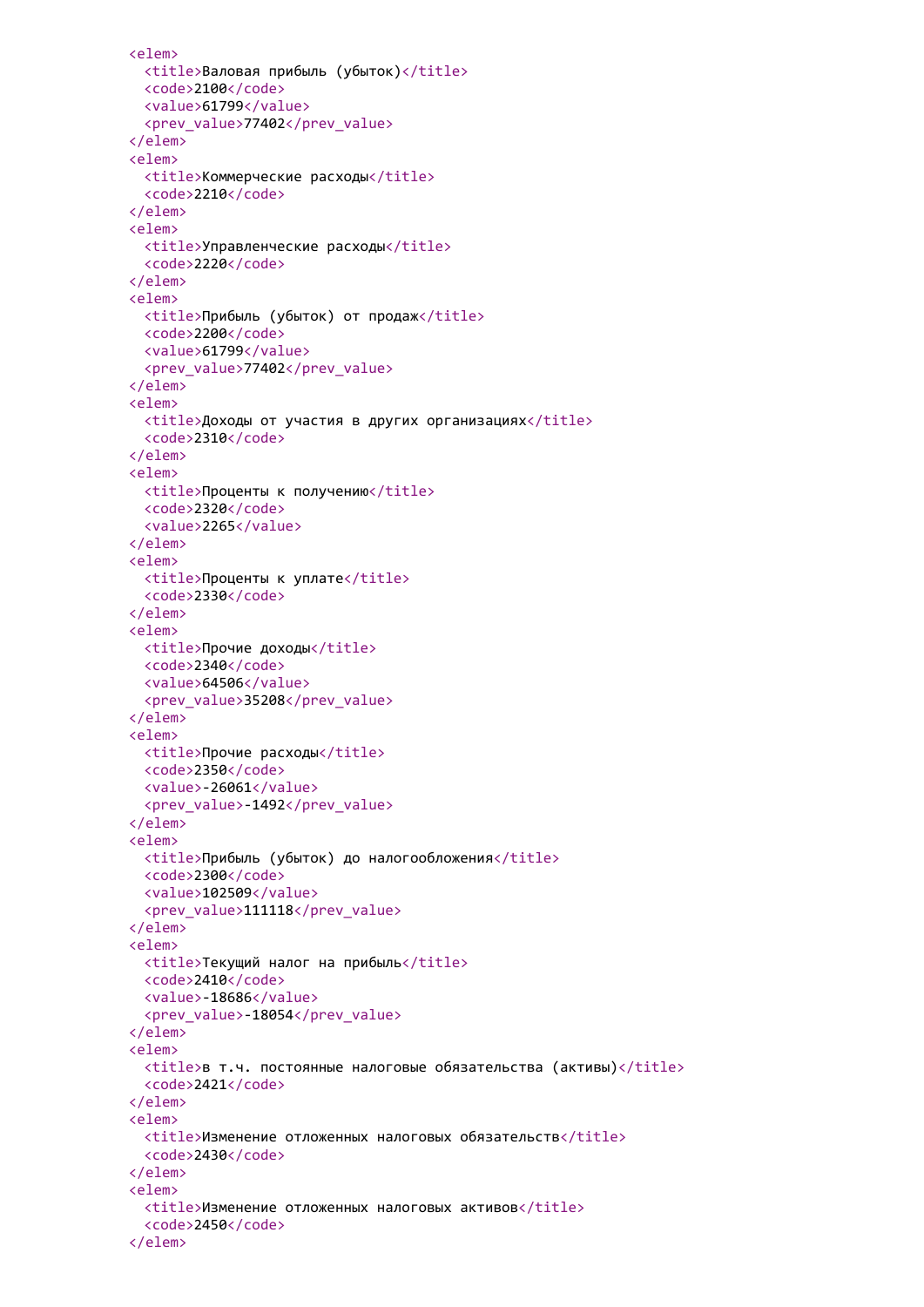```
<elem>
       <title>Прочее</title>
       <code>2460</code>
     </elem>
     <elem>
       <title>Чистая прибыль (убыток)</title>
       <code>2400</code>
       <value>83823</value>
       <prev_value>93064</prev_value>
     </elem>
     <elem>
       <title>СПРАВОЧНО:</title>
     </elem>
     <elem>
       <title>Результат от переоценки внеоборотных активов, не включаемый в чистую прибыль
       (убыток) периода</title>
       <code>2510</code>
     </elem>
     <elem>
       <title>Результат от прочих операций, не включаемый в чистую прибыль (убыток)
       периода</title>
       <code>2520</code>
     </elem>
     <elem>
       <title>Совокупный финансовый результат периода</title>
       <code>2500</code>
       <value>83823</value>
       <prev_value>93064</prev_value>
     </elem>
     <elem>
       <title>Базовая прибыль (убыток) на акцию</title>
       <code>2900</code>
     </elem>
     <elem>
       <title>Разводненная прибыль (убыток) на акцию</title>
       <code>2910</code>
     </elem>
   </main>
  </income_04>
  <has_equity>0</has_equity>
  <has_cash>0</has_cash>
  <has_app>0</has_app>
  <has_funds>0</has_funds>
  <has info letter>0</has info letter>
  <has audit letter>0</has audit letter>
</q_acnt_report>
<has q acnt report en>0</has q acnt report en>
<cons_acnt_report_rus>0</cons_acnt_report_rus>
<has cons acnt report en grep>0</has cons acnt report en grep>
<acnt_policy>
 <none_change_1>1</none_change_1>
</acnt_policy>
<export_state>
 <none>1</none>
</export_state>
<real_estate>
 <sig_changes>
   <none>1</none>
 </sig_changes>
</real_estate>
\epsilontrials\epsilon<none>1</none>
</trials>
<smeeting>
  <none_change_1>0</none_change_1>
  <name>В соответствии с п. 1 ст. 8 Федерального закона «О Государственной компании «Российские
  автомобильные дороги» и о внесении изменений в отдельные законодательные акты Российской
 Федерации» от 17.07.2009 № 145-ФЗ высшим органом управления Государственной компании является
 наблюдательный совет Государственной компании.</name>
```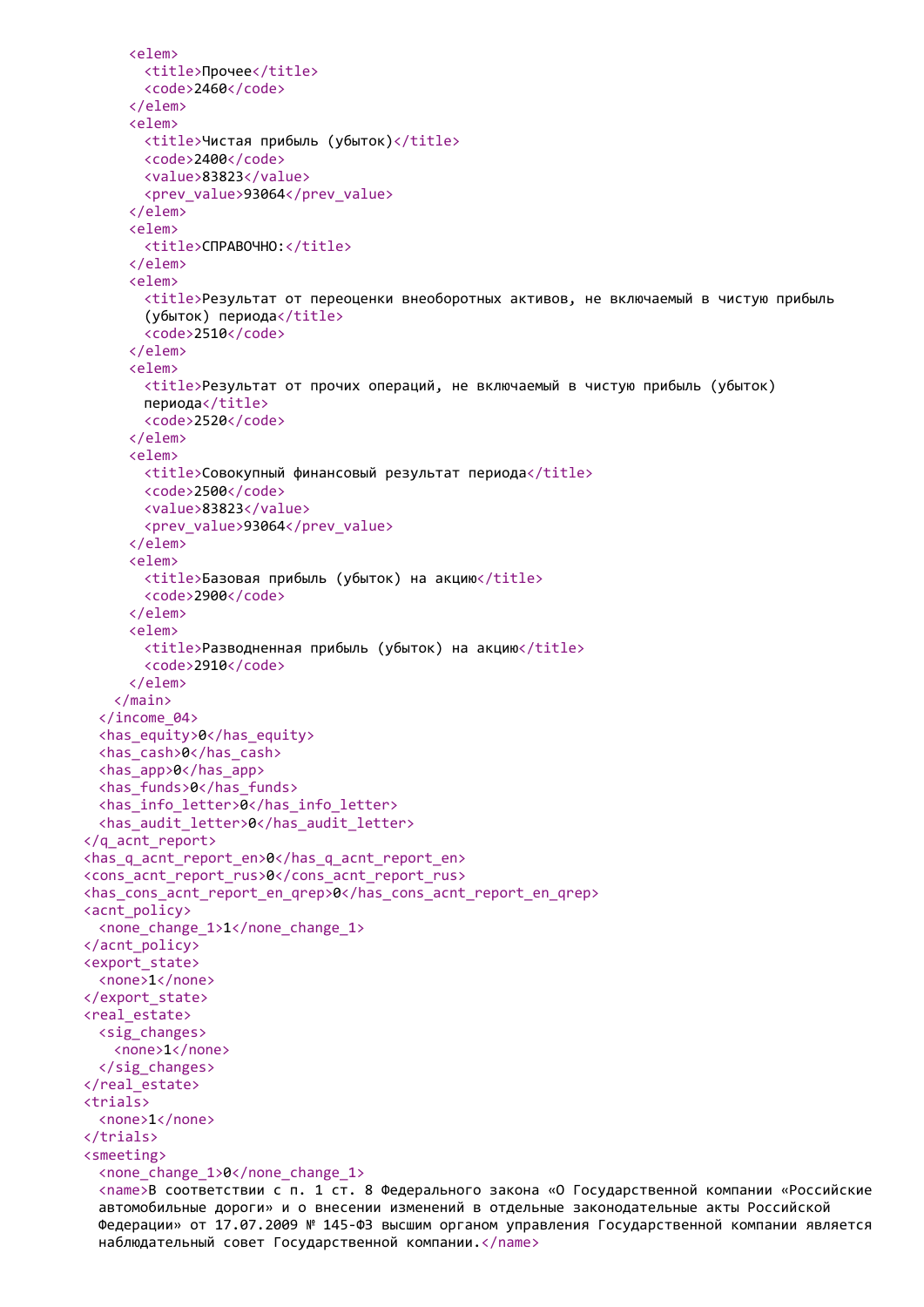<notif\_desc>В соответствии с Постановлением Правительства РФ от 03.09.2010 N 685 "Об утверждении Регламента Государственной компании "Российские автомобильные дороги" секретарь наблюдательного совета направляет членам наблюдательного совета извещение о проведении заседания наблюдательного совета в течение 1 рабочего дня со дня утверждения повестки заседания наблюдательного совета. Извещение о проведении заседания наблюдательного совета должно содержать фамилию, имя и отчество члена наблюдательного совета, а также сведения о дате, месте и времени проведения заседания наблюдательного совета. К извещению прилагается повестка заседания, а также материалы, необходимые для рассмотрения включенных в нее вопросов. Извещение о проведении заочного голосования направляется секретарем наблюдательного совета членам наблюдательного совета в течение 1 рабочего дня со дня утверждения повестки заочного голосования. Одновременно с извещением о проведении заочного голосования направляются опросные листы и материалы по вопросам повестки заочного голосования. В извещении о проведении заочного голосования указывается дата окончания срока представления заполненных опросных листов, определенная председателем наблюдательного совета, а также дата определения результатов заочного голосования.</notif\_desc> <call\_desc>В соответствии с Постановлением Правительства РФ от 03.09.2010 N 685 "Об утверждении Регламента Государственной компании "Российские автомобильные дороги": Заседания наблюдательного совета проводятся не реже чем 1 раз в 3 месяца в соответствии с утверждаемым наблюдательным советом планом работы наблюдательного совета. Внеочередное заседание наблюдательного совета проводится по решению председателя наблюдательного совета, а также по требованию ревизионной комиссии Государственной компании или аудиторской организации (порядок направления (предъявления) таких требований, не определен Постановлением Правительства РФ от 03.09.2010 N 685 "Об утверждении Регламента Государственной компании "Российские автомобильные дороги"). Наблюдательный совет вправе принимать решения без созыва заседания наблюдательного совета путем проведения заочного голосования в порядке, установленном в утверждаемом наблюдательным советом положении о наблюдательном совете Государственной компании, а также в соответствии с настоящим Регламентом.</call\_desc> <date desc>Заседания наблюдательного совета Государственной компании созываются его председателем или членом наблюдательного совета Государственной компании, уполномоченным председателем наблюдательного совета Государственной компании, не реже чем один раз в три месяца. Порядок и сроки подготовки, созыва и проведения заседаний наблюдательного совета Государственной компании устанавливаются Регламентом Государственной компании (п. 14 ст. 8 Федерального закона от 17.07.2009 N 145-ФЗ "О государственной компании "Российские автомобильные дороги" и о внесении изменений в отдельные законодательные акты Российской Федерации"). Наблюдательный совет Государственной компании вправе принимать решения без созыва заседания наблюдательного совета Государственной компании путем проведения заочного голосования в порядке, установленном наблюдательным советом Государственной компании (п. 20 ст. 8 Федерального закона от 17.07.2009 N 145-ФЗ "О государственной компании "Российские автомобильные дороги" и о внесении изменений в отдельные законодательные акты Российской Федерации"). В соответствии с Постановлением Правительства РФ от 03.09.2010 N 685 "Об утверждении Регламента Государственной компании "Российские автомобильные дороги" решение о проведения заочного голосования принимается председателем наблюдательного совета Компании. При принятии решения о проведении заочного голосования председатель наблюдательного совета утверждает повестку заочного голосования, включающую перечень вопросов, выносимых на заочное голосование, дату окончания срока представления заполненных опросных листов, дату определения результатов заочного голосования и дает указание секретарю наблюдательного совета подготовить извещение о проведении заочного голосования, опросные листы и материалы, необходимые для рассмотрения включенных в повестку заочного голосования вопросов.</date\_desc> <prop desc>В соответствии с Постановлением Правительства РФ от 03.09.2010 N 685 "Об утверждении Регламента Государственной компании "Российские автомобильные дороги" вопросы, выносимые на заседание наблюдательного совета, включаются в повестку заседания наблюдательного совета на основании решений наблюдательного совета, решений председателя наблюдательного совета, а также по письменным требованиям членов наблюдательного совета, председателя ревизионной комиссии Государственной компании или аудиторской организации Государственной компании (порядок внесения таких предложений, не определен Постановлением Правительства РФ от 03.09.2010 N 685 "Об утверждении Регламента Государственной компании "Российские автомобильные дороги").</prop\_desc>  $\text{Corep}\$  desc>В соответствии с Постановлением Правительства РФ от 03.09.2010 N 685 "Об утверждении Регламента Государственной компании "Российские автомобильные дороги" секретарь наблюдательного совета направляет членам наблюдательного совета извещение о проведении заседания наблюдательного совета в течение 1 рабочего дня со дня утверждения повестки заседания наблюдательного совета. Извещение о проведении заседания наблюдательного совета должно содержать фамилию, имя и отчество члена наблюдательного совета, а также сведения о дате, месте и времени проведения заседания наблюдательного совета. К извещению прилагается повестка заседания, а также материалы, необходимые для рассмотрения включенных в нее

вопросов.</prep\_desc>

<res\_desc>В соответствии с Постановлением Правительства РФ от 03.09.2010 N 685 "Об утверждении Регламента Государственной компании "Российские автомобильные дороги": Решения, принятые на заседании наблюдательного совета, оформляются протоколом заседания. Протокол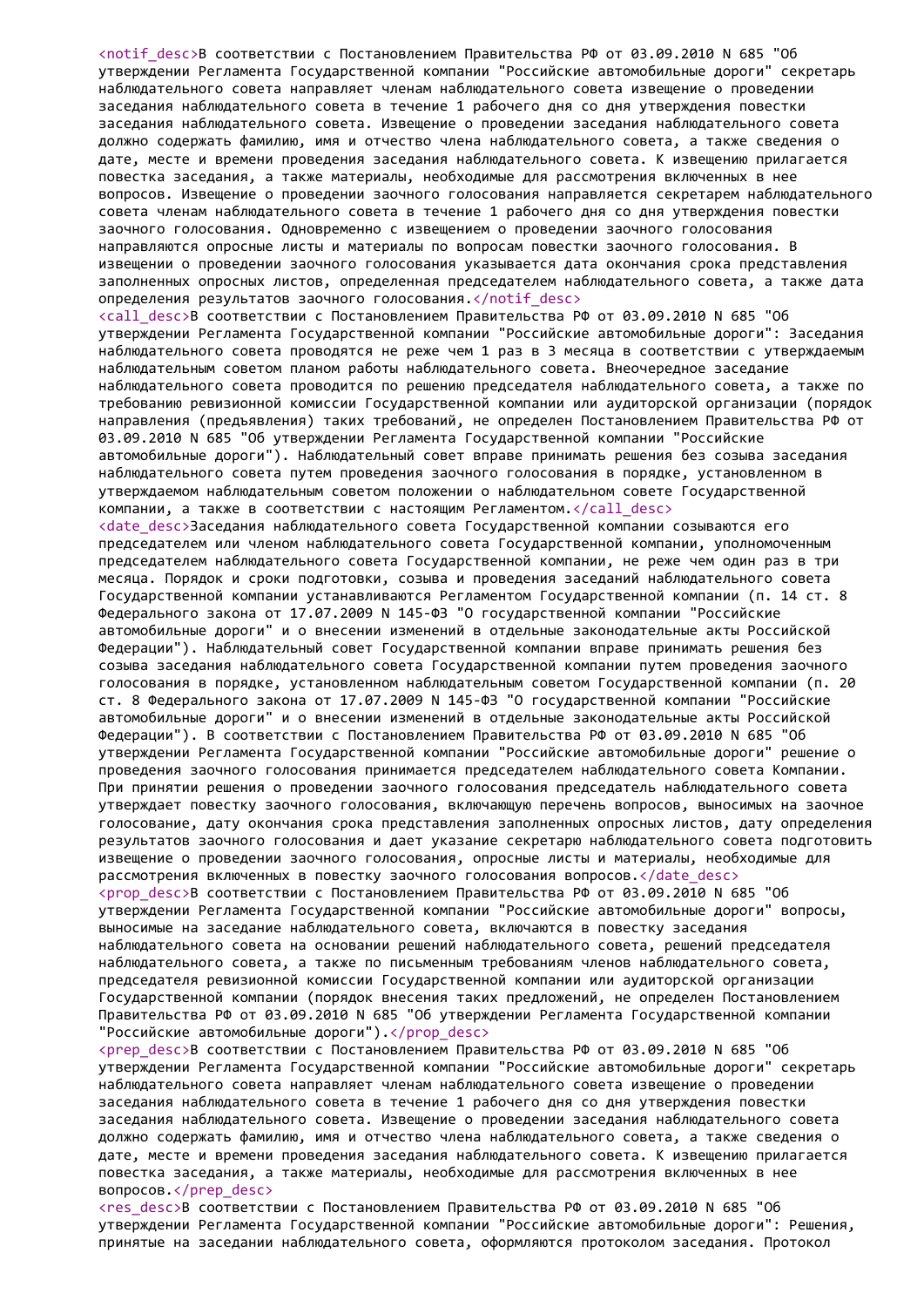заседания наблюдательного совета составляется секретарем наблюдательного совета, сшивается, заверяется печатью Государственной компании и подписывается председательствовавшим на заседании наблюдательного совета, а также секретарем наблюдательного совета, как правило, не позднее чем через 7 дней со дня проведения заседания. Копии протокола заседания наблюдательного совета направляются секретарем наблюдательного совета всем членам наблюдательного совета, председателю правления Государственной компании, правлению Государственной компании, научно-техническому совету Государственной компании и ревизионной комиссии Государственной компании в течение 2 рабочих дней со дня подписания протокола в установленном порядке.</res\_desc> </smeeting> <shares> <share> <name>Общество с ограниченной ответственностью «Автодор - Платежные Системы»</name> <short name>ООО «Автодор - ПС»</short name> <legal\_address> <zip\_code>109012</zip\_code> <country>Россия</country> <city>город Москва</city> <street>Новая площадь</street> <building>10</building> <canonical\_name>109012 Россия, город Москва, Новая площадь 10</canonical\_name> </legal\_address> <inn>7709874971</inn> <ogrn>1117746252227</ogrn> <issuer\_share>100</issuer\_share> <share>0</share> </share> </shares> <deals3>  $\langle a \rangle$ <none>1</none>  $\langle$ /a> </deals3> <credit\_ratings> <none\_change\_1>0</none\_change\_1> <none>1</none> </credit\_ratings> <term\_issues> <none\_change\_1>0</none\_change\_1> <none>1</none> </term\_issues> <out\_issues> <none\_change\_1>0</none\_change\_1> <out\_issue> <sec type id>2</sec type id> <sec form id>1</sec form id> <ser>01</ser> <other id>неконвертируемые процентные облигации, размещаемые по открытой подписке среди неограниченного круга лиц</other id> <canonical\_name>облигации, серия 01, неконвертируемые процентные облигации, размещаемые по открытой подписке среди неограниченного круга лиц</canonical\_name> <non\_reg>0</non\_reg> <reg\_no>4-01-00011-Т</reg\_no> <reg\_date>2011-04-26</reg\_date> <reg\_org\_id>200</reg\_org\_id> <num\_issued>3000000</num\_issued> <vol par>3000000000</vol par> <nominal>1000</nominal> <non\_vol\_par>0</non\_vol\_par> <state\_reg>4</state\_reg> <non\_report>1</non\_report> <non\_notice>0</non\_notice> <notice\_date>2011-12-12</notice\_date> <namber\_coupon>9</namber\_coupon> <maturity\_date>2016-11-29</maturity\_date> <exactly>1</exactly> <web>www.russianhighways.ru, http://www.e-disclosure.ru/portal/company.aspx?id=27572</web> <web\_none>0</web\_none> <has\_add\_issues>0</has\_add\_issues>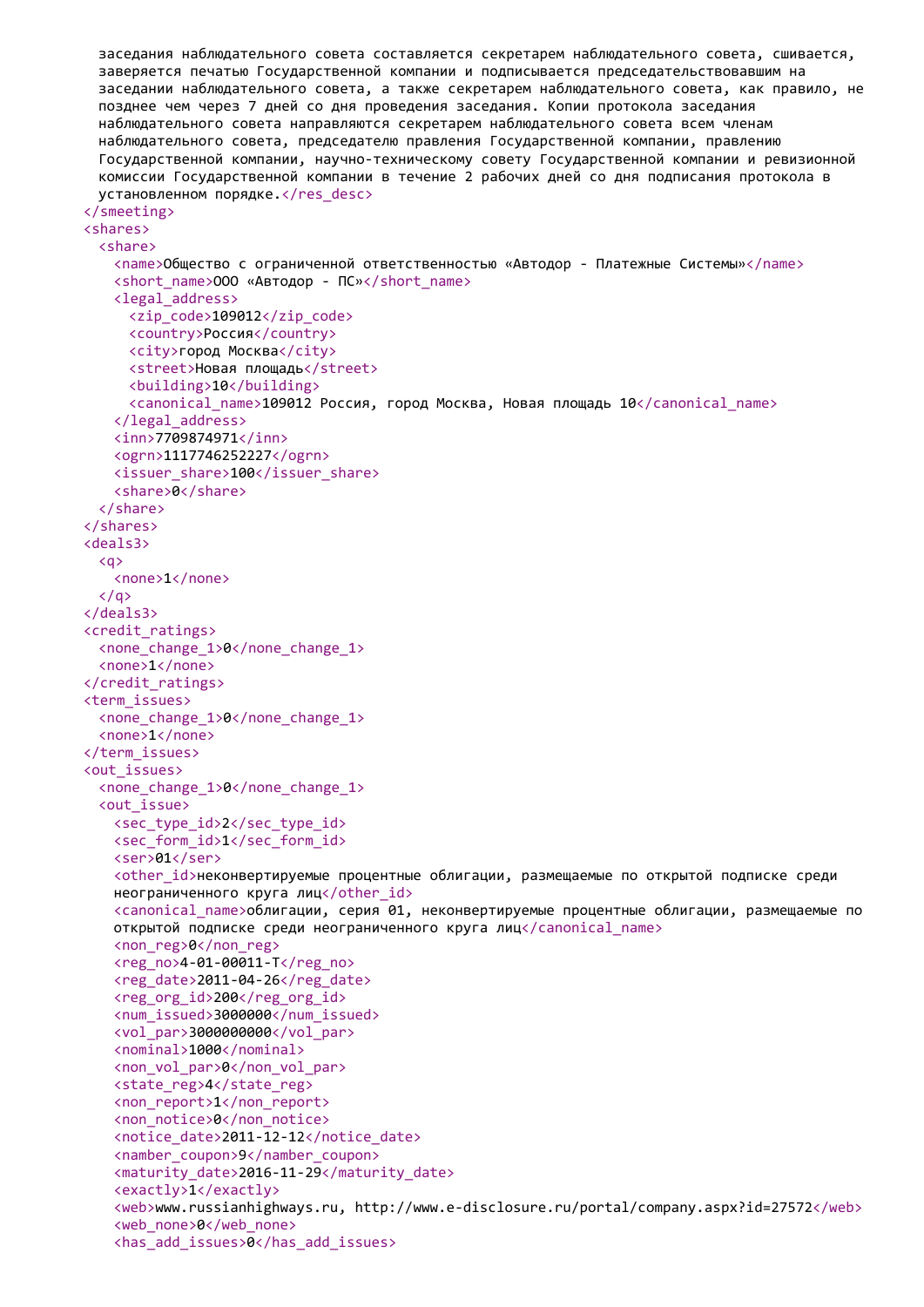```
<sec_bond>1</sec_bond>
   <secured_bonds>
     <provisor>
       <entity_type>0</entity_type>
       <name>Министерство финансов Российской Федерации</name>
       <short_name>Минфин России</short_name>
       <legal_address>
         <zip_code>109097</zip_code>
         <country>Россия</country>
         <city>город Москва</city>
         <street>Ильинка</street>
         <building>9</building>
         <canonical_name>109097 Россия, город Москва, Ильинка 9</canonical_name>
       </legal_address>
       <inn>7710168360</inn>
       <ensure>4</ensure>
       <size_ensure>3000000000</size_ensure>
       <oblige_ensure>3000000000</oblige_ensure>
       <web>www.minfin.ru</web>
       <web_none>0</web_none>
     </provisor>
   </secured_bonds>
   <conver_issue>0</conver_issue>
   <non_out>1</non_out>
  </out_issue>
</out_issues>
<bond_provision>
  <provisor>
   <mandatory_discl>0</mandatory_discl>
   <voluntary_discl>0</voluntary_discl>
   <substituted_discl>0</substituted_discl>
   <entity_type>0</entity_type>
   <name>Министерство финансов Российской Федерации</name>
   <legal_address>
     <zip_code>109097</zip_code>
     <country>Россия</country>
     <city>город Москва</city>
     <street>Ильинка</street>
     <building>9</building>
     <canonical_name>109097 Россия, город Москва, Ильинка 9</canonical_name>
   </legal_address>
   <inn>7710168360</inn>
   <ogrn>1037739085636</ogrn>
   <ensure>4</ensure>
   <nominal>
     <principal_debt_current>3000000</principal_debt_current>
     <currency>RUR</currency>
     <scale_base_2>1000</scale_base_2>
     <canonical_name_2> 3000000 RUR x 1000</canonical_name_2>
   </nominal>
   <oblige_ensure>В соответствии с п. 2.1. государственной гарантии Российской Федерации от
   31.12.2010 № 04-04-10/188 гарант в лице Министерства финансов Российской Федерации
   обеспечивает надлежащее (в полном объеме и в установленный срок) исполнение Государственной
   компанией "Автодор" ее обязательств по облигациям перед владельцами облигаций по выплате
   номинальной стоимости облигаций при погашении облигаций на 1 821 (одна тысяча восемьсот
   двадцать первый) день с даты начала размещения облигаций.</oblige_ensure>
   <web>www.minfin.ru</web>
   <issue>
     <reg_no>4-01-00011-Т</reg_no>
     <reg_date>2011-04-26</reg_date>
   </issue>
  </provisor>
</bond_provision>
<bond_provision_2>
  <none>1</none>
</bond_provision_2>
<register>
  <none_change_1>0</none_change_1>
  <none>1</none>
```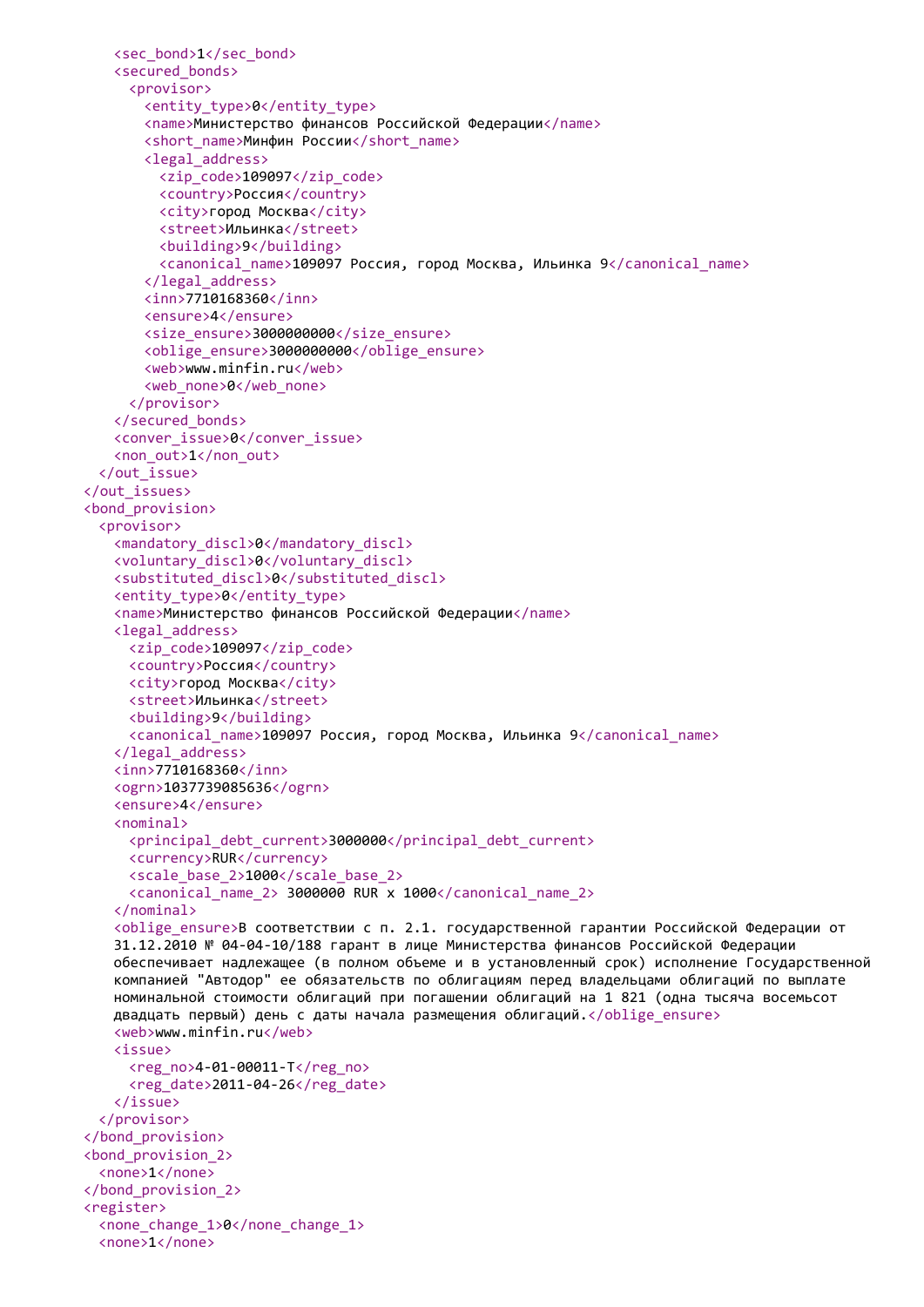```
<has_depos_orgs>1</has_depos_orgs>
 <depos_orgs>
   <depos_org>
     <name>Небанковская кредитная организация закрытое акционерное общество "Национальный
     расчетный депозитарий"</name>
     <short_name>НКО ЗАО НРД</short_name>
     <legal_address>125009, г. Москва, Средний Кисловский переулок, дом 1/13, строение 8;
     </legal_address>
     <inn>7702165310</inn>
     <ogrn>1027739132563</ogrn>
     <is_foreign_entity>0</is_foreign_entity>
     <license>
       <no>177-12042-000100</no>
       <start_date>2009-02-19</start_date>
       <end_date>
         <none>1</none>
       </end_date>
       <lic_org>
         <name>ФКЦБ (ФСФР) России</name>
       \langlelic org>
     </license>
   </depos_org>
 </depos_orgs>
</register>
<capital_leg>
```
<none\_change\_1>0</none\_change\_1>

<desc>Эмитент не является акционерным обществом. Названия и реквизиты законодательных актов Российской Федерации, действующих на дату утверждения ежеквартального отчета, которые регулируют вопросы импорта и экспорта капитала и могут повлиять на выплату процентов и других платежей, причитающихся нерезидентам - владельцам ценных бумаг эмитента. Налоговый кодекс Российской Федерации (часть первая) № 146-ФЗ от 31.07.1998 г.; Налоговый кодекс Российской Федерации (часть вторая) № 117-ФЗ от 5.08.2000 г.; Таможенный кодекс Российской Федерации № 61-ФЗ от 28.05.2003 г.; Федеральный закон № 395-1 от 2.12.1990 г. «О банках и банковской деятельности»; Закон РСФСР № 1488-1 от 26.06.1991 г. «Об инвестиционной деятельности в РСФСР»; Закон Российской Федерации № 5003-1 от 21.05.1993 г. «О таможенном тарифе»; Федеральный закон от 12.01.1996 № 7-ФЗ «О некоммерческих организациях»; Федеральный закон № 39-ФЗ от 22.04.1996 «О рынке ценных бумаг»; Федеральный закон № 39-ФЗ от 25.02.1999 г. «Об инвестиционной деятельности в Российской Федерации, осуществляемой в форме капитальных вложений»; Федеральный закон «Об иностранных инвестициях в Российской Федерации» от 09.07.1999 № 160-ФЗ; Федеральный закон «О порядке осуществления иностранных инвестиций в хозяйственные общества, имеющие стратегическое значение для обеспечения обороны страны и безопасности государства» от 29.04.2008 № 57-ФЗ; Федеральный закон № 115-ФЗ от 07.08.2001 г. «О противодействии легализации (отмыванию) доходов, полученных преступным путем, и финансированию терроризма»; Федеральный закон № 86-ФЗ от 10.07.2002 г. «О Центральном банке Российской Федерации (Банке России)»; Федеральный закон № 173-ФЗ от 10.12.2003 «О валютном регулировании и валютном контроле»; Федерального закона от 17.07.2009 N 145-ФЗ "О государственной компании "Российские автомобильные дороги" и о внесении изменений в отдельные законодательные акты Российской Федерации"; Нормативные правовые акты Правительства Российской Федерации, федеральных органов исполнительной власти, органов исполнительной власти субъектов Российской Федерации, исполнительных органов местного самоуправления; Международные договоры Российской Федерации по вопросам избежания двойного налогообложения. </desc>

## </capital\_leg>

<capital\_tax>

### <none\_change\_1>0</none\_change\_1>

<desc>Налогообложение доходов по размещенным и размещаемым эмиссионным ценным бумагам Эмитента регулируется Налоговым кодексом Российской Федерации (далее – НК), а также иными нормативными правовыми актами Российской Федерации, принятыми в соответствии с Налоговым кодексом Российской Федерации. Налоговые ставки Вид дохода Юридические лица Физические лица Нерезиденты Резиденты Резиденты Нерезиденты Купонный доход 20% 20% 13% 30% Доход от реализации ценных бумаг 20% 20% 13% 30% Доход в виде дивидендов 9%\* 15% 9% 15% \* Либо 0% – по доходам, полученным российскими организациями в виде дивидендов при условии, что на день принятия решения о выплате дивидендов получающая дивиденды организация в течение не менее 365 календарных дней непрерывно владеет на праве собственности не менее чем 50%-ным вкладом (долей) в уставном (складочном) капитале (фонде) выплачивающей дивиденды организации или депозитарными расписками, дающими право на получение дивидендов, в сумме, соответствующей не менее 50% общей суммы выплачиваемых организацией дивидендов. Порядок налогообложения физических лиц: Вид налога – налог на доходы физических лиц (НДФЛ). К доходам от источников в Российской Федерации относятся: дивиденды и проценты, полученные от российской организации, а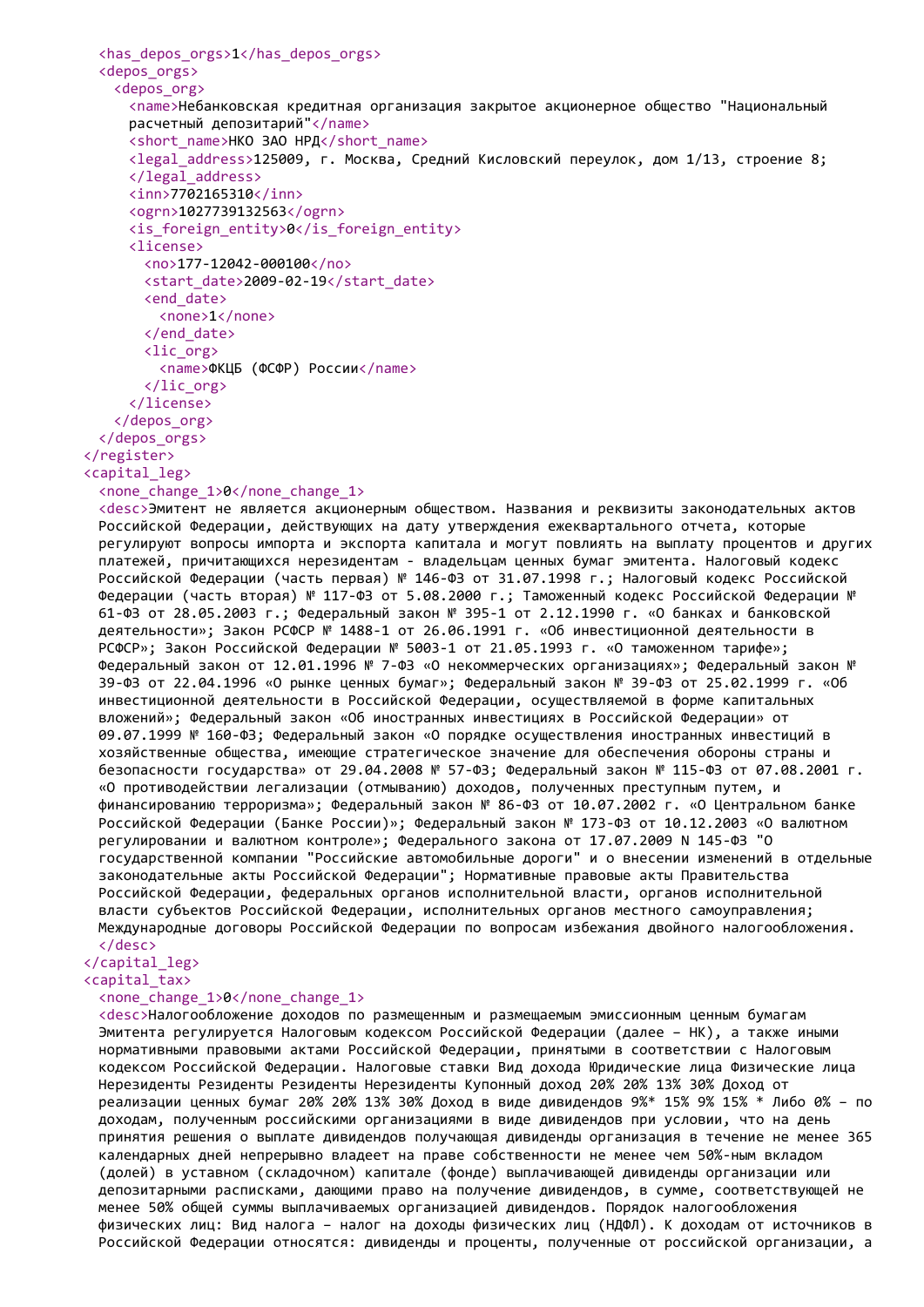также проценты, полученные от российских индивидуальных предпринимателей и (или) иностранной организации в связи с деятельностью ее постоянного представительства в РФ; доходы от реализации в РФ акций или иных ценных бумаг, а также долей участия в уставном капитале организаций. Налоговая база: При определении налоговой базы учитываются все доходы налогоплательщика, полученные им как в денежной, так и в натуральной формах, или право на распоряжение которыми у него возникло, а также доходы в виде материальной выгоды. Доходом налогоплательщика, полученным в виде материальной выгоды, является материальная выгода, полученная от приобретения ценных бумаг. При получении налогоплательщиком дохода в виде материальной выгоды от приобретения ценных бумаг налоговая база определяется как превышение рыночной стоимости ценных бумаг над суммой фактических расходов налогоплательщика на их приобретение. Рыночная стоимость ценных бумаг, обращающихся на организованном рынке ценных бумаг, определяется исходя из их рыночной цены с учетом предельной границы ее колебаний. Рыночная стоимость ценных бумаг, не обращающихся на организованном рынке ценных бумаг, определяется исходя из расчетной цены ценных бумаг с учетом предельной границы ее колебаний. Рыночной ценой ценной бумаги, обращающейся на организованном рынке ценных бумаг, признается средневзвешенная цена такой ценной бумаги, рассчитанная организатором торговли на рынке ценных бумаг (фондовой биржей). При отсутствии информации о средневзвешенной цене ценной бумаги у организаторов торговли на рынке ценных бумаг (фондовой биржи) на дату совершения сделки рыночной ценой признается средневзвешенная цена, сложившаяся на дату ближайших торгов, состоявшихся до дня совершения соответствующей сделки, если торги по этим ценным бумагам проводились хотя бы один раз в течение последних трех месяцев. Предельная граница колебаний для ценных бумаг, обращающихся на организованном рынке ценных бумаг, устанавливается в размере 20% в сторону повышения и понижения от рыночной цены таких ценных бумаг. Предельная граница колебаний для ценных бумаг, не обращающихся на организованном рынке ценных бумаг, устанавливается в размере 20% в сторону повышения и понижения от расчетной цены таких ценных бумаг. При определении налоговой базы по доходам по операциям с ценными бумагами учитываются доходы, полученные по следующим операциям: - с ценными бумагами, обращающимися на организованном рынке ценных бумаг; - с ценными бумагами, не обращающимися на организованном рынке ценных бумаг. Порядок отнесения объектов гражданских прав к ценным бумагам устанавливается законодательством Российской Федерации и применимым законодательством иностранных государств. К ценным бумагам, обращающимся на организованном рынке ценных бумаг, относятся, помимо прочих, ценные бумаги, допущенные к торгам российского организатора торговли на рынке ценных бумаг, в том числе на фондовой бирже. Указанные ценные бумаги относятся к ценным бумагам, обращающимся на организованном рынке ценных бумаг, если по ним рассчитывается рыночная котировка ценной бумаги. Под рыночной котировкой ценной бумаги понимается: 1. средневзвешенная цена ценной бумаги по сделкам, совершенным в течение одного торгового дня через российского организатора торговли на рынке ценных бумаг, включая фондовую биржу, - для ценных бумаг, допущенных к торгам такого организатора торговли на рынке ценных бумаг, на фондовой бирже; 2. цена закрытия по ценной бумаге, рассчитываемая иностранной фондовой биржей по сделкам, совершенным в течение одного торгового дня через такую биржу, – для ценных бумаг, допущенных к торгам на иностранной фондовой бирже. Ценные бумаги для целей налогообложения НДФЛ также признаются реализованными (приобретенными) в случае прекращения обязательств налогоплательщика передать (принять) соответствующие ценные бумаги зачетом встречных однородных требований, в том числе при осуществлении клиринга в соответствии с законодательством Российской Федерации. Однородными признаются требования по передаче имеющих одинаковый объем прав ценных бумаг одного эмитента, одного вида, одной категории (типа). При этом зачет встречных однородных требований должен в соответствии с законодательством Российской Федерации подтверждаться документами о прекращении обязательств по передаче (принятию) ценных бумаг, в том числе отчетами клиринговой организации, лиц, осуществляющих брокерскую деятельность, или управляющих, которые в соответствии с законодательством Российской Федерации оказывают налогоплательщику клиринговые, брокерские услуги или осуществляют доверительное управление в интересах налогоплательщика. Доходами по операциям с ценными бумагами признаются доходы от купли-продажи (погашения) ценных бумаг, полученные в налоговом периоде. Доходы в виде процента (купона, дисконта), полученные в налоговом периоде по ценным бумагам, включаются в доходы по операциям с ценными бумагами, если иное не предусмотрено ст. 214.1 НК РФ. Доходы по операциям с ценными бумагами, обращающимися и не обращающимися на организованном рынке ценных бумаг, осуществляемым доверительным управляющим (за исключением управляющей компании, осуществляющей доверительное управление имуществом, составляющим паевой инвестиционный фонд) в пользу выгодоприобретателя - физического лица, включаются в доходы выгодоприобретателя по соответствующим операциям с ценными бумагами. Расходами по операциям с ценными бумагами признаются документально подтвержденные и фактически осуществленные налогоплательщиком расходы, связанные с приобретением, реализацией, хранением и погашением ценных бумаг. К указанным расходам относятся: 2 суммы, уплачиваемые эмитенту ценных бумаг в оплату размещаемых ценных бумаг, а также суммы, уплачиваемые в соответствии с договором купли-продажи ценных бумаг, в том числе суммы купона; 3 оплата услуг, оказываемых профессиональными участниками рынка ценных бумаг, а также биржевыми посредниками и клиринговыми центрами; 4 биржевой сбор (комиссия); 5 оплата услуг лиц, осуществляющих ведение реестра; 6 налог, уплаченный налогоплательщиком при получении им ценных бумаг в порядке наследования; 7 налог, уплаченный налогоплательщиком при получении им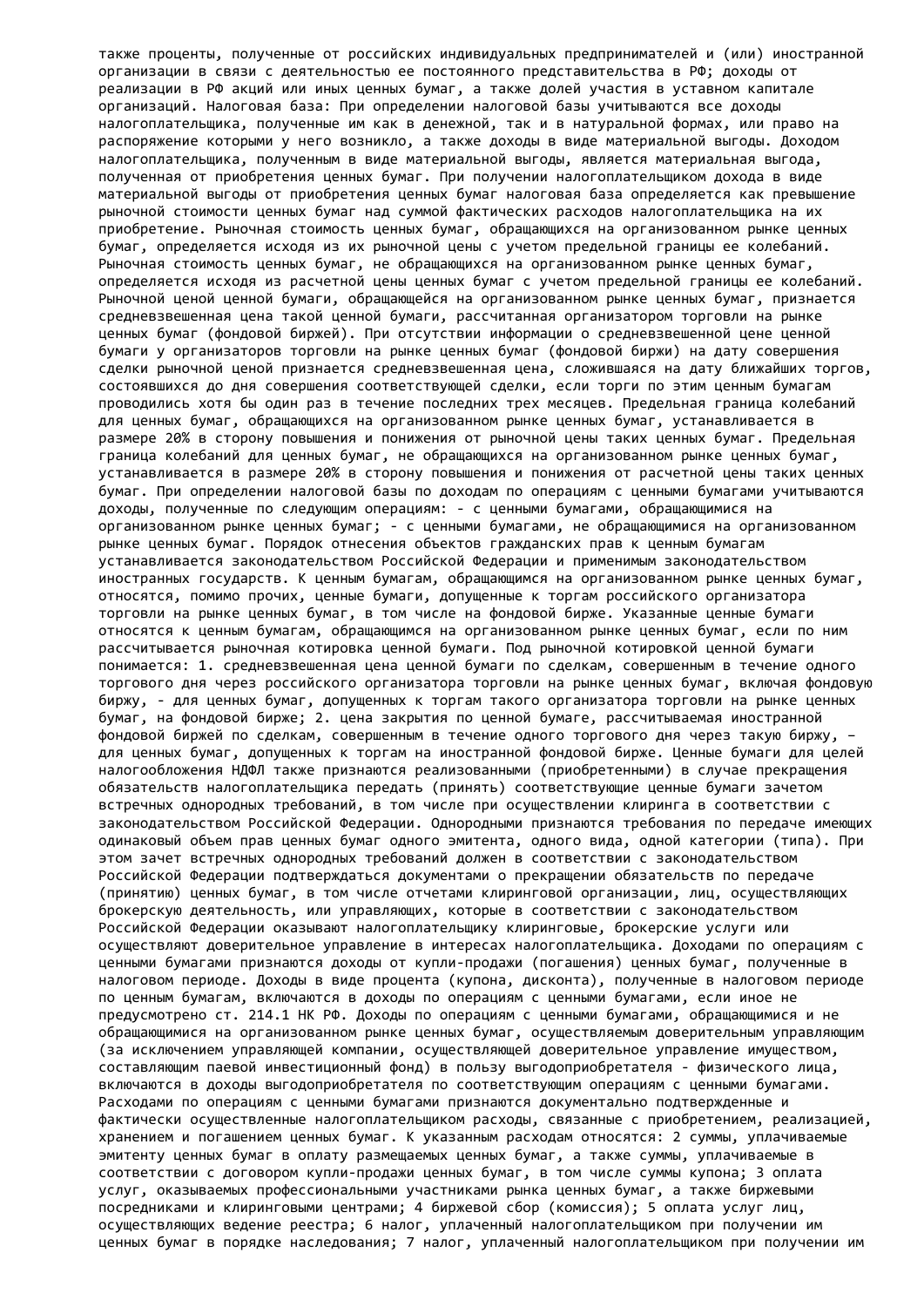в порядке дарения акций, паев в соответствии с п. 18.1 ст. 217 НК РФ; 8 суммы процентов, уплаченные налогоплательщиком по кредитам и займам, полученным для совершения сделок с ценными бумагами (включая проценты по кредитам и займам для совершения маржинальных сделок), в пределах сумм, рассчитанных исходя из действующей на дату выплаты процентов ставки рефинансирования Центрального банка Российской Федерации, увеличенной в 1,1 раза, - для кредитов и займов, выраженных в рублях, и исходя из 9 процентов - для кредитов и займов, выраженных в иностранной валюте; 9 другие расходы, непосредственно связанные с операциями с ценными бумагами. Финансовый результат по операциям с ценными бумагами определяется как доходы от операций за вычетом соответствующих расходов, указанных выше. При этом расходы, которые не могут быть непосредственно отнесены на уменьшение дохода по операциям с ценными бумагами, обращающимися или не обращающимися на организованном рынке, либо на уменьшение соответствующего вида дохода, распределяются пропорционально доле каждого вида дохода. Финансовый результат определяется по каждой операции и по каждой совокупности операций с ценными бумагами. Финансовый результат определяется по окончании налогового периода, если иное не установлено статьей 214.1 НК РФ. Отрицательный финансовый результат, полученный в налоговом периоде по отдельным операциям с ценными бумагами, уменьшает финансовый результат, полученный в налоговом периоде по соответствующим операциям. При этом по операциям с ценными бумагами, обращающимися на организованном рынке ценных бумаг, сумма отрицательного финансового результата, уменьшающая финансовый результат по операциям с ценными бумагами, обращающимися на организованном рынке, определяется с учетом предельной границы колебаний рыночной цены ценных бумаг. Отрицательный финансовый результат, полученный в налоговом периоде по отдельным операциям с ценными бумагами, не обращающимися на организованном рынке ценных бумаг, которые на момент их приобретения относились к ценным бумагам, обращающимся на организованном рынке ценных бумаг, может уменьшать финансовый результат, полученный в налоговом периоде по операциям с ценными бумагами, обращающимися на организованном рынке ценных бумаг. Отрицательный финансовый результат по каждой совокупности операций с ценными бумагами, признается убытком. Учет убытков по операциям с ценными бумагами осуществляется в порядке, установленном ст. 214.1 и 220.1 НК РФ. При реализации ценных бумаг расходы в виде стоимости приобретения ценных бумаг признаются по стоимости первых по времени приобретений (ФИФО). В случае, если организацией-эмитентом был осуществлен обмен (конвертация) акций, при реализации акций, полученных налогоплательщиком в результате обмена (конвертации), в качестве документально подтвержденных расходов налогоплательщика признаются расходы по приобретению акций, которыми владел налогоплательщик до их обмена (конвертации). При реализации акций (долей, паев), полученных налогоплательщиком при реорганизации организаций, расходами на их приобретение признается стоимость, определяемая в соответствии с п. 4-6 ст. 277 НК РФ, при условии документального подтверждения налогоплательщиком расходов на приобретение акций (долей, паев) реорганизуемых организаций. Если налогоплательщиком были приобретены в собственность (в том числе получены на безвозмездной основе или с частичной оплатой, а также в порядке дарения или наследования) ценные бумаги, при налогообложении доходов по операциям купли-продажи (погашения) ценных бумаг в качестве документально подтвержденных расходов на приобретение (получение) этих ценных бумаг учитываются суммы, с которых был исчислен и уплачен налог при приобретении (получении) данных ценных бумаг, и сумма налога, уплаченного налогоплательщиком. Если при получении налогоплательщиком ценных бумаг в порядке дарения или наследования налог в соответствии с п. 18 и 18.1 ст. 217 НК РФ не взимается, при налогообложении доходов по операциям купли-продажи (погашения) ценных бумаг, полученных налогоплательщиком в порядке дарения или наследования, учитываются также документально подтвержденные расходы дарителя (наследодателя) на приобретение этих ценных бумаг. Суммы, уплаченные налогоплательщиком за приобретение ценных бумаг, в отношении которых предусмотрено частичное погашение номинальной стоимости ценной бумаги в период ее обращения, признаются расходами при таком частичном погашении пропорционально доле доходов, полученных от частичного погашения, в общей сумме, подлежащей погашению. Налоговой базой по операциям с ценными бумагами признается положительный финансовый результат по совокупности соответствующих операций, исчисленный за налоговый период. Налоговая база по каждой совокупности операций (операций с ценными бумагами, обращающимися на организованном рынке, и операций с ценными бумагами, не обращающимися на организованном рынке), определяется отдельно. Налогоплательщики, получившие убытки в предыдущих налоговых периодах по операциям с ценными бумагами, обращающимися на организованном рынке ценных бумаг, вправе уменьшить налоговую базу по операциям с ценными бумагами, обращающимися на организованном рынке ценных бумаг, в текущем налоговом периоде на всю сумму полученного ими убытка или на часть этой суммы (перенести убыток на будущие периоды). При этом определение налоговой базы текущего налогового периода производится с учетом особенностей, предусмотренных ст. 214.1 и 220.1 НК РФ. Суммы убытка, полученные по операциям с ценными бумагами, обращающимися на организованном рынке ценных бумаг, перенесенные на будущие периоды, уменьшают налоговую базу соответствующих налоговых периодов по таким операциям. Не допускается перенос на будущие периоды убытков, полученных по операциям с ценными бумагами, не обращающимися на организованном рынке ценных бумаг. Налогоплательщик вправе осуществлять перенос убытка на будущие периоды в течение 10 лет, следующих за тем налоговым периодом, в котором получен этот убыток. Налогоплательщик вправе перенести на текущий налоговый период сумму полученных в предыдущих налоговых периодах убытков. При этом убыток, не перенесенный на ближайший следующий год, может быть перенесен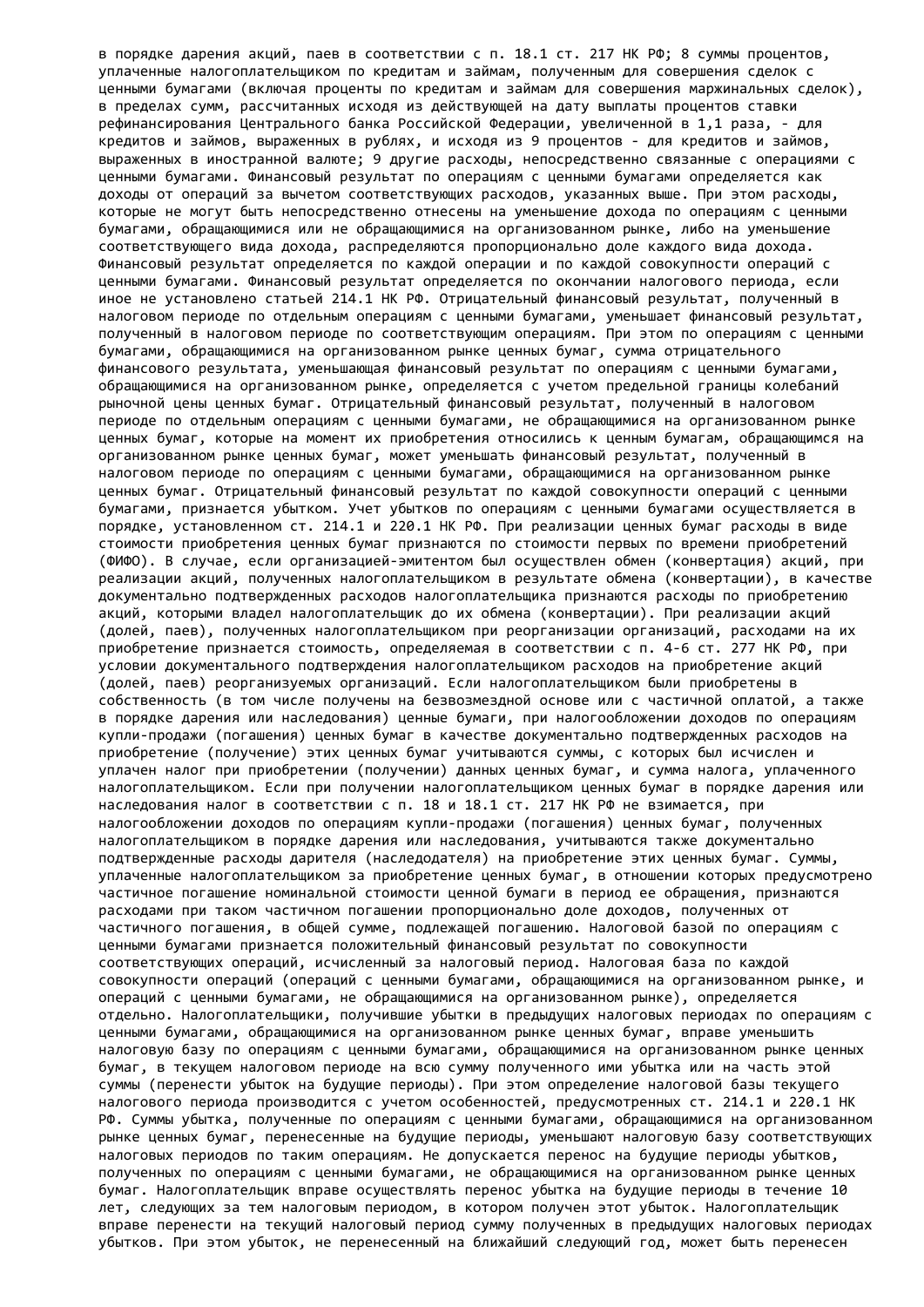полностью или частично на следующий год из последующих девяти лет. Если налогоплательщик понес убытки более чем в одном налоговом периоде, перенос таких убытков на будущие периоды производится в той очередности, в которой они понесены. Налогоплательщик обязан хранить документы, подтверждающие объем понесенного убытка, в течение всего срока, когда он уменьшает налоговую базу текущего налогового периода на суммы ранее полученных убытков. Учет убытков в соответствии со ст. 220.1 НК РФ осуществляется налогоплательщиком при представлении налоговой декларации в налоговый орган по окончании налогового периода. Суммы, уплаченные по договору доверительного управления доверительному управляющему в виде вознаграждения и компенсации произведенных им расходов по осуществленным операциям с ценными бумагами, учитываются как расходы, уменьшающие доходы от соответствующих операций. При этом, если учредитель доверительного управления не является выгодоприобретателем по договору доверительного управления, такие расходы принимаются при исчислении финансового результата только у выгодоприобретателя. Если договор доверительного управления предусматривает несколько выгодоприобретателей, распределение между ними доходов по операциям с ценными бумагами, осуществляемых доверительным управляющим в пользу выгодоприобретателя, осуществляется исходя из условий договора доверительного управления. В случае, если при осуществлении доверительного управления совершаются операции с ценными бумагами, обращающимися и (или) не обращающимися на организованном рынке ценных бумаг, а также если в процессе доверительного управления возникают иные виды доходов (в том числе доходы в виде дивидендов, процентов), налоговая база определяется отдельно по операциям с ценными бумагами, обращающимися или не обращающимися на организованном рынке ценных бумаг, и по каждому виду дохода. При этом расходы, которые не могут быть непосредственно отнесены на уменьшение дохода по операциям с ценными бумагами, обращающимися или не обращающимися на организованном рынке ценных бумаг, или на уменьшение соответствующего вида дохода, распределяются пропорционально доле каждого вида дохода. Отрицательный финансовый результат по отдельным операциям с ценными бумагами, осуществляемым доверительным управляющим в налоговом периоде, уменьшает финансовый результат по совокупности соответствующих операций. При этом финансовый результат определяется раздельно по операциям с ценными бумагами, обращающимися на организованном рынке ценных бумаг, и по операциям с ценными бумагами, не обращающимися на организованном рынке ценных бумаг. Доверительный управляющий признается налоговым агентом по отношению к лицу, в интересах которого осуществляется доверительное управление в соответствии с договором доверительного управления. Налоговая база по операциям с ценными бумагами определяется по окончании налогового периода. Налоговый агент (доверительный управляющий, брокер, лицо, осуществляющее операции по договору поручения, договору комиссии, агентскому договору в пользу налогоплательщика, иное лицо, признаваемое налоговым агентом в соответствии с НК РФ) определяет налоговую базу налогоплательщика по всем видам доходов от операций, осуществляемых налоговым агентом в пользу налогоплательщика. При этом доверительный управляющий, брокер, лицо, осуществляющее операции по договору поручения, договору комиссии, агентскому договору в пользу налогоплательщика, иное лицо, признаваемое налоговым агентом в соответствии с НК РФ, признается налоговым агентом по суммам налога, недоудержанным эмитентом ценных бумаг, в том числе в случае совершения в пользу налогоплательщика операций, налоговая база по которым определяется в соответствии со ст. 214.3 и 214.4 НК РФ. Исчисление, удержание и уплата суммы налога осуществляются налоговым агентом по окончании налогового периода, а также до истечения налогового периода или до истечения срока действия договора доверительного управления. Под выплатой денежных средств понимаются выплата налоговым агентом наличных денежных средств налогоплательщику или третьему лицу по требованию налогоплательщика, а также перечисление денежных средств на банковский счет налогоплательщика или на счет третьего лица по требованию налогоплательщика. Выплатой дохода в натуральной форме в целях настоящего пункта признается передача налоговым агентом налогоплательщику ценных бумаг со счета депо (лицевого счета) налогового агента или счета депо (лицевого счета) налогоплательщика, по которым налоговый агент наделен правом распоряжения. Выплатой дохода в натуральной форме не признается передача налоговым агентом ценных бумаг по требованию налогоплательщика, связанная с исполнением последним сделок с ценными бумагами, при условии, если денежные средства по соответствующим сделкам в полном объеме поступили на счет (в том числе банковский счет) налогоплательщика, открытый у данного налогового агента. При выплате налоговым агентом денежных средств (дохода в натуральной форме) до истечения налогового периода или до истечения срока действия договора доверительного управления налог исчисляется с налоговой базы, определяемой в соответствии со ст. 214.1 НК РФ. Для определения налоговой базы налоговый агент производит расчет финансового результата для налогоплательщика, которому выплачиваются денежные средства или доход в натуральной форме, на дату выплаты дохода. При этом, если сумма выплачиваемых налогоплательщику денежных средств не превышает рассчитанную для него сумму в размере финансового результата по операциям, по которым доверительный управляющий (брокер, лицо, совершающее операции по договору поручения, договору комиссии, агентскому договору в пользу налогоплательщика, иное лицо, признаваемое налоговым агентом в соответствии с НК РФ) выступает налоговым агентом, налог уплачивается с суммы выплаты. При выплате дохода в натуральной форме сумма выплаты определяется в сумме фактически произведенных и документально подтвержденных расходов на приобретение передаваемых налогоплательщику ценных бумаг. Если сумма выплачиваемых налогоплательщику денежных средств превышает рассчитанную для него сумму финансового результата по операциям, по которым доверительный управляющий (брокер, лицо,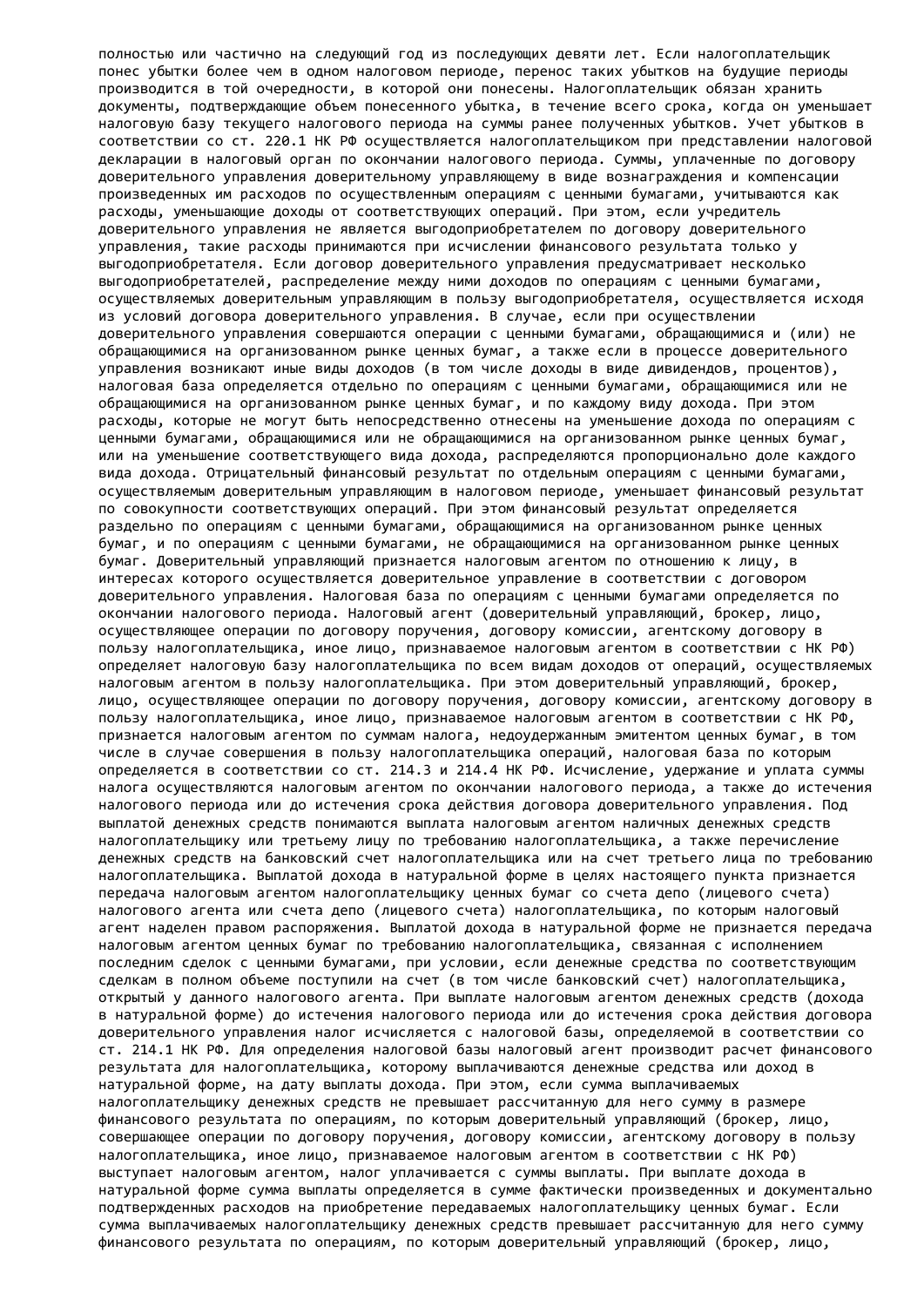совершающее операции по договору поручения, договору комиссии, агентскому договору в пользу налогоплательщика, иное лицо, признаваемое налоговым агентом в соответствии с НК РФ) выступает налоговым агентом, налог уплачивается со всей суммы, соответствующей рассчитанной для данного налогоплательщика сумме финансового результата по операциям, по которым доверительный управляющий (брокер, лицо, совершающее операции по договору поручения, договору комиссии, агентскому договору в пользу налогоплательщика, иное лицо, признаваемое налоговым агентом в соответствии с НК РФ) выступает налоговым агентом. При выплате налогоплательщику налоговым агентом денежных средств (дохода в натуральной форме) более одного раза в течение налогового периода исчисление суммы налога производится нарастающим итогом с зачетом ранее уплаченных сумм налога. При наличии у налогоплательщика разных видов доходов (в том числе доходов, облагаемых налогом по разным ставкам) по операциям, осуществляемым налоговым агентом в пользу налогоплательщика, очередность их выплаты налогоплательщику в случае выплаты денежных средств (дохода в натуральной форме) до истечения налогового периода (до истечения срока действия договора доверительного управления) устанавливается по соглашению налогоплательщика и налогового агента. При невозможности удержать у налогоплательщика исчисленную сумму налога (полностью или частично) налоговый агент (брокер, доверительный управляющий, лицо, совершающее операции по договору поручения, договору комиссии, агентскому договору в пользу налогоплательщика, иное лицо, признаваемое налоговым агентом в соответствии с НК РФ) в течение одного месяца с момента возникновения этого обстоятельства в письменной форме уведомляет налоговый орган по месту своего учета о невозможности указанного удержания и сумме задолженности налогоплательщика. Уплата налога в этом случае производится в соответствии со ст. 228 НК РФ. Налоговые агенты исчисляют, удерживают и перечисляют удержанный у налогоплательщика налог не позднее одного месяца с даты окончания налогового периода или с даты выплаты денежных средств (передачи ценных бумаг). Вычет в размере фактически произведенных и документально подтвержденных расходов предоставляется налогоплательщику при исчислении и уплате налога у налогового агента (брокера, доверительного управляющего, управляющей компании, осуществляющей доверительное управление имуществом, составляющим паевой инвестиционный фонд, или у иного лица, совершающего операции по договору поручения, договору комиссии, агентскому договору или по иному подобному договору в пользу налогоплательщика) либо по окончании налогового периода при представлении налоговой декларации в налоговый орган. Особенности определения налоговой базы по операциям РЕПО с ценными бумагами и по операциям займа ценными бумагами устанавливаются ст. 214.3 и 214.4 НК РФ соответственно. Порядок налогообложения юридических лиц: Вид налога – налог на прибыль. К доходам относятся: 1. выручка от реализации имущественных прав (доходы от реализации); 2. внереализационные доходы в виде процентов по ценным бумагам и другим долговым обязательствам и/или от долевого участия в других организациях. Налоговая база: Доходы налогоплательщика от операций по реализации или иного выбытия ценных бумаг (в том числе погашения) определяются исходя из цены реализации или иного выбытия ценной бумаги, а также суммы накопленного процентного (купонного) дохода, уплаченной покупателем налогоплательщику, и суммы процентного (купонного) дохода, выплаченной налогоплательщику Эмитентом. При этом в доход налогоплательщика от реализации или иного выбытия ценных бумаг не включаются суммы процентного (купонного) дохода, ранее учтенные при налогообложении. Расходы при реализации (или ином выбытии) ценных бумаг определяются исходя из цены приобретения ценной бумаги (включая расходы на ее приобретение), затрат на ее реализацию, размера скидок с расчетной стоимости инвестиционных паев, суммы накопленного процентного (купонного) дохода, уплаченной налогоплательщиком продавцу ценной бумаги. При этом в расход не включаются суммы накопленного процентного (купонного) дохода, ранее учтенные при налогообложении. Ценные бумаги также признаются реализованными (приобретенными) в случае прекращения обязательств налогоплательщика передать (принять) соответствующие ценные бумаги зачетом встречных однородных требований, в том числе в случае прекращения таких обязательств при осуществлении клиринга в соответствии с законодательством Российской Федерации. Ценные бумаги признаются обращающимися на организованном рынке ценных бумаг только при одновременном соблюдении следующих условий: 9. если они допущены к обращению хотя бы одним организатором торговли, имеющим на это право в соответствии с национальным законодательством; 10. если информация об их ценах (котировках) публикуется в средствах массовой информации (в том числе электронных) либо может быть представлена организатором торговли или иным уполномоченным лицом любому заинтересованному лицу в течение трех лет после даты совершения операций с ценными бумагами; 11. если по ним в течение последних трех месяцев, предшествующих дате совершения налогоплательщиком сделки с этими ценными бумагами, рассчитывалась рыночная котировка, если это предусмотрено применимым законодательством. Под применимым законодательством понимается законодательство государства, на территории которого осуществляется обращение ценных бумаг (заключение налогоплательщиком гражданско-правовых сделок, влекущих переход права собственности на ценные бумаги). В случаях невозможности однозначно определить, на территории какого государства заключались сделки с ценными бумагами вне организованного рынка ценных бумаг, включая сделки, заключаемые посредством электронных торговых систем, налогоплательщик вправе самостоятельно в соответствии с принятой им для целей налогообложения учетной политикой выбирать такое государство в зависимости от места нахождения продавца либо покупателя ценных бумаг. Под рыночной котировкой ценной бумаги для целей налогообложения понимается средневзвешенная цена ценной бумаги по сделкам, совершенным в течение торгового